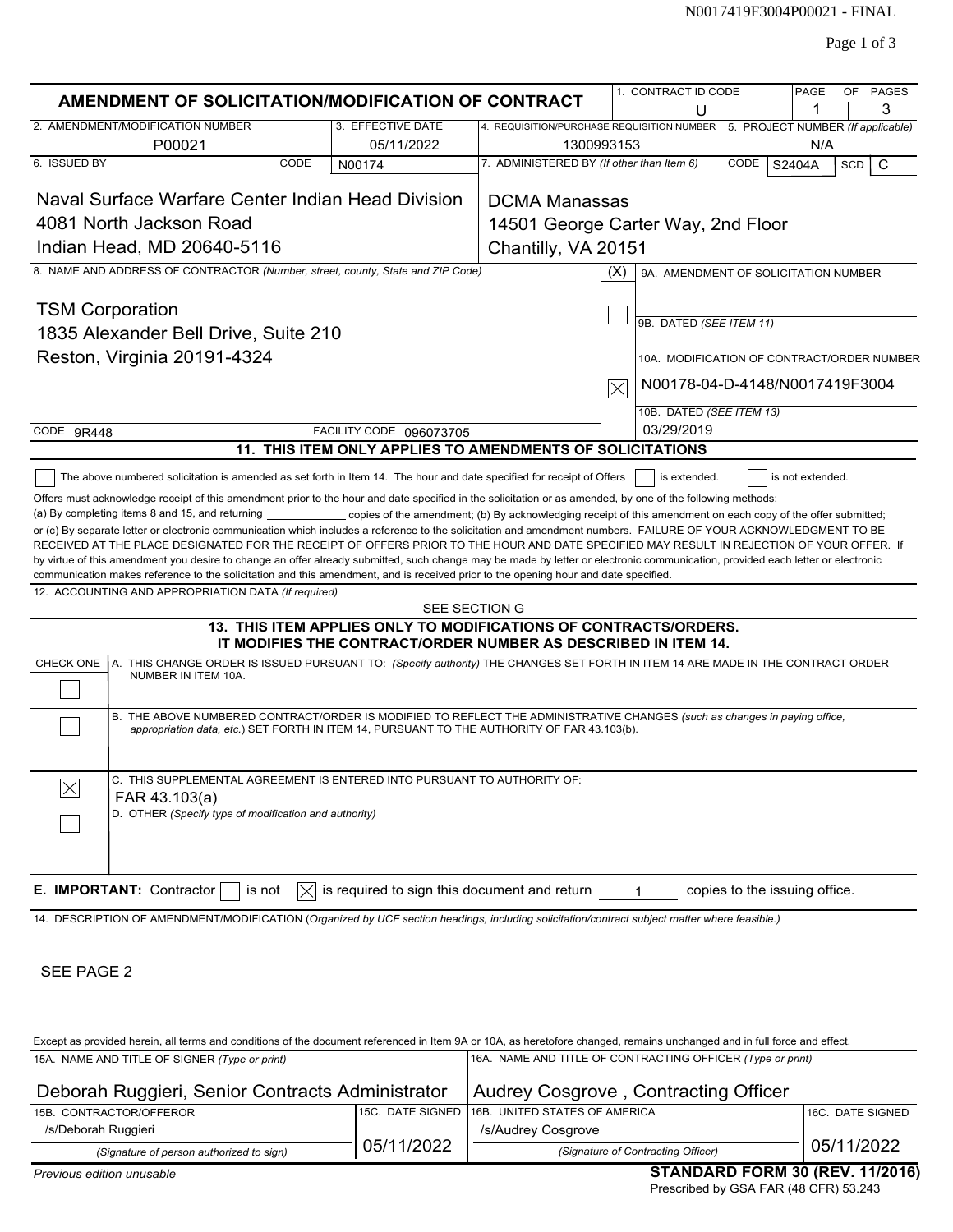# **General Information**

The purpose of this modification is to:

Incorporate as attachment Technical Instructions TI #3 Rev 10, & TI #4 Rev 3

- Add \$ in incremental funding to CLIN 7300
- Add \ \ \$ \ in incremental funding to CLIN 9300

Update Section H Allotment of Funds Clause

\$

Accordingly, said Task Order is modified as follows:

1. The total amount of funds obligated to the task order is hereby increased from \$ by \$ to

| CLIN/SLIN PR# | <b>From</b>       | $\mathbf{B}\mathbf{v}$ | <b>To</b> |  |
|---------------|-------------------|------------------------|-----------|--|
| 7300-04 BH    | 1300997304 Line 1 | $\mathbb{S}$           |           |  |
| 7300-05 BJ    | 1300993153 Line 1 | Y.                     |           |  |
| 9300-01 BJ    | 1300993153 Line 2 | $\mathbf{S}$           | \$        |  |

# 2. Section H Allotment of Funds clause is updated as follows:

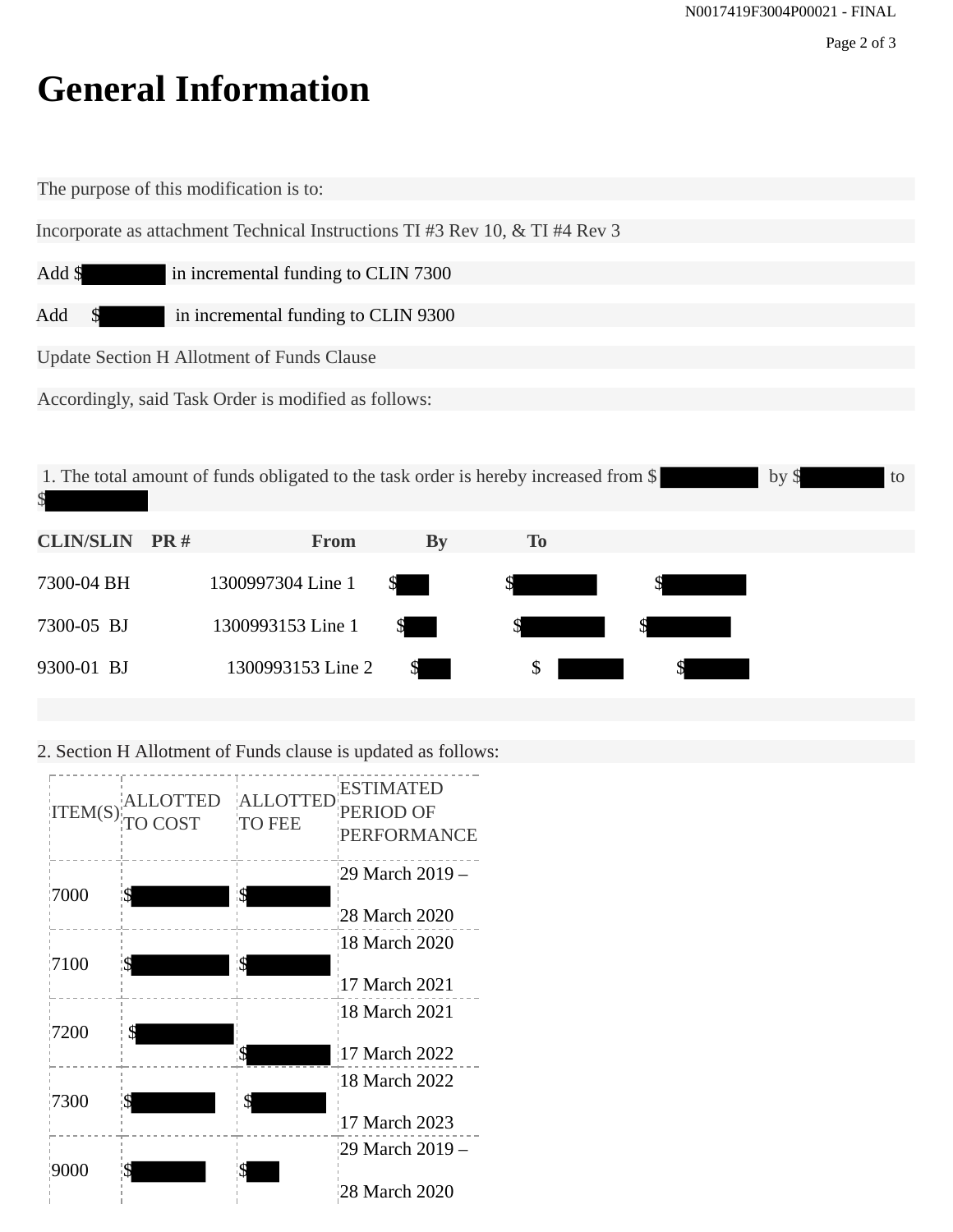Page 3 of 3



3. The parties have considered whether an equitable adjustment in the contract price, delivery, schedule or other terms and conditions of the contract is warranted by virtue of the above change(s) to the contract. The parties agree that no such adjustment is warranted. The contractor waives all right, title and interest, if any to further equitable adjustments arising under this modification.

4. The point of contact for this modification is Willy Quiambao and can be reached at willy.b.quiambao.civ@us.navy.mil or (301) 744-6664. A conformed copy of this Task Order is attached to this modification for informational purposes only.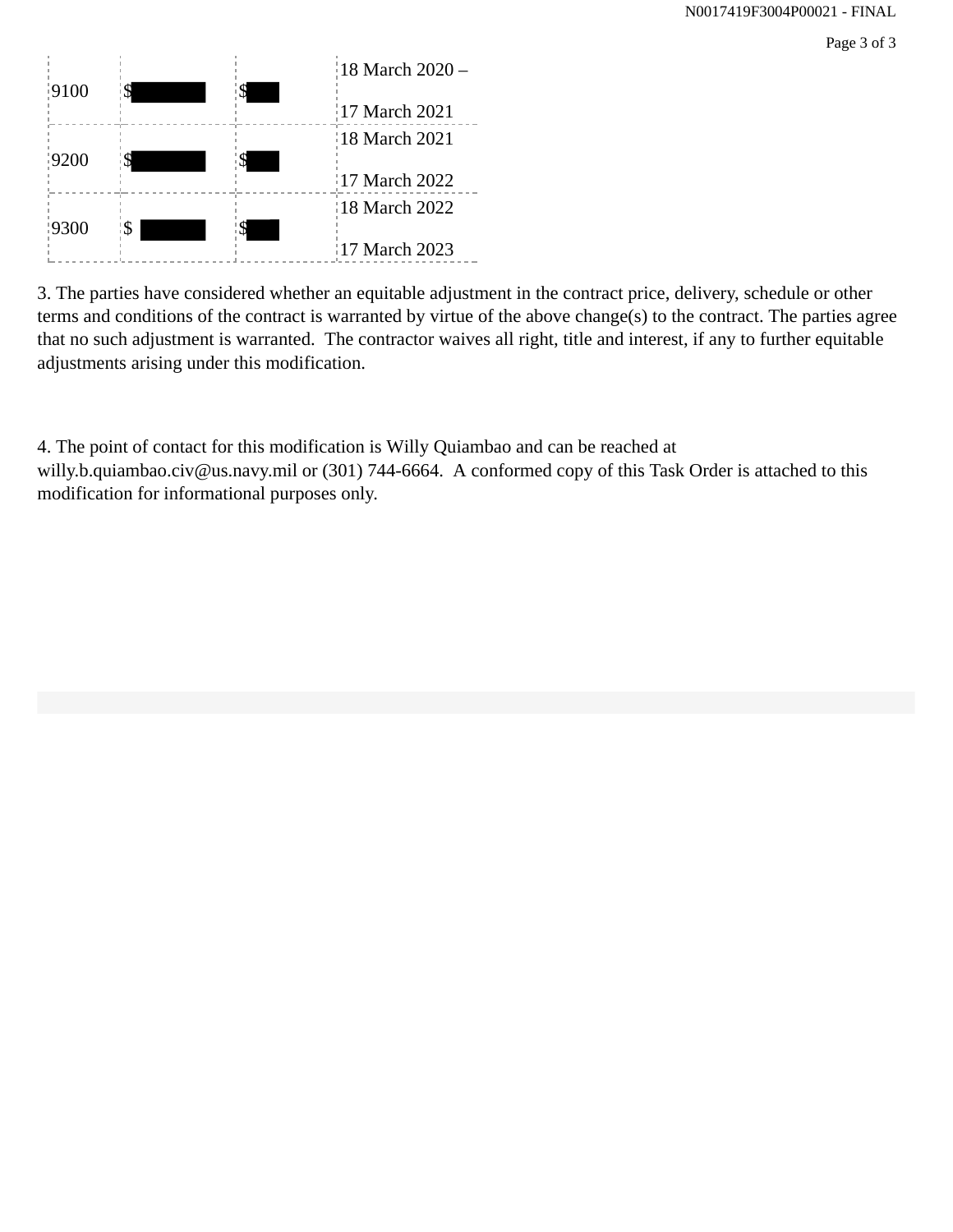| <b>ORDER FOR SUPPLIES OR SERVICES</b>    |                                                                                                                                                                                                                                  |      |                                                            |                             | PAGE 1 OF<br>85                                           |                                       |                      |                    |                           |                                                               |                                                  |
|------------------------------------------|----------------------------------------------------------------------------------------------------------------------------------------------------------------------------------------------------------------------------------|------|------------------------------------------------------------|-----------------------------|-----------------------------------------------------------|---------------------------------------|----------------------|--------------------|---------------------------|---------------------------------------------------------------|--------------------------------------------------|
|                                          | 1. CONTRACT/PURCH ORDER/AGREEMENT NO.                                                                                                                                                                                            |      | 2. DELIVERY ORDER/CALL NO.                                 |                             | 3. DATE OF ORDER/CALL                                     |                                       |                      |                    |                           | 4. REQUISITION/PURCH REQUEST NO.                              | <b>5. PRIORITY</b>                               |
|                                          | N00178-04-D-4148                                                                                                                                                                                                                 |      | N0017419F3004                                              |                             | (YYYYMMMDD)<br>2022MAY11                                  |                                       |                      |                    |                           | 1300993153                                                    | $DO-C9$                                          |
| 6. ISSUED BY                             |                                                                                                                                                                                                                                  | CODE | N00174                                                     |                             | 7. ADMINISTERED BY (If other than 6)                      |                                       |                      | CODE               | S2404A                    |                                                               | <b>8. DELIVERY FOB</b>                           |
|                                          | Naval Surface Warfare Center Indian Head Division                                                                                                                                                                                |      |                                                            |                             | <b>DCMA</b> Manassas                                      |                                       |                      |                    |                           | SCD: C                                                        | <b>DESTINATION</b><br><b>OTHER</b>               |
| 4081 North Jackson Road                  | Indian Head, MD 20640-5116                                                                                                                                                                                                       |      |                                                            |                             | 14501 George Carter Way, 2nd Floor<br>Chantilly, VA 20151 |                                       |                      |                    |                           |                                                               | (See Schedule if<br>other)                       |
| 9. CONTRACTOR                            |                                                                                                                                                                                                                                  | CODE | 9R448                                                      |                             | 096073705<br><b>FACILITY</b>                              |                                       |                      | (YYYYMMMDD)        |                           | 10. DELIVER TO FOB POINT BY (Date)                            | <b>11. X IF BUSINESS IS</b>                      |
|                                          |                                                                                                                                                                                                                                  |      |                                                            |                             |                                                           |                                       |                      |                    | <b>SEE SCHEDULE</b>       |                                                               | SMALL                                            |
| <b>NAME</b>                              | <b>TSM</b> Corporation                                                                                                                                                                                                           |      |                                                            |                             |                                                           |                                       |                      |                    | <b>12. DISCOUNT TERMS</b> |                                                               | SMALL DISAD-<br>VANTAGED                         |
| <b>AND</b><br><b>ADDRESS</b>             | 1835 Alexander Bell Drive, Suite 210                                                                                                                                                                                             |      |                                                            |                             |                                                           |                                       |                      |                    |                           | Net 30 Days WAWF<br>13. MAIL INVOICES TO THE ADDRESS IN BLOCK | WOMEN-OWNED                                      |
|                                          | Reston, VA 20191-4324                                                                                                                                                                                                            |      |                                                            |                             |                                                           |                                       |                      |                    |                           | <b>SEE SECTION G</b>                                          |                                                  |
| 14. SHIP TO                              |                                                                                                                                                                                                                                  | CODE |                                                            |                             | 15. PAYMENT WILL BE MADE BY                               |                                       |                      | CODE               | HO0338                    |                                                               | <b>MARK ALL</b>                                  |
| <b>SEE SECTION F</b>                     |                                                                                                                                                                                                                                  |      |                                                            |                             | DFAS Columbus Center, South Entitlement Operations        |                                       |                      |                    |                           |                                                               | <b>PACKAGES AND</b><br><b>PAPERS WITH</b>        |
|                                          |                                                                                                                                                                                                                                  |      |                                                            |                             | P.O. Box 182264                                           |                                       |                      |                    |                           |                                                               | <b>IDENTIFICATION</b><br><b>NUMBERS IN</b>       |
|                                          |                                                                                                                                                                                                                                  |      |                                                            |                             | Columbus, OH 43218-2264                                   |                                       |                      |                    |                           |                                                               | <b>BLOCKS 1 AND 2.</b>                           |
| DELIVERY/<br>16.<br>CALL<br><b>TYPE</b>  | This delivery order/call is issued on another Government agency or in accordance with and subject to terms and conditions of above numbered contract.                                                                            |      |                                                            |                             |                                                           |                                       |                      |                    |                           |                                                               |                                                  |
| ΟF<br><b>PURCHASE</b>                    | Reference your                                                                                                                                                                                                                   |      |                                                            |                             |                                                           |                                       |                      |                    |                           |                                                               | furnish the following on terms specified herein. |
| <b>ORDER</b>                             | ACCEPTANCE. THE CONTRACTOR HEREBY ACCEPTS THE OFFER REPRESENTED BY THE NUMBERED PURCHASE ORDER AS IT MAY PREVIOUSLY HAVE<br>BEEN OR IS NOW MODIFIED, SUBJECT TO ALL OF THE TERMS AND CONDITIONS SET FORTH, AND AGREES TO PERFORM |      |                                                            |                             |                                                           |                                       |                      |                    |                           |                                                               |                                                  |
| <b>TSM</b> Corporation                   |                                                                                                                                                                                                                                  |      |                                                            |                             | <b>Wendy Sanford</b>                                      |                                       |                      |                    |                           |                                                               |                                                  |
|                                          | NAME OF CONTRACTOR                                                                                                                                                                                                               |      | <b>SIGNATURE</b>                                           |                             |                                                           |                                       | TYPED NAME AND TITLE |                    |                           |                                                               | <b>DATE SIGNED</b>                               |
|                                          | If this box is marked, supplier must sign Acceptance and return the following number of copies:                                                                                                                                  |      |                                                            |                             |                                                           |                                       |                      |                    |                           |                                                               | (YYYYMMMDD)                                      |
| <b>SEE SCHEDULE</b>                      |                                                                                                                                                                                                                                  |      |                                                            |                             |                                                           |                                       |                      |                    |                           |                                                               |                                                  |
| 18. ITEM NO.                             |                                                                                                                                                                                                                                  |      | 19. SCHEDULE OF SUPPLIES/SERVICES                          |                             |                                                           | 20. QUANTITY<br>ORDERED/<br>ACCEPTED* |                      | 21.<br><b>UNIT</b> |                           | 22. UNIT PRICE                                                | 23. AMOUNT                                       |
|                                          | <b>SEE SCHEDULE</b>                                                                                                                                                                                                              |      |                                                            |                             |                                                           |                                       |                      |                    |                           |                                                               |                                                  |
|                                          | *If quantity accepted by the Government is                                                                                                                                                                                       |      | 24. UNITED STATES OF AMERICA                               |                             |                                                           |                                       |                      |                    |                           | 25. TOTAL                                                     |                                                  |
|                                          | same as quantity ordered, indicate by X.<br>If different, enter actual quantity accepted below                                                                                                                                   |      | /s/Audrey Cosgrove                                         |                             |                                                           | 05/11/2022                            |                      |                    |                           | 26.<br><b>DIFFERENCES</b>                                     |                                                  |
| quantity ordered and encircle.           | 27a. QUANTITY IN COLUMN 20 HAS BEEN                                                                                                                                                                                              | BY:  |                                                            |                             |                                                           | CONTRACTING/ORDERING OFFICER          |                      |                    |                           |                                                               |                                                  |
| <b>INSPECTED</b>                         | <b>RECEIVED</b>                                                                                                                                                                                                                  |      | ACCEPTED, AND CONFORMS TO<br>THE CONTRACT EXCEPT AS NOTED: |                             |                                                           |                                       |                      |                    |                           |                                                               |                                                  |
|                                          | b. SIGNATURE OF AUTHORIZED GOVERNMENT REPRESENTATIVE                                                                                                                                                                             |      |                                                            |                             | c. DATE<br>(YYYYMMMDD)                                    |                                       | REPRESENTATIVE       |                    |                           | d. PRINTED NAME AND TITLE OF AUTHORIZED GOVERNMENT            |                                                  |
|                                          | e. MAILING ADDRESS OF AUTHORIZED GOVERNMENT REPRESENTATIVE                                                                                                                                                                       |      |                                                            |                             | 28. SHIP. NO.                                             | 29. D.O. VOUCHER NO.                  |                      |                    |                           | 30. INITIALS                                                  |                                                  |
|                                          |                                                                                                                                                                                                                                  |      |                                                            |                             |                                                           |                                       |                      |                    |                           |                                                               |                                                  |
|                                          |                                                                                                                                                                                                                                  |      |                                                            |                             | PARTIAL                                                   | 32. PAID BY                           |                      |                    |                           |                                                               | 33. AMOUNT VERIFIED CORRECT FOR                  |
| f. TELEPHONE NUMBER<br>g. E-MAIL ADDRESS |                                                                                                                                                                                                                                  |      |                                                            | <b>FINAL</b><br>31. PAYMENT |                                                           |                                       |                      |                    | 34. CHECK NUMBER          |                                                               |                                                  |
|                                          | 36. I CERTIFY THIS ACCOUNT IS CORRECT AND PROPER FOR PAYMENT.                                                                                                                                                                    |      |                                                            |                             | COMPLETE                                                  |                                       |                      |                    |                           |                                                               |                                                  |
| a. DATE<br>(YYYYMMMDD)                   | b. SIGNATURE AND TITLE OF CERTIFYING OFFICER                                                                                                                                                                                     |      |                                                            |                             | PARTIAL                                                   |                                       |                      |                    |                           | 35. BILL OF LADING NO.                                        |                                                  |
|                                          |                                                                                                                                                                                                                                  |      |                                                            |                             | <b>FINAL</b>                                              |                                       |                      |                    |                           |                                                               |                                                  |
| 37. RECEIVED<br>AT                       | 38. RECEIVED BY (Print)                                                                                                                                                                                                          |      | <b>39. DATE RECEIVED</b><br>(YYYYMMMDD)                    |                             | 40. TOTAL CON-<br><b>TAINERS</b>                          | <b>41. S/R ACCOUNT NUMBER</b>         |                      |                    |                           | 42. S/R VOUCHER NO.                                           |                                                  |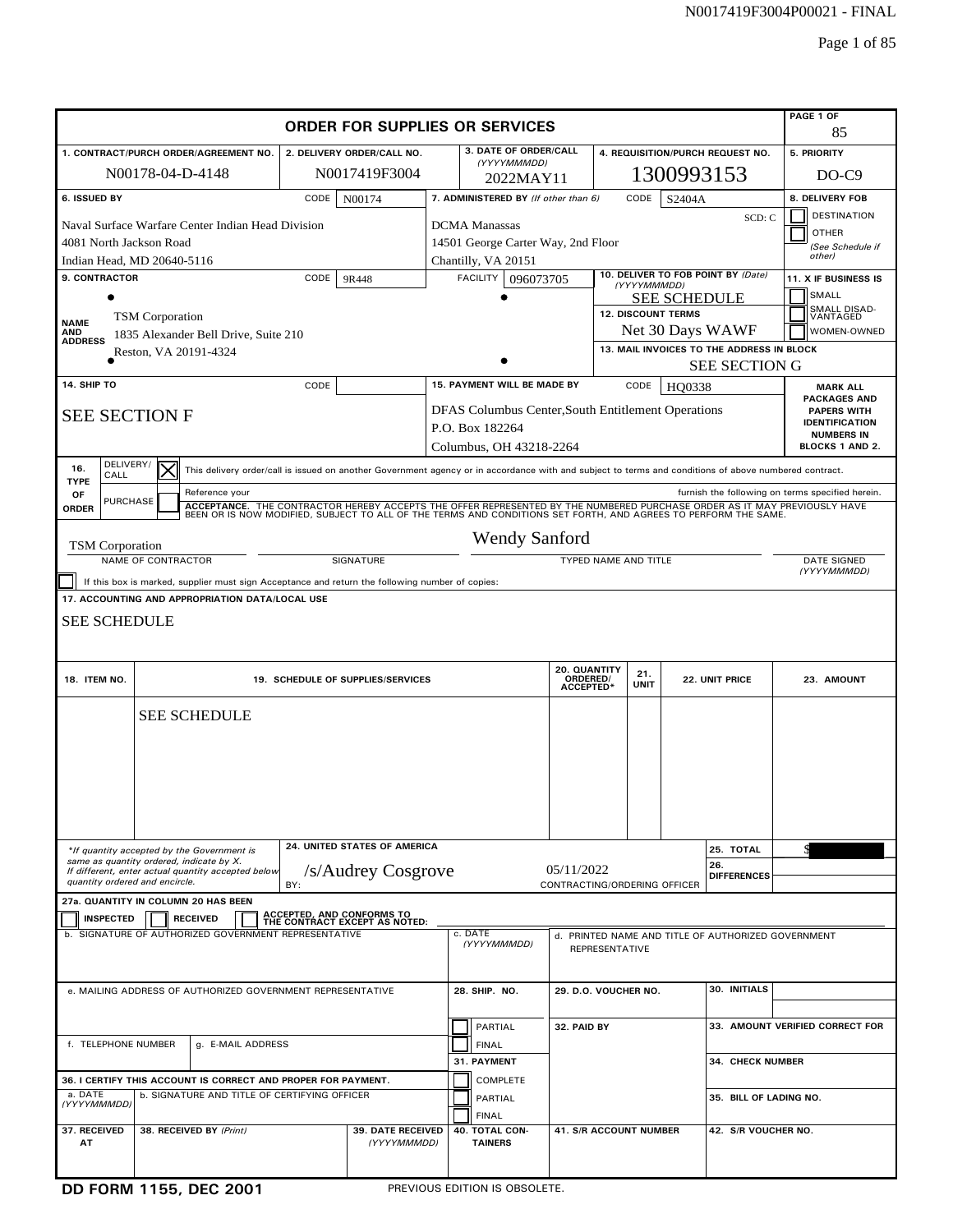# **Section B - Supplies and Services**

# CLIN - SUPPLIES OR SERVICES

# Cost Type Items:

| <b>Item</b> | <b>PSC</b> | <b>Supplies/Services</b>                                                                                                                     |            | Qty Unit    | Est. Cost | <b>Fixed Fee</b> | <b>CPFF</b> |
|-------------|------------|----------------------------------------------------------------------------------------------------------------------------------------------|------------|-------------|-----------|------------------|-------------|
| 7000        | R425       | Base Year - Engineering, Logistics and<br>technical support in accordance with the<br>Performance Work Statement. (Fund<br>Type - TBD)       | 25,373.00  | Labor Hours |           |                  |             |
| 700001      | R425       | Technical Instruction #3 (Fund Type -<br>OTHER)                                                                                              |            |             |           |                  |             |
| 700002      | R425       | Technical Instruction #3 (Fund Type -<br>OTHER)                                                                                              |            |             |           |                  |             |
| 700003      | R425       | Technical Instruction #3 (Fund Type -<br>OTHER)                                                                                              |            |             |           |                  |             |
| 700007      | R425       | Technical Instruction #1 (Fund Type -<br>OTHER)                                                                                              |            |             |           |                  |             |
| 700008      | R425       | Technical Instruction #2 (Fund Type -<br>OTHER)                                                                                              |            |             |           |                  |             |
| 700009      | R425       | Technical Instruction #3 (Fund Type -<br>OTHER)                                                                                              |            |             |           |                  |             |
| 700010      | R425       | Technical Instruction #3 (Fund Type -<br>OTHER)                                                                                              |            |             |           |                  |             |
| 700011      | R425       | Technical Instruction #3 (Fund Type -<br>OTHER)                                                                                              |            |             |           |                  |             |
| 700012      | R425       | Technical Instruction #3 (Fund Type -<br>OTHER)                                                                                              |            |             |           |                  |             |
| 700013      | R425       | Technical Instruction #3 (Fund Type -<br>OTHER)                                                                                              |            |             |           |                  |             |
| 700014      | R425       | Technical Instruction #3 (Fund Type -<br>OTHER)                                                                                              |            |             |           |                  |             |
| 700015      | R425       | Technical Instruction #4 (Fund Type -<br>OTHER)                                                                                              |            |             |           |                  |             |
| 700016 R425 |            | Technical Instruction #5 (Fund Type<br>OTHER)                                                                                                |            |             |           |                  |             |
| 700017      | R425       | Technical Instruction #6 (Fund Type -<br>OTHER)                                                                                              |            |             |           |                  |             |
| 7100        | R425       | Option Year I - Engineering, Logistics<br>and technical support in accordance with<br>the Performance Work Statement. (Fund<br>Type - OTHER) | 101,347.00 | Labor Hours |           |                  |             |
| 710001      | R425       | TI3, Rev 4 (Fund Type - OTHER)                                                                                                               |            |             |           |                  |             |
| 710002      | R425       | TI-4, Rev1 (Fund Type - TBD)                                                                                                                 |            |             |           |                  |             |
| 710003      | R425       | TI-1, Rev 1 (Fund Type - OTHER)                                                                                                              |            |             |           |                  |             |
| 710004      | R425       | Reserved (Fund Type - OTHER)                                                                                                                 |            |             |           |                  |             |
| 710005      | R425       | Reserved (Fund Type - OTHER)                                                                                                                 |            |             |           |                  |             |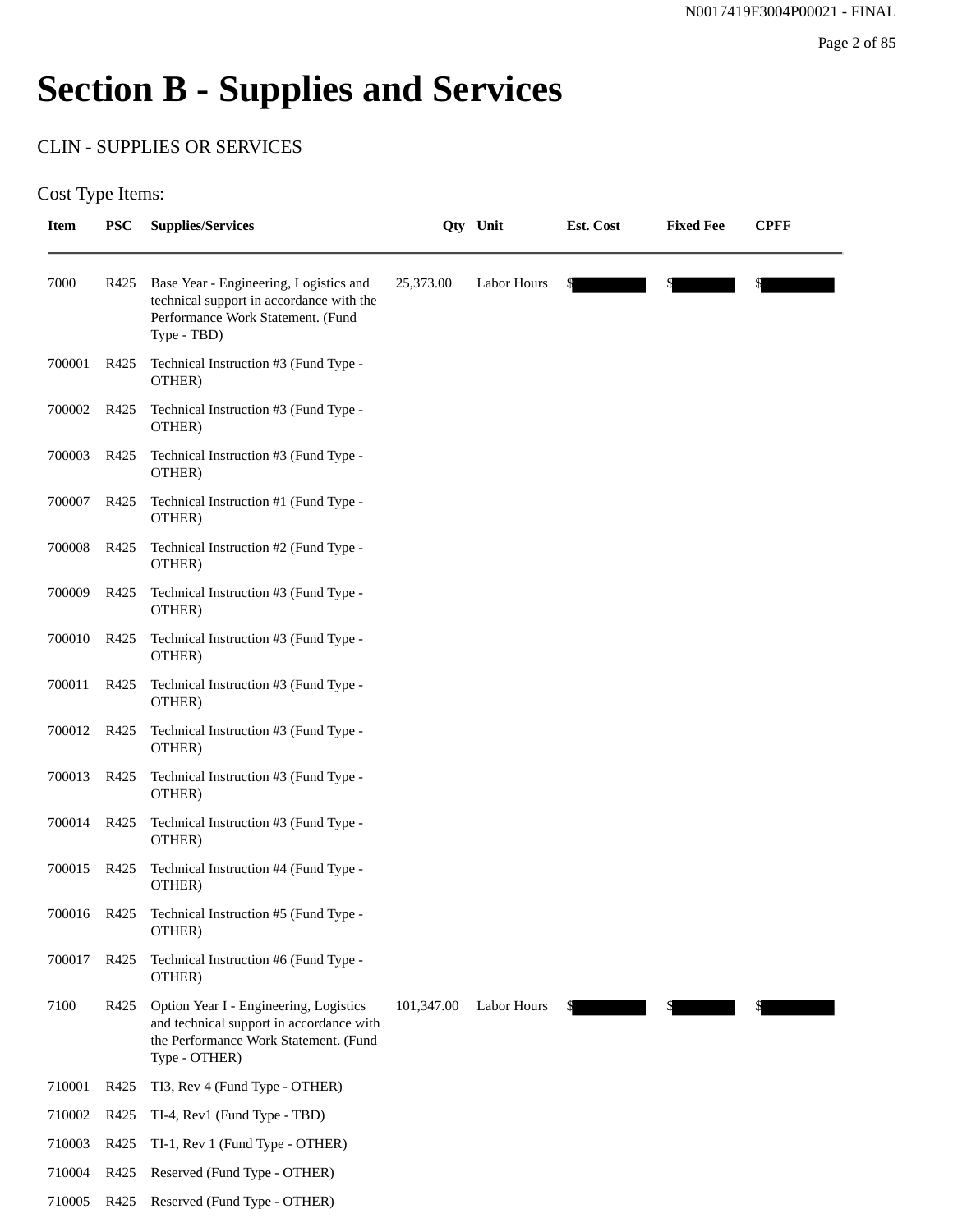| <b>Item</b> | <b>PSC</b> | <b>Supplies/Services</b>                                                                                                                              |           | <b>Oty</b> Unit | Est. Cost      | <b>Fixed Fee</b> | <b>CPFF</b> |
|-------------|------------|-------------------------------------------------------------------------------------------------------------------------------------------------------|-----------|-----------------|----------------|------------------|-------------|
| 710006      | R425       | TI-2, Rev 1 (Fund Type - OTHER)                                                                                                                       |           |                 |                |                  |             |
| 710007      | R425       | TI-5, Rev 1 (Fund Type - OTHER)                                                                                                                       |           |                 |                |                  |             |
| 710008      | R425       | TI-3, Rev 5 (Fund Type - OTHER)                                                                                                                       |           |                 |                |                  |             |
| 710009      | R425       | TI-6, Rev 1 (Fund Type - OTHER)                                                                                                                       |           |                 |                |                  |             |
| 7200        | R425       | Option Year II - Engineering, Logistics<br>and technical support in accordance with<br>the Performance Work Statement. (Fund<br>Type - TBD)           | 63,360.00 | Labor Hours     | \$4,672,195.92 |                  |             |
| 720001      | R425       | TI $# 2$ (Rev 2) Incremental funding<br>(Fund Type - OTHER)                                                                                           |           |                 |                |                  |             |
| 720002      | R425       | $TI$ # 3 (Rev 7) Incremental funding<br>(Fund Type - OTHER)                                                                                           |           |                 |                |                  |             |
| 720003      | R425       | TI-1, Rev 2 Incremental funding (Fund<br>Type - OTHER)                                                                                                |           |                 |                |                  |             |
| 720004      | R425       | TI $# 5$ (Rev 2)-Incremental funding using<br>PR #1300929724 (Line 1). (Fund Type -<br>OTHER)                                                         |           |                 |                |                  |             |
| 720005      | R425       | TI # 4 (Rev 2)-Incremental funding using<br>PR #1300931204 (line 1) (Fund Type -<br>OTHER)                                                            |           |                 |                |                  |             |
| 720006      | R425       | Incremental funding for $TI \# 03$ (Rev 8)<br>under line 2 of PR # 1300912492 (Fund<br>Type - OTHER)                                                  |           |                 |                |                  |             |
| 7300        | R425       | Option Year III - Engineering, Logistics<br>and technical support in accordance with<br>the Performance Work Statement. (Fund<br>Type - OTHER)        | 63,360.00 | Labor Hours     |                |                  |             |
| 730001      | R425       | Incremental funding of \$<br>for $TI#$<br>03 (Rev 9) under PR #1300989450 Line<br>1. (Fund Type - OTHER)                                              |           |                 |                |                  |             |
| 730002      | R425       | Incremental funding of \$<br>for $TI#$<br>03 (Rev 9) under PR #1300989450 Line<br>2. (Fund Type - OTHER)                                              |           |                 |                |                  |             |
| 730003      | R425       | Incremental Funding for TI $# 2$ (Rev 3)<br>(Fund Type - OTHER)                                                                                       |           |                 |                |                  |             |
| 730004      | R425       | Incremental funding for TI # 3 Rev 10<br>(Fund Type - OTHER)                                                                                          |           |                 |                |                  |             |
| 730005      | R425       | Incremental funding for TI # 4 Rev 3<br>(Fund Type - OTHER)                                                                                           |           |                 |                |                  |             |
| 7400        | R425       | Option Year IV - Engineering, Logistics<br>and technical support in accordance with<br>the Performance Work Statement. (Fund<br>Type - TBD)<br>Option | 63,360.00 | Labor Hours     |                |                  |             |

# Cost Type / NSP Items:

7999 Not separately priced in support of CLINs 7000 through 7400. In accordance with CDRLS A001 through A007. The Government shall have unlimited data rights to all data generated IAW DFARS 252.227-7013 unless an assertion is provided and accepted by the Government with the offer IAW DFARS 252.227-7017. All data generated under this procurement has been paid for, in full, by the Government. 1.00 Lot NSP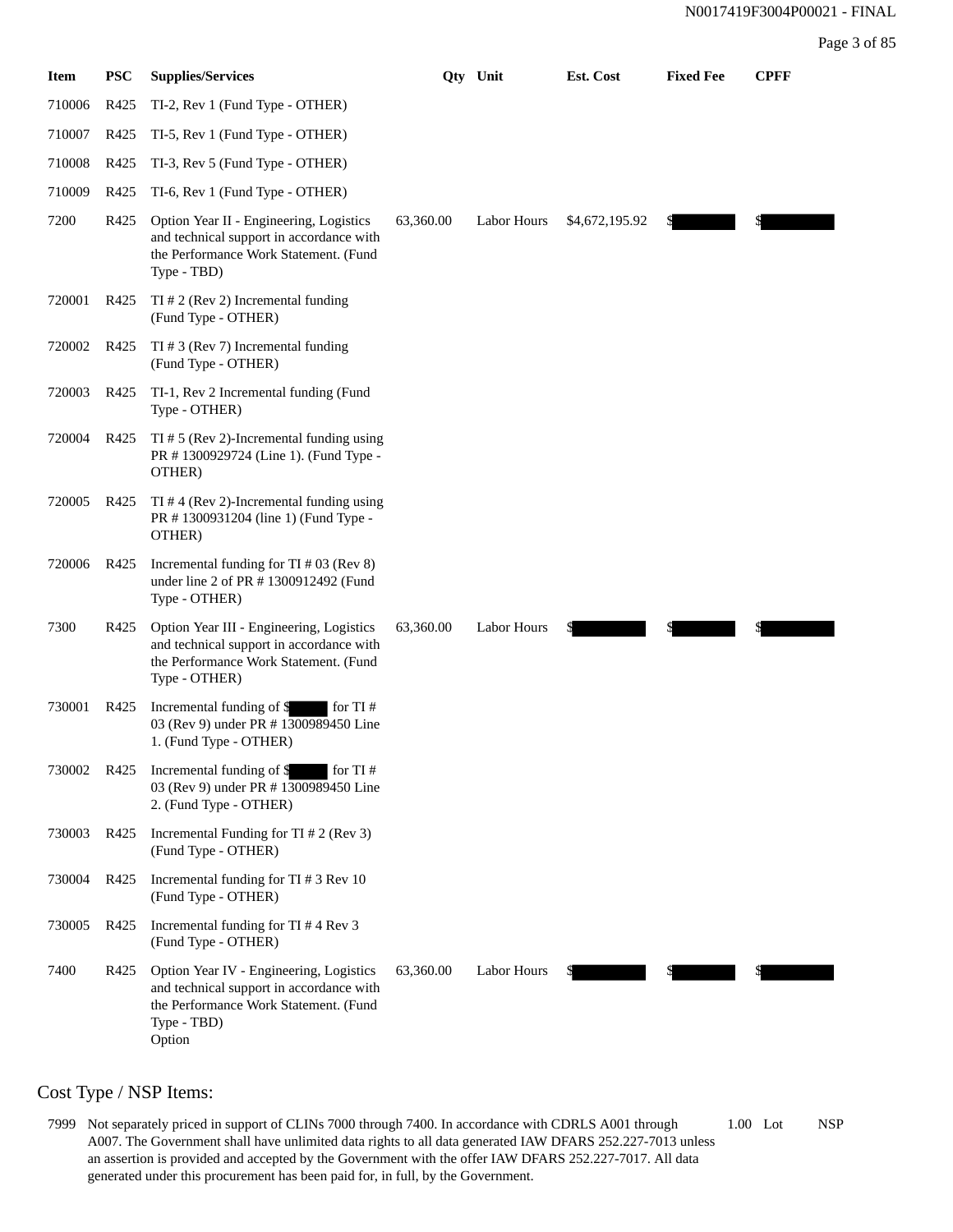## Page 4 of 85

# Cost Only Items:

| <b>Item</b> | <b>PSC</b> | <b>Supplies/Services</b>                                                                        |      | Qty Unit | Est. Cost |
|-------------|------------|-------------------------------------------------------------------------------------------------|------|----------|-----------|
| 9000        | R425       | Base Year - ODC in support of CLIN<br>7000 NTE \$<br>(Fund Type -<br>TBD)                       | 1.00 | Lot      |           |
| 900001      | R425       | Technical Instruction #1 (Fund Type -<br>OTHER)                                                 |      |          |           |
| 900005      | R425       | Technical Instruction #2 (Fund Type -<br>OTHER)                                                 |      |          |           |
| 900006      | R425       | Technical Instruction #5 (Fund Type -<br>OTHER)                                                 |      |          |           |
| 900007      | R425       | Technical Instruction #6 (Fund Type -<br>TBD)                                                   |      |          |           |
| 9100        | R425       | Option year I - ODC in support of CLIN<br>7100 NTE \$<br>(Fund Type -<br>OTHER)                 | 1.00 | Lot      |           |
| 910001      | R425       | TI-4, Rev 1 (Fund Type - OTHER)                                                                 |      |          |           |
| 910002      | R425       | TI-1, Rev1 (Fund Type - OTHER)                                                                  |      |          |           |
| 910003      | R425       | Reserved (Fund Type - OTHER)                                                                    |      |          |           |
| 910004      | R425       | Reserved (Fund Type - OTHER)                                                                    |      |          |           |
| 910005      | R425       | TI-2, Rev 1 (Fund Type - OTHER)                                                                 |      |          |           |
| 910006      | R425       | TI-5, Rev 1 (Fund Type - OTHER)                                                                 |      |          |           |
| 910007      | R425       | TI-3, Rev 6 (Fund Type - OTHER)                                                                 |      |          |           |
| 910008      | R425       | TI-6, Rev 1 (Fund Type - OTHER)                                                                 |      |          |           |
| 9200        | R425       | Option Year II - ODC in support of<br><b>CLIN 7200 NTE \$</b><br>(Fund<br>Type - TBD)           | 1.00 | Lot      |           |
| 920001      | R425       | TI $# 2$ (Rev 2) Incremental funding<br>(Fund Type - OTHER)                                     |      |          |           |
| 920002      | R425       | TI-1, Rev 2 Incremental funding (Fund<br>Type - TBD)                                            |      |          |           |
| 920003      | R425       | TI $# 5$ (Rev 2)-Incremental funding using<br>PR #1300929724 (Line 2) (Fund Type -<br>OTHER)    |      |          |           |
| 920004      | R425       | TI #4 (Rev 2)-Incremental funding using<br>PR #1300931204 (line 1) (Fund Type -<br>OTHER)       |      |          |           |
| 9300        | R425       | Option Year III - ODC in support of<br><b>CLIN 7300 NTE \$</b><br>(Fund<br>Type - TBD)          | 1.00 | Lot      |           |
| 930001      | R425       | Incremental funding for TI # 4 Rev 3.<br>(Fund Type - OTHER)                                    |      |          |           |
| 9400        | R425       | Option Year IV - ODC in support of<br><b>CLIN 7400 NTE \$</b><br>(Fund<br>Type - TBD)<br>Option | 1.00 | Lot      |           |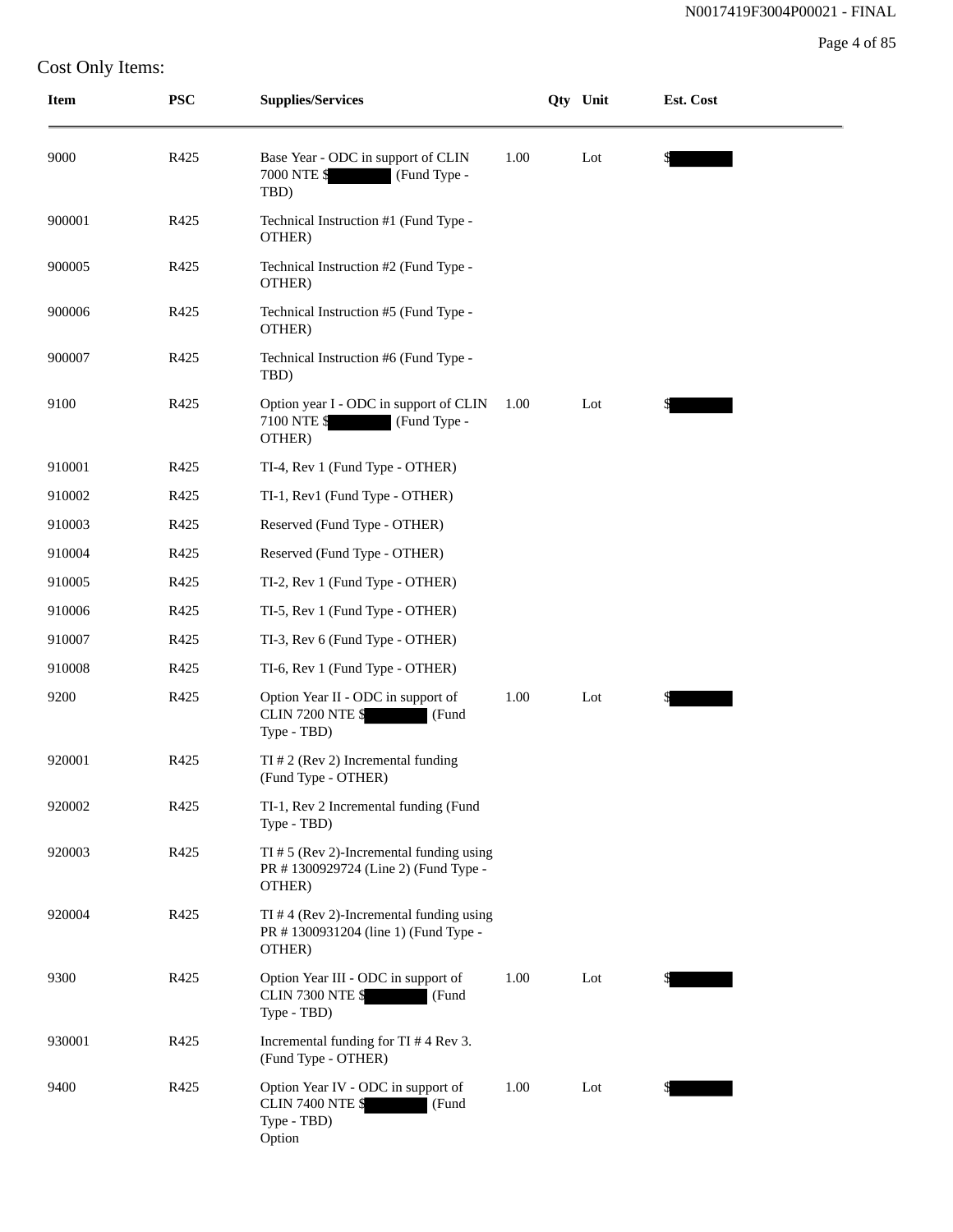## **NOTE A: LEVEL OF EFFORT**

For Labor Items, Offerors shall propose man-hours specified in Section B to perform the requirements of the Performance Work Statement provided for the period of performance specified in SECTION F. The PAYMENT OF FEE(S) (LEVEL OF EFFORT-ALT 1) and LEVEL OF EFFORT - ALT 1 clauses apply to these Items. The Government estimate is 63,360 man-hours per year, with the labor mix recommended in Section L, Table 1. Offerors may deviate from the provided labor mix but must propose a total of 63,360 total hours per year. The Government estimate is based on the total anticipated Level of Effort (LOE) for all tasks combined per CLIN.

# \*FEE IS NOT ALLOWED ON ODCS. THE ODCS ARE NOT TO EXCEED AMOUNTS THAT ARE INCLUSIVE OF ANY ASSOCIATED INDIRECT RATES.

## **HQ B-2-0004 EXPEDITING CONTRACT CLOSEOUT (NAVSEA) (DEC 1995)**

(a) As part of the negotiated fixed price or total estimated amount of this contract, both the Government and the Contractor have agreed to waive any entitlement that otherwise might accrue to either party in any residual dollar amount of \$500 or less at the time of final contract closeout. The term "residual dollar amount" shall include all money that would otherwise be owed to either party at the end of the contract, except that, amounts connected in any way with taxation, allegations of fraud and/or antitrust violations shall be excluded. For purposes of determining residual dollar amounts, offsets of money owed by one party against money that would otherwise be paid by that party may be considered to the extent permitted by law.

(b) This agreement to waive entitlement to residual dollar amounts has been considered by both parties. It is agreed that the administrative costs for either party associated with collecting such small dollar amounts could exceed the amount to be recovered.

## **HQ B-2-0007 - LIMITATION OF COST OR LIMITATION OF FUNDS LANGUAGE**

The clause entitled "LIMITATION OF COST" (FAR 52.232-20) or "LIMITATION OF FUNDS" (FAR 52.232-22), as appropriate, shall apply separately and independently to each separately identified estimated cost.

## **HQ B-2-0015 - PAYMENTS OF FEE(S) (LEVEL OF EFFORT ALTERNATE 1) (NAVSEA) (MAY 2010)** (Applicable to CLIN 7000 and if exercised CLINS 7100 through 7400).

(a) For purposes of this contract, "fee" means "target fee" in cost-plus-incentive-fee type contracts, "base fee" in cost plus-award-fee type contracts, or "fixed fee" in cost-plus-fixed fee type contracts for level of effort type contracts.

 (b) The Government shall make payments to the Contractor, subject to and in accordance with the clause in this contract entitled "FIXED FEE" (FAR 52.216-8) or "INCENTIVE FEE", (FAR 52.216-10), as applicable. Such payments shall be submitted by and payable to the Contractor pursuant to the clause of this contract entitled "ALLOWABLE COST AND PAYMENT" (FAR 52.216-7), subject to the withholding terms and conditions of the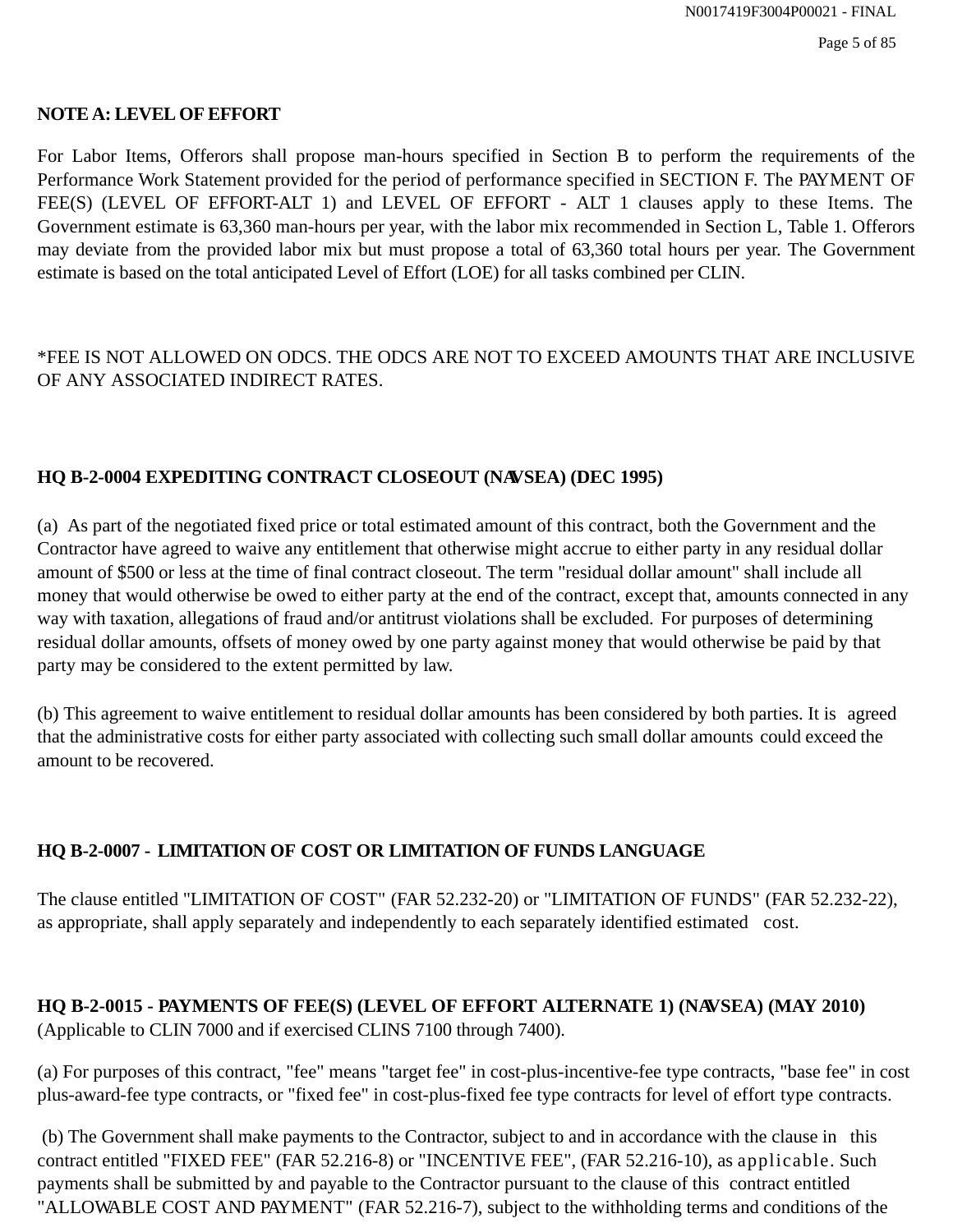"FIXED FEE" or "INCENTIVE FEE" clause, as applicable, and shall be paid at the hourly rate(s) specified above per man-hour performed and invoiced. Total fee(s) paid to the Contractor shall not exceed the fee amount(s) set forth in this contract. In no event shall the Government be required to pay the Contractor any amount in excess of the funds obligated under this contract.

## **HQ B-2-0020 TRAVEL COSTS - ALTERNATE I (NAVSEA) (APR 2015)**

(a) Except as otherwise provided herein, the Contractor shall be reimbursed for its actual travel costs in accordance with FAR 31.205-46. The costs to be reimbursed shall be those costs determined to be allowable, allocable and reasonable by the Procuring Contracting Officer, Administrative Contracting Officer or their duly authorized representative, as advised by DCAA.

(b) Reimbursable travel costs include only that travel performed from the Contractor's facility to the worksite, in and around the worksite, and from the worksite to the Contractor's facility.

(c) Relocation costs and travel costs incidental to relocation are allowable to the extent provided in FAR 31.205-35; however, Contracting Officer approval shall be required prior to incurring relocation expenses and travel costs incidental to relocation.

(d) The Contractor shall not be reimbursed for the following daily local travel costs:

- (i) travel at U.S. Military Installations where Government transportation is available,
- (ii) travel performed for personal convenience/errands, including commuting to and from work, and

 (iii) travel costs incurred in the replacement of personnel when such replacement is accomplished for the Contractor's or employee's convenience.

# **HQ B-2-0021 CONTRACT SUMMARY FOR PAYMENT OFFICE (COST TYPE) (FEB 1997)**

This entire task order is Cost-Plus-Fixed-Fee (CPFF), Level of Effort (LOE) with the exception of the ODC CLINs, which are cost-reimbursable. ODCs are Not-To-Exceed (NTE) under this task order.

CPFF CLINS:

7000 through 7400

Cost Only CLINS:

9000 through 9400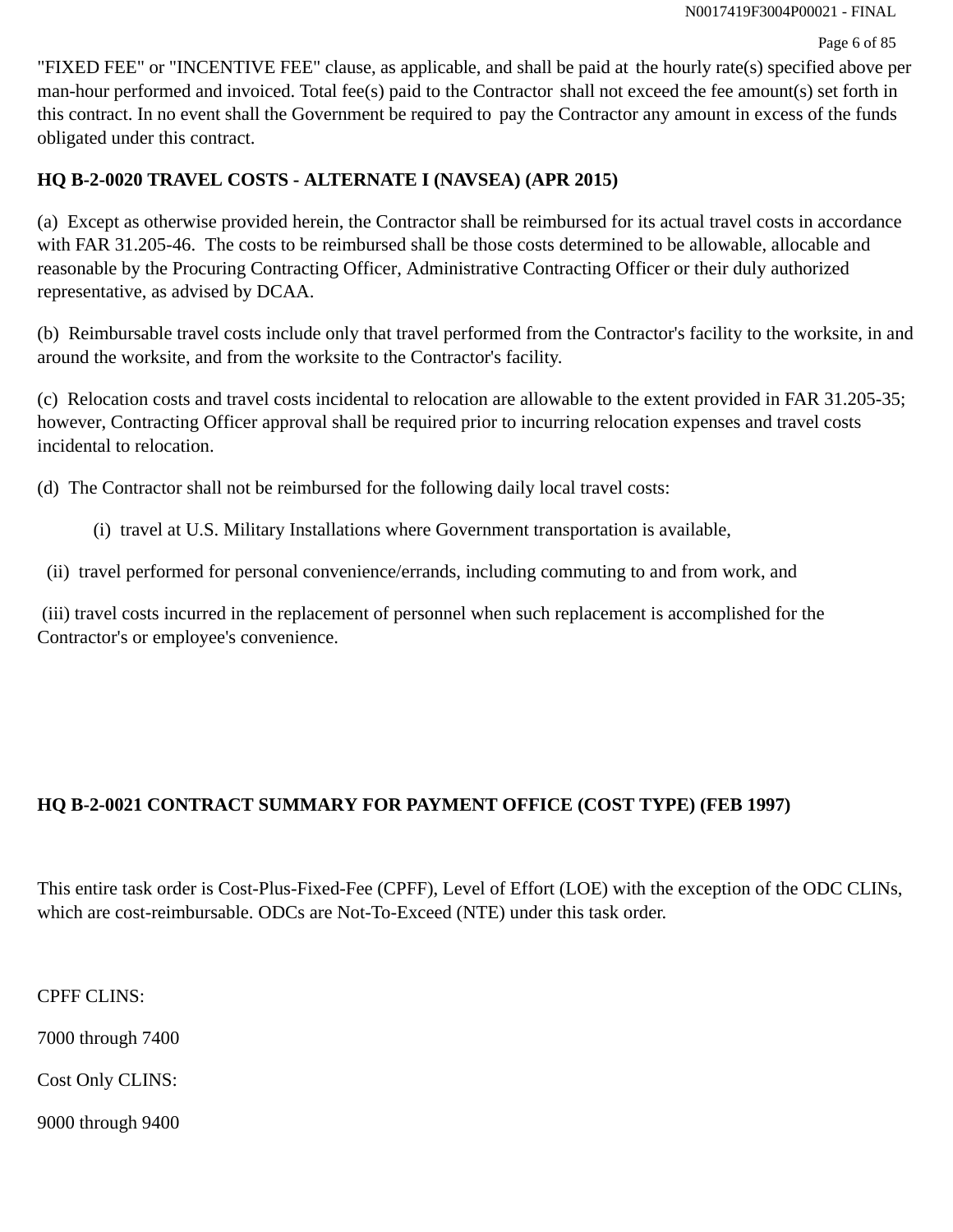N0017419F3004P00021 - FINAL

Page 7 of 85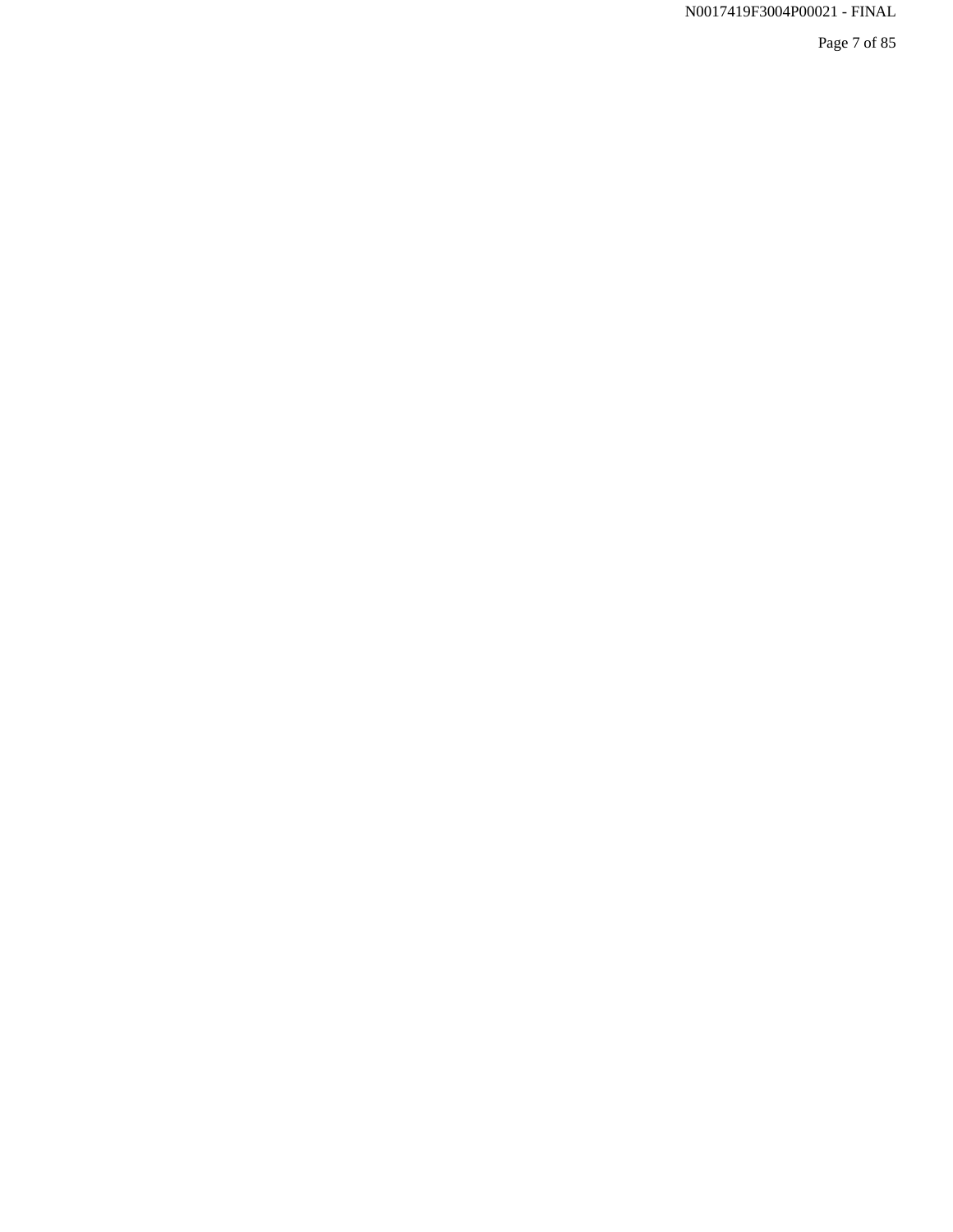# **Section C - Description/Specifications/Statement of Work**

# **PERFORMANCE WORK STATEMENT for Special Operation Forces**

## **Engineering, Logistics, Technical and Program Management Support**

## **1.0 GENERAL**

## **1.1 Introduction**

The Naval Surface Warfare Center Indian Head Explosive Ordnance Disposal Technology Division, (NSWC IHEODTD) and its detachments are responsible for providing engineering, logistics, technical, and program management support services to the Joint Forces (Navy, Marine Corps, Army and Air Force).

The customers for this requirement are NSWC IHEODTD and its detachments, the Naval Special Warfare Command, Joint DoD Agencies and the Joint Munitions Command. This task order will assist NSWC IHEODTD in providing support services to the Joint Forces.

This Seaport-e Task Order (TO) is for support services only and incidental materials. Incidental materials are those materials that the contractor needs for the execution of the services. Incidental materials associated with the services will be accounted for at the individual Technical Instruction level.

This will be an incrementally funded task order with Technical Instruction (TI)

## **1.2 Background (For Information Purposes Only)**

The US is confronted with a wide spectrum of threats ranging from conventional attack to unconventional/irregular warfare. These threats represent a constantly shifting array of offensive measures against U.S. interests comprising insurgency, terrorism and counter-intelligence operations.

Special Operation Forces (SOF) are focused on conducting direct and indirect operations. They are tasked to provide operational support to the entire spectrum of missions. In order to effectively confront the enemy's ability to change its offensive capabilities, SOF units require a wide spectrum of training that will help develop and sustain their capabilities. Naval Special Warfare combat units operate in a joint environment. Accordingly, areas of joint and interagency integration and collaboration encompass all manner of operations in both foreign and domestic arenas and can include infrastructure protection, mission assurance planning and implementation, joint training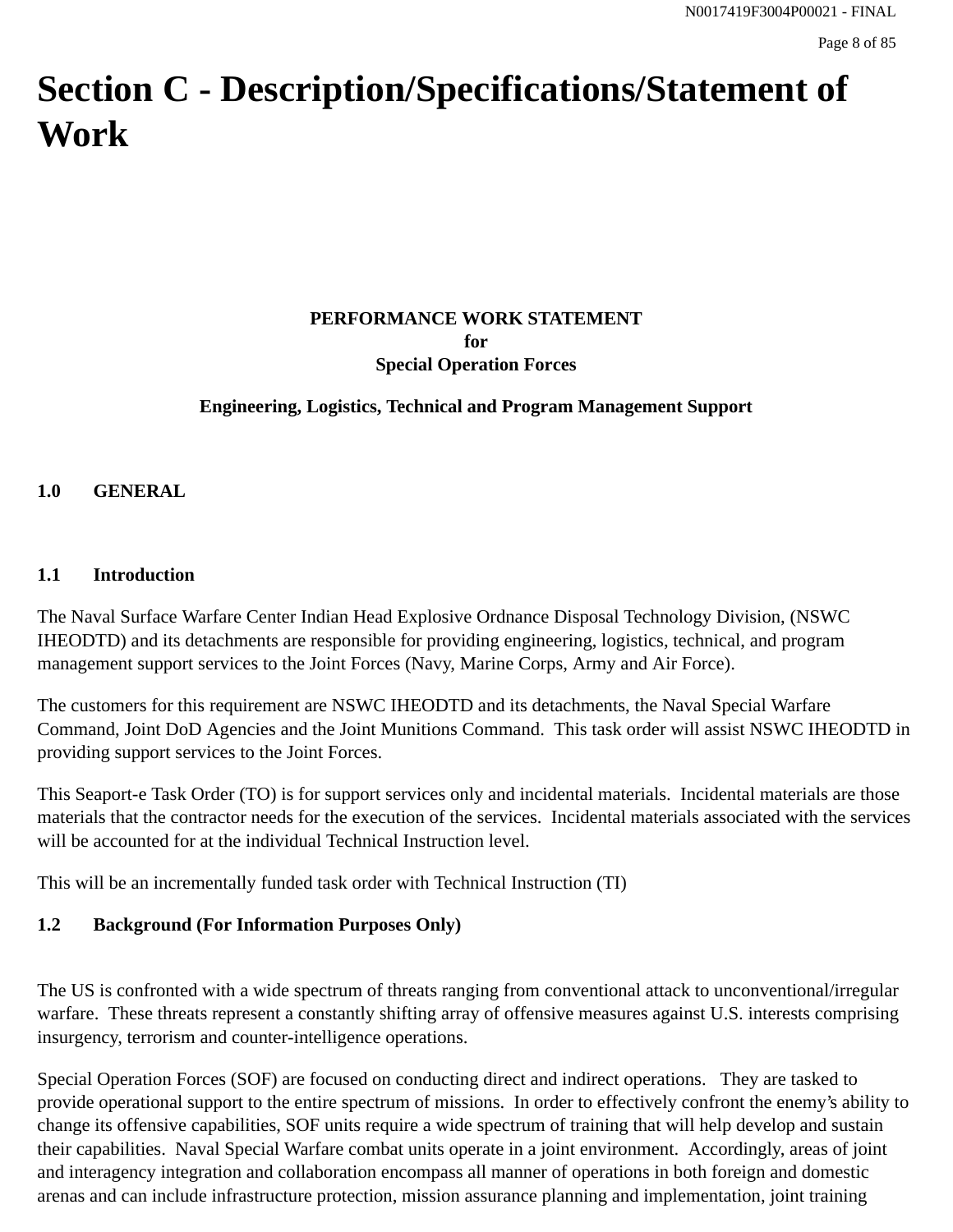design and execution, and operational lessons learned.

Naval Expeditionary Program Office (NEPO) focuses on next generation capability, serves as the primary representative for cross-SYSCOM and joint initiatives, and provides oversight of current year execution.

## **1.3 Scope**

This Performance Work Statement (PWS) defines engineering, logistics, technical and program management support service required to augment NSWC IHEODTD and its detachments technical support to the Navy and Joint Forces in respect to current and emerging joint war fighting and intelligence alteration support and trainee. Program management support includes strategic planning, modernization and analysis.

The Contractor shall advise and assist the Government, but shall not make final decisions or certifications on behalf of the Government, nor perform any inherently governmental functions. The Contractor and its employees shall not represent the Government nor appear to represent the Government in performance of these contract services. At all times, Contractor personnel will wear appropriate identification, identifying themselves as Contractor personnel. At all meetings, conferences, or sessions with Government personnel, Contractor personnel shall clearly identify their status as contractor employees. All reports delivered under this contract are the property of the U.S. Government.

**No Construction, Catering, Video Production, procurement of Information Technology (IT) is authorized under this TO. The Contractor shall not act as a procurement organization for the Government. This is not a supply support task order. In support of this task order the Contractor will not be working with explosives.**  This task order is not for the procurement of security/police/guard/protection personnel support services. Because Seaport-e task orders are not for the procurement of non-incidental material, supplies or property, Contractor shall not provide any of the aforementioned prohibited items.

### **2.0 REFERENCE DOCUMENTS**

Unless otherwise specified herein, the following documents form a part of this Performance Work Statement and are to be used for general guidelines only.

Military Standards

| MIL-STD-973                              | <b>Configuration Management Programs</b>                              |
|------------------------------------------|-----------------------------------------------------------------------|
| <b>MIL-STD-1379-D</b>                    | <b>Military Training Programs</b>                                     |
| MIL-STD1521B<br>Software                 | Technical Reviews and Audits for Systems, Equipment, and Computer     |
| CJCSI 3020.01<br>(usa-federal-forms.com) | Managing, Integrating, and using Joint Deployment Information Systems |

### DoD Joint Logistics Vision 2020 www.dtic.mil/dtic/tr/fulltext/u2/a526044.pdf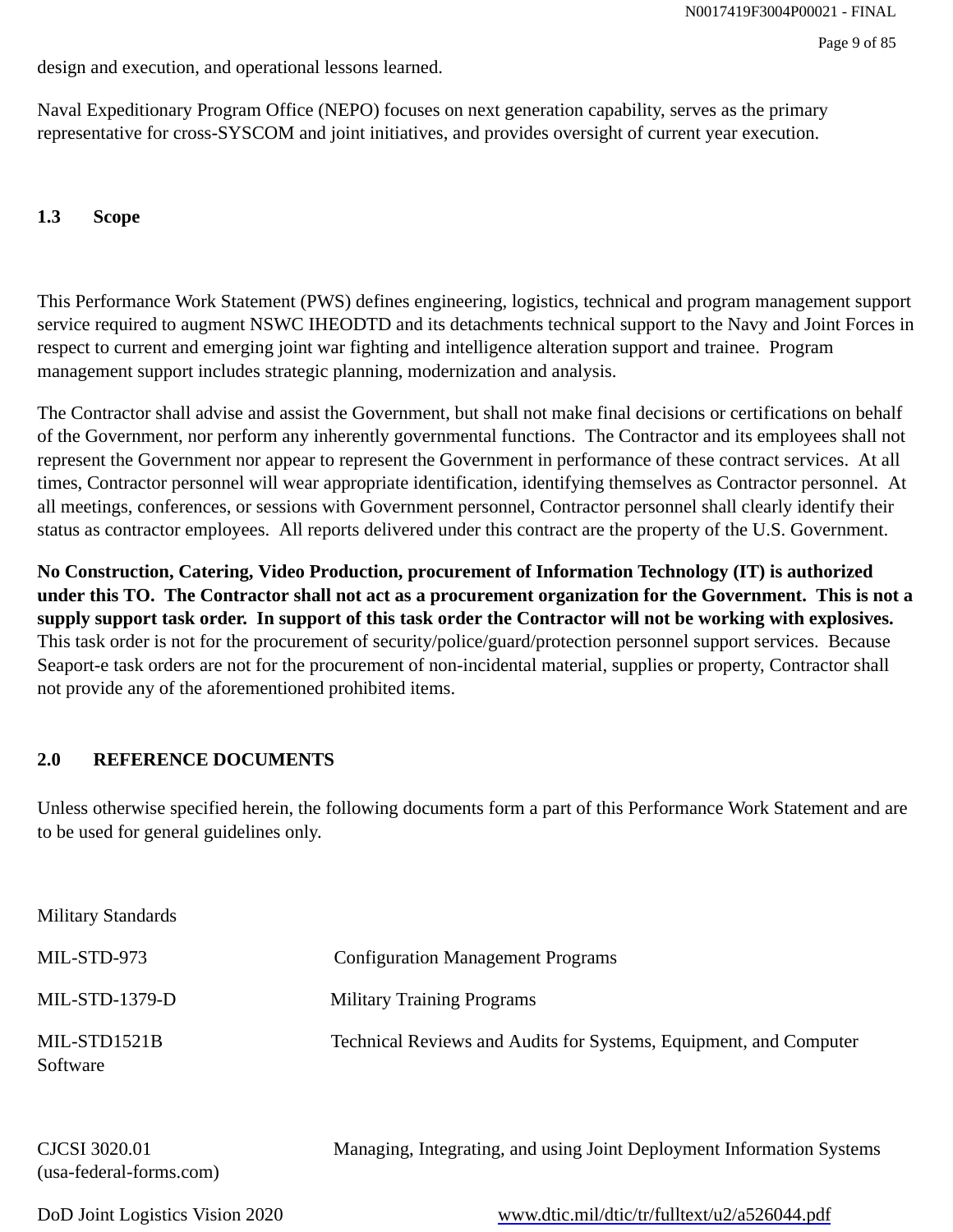Page 10 of 85

Mil-STD can be assessed through https://assist.dia.mil

# **3.0 REQUIREMENT**

# **3.1 Operational Support**

**3.1.1** The Contractor shall provide logistics support in the following areas: maintenance planning, level of repair analysis, technical documentation, test and evaluation, component repair/rework, supply and test equipment, and logistic support analysis. Specific tasking shall include the following:

- Perform document control, document archiving, and document revisions on NSWC IHEODTD and its detachments programs to include Naval Special Weapon Systems (work performed at NSWC IHEODTD McAlester Detachment) to include the Tomahawk Weapons Program.
- Formulate, develop and produce required logistics requirements/planning documentation IAW CDRL A002 Technical Report – Study/Services
- Conduct Test and Evaluation of installed equipment or equipment candidate that are being considered for use by the Government.
- Collect, analyze and enter data into the Naval Logistics Command Management Information System (NALCOMIS)
- Evaluate operational data and formulate component repair/rework recommendations to support the Fleet Readiness Center (FRC) initiative
- Provide logistics supply support in the areas of; range maintenance, ordnance support on ammunition orders, maintenance and production, inventory accountability, tracking and disposal.
- Conduct applied research on computer-based training (CBT) in the operational environment and correlate to Navy requirements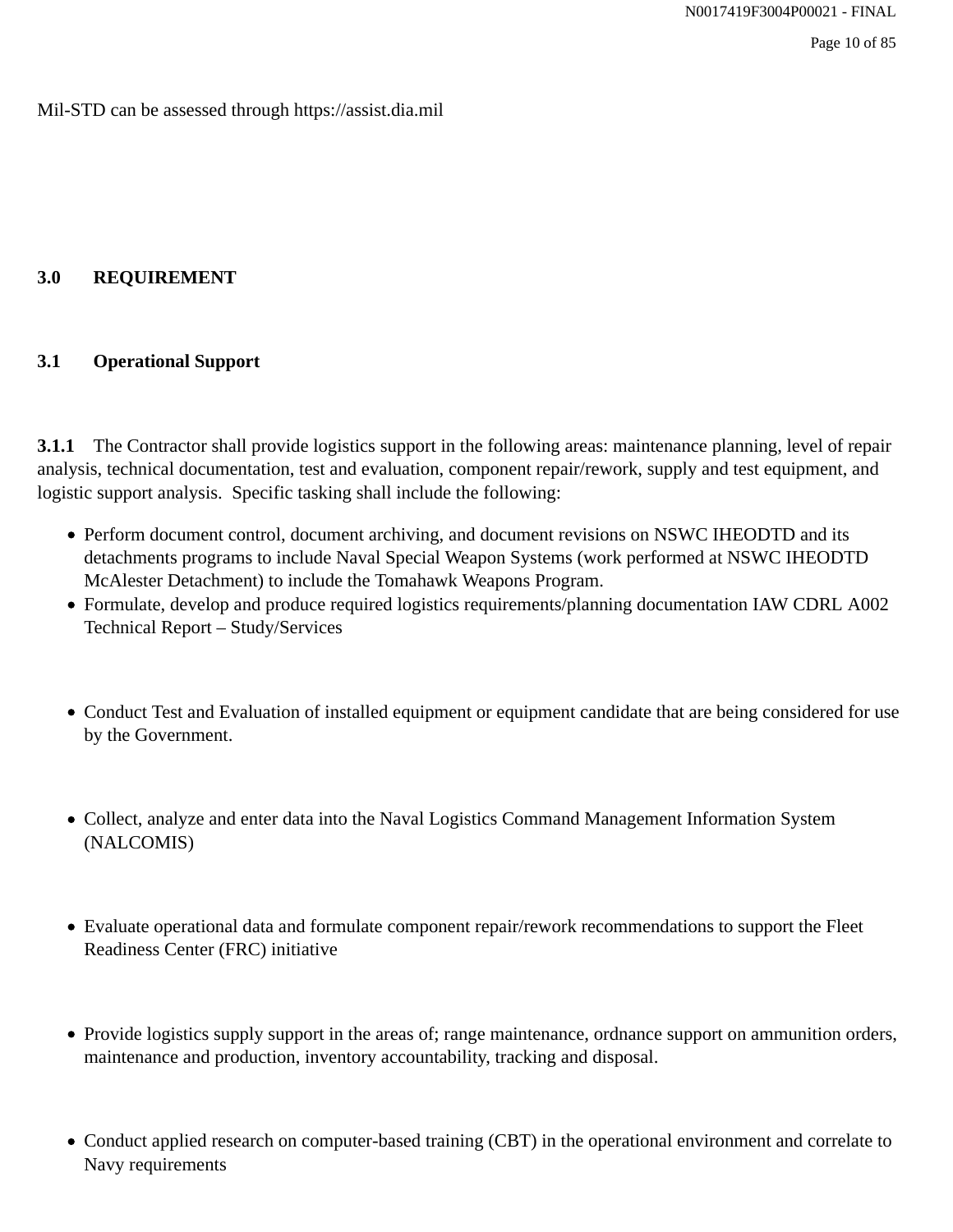Page 11 of 85

• Conduct security awareness training.

**3.1.2** The Contractor shall provide programmatic support services for equipment/systems and associated components and peripheral equipment to include maintenance, asset management, technical documentation, training curriculum and documentation support. These efforts shall include logistics planning, resource management, training materials, certification implementation, life cycle planning, equipment deactivation, equipment disposal and post production support.

**3.1.3** The Contractor shall support joint/interagency operations assisting in the assessment, design, development, and test and evaluation of existing and prospective processes. Logistics support efforts may be required between the US and its allies supporting ammunition modernization related tasks. These tasks include environmental impacts and demilitarization.

**3.1.4** The Contractor shall provide NSWC IHEODTD and its detachments inventory control, maintenance support and demilitarization for munitions. These tasks include engineering design and development of equipment/systems to meet and or enhance the deployment of munitions to Joint forces in both CONUS and forward deployed environments OCONUS.

# **3.2 TRAINING SUPPORT**

The Contractor shall provide the following as it relates to training expertise:

**3.2.1** Systems Approach to Training (SAT) Expertise: Efforts shall include the analysis of training requirements to determine training objectives; development of training plans to achieve course objectives IAW CDRL A002 Technical Report – Study/Services; and to assess the effectiveness of these changes once they are implemented. The Contractor must understand SAT process when conducting the Course of Instruction (COI) lesson plan analysis; development of new concepts and classes; as well as integrating new advancements into the course.

**3.2.2** Program of Instruction Analysis and Improvement: The Contractor shall provide continuous research and development of new and emerging Technical Training Plans (TTPs) applicable to the subject area or in response to emerging threats. The Contractor shall develop new classes or modules based on foreseen training requirements while ensuring lesson plans are updated to reflect new TTPs. All changes will need to be coordinated with the DoD Curriculum Instructions and Standards Office (CISO) prior to implementation.

**3.2.3** Conception, modeling, development and coordination of exercise scenarios: This includes an analysis of Joint training objectives and other factors such as student qualifications, experience and training, and developing an exercise plan to meet these goals. Additional requirements include inter-agency coordination, intelligence scripting, logistical coordination, identifying training resources such as transportation, supplies, personnel, ammunition, equipment and other logistical requirements to support the exercise.

**3.2.4** Instruction related to survival, evasion, resistance, escape and recovery training as well as cyber security and techniques to avoid compromise of electronic information shall be included

**3.2.5** The Contractor shall provide training support for operation and maintenance of SOF unique watercraft and equipment for training schools, such as the Naval Small Craft Instruction and Technical Training School (NAVSCIATTS). Support shall include maritime specialists to provide logistics support in repair maintenance procedures, preventative maintenance, technological developments and operation of SOF watercraft.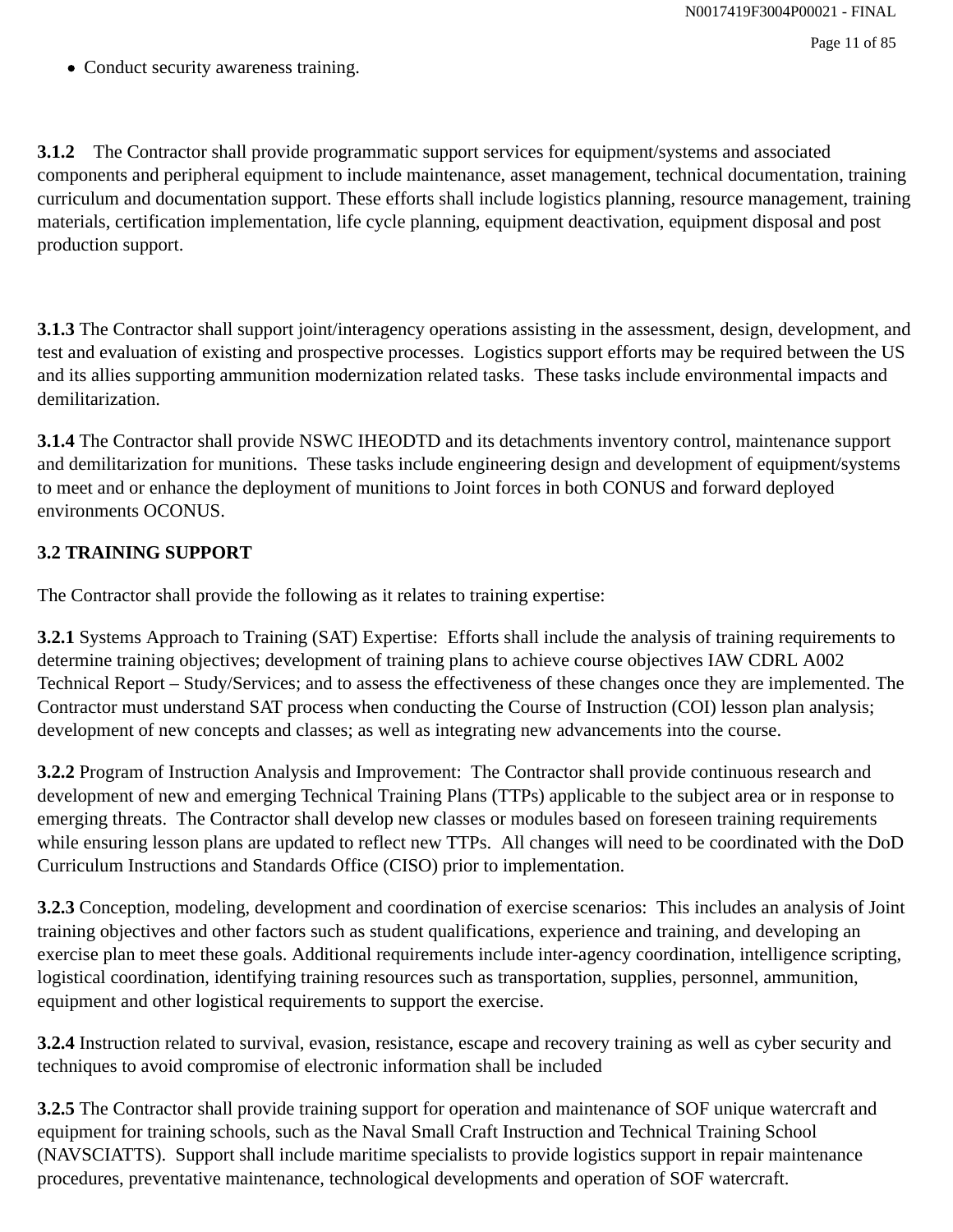**3.2.6** The Contractor shall provide qualified personnel as illustrated in the Personnel Qualification who are fluent in Spanish to assist International Military Students (IMS) in the indoctrination of policy and procedures of NAVSCIATTS and other Joint training school commands during training cycles. These efforts require the Contractor to have an extensive background in configuration management and be knowledgeable in all aspects of Secret Internet Protocol Router Network (SIPRNET) and Non-Secure Protocol Router Network (NIPRNET) systems, as well as information security measures as defined by SOCOM and Naval Special Warfare Command (NAVSPECWARCOM) policy and procedures.

**3.2.7** The Contractor shall also provide support to assist with planning and organizing activities associated with NAVSCIATTS operations. The Contractor shall establish a safety program that complies with the Navy Occupational Safety and Health Program (NAVOSH).

## **3.3 PROGRAM MANAGEMENT SUPPORT**

**3.3.1** The Contractor shall assist in the development of management plans and strategies, milestone planning and tracking, evaluations of program schedules, and deliverables IAW CDRL A005 Integrated Master Schedule as well as developing technical program planning and control documents IAW CDRL A001 Contracting Officer's Management Report.

The contractor shall organize, attend or host, and facilitate program meetings and reviews. The contractor shall assist in preparing and coordinating the agenda to meetings, prepare presentation materials, host and/or participate in actual meeting as well as drafting minutes and action items IAW CDRL A006 Report, Record of Meeting/Minutes.

## **3.3.2 Kickoff Meeting**

There shall be a Government/Contractor kickoff Meeting to establish Government/Contractor interfaces within 15 business days after task order award, or as mutually agreed to in writing by the Government and the Contractor. The anticipated meeting objectives shall include a face to face meeting between key personnel, team introduction, general program discussions, as well as more specific information in regards to the supported programs. The Contractor shall provide meeting minutes for the Government review and approval within 10 business days from the completion of the meeting IAWCDRL A004.

### **3.3.3 Meetings and Reviews**

The Contractor shall provide support for training events which include: Integrated Logistics Support Planning, In Progress Reviews (IPRs), Training Orientation/Plans, Preliminary Design Reviews (PDRs), Critical Design Reviews (CDRs), and Test Readiness Reviews (TRRs) IAW CDRL A003 Conference Agenda and (CDRL A004) Conference Minutes. The Contractor shall assist with conducting Program Management Reviews (PMRs), and the site, date and time of each shall be mutually agreeable between the Contractor and the Government in writing. The Contractor shall assist in preparing and coordinating the agenda to key meetings; prepare presentation materials; host and/or participate in meetings, and draft minutes and action items IAW CDRL A006. The Contractor shall provide administrative and clerical assistance to support the technical work performed under this task order.

### **3.3.4 Task Management**

Support shall include assessing project progress and ensuring visibility to assure on-time completion of program requirements. The Contractor shall use best industry practices ISO 9001:2000 Quality Management System Standards. The Contractor shall provide program and project management support to identify and mitigate program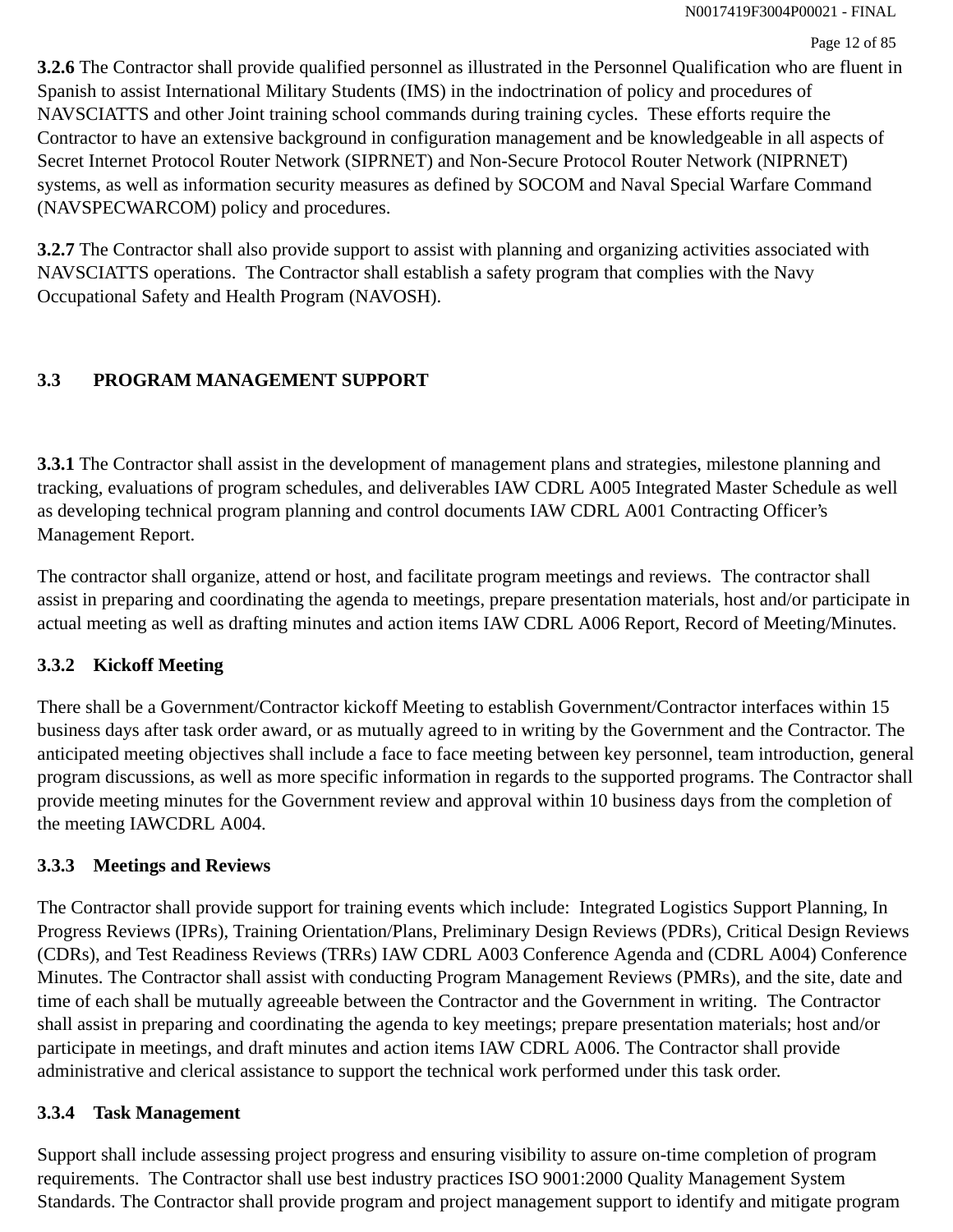risks. The Contractor shall research and analyze technical and management information and data, costs, performance trends, and project progress on reported programs. The Contractor shall participate in program design reviews, technical reviews, audits, and discussions, and shall provide the program office with management assessment reports IAW CDRL A002 Technical Report – Study/Services.

## **3.3.5 Financial Management**

The Contractor shall provide financial management services. The services will include day-to-day financial support, business process improvement support, and administrative functions. The Contractor shall assist with defining, developing, analyzing, and monitoring program financial data such as reconciliation of Cost Performance Reports (CPRs) and Cost Schedule Status Reports (CSSRs).

## **4.0 Reporting Requirements**

## **4.1 Enterprise-Wide Contractor Manpower Reporting Application (ECMRA)**

The Contractor shall report Contractor labor hours (including subcontractor labor hours) required for performance of services provided under this Task Order for providing support services to the Joint Forces via a secure data collection site. Contracted services excluded from reporting are based on Product Service Codes (PSCs). The excluded PSCs are:

- 1) W, Lease/Rental of Equipment;
- 2) X, Lease/Rental of Facilities;
- 3) Y, Construction of Structures and Facilities;

4) D, Automatic Data Processing and Telecommunications, IT and Telecom-Telecommunications Transmission (D304) and Internet (D322) ONLY;

- 5) S, Utilities ONLY;
- 6) V, Freight and Shipping ONLY.

The Contractor is required to completely fill in all required data fields using the following web address www.ecmra.mil

Reporting inputs will be for the labor executed during the period of performance during each Government fiscal year (FY), which runs October 1 through September 30. While inputs may be reported any time during the FY, all data shall be reported no later than October 31 of each calendar year. Contractors may direct questions to the help desk, at DoD.ECRMA.Support.Desk@mail.mil

### **4.2 Electronic Cost Reporting and Financial Tracking (eCRAFT)**

(a) The Contractor shall upload the Contractor's Funds and Man-hour Expenditure Reports in the Electronic Cost Reporting and Financial Tracking (eCRAFT) System and submit the Contract Status Report on the day and for the same timeframe the Contractor submits an invoice into the Invoicing, Receipt, Acceptance, and Property Transfer (iRAPT) system. Compliance with this requirement is a material requirement of this contract. Failure to comply with this requirement may result in contract termination.

(b) The Contract Status Report indicates the progress of work and the status of the program and of all assigned tasks. It informs the Government of existing or potential problem areas. (CDRL A007)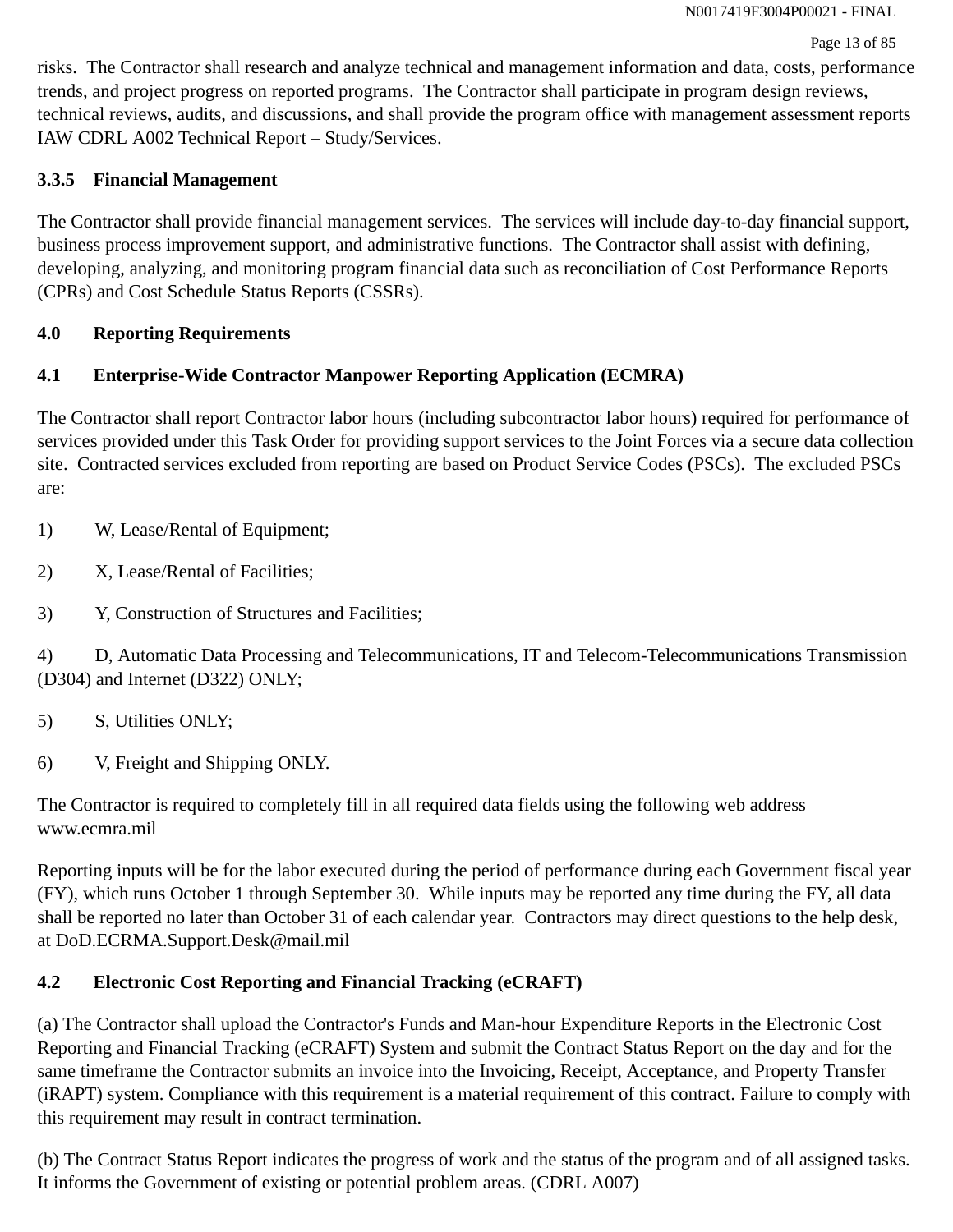(c) The Contractor's Funds and Man-hour Expenditure Report Contractor expenditures for labor, materials, travel, subcontractor usage, and other contract charges.

(1) Access:

eCRAFT: Reports are uploaded through the eCRAFT System Periodic Report Utility (EPRU). The EPRU spreadsheet and user manual can be obtained at: http://www.navsea.navy.mil/Home/Warfare-Centers/NUWC Newport/Partnerships/Commercial-Contracts/Information-eCraft-/ under eCRAFT information. The eCRAFT e-mail address for report submission is: Ecraft.nuwc.npt.fct@navy.mil. If you have problems uploading reports, please see the Frequently Asked Questions at the site address above.

(2) Submission and Acceptance/Rejection:

The Contractor shall submit their reports on the same day and for the same timeframe the Contractor submits an invoice in iRAPT. The amounts shall be the same. eCRAFT acceptance/rejection will be indicated by e-mail notification from eCRAFT.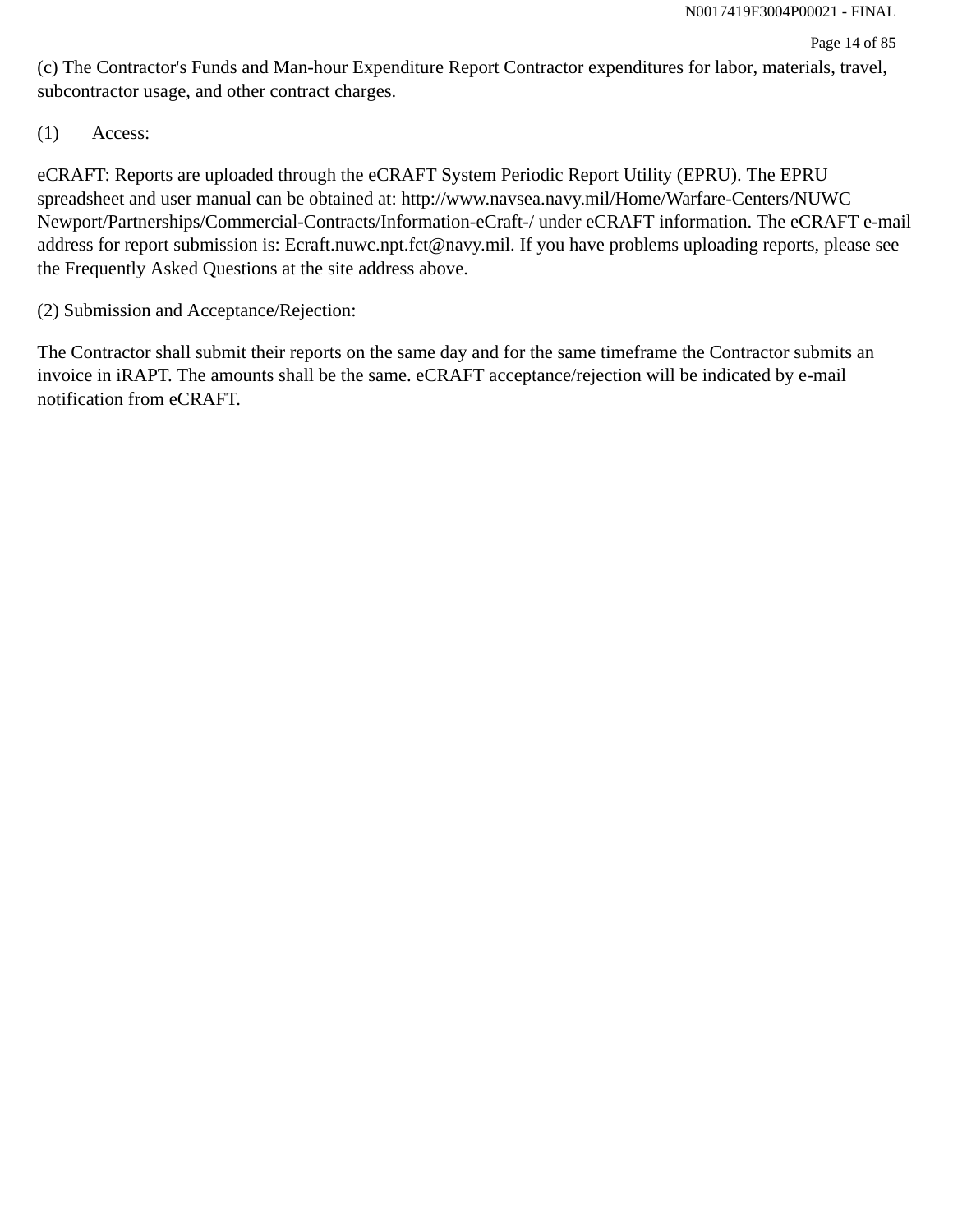# **Section D - Packaging and Marking**

## **APPLICABLETO ALLITEMS**

There are no packaging or marking requirements for the services ordered under this Task Order. All requirements for packaging and marking of supplies or documents associated with the services shall be packaged, packed and marked in accordance with the provisions set forth below or as specified in the Technical Instructions.

## **HQ D-1-0001 DATA PACKAGING LANGUAGE ( JUL 2016)**

Data to be delivered by Integrated Digital Environment (IDE) or other electronic media shall be as specified in the contract.

All unclassified data to be shipped shall be prepared for shipment in accordance with best commercial practice.

Classified reports, data, and documentation shall be prepared for shipment in accordance with National Industrial Security Program Operating Manual (NISPOM), DOD 5220.22-M dated 28 February 2006.

## **HQ D-2-0008 MARKING OF REPORTS (NAVSEA) (SEP 1990)**

All reports delivered by the Contractor to the Government under this contract shall prominently show on the cover of the report:

- 1. Name and business address of the Contractor
- 2. Contract number
- 3. Task order number
- 4. Whether the contract was competitively or non-competitively awarded
- 5. Sponsor:

(Name of Individual Sponsor)

(Name of Requiring Activity)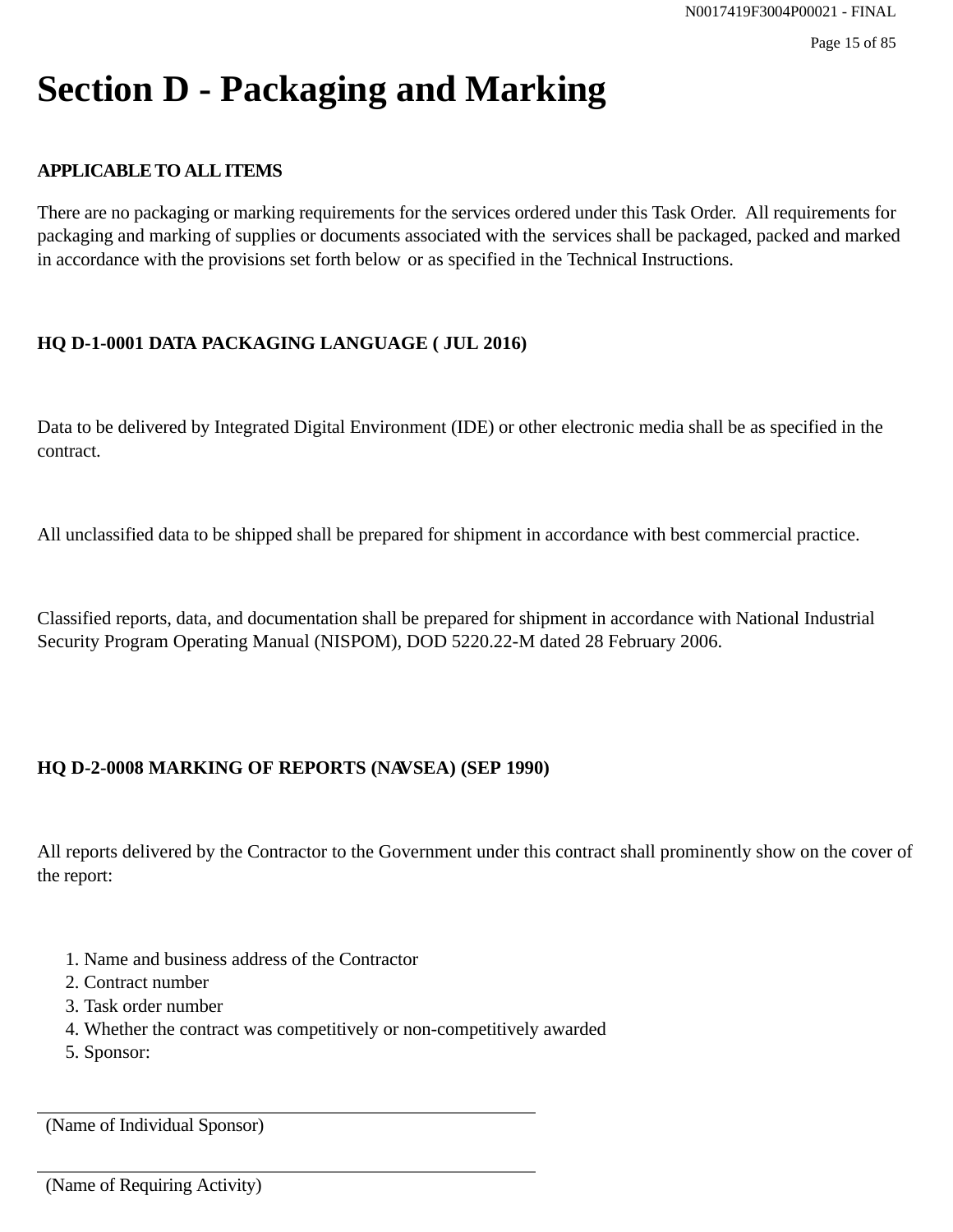(City and State)

TRANSPORTATION OF EQUIPMENT/MATERIAL. Upon completion of this order, all government furnished and contractor purchased property, hardware, COTS, software, manuals, instruction guides, logs, source code, scripts, database schemas, tables, triggers, stored procedures and data shall be securely packed and shipped by the Contractor to a location to be provided by the government representative at Contractor expense.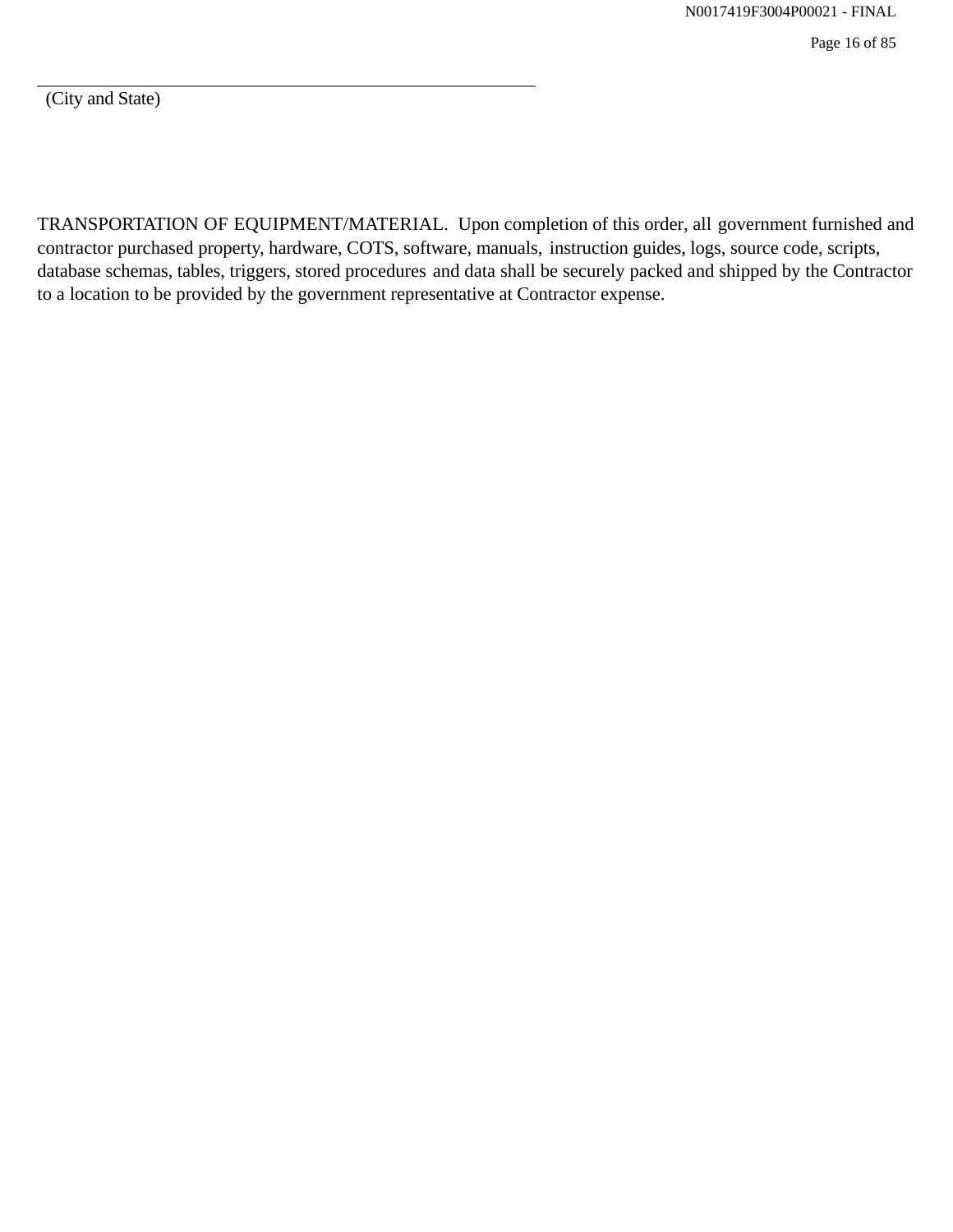# **Section E - Inspection and Acceptance**

*NOTE: Inspection and Acceptance will be performed by the Contracting Officer's*

*Representative (COR) identified as the Task Order Manager (TOM) in Section G unless otherwise specified in the Technical Instructions issued under this Task Order.*

# **CLAUSES INCORPORATED BY REFERENCE**

# **CLAUSES INCORPORATED IN FULL TEXT**

# **HQ E-1-0001 INSPECTION AND ACCEPTANCE LANGUAGE FOR DATA**

Inspection and acceptance of all data shall be as specified on the attached Contract Data Requirements List(s), DD Form 1423. \*Note that not all Data deliverables will be specified on CDRL DD Form 1423. Inspection and Acceptance *for some data will be specified at the Technical Instruction level.*

# **HQ E-1-0007 INSPECTION AND ACCEPTANCE LANGUAGE FOR LOE SERVICES**

Applicable to CLIN 7000 and if exercised CLINS 7100 through 7400

Inspection and acceptance shall be made by the Contracting Officer's Representative (COR) or a designated representative of the Government. *\*Note that the COR is identified in Section G of this Task Order.*

# **INSPECTION AND ACCEPTANCE LANGUAGE FOR ODCs**

Inspection and acceptance shall be made by the Contracting Officer's Representative (COR) or a designated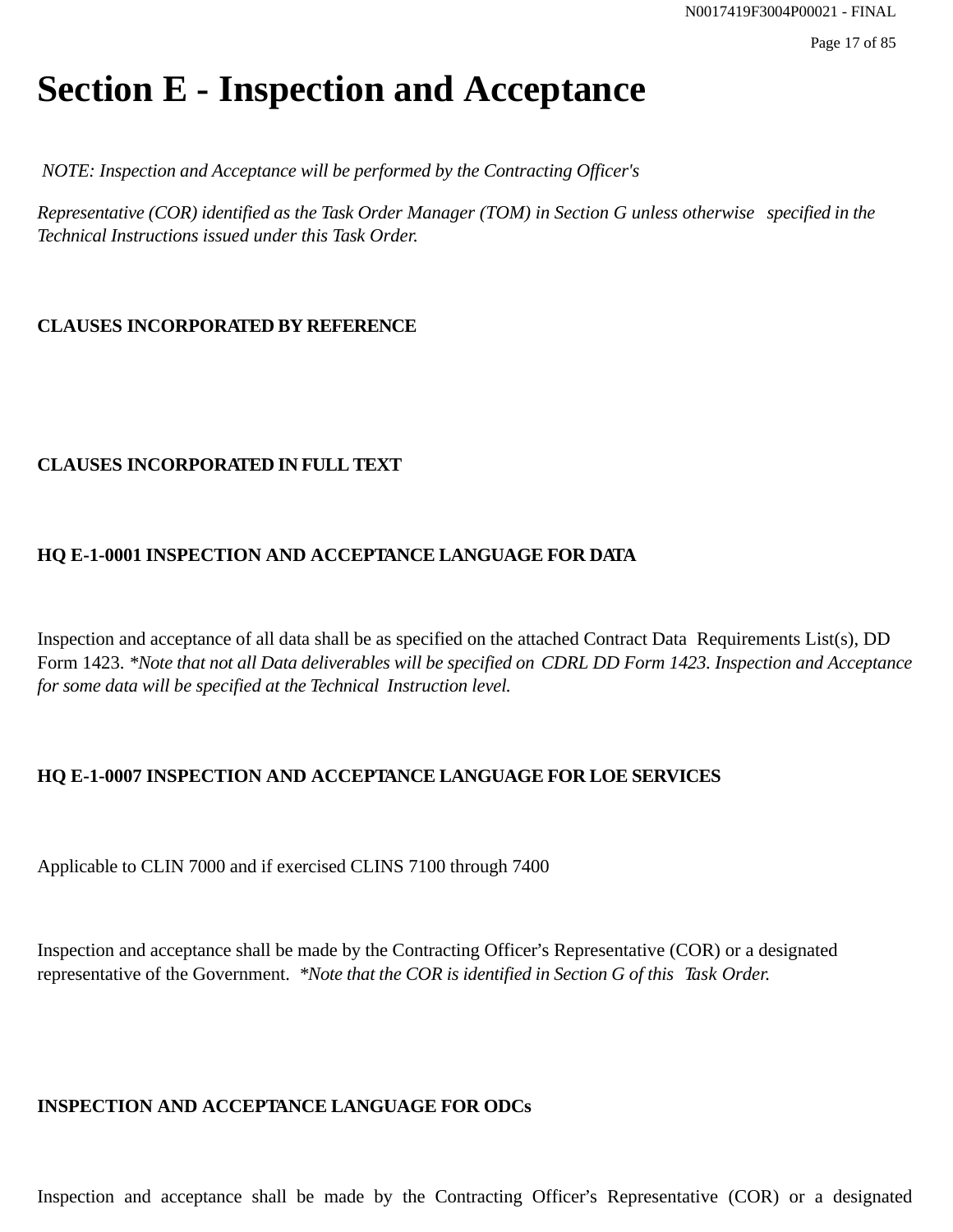## Page 18 of 85

representative of the Government specified in an applicable TI. \*Note that the COR is identified in Section G of this Task Order.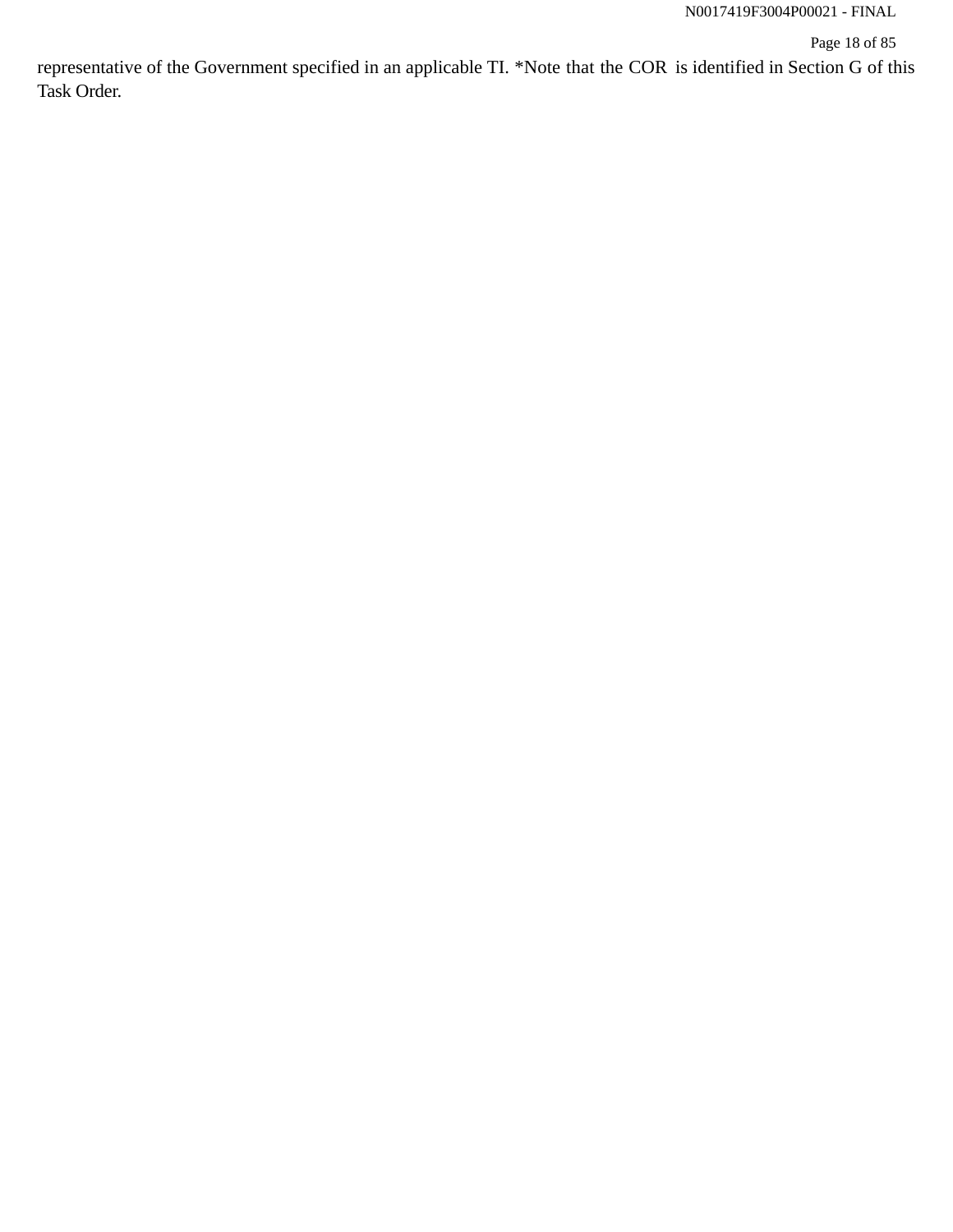# **Section F - Deliveries or Performance**

The basic effort to be performed under this task order, shall be completed within a period of twelve (12) months for the base year, with Four One-Year Options to be exercised if deemed in the best interest of the government.

The task order period of performance shall not exceed the period of performance of the Seaport Contract.

CLAUSES INCORPORATED BY REFERENCE

52.247-34 F.O.B. DESTINATION (NOV 1991)

#### CLAUSES INCORPORATED IN FULL TEXT

#### HQ F-1-0003 PERFORMANCE LANGUAGE FOR LOE SERVICES

The contractor shall perform the work described in SECTION C, at the level of effort specified in

SECTION B, as follows:

The periods of performance for the following Items are as follows:

|      | <b>ITEMS FROM</b> | TO         |
|------|-------------------|------------|
| 7100 | 03/18/2020        | 03/17/2021 |
|      | 9100 03/18/2020   | 03/17/2021 |
| 7000 | 03/29/2019        | 03/28/2020 |

The periods of performance for the following Option Items are as follows:

| <b>ITEMS FROM</b> | TO.        |
|-------------------|------------|
| 7200 03/18/2021   | 03/17/2022 |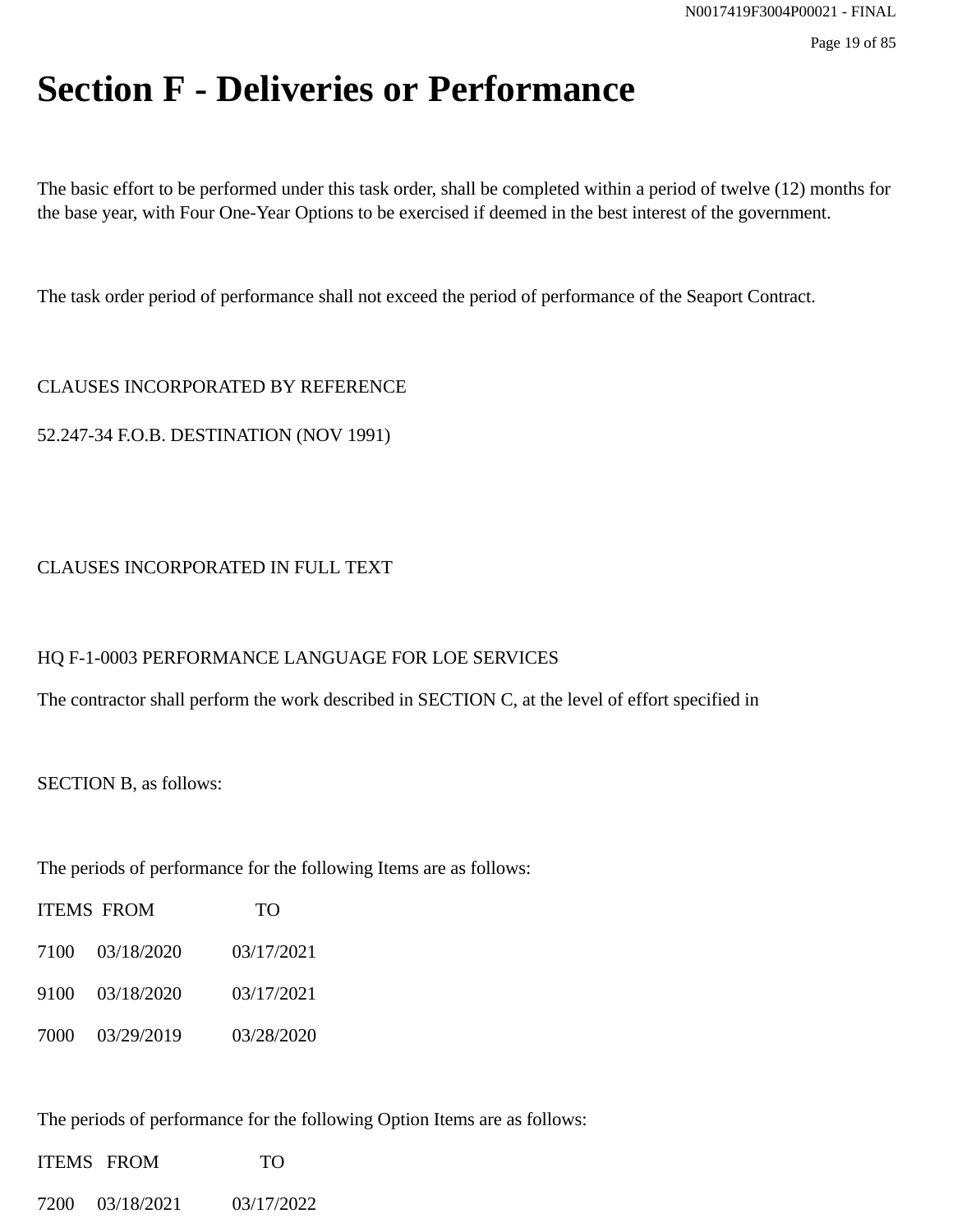Page 20 of 85

7300 03/18/2022 03/17/2023 7400 03/18/2023 03/17/2024 9200 03/18/2021 03/17/2022 9300 03/18/2022 03/17/2023 9400 03/18/2023 03/17/2024

## HQ F-2-0003 DATA DELIVERY LANGUAGE FOR SERVICES ONLY PROCUREMENTS (JUN 2011)

All data to be furnished under this contract shall be delivered prepaid to the destination(s) and at the time(s) specified on the Contract Data Requirements List(s), DD Form 1423. \*Note that not all Data deliverables will be specified on CDRL DD Form 1423. Inspection and Acceptance for some data will be specified at the Technical Instruction level.

# **The Period of Performance of the following Firm items are as follows:**

| 7000 | 03/29/2019 - 03/28/2020   |
|------|---------------------------|
| 7100 | $03/18/2020 - 03/17/2021$ |
| 7200 | 03/18/2021 - 03/17/2022   |
| 7300 | 03/18/2022 - 03/17/2023   |
| 9000 | 03/29/2019 - 03/28/2020   |
| 9100 | 03/18/2020 - 03/17/2021   |
| 9200 | 03/18/2021 - 03/17/2022   |
| 9300 | 03/18/2022 - 03/17/2023   |

# **The Period of Performance of the following Option items are as follows:**

| 7400 | $03/18/2023 - 03/17/2024$ |
|------|---------------------------|
| 9400 | 03/18/2023 - 03/17/2024   |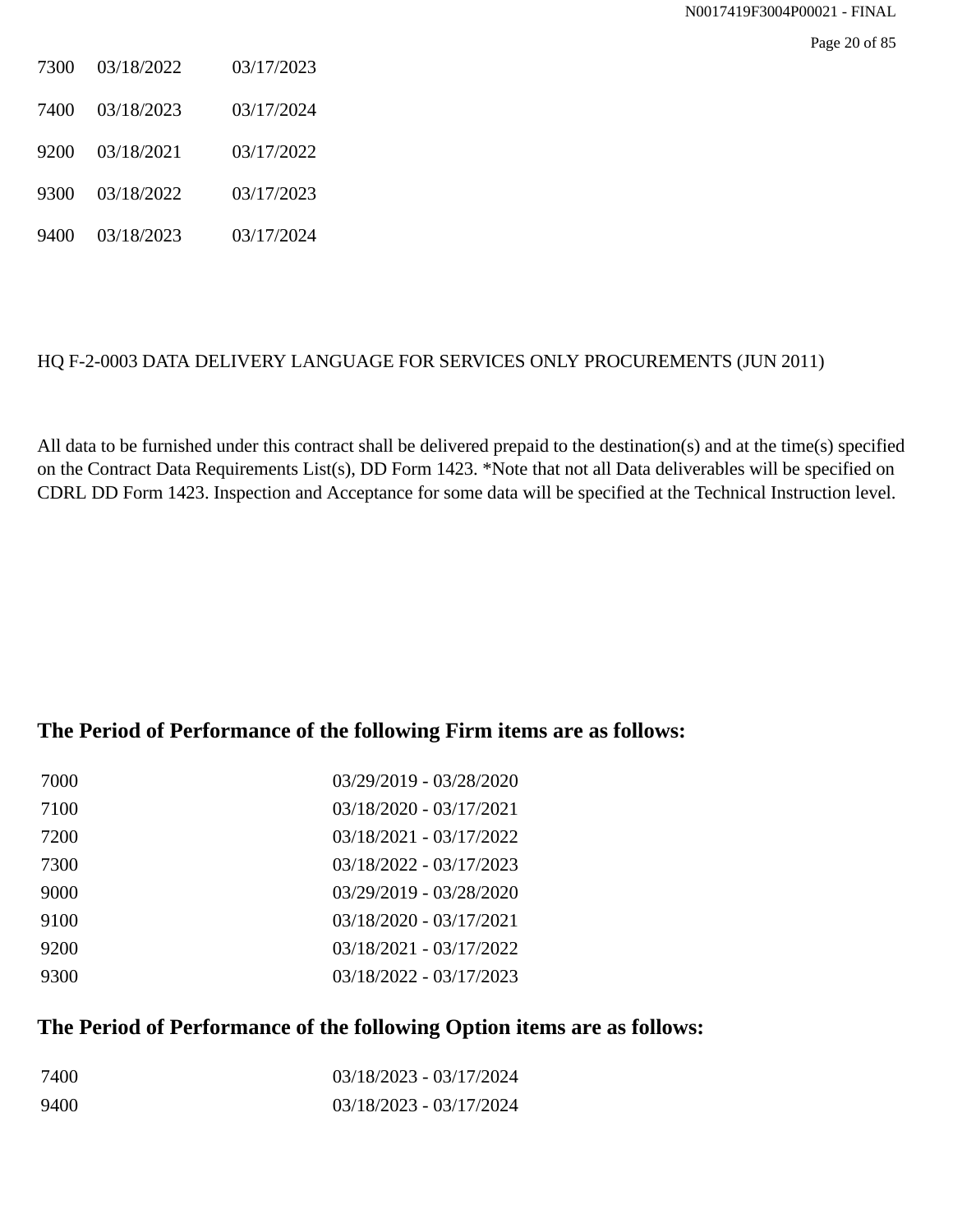Page 21 of 85

# **Section G - Contract Administration Data**

# **CLAUSES BY REFERENCE**

252.232-7003 -- ELECTRONIC SUBMISSION OF PAYMENT REQUESTS AND RECEIVING REPORTS (JUN 2012)

# **CLAUSES INCORPORATED IN FULL TEXT**

## **PGI 204.7108 Payment instructions. See DFARS 204.7108, DFARS/PGI view)**

(a) Scope. This section applies to contracts and orders that are funded by multiple accounting classification citations and—

 (1) Include deliverable line items or deliverable subline items (see FAR 4.1005-1) that are funded by multiple accounting classification citations;

(2) Contain cost-reimbursement or time-and-materials/labor-hour line items; or

- (3) Authorize financing payments.
	- (b) For contracts and orders covered by this subpart—

(1) The contracting officer shall insert the table at  $(b)(2)$ , or a link to the table at  $(b)(2)$  (https://www.acq.osd.mil /dpap/dars/pgi/pgi\_htm/current/PGI204\_71.htm#payment\_instructions), in Section G of the contract, or equivalent, including contracts with incrementally funded line items. When some, but not all, of the fixed price line items in a contract are subject to contract financing payments, the contracting officer shall clearly identify to which line items the payment clause(s) included in Section I apply.

 (2) The payment office shall allocate and record the amounts paid to the accounting classification citations in the contract using the table below based on the type of payment request submitted (see DFARS 252.232-7006) and the type of effort.

| For Government Use Only   |                        |                   |   |              |                                  |
|---------------------------|------------------------|-------------------|---|--------------|----------------------------------|
| Contract/Order            | <b>Type of Payment</b> | Service<br>Supply |   | Construction | <b>Payment Office Allocation</b> |
| <b>Payment Clause</b>     | Request                |                   |   |              | Method                           |
| 52.212-4 (Alt I),         | <b>Cost Voucher</b>    | X                 | X | N/A          | Line item specific proration.    |
| <b>Contract Terms and</b> |                        |                   |   |              | If there is more than one        |
| Conditions                |                        |                   |   |              | <b>ACRN</b> within a deliverable |
| -Commercial               |                        |                   |   |              | line or deliverable subline      |
| Items 52.216-7,           |                        |                   |   |              | item, the funds will be          |
| Allowable Cost and        |                        |                   |   |              | allocated in the same            |
| Payment 52.232-7,         |                        |                   |   |              | proportion as the amount of      |
| Payments under            |                        |                   |   |              | funding currently                |
| Time-and-Materials        |                        |                   |   |              | unliquidated for each ACRN       |
| and Labor-Hour            |                        |                   |   |              | on the deliverable line or       |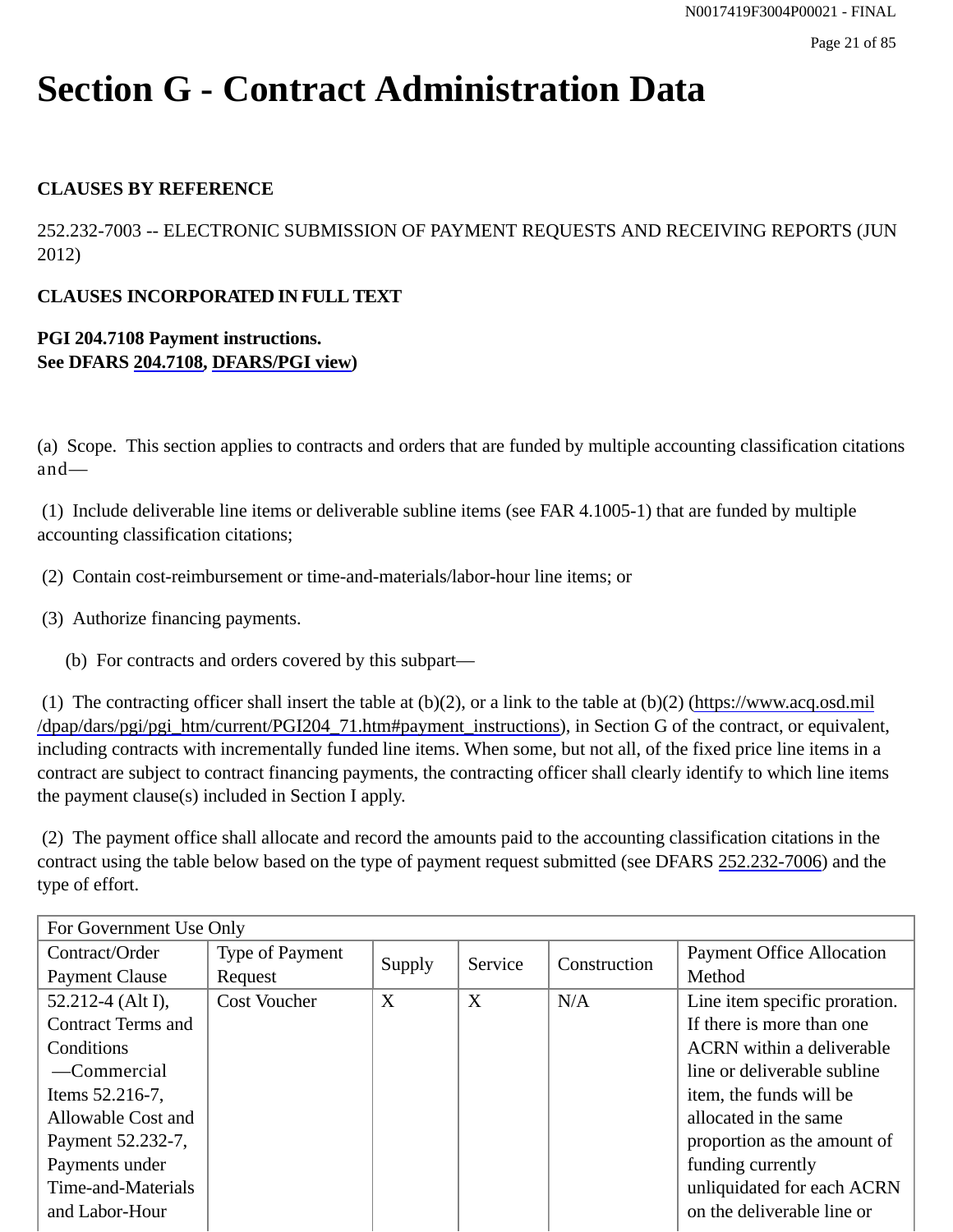| Contracts                                                                                                                                                                                                                                                                                                                                                                                                                   |                                               |     |     |     | deliverable subline item for<br>which payment is requested.                                                                                                                                                                                                                                                                                                                                                    |
|-----------------------------------------------------------------------------------------------------------------------------------------------------------------------------------------------------------------------------------------------------------------------------------------------------------------------------------------------------------------------------------------------------------------------------|-----------------------------------------------|-----|-----|-----|----------------------------------------------------------------------------------------------------------------------------------------------------------------------------------------------------------------------------------------------------------------------------------------------------------------------------------------------------------------------------------------------------------------|
| 52.232-1, Payments                                                                                                                                                                                                                                                                                                                                                                                                          | Navy Shipbuilding<br>Invoice (Fixed<br>Price) | X   | N/A | N/A | Line Item specific by fiscal<br>year. If there is more than<br>one ACRN within a<br>deliverable line or<br>deliverable subline item, the<br>funds will be allocated using<br>the oldest funds. In the event<br>of a deliverable line or<br>deliverable subline item with<br>two ACRNs with the same<br>fiscal year, those amounts<br>will be prorated to the<br>available unliquidated funds<br>for that year. |
| $52.232 - 1$ ,<br>Payments;<br>52.232-2, Payments<br>under Fixed-Price<br>Research and<br>Development<br>Contracts;<br>52.232-3, Payments<br>under Personal<br>Services Contracts;<br>52.232-4, Payments<br>under<br>Transportation<br>Contracts and<br>Transportation-<br><b>Related Services</b><br>Contracts; and<br>52.232-6, Payments<br>under<br>Communication<br><b>Service Contracts</b><br>with Common<br>Carriers | Invoice                                       | X   | X   | N/A | Line Item Specific proration.<br>If there is more than one<br><b>ACRN</b> within a deliverable<br>line or deliverable subline<br>item, the funds will be<br>allocated in the same<br>proportion as the amount of<br>funding currently<br>unliquidated for each ACRN<br>on the deliverable line or<br>deliverable subline item for<br>which payment is requested.                                               |
| 52.232-5, Payments<br><b>Under Fixed-Price</b><br>Construction<br>Contracts                                                                                                                                                                                                                                                                                                                                                 | Construction<br>Payment Invoice               | N/A | N/A | X   | Line Item specific by fiscal<br>year. If there is more than<br>one ACRN within a<br>deliverable line or<br>deliverable subline item, the<br>funds will be allocated using<br>the oldest funds. In the event<br>of a deliverable line or<br>deliverable subline item with<br>two ACRNs with the same<br>fiscal year, those amounts                                                                              |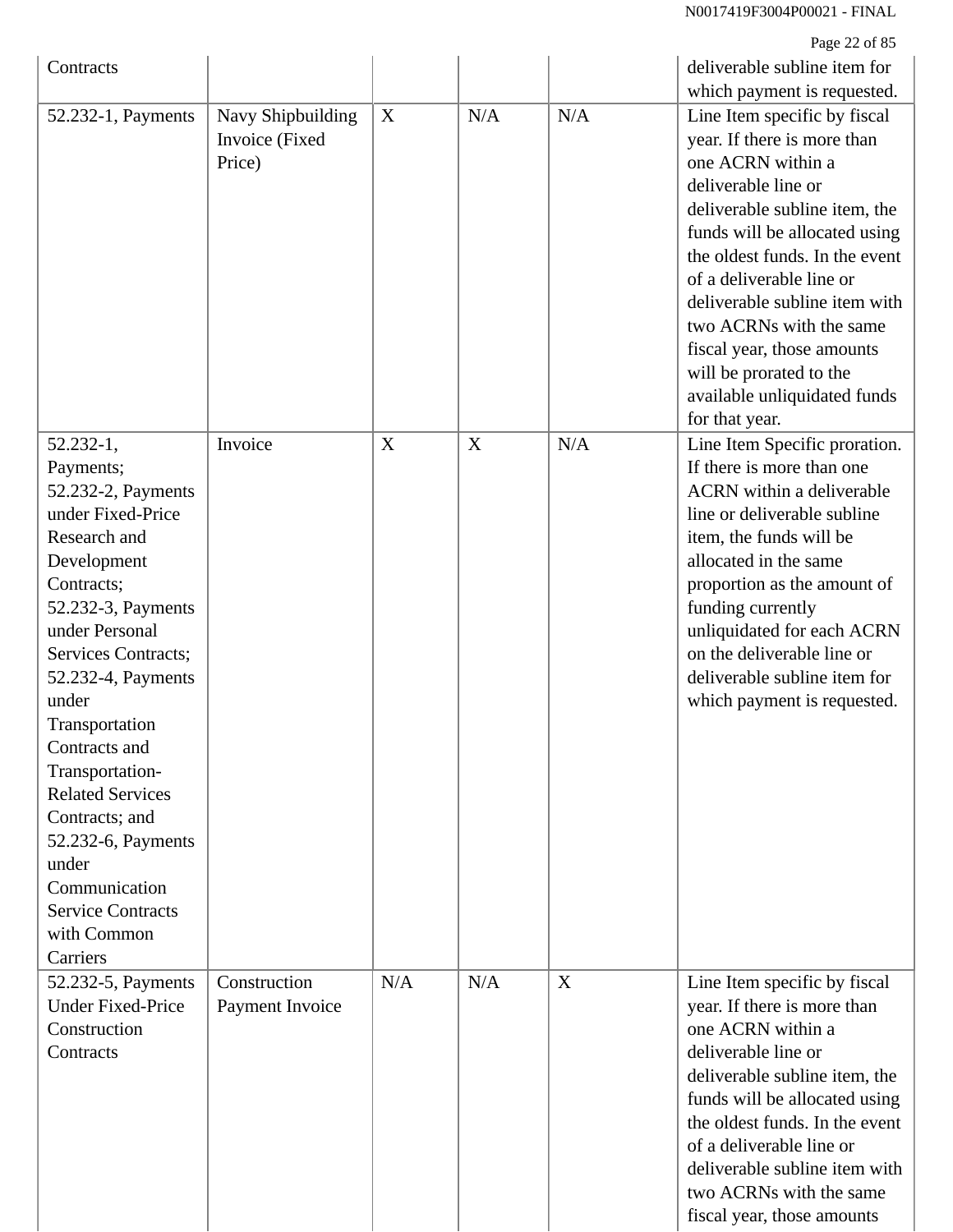|                                                                                                                                                   |                                |   |   |     | Page 23 of 85                                                                                                                                                                                                                                                                                                                             |
|---------------------------------------------------------------------------------------------------------------------------------------------------|--------------------------------|---|---|-----|-------------------------------------------------------------------------------------------------------------------------------------------------------------------------------------------------------------------------------------------------------------------------------------------------------------------------------------------|
|                                                                                                                                                   |                                |   |   |     | will be prorated to the<br>available unliquidated funds<br>for that year.                                                                                                                                                                                                                                                                 |
| 52.232-16, Progress<br>Payments                                                                                                                   | Progress Payment*              | X | X | N/A | Contract-wide proration.<br>Funds shall be allocated in<br>the same proportion as the<br>amount of funding currently<br>unliquidated for each<br><b>ACRN.</b> Progress Payments<br>are considered contract level<br>financing, and the "contract"<br>price" shall reflect the fixed<br>price portion of the contract<br>per FAR 32.501-3. |
| 52.232-29, Terms<br>for Financing of<br>Purchases of<br>Commercial Items;<br>52.232-30,<br>Installment<br>Payments for<br><b>Commercial Items</b> | Commercial Item<br>Financing*  | X | X | N/A | Specified in approved<br>payment. The contracting<br>officer shall specify the<br>amount to be paid and the<br>account(s) to be charged for<br>each payment approval in<br>accordance with FAR<br>$32.207(b)(2)$ and<br>$32.1007(b)(2)$ .                                                                                                 |
| 52.232-32,<br>Performance-Based<br>Payments                                                                                                       | Performance-Based<br>Payments* | X | X | N/A | Specified in approved<br>payment. The contracting<br>officer shall specify the<br>amount to be paid and the<br>account(s) to be charged for<br>each payment approval in<br>accordance with FAR<br>$32.207(b)(2)$ and<br>$32.1007(b)(2)$ .                                                                                                 |
| 252.232-7002,<br><b>Progress Payments</b><br>for Foreign Military<br><b>Sales Acquisitions</b>                                                    | Progress Payment*              | X | X | N/A | Allocate costs among line<br>items and countries in a<br>manner acceptable to the<br><b>Administrative Contracting</b><br>Officer.                                                                                                                                                                                                        |

\*Liquidation of Financing Payments. Liquidation will be applied by the payment office against those ACRNs which are identified by the payment instructions for the delivery payment and in keeping with the liquidation provision of the applicable contract financing clause (i.e., progress payment, performance-based payment, or commercial item financing).

## (c) Reserved.

(d) The numbered payment instructions  $((d)(1)$  through  $(11)$ ) are replaced by the table at paragraph  $(b)(2)$  of this section.

 (12) Other. If none of the payment instructions identified in paragraph (b)(2) of this section are appropriate (i.e., multiple lot progress payments), the contracting officer may insert other payment instructions, provided the other payment instructions—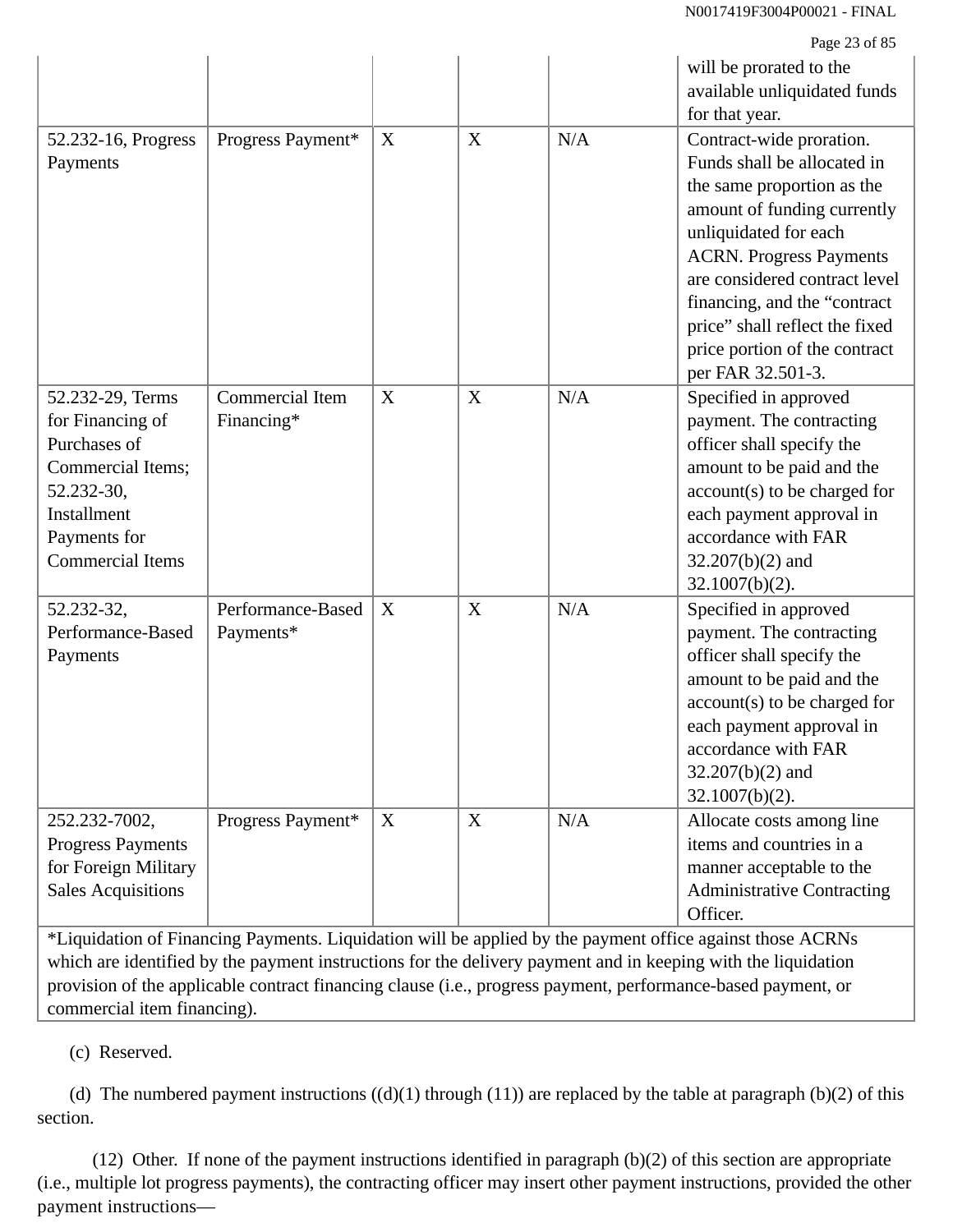(i) Provide a significantly better reflection of how funds will be expended in support of contract performance; and

 (ii) Are agreed to by the payment office and the contract administration office. A copy of the agreement will be kept in the contract file.

## **HQ G-2-0002 CONTRACTOR'S FACILITY ADDRESS (SEPT 1992)**

Enter below the address (street and number, city, county, state and zip code) of the Contractor's facility which will administer the contract if such address is different from the address shown on the SF 26 or SF 33, as applicable.

## **HQ G-2-0003 CONTRACTING OFFICER'S REPRESENTATIVE (JUN 2011)**

The Contractor shall forward a copy of all invoices to the Contracting Officer's Representative.

## **CONTRACTING OFFICER'S REPRESENTATIVE (COR)**

NSWC IHEDOTD

Mr. Michael D. McNutt

Telephone: (918) 420-6792

E-mail: Michael.D.McNutt@Navy.Mil

**OTHER POINTS OF CONTACT** – The Government points of contact for this Task Order are as follows:

### **OMBUDSMAN**

### NSWC IHD

Ms. Jennifer Barnidge

Telephone: 301-744-6638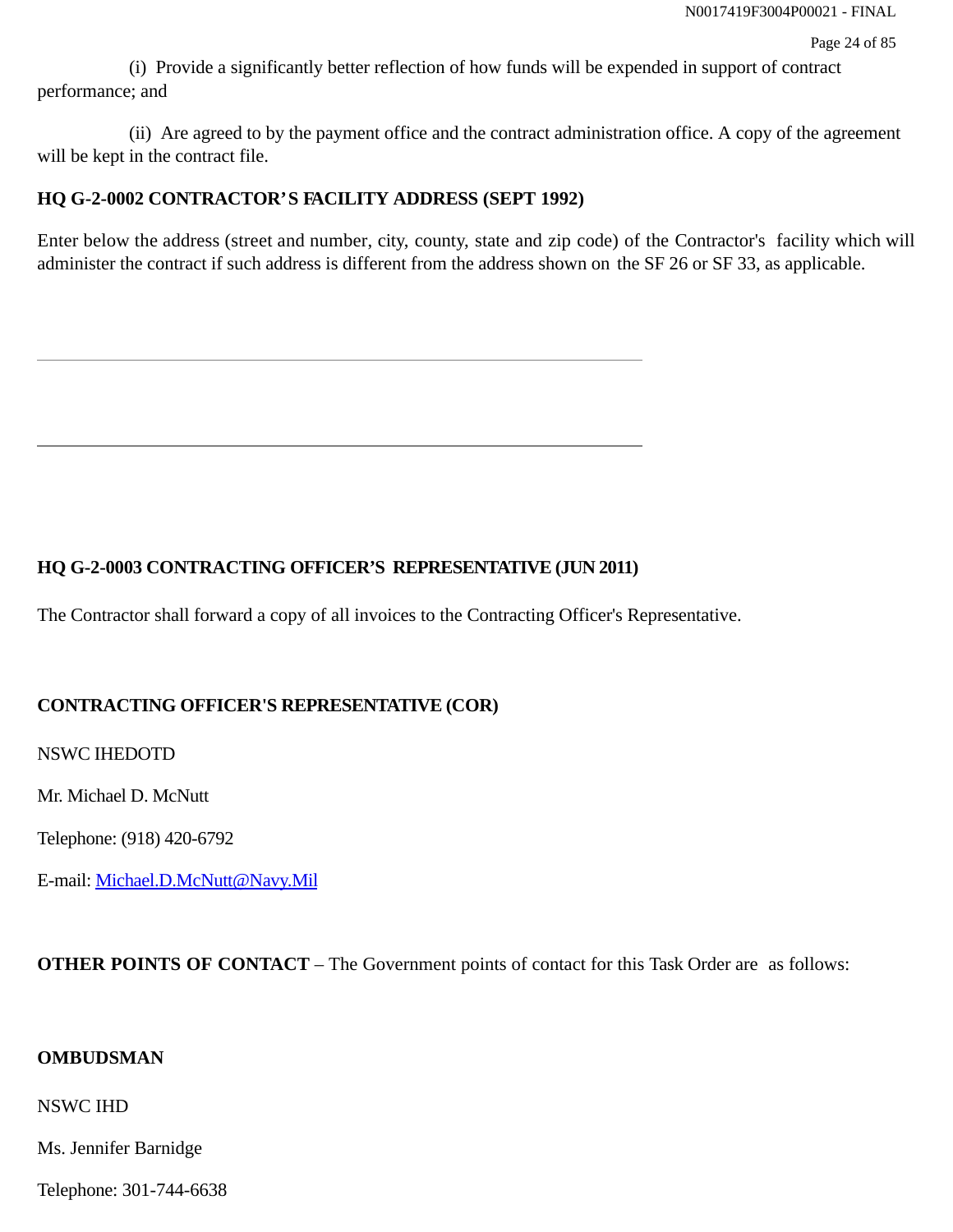Page 25 of 85

E-mail: Jennifer.Barnidge@navy.mil

# **PURCHASE OFFICE REPRESENTATIVE(POR)\***

NSWC IHD

Attn: Willy Quiambao

Telephone: 301-744-6664

E-mail: Willy.Quiambao@navy.mil

\*Note that the POR is the Contract Specialist

# **PROCURING CONTRACTING OFFICER (PCO)**

NSWC IHD

Attn: Tracy R. Scott

Telephone: 301-744-6195

Email: Tracy.R.Scott@navy.mil

**The Government reserves the right to unilaterally change the points of contacts at any time.**

# **TYPE OF ORDER**

This task order is a Cost-Plus-Fixed-Fee (CPFF) type for labor line items and cost-only for ODCs. The contractor shall devote the specified level of effort for the time periods(s) stated in Section F and H, as applicable.

# **HQ G-2-0009 SUPPLEMENTAL INSTRUCTIONS REGARDING INVOICING (NAVSEA) (APR 2015)**

(a) For other than firm fixed priced contract line item numbers (CLINs), the Contractor agrees to segregate costs incurred under this contract/task order (TO), as applicable, at the lowest level of performance, either at the technical instruction (TI), sub line item number (SLIN), or contract line item number (CLIN) level, rather than on a total contract/TO basis, and to submit invoices reflecting costs incurred at that level. Supporting documentation in Wide Area Workflow (WAWF) for invoices shall include summaries of work charged during the period covered as well as overall cumulative summaries by individual labor categories, rates, and hours (both straight time and overtime) invoiced; as well as, a cost breakdown of other direct costs (ODCs), materials, and travel, by TI, SLIN, or CLIN level. For other than firm fixed price subcontractors, subcontractors are also required to provide labor categories, rates, and hours (both straight time and overtime) invoiced; as well as, a cost breakdown of ODCs, materials, and travel invoiced. Supporting documentation may be encrypted before submission to the prime contractor for WAWF invoice submittal. Subcontractors may email encryption code information directly to the Contracting Officer (CO)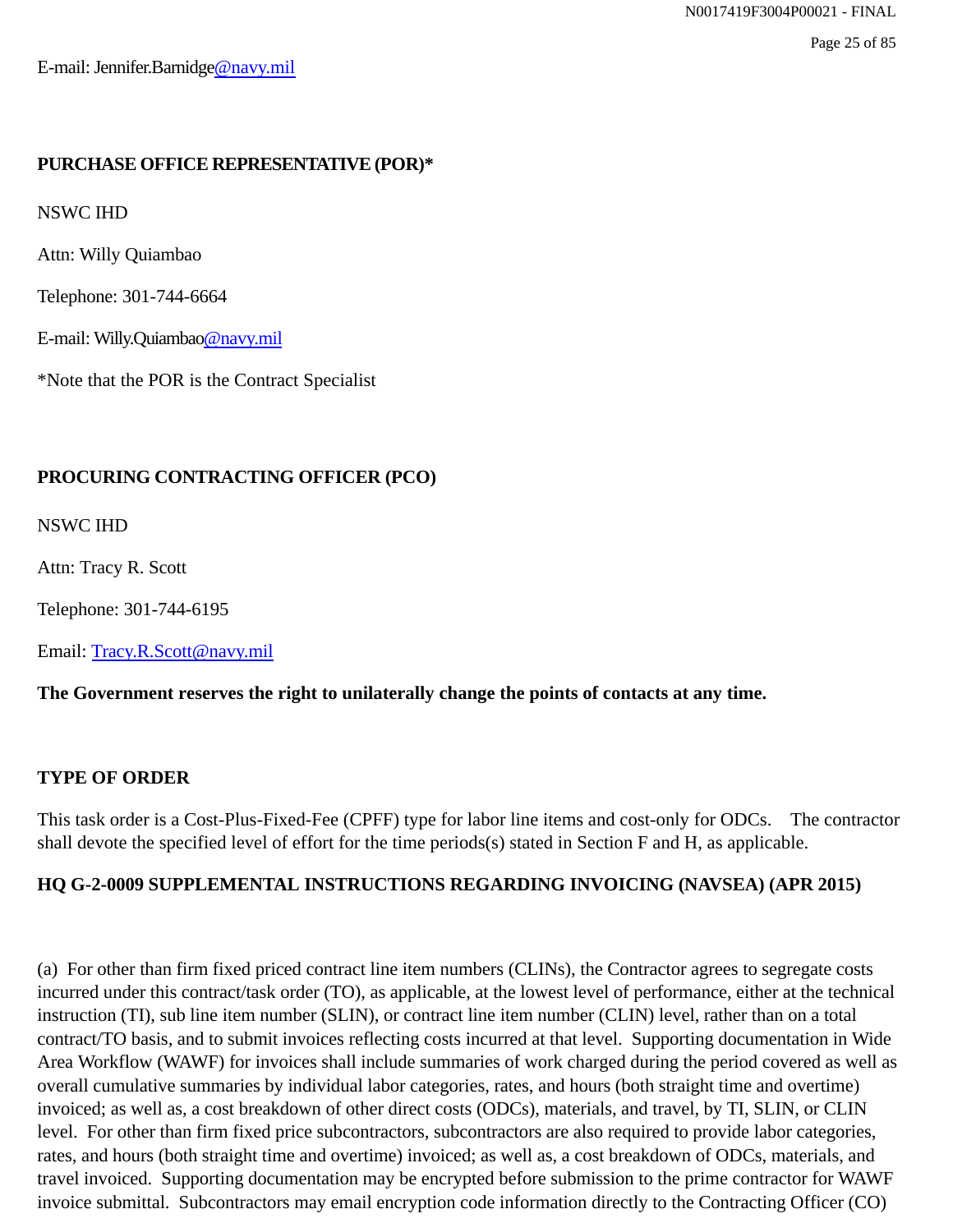and Contracting Officer Representative (COR). Should the subcontractor lack encryption capability, the subcontractor may also email detailed supporting cost information directly to the CO and COR; or other method as agreed to by the CO.

(b) Contractors submitting payment requests and receiving reports to WAWF using either Electronic Data Interchange (EDI) or Secure File Transfer Protocol (SFTP) shall separately send an email notification to the COR and CO on the same date they submit the invoice in WAWF. No payments shall be due if the contractor does not provide the COR and CO email notification as required herein.

## **252.204-7006 BILLING INSTRUCTIONS (OCT 2005)**

When submitting a request for payment, the Contractor shall—

(a) Identify the contract line item(s) on the payment request that reasonably reflect contract work performance; and

(b) Separately identify a payment amount for each contract line item included in the payment request.

## **252.232-7006 WIDE AREA WORKFLOW PAYMENT INSTRUCTIONS (MAY 2013)**

*Definitions*. As used in this clause— a.

"Department of Defense Activity Address Code (DoDAAC)" is a six position code that uniquely identifies a unit, activity, or organization.

"Document type" means the type of payment request or receiving report available for creation in Wide Area WorkFlow (WAWF).

"Local processing office (LPO)" is the office responsible for payment certification when payment certification is done external to the entitlement system.

- *Electronic invoicing*. The WAWF system is the method to electronically process vendor payment requests and b. receiving reports, as authorized by DFARS 252.232-7003, Electronic Submission of Payment Requests and Receiving Reports.
- c. *WAWF access*. To access WAWF, the Contractor shall—
- *WAWF training*. The Contractor should follow the training instructions of the WAWF Web-Based Training d. Course and use the Practice Training Site before submitting payment

requests through WAWF. Both can be accessed by selecting the "Web Based Training" link on the WAWF home page at https://wawf.eb.mil/

- *WAWF methods of document submission*. Document submissions may be via web entry, Electronic Data e. Interchange, or File Transfer Protocol.
- *WAWF payment instructions*. The Contractor must use the following information when submitting payment f. requests and receiving reports in WAWF for this contract/order:
- 1. Have a designated electronic business point of contact in the System for Award Management at https://www.acquisition.gov; and
- 2. Be registered to use WAWF at https://wawf.eb.mil/ following the step-by-step procedures for self-registration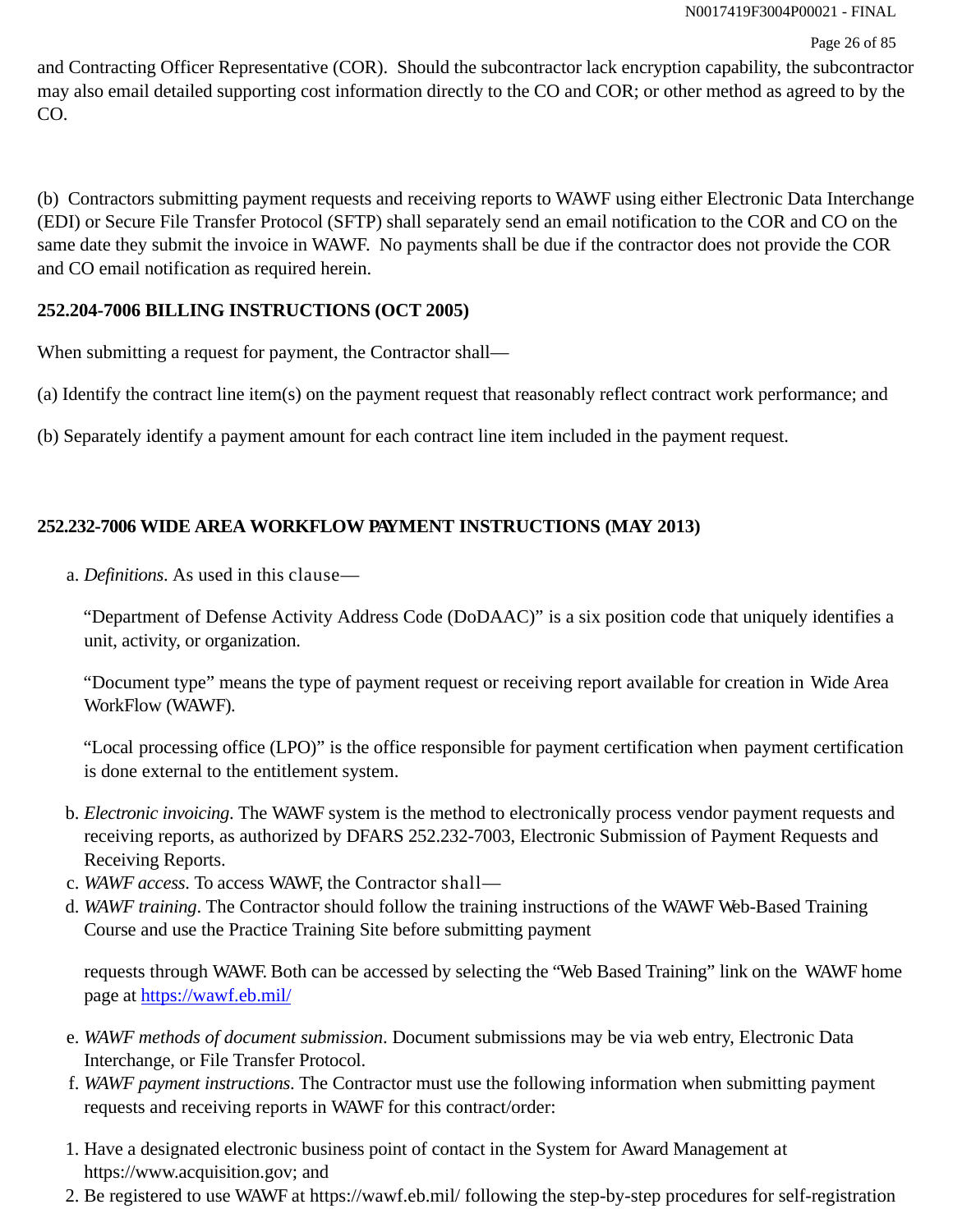available at this web site.

- 3. Document type. The Contractor shall use the following document type(s). Cost Voucher (Cost Reimbursable, T&M , LH, or FPI)
- 4. Inspection/acceptance location. The Contractor shall select the following inspection/acceptance location(s) in WAWF, as specified by the contracting officer.

Government / Government

5. Document routing. The Contractor shall use the information in the Routing Data Table below only to fill in applicable fields in WAWF when creating payment requests and receiving reports in the system.

Routing Data Table\*

| <b>FieldNameinWAWF</b>    | <b>DatatobeenteredinWAWF</b> |
|---------------------------|------------------------------|
| Pay Official DoDAAC       | HQ0338                       |
| <b>Issue By DoDAAC</b>    | N00174                       |
| Admin DoDAAC              | S2404A                       |
| Inspect By DoDAAC         | N/A                          |
| Ship To Code              | <b>See Section F</b>         |
| Ship From Code            | See Section F                |
| Mark For Code             | See Section F                |
| Service Approver (DoDAAC) | N00174                       |
| Service Acceptor (DoDAAC) | N00174                       |
| Accept at Other DoDAAC    | N/A                          |
| LPO DoDAAC                | N/A                          |
| DCAA Auditor DoDAAC       | TBD                          |
| Other DoDAAC(s)           | N/A                          |

- *Payment request and supporting documentation*. The Contractor shall ensure a payment request includes 6. appropriate contract line item and subline item descriptions of the work performed or supplies delivered, unit price/cost per unit, fee (if applicable), and all relevant back-up documentation, as defined in DFARS Appendix F, (e.g. timesheets) in support of each payment request.
- *WAWF email notifications*. The Contractor shall enter the e-mail address identified below in the "Send 7. Additional Email Notifications" field of WAWF once a document is submitted in the system.

N/A

*WAWF point of contact*.

1. The Contractor may obtain clarification regarding invoicing in WAWF from the following contracting activity's WAWF point of contact, Tammy Winters at

*Tammy.Winters@navy.mil*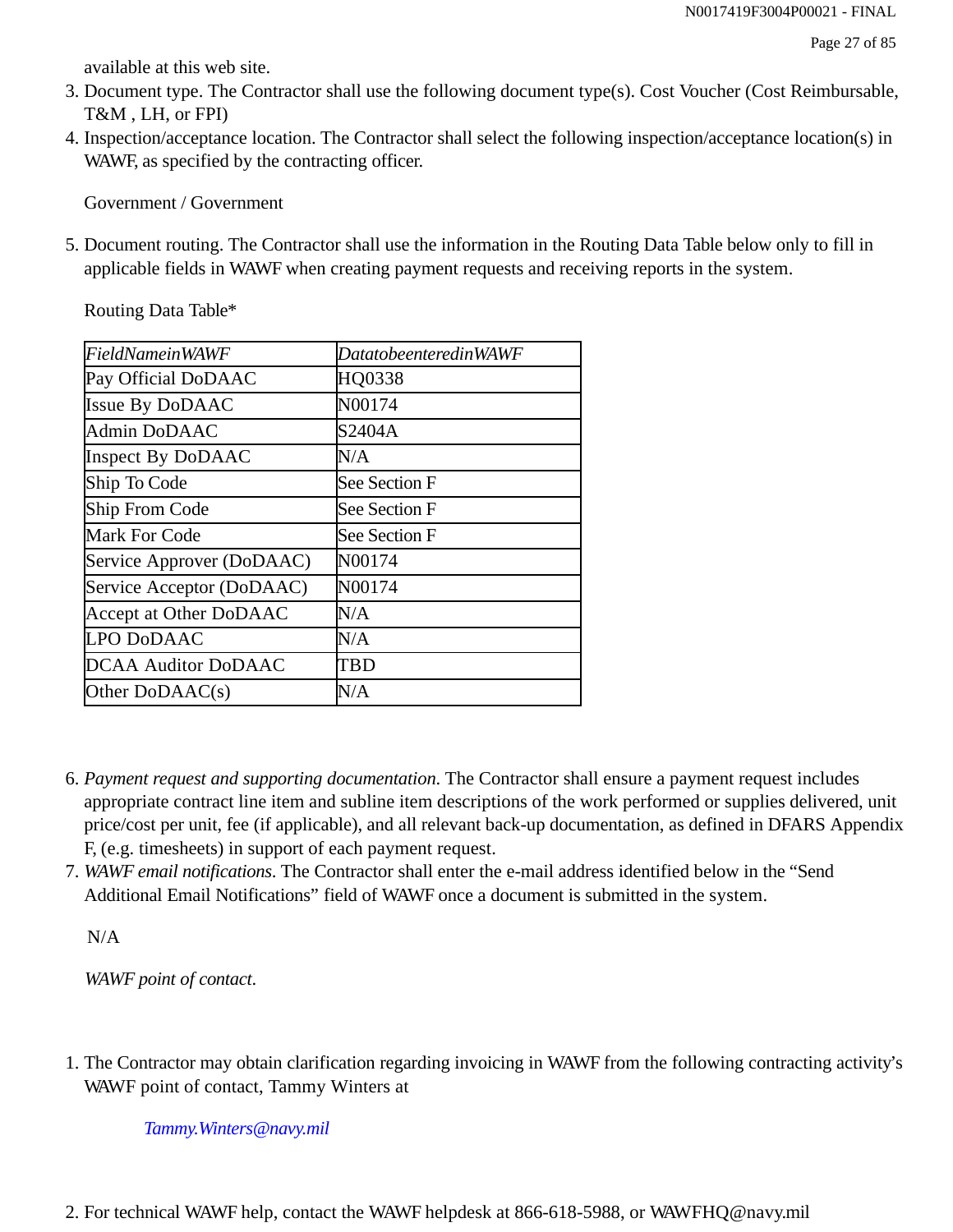## **IHEODTD 76 - NAVAL SURFACE WARFARE CENTER INDIAN HEAD EXPLOSIVE ORDNANCE DISPOSAL TECHNOLOGY DIVISION (NSWC IHEODTD), NAVAL SEA SYSTEMS COMMAND, HOURS OF OPERATION AND HOLIDAY SCHEDULE (NAVSEA/NSWC IHEODTD) (DEC 2017)**

1. The policy of this station is to schedule periods of reduced operations or shutdown during holiday periods. Deliveries will not be accepted on Saturdays, Sundays or Holidays except as specifically requested by the NAVSEA, Naval Surface Warfare Center Indian Head Explosive Ordnance Disposal Technology Division. All goods or services attempted to be delivered on a Saturday, Sunday or Holiday without specific instructions from the Contracting Officer or his duly appointed representative will be returned to the contractor at his expense with no cost or liability to the U.S. Government.

2. The scheduled holidays for NAVSEA, Naval Surface Warfare Center Indian Head Explosive Ordnance Disposal Technology Division, are:

HOLIDAYS\*

 New Year's Day Martin Luther King's Birthday President's Day Memorial Day Independence Day Labor Day Columbus Day Veteran's Day Thanksgiving Day Christmas Day

\* If the actual date falls on a Saturday, the holiday will be observed the preceding Friday. If the holiday falls on a Sunday, the observance shall be on the following Monday.

For a specific calendar year, the actual date of observance for each of the above holidays may be obtained from the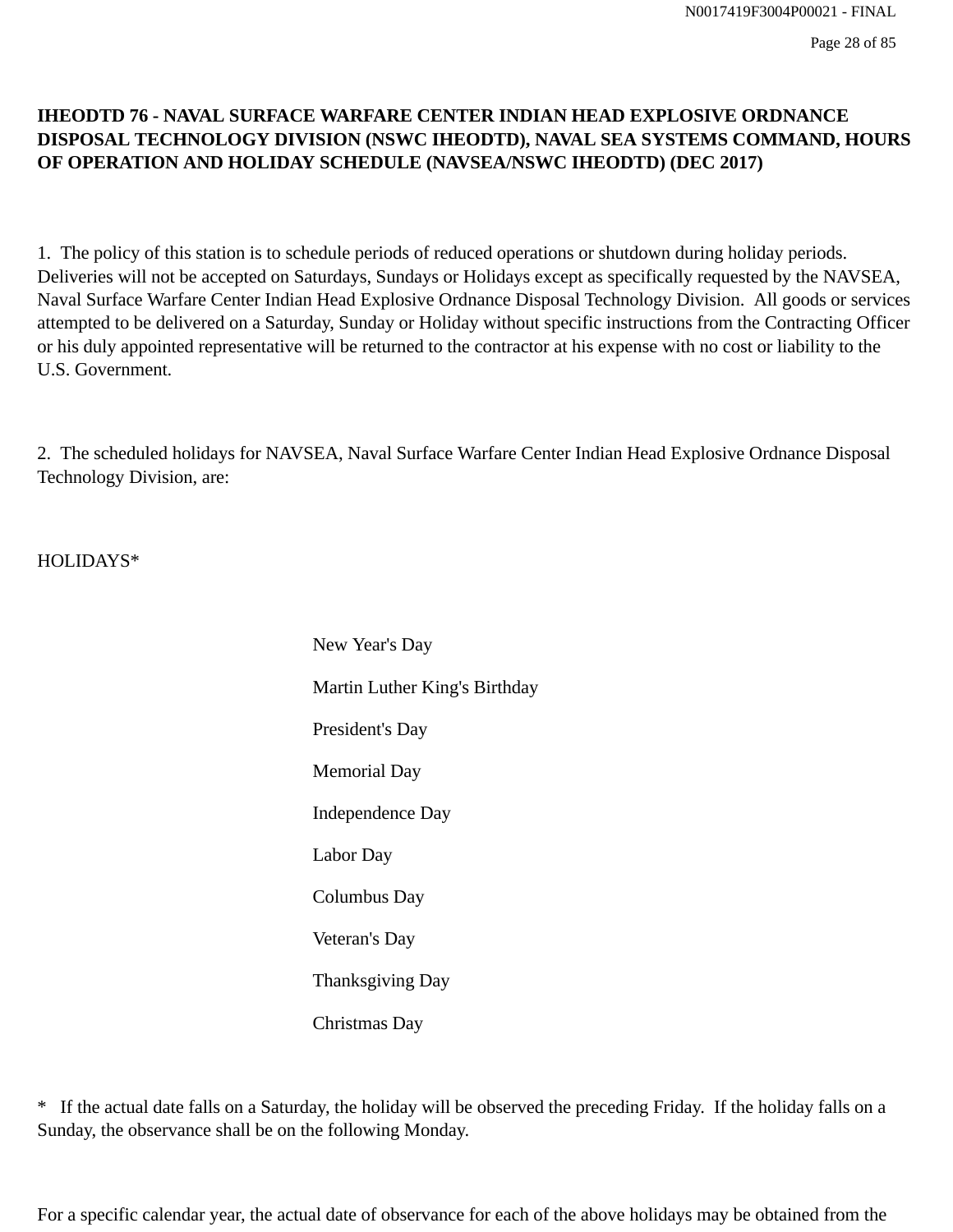OPM website at OPM.GOV or by using the following direct link: http://www.opm.gov/fedhol/index.asp.

3. The hours of operation for the Contracts Department and Receiving Branch are as follows:

| <b>AREA</b>                           | <b>FROM</b>  | <b>TO</b>    |
|---------------------------------------|--------------|--------------|
| <b>INDIAN HEAD CAMPUS (Maryland):</b> |              |              |
| Contracts Office (BLDG. 841)          | 7:30 A.M.    | 4:00 P.M.    |
| Receiving Office (BLDG. 116)          | 7:30 A.M.    | $11:30$ A.M. |
|                                       | $12:30$ P.M. | 3:30 P.M.    |
| EOD CAMPUS (Maryland):                |              |              |
| Receiving Office (BLDG. 2195)         | $7:30$ A.M.  | 3:30 A.M.    |
|                                       |              |              |
| PICATINNY CAMPUS (New Jersey):        |              |              |
| Contracts Office (BLDG. 61N)          | $7:30$ A.M.  | 4:00 P.M.    |
|                                       |              |              |
| Receiving Office (BLDG. 3355)         | 7:00 A.M.    | 3:30 A.M.    |

If you intend to visit the Contracts Office, it is advised that you call for an appointment at least 24 hours in advance.

4. NAVSEA, Naval Surface Warfare Center Indian Head Explosive Ordnance Disposal Technology Division is a tenant of the Naval Support Activity South Potomac (NSASP) at Indian Head. Access to the NSASP at Indian Head Explosive Ordnance Disposal Technology Division shall be in accordance with NAVSEA, Naval Surface Warfare Center Indian Head Explosive Ordnance Disposal Technology Division Command Security Policy requirements.

Routine Physical Contractor Access to a Federally-controlled Activity

1. Activity Regulations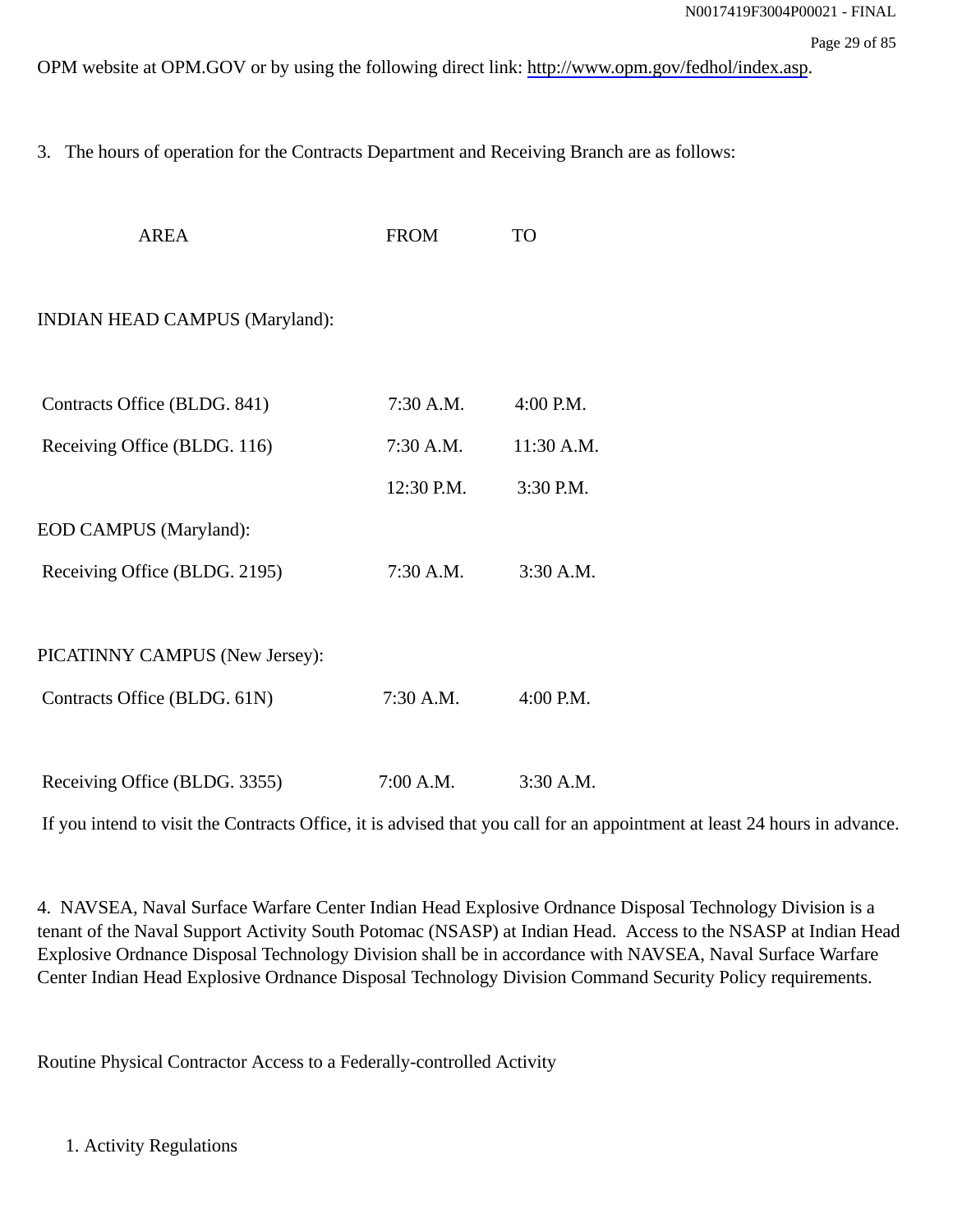All contractor personnel employed on the Activity shall become familiar with and obey all Activity regulations including but are not limited to installation access control policy, safety, traffic and security regulations. The contractor in the performance of work requirements must comply with these regulations.

2. Personally Identifiable Information (PII)

Personally Identifiable Information is information that can be used to distinguish or trace someone's identity. It includes information such as name, social security number, date and place of birth, mother's maiden name, and biometric records, including any other personnel information which is linked to an individual. When submitting any of this information in electronic communication methods ensure the subject line indicates "For Official Use Only (FOUO) Privacy Sensitive". Contractors who work with records that contain the aforementioned sensitive information are responsible for protection of PII. Failure to safeguard PII can result in identity theft as well as can result in criminal penalties against the individual and civil penalties against the agency. In order to protect PII, all documentation utilized by Naval Support Activity South Potomac (NSASP) for vetting and determining the fitness of individual requesting and/or requiring access to NSASP installations will be destroyed.

## Citizenship 3.

Individuals working on this contract must be U.S. citizens, immigrant/resident aliens who hold a current resident alien card with a photo; either the I-551 with a photo and without an expiration date or who hold the new type I-766 Employment Authorization Card (with magnetic strip, photo, hologram) issued by Homeland Security in their possession in order to enter the installation. As is the case with anyone allowed access to the installation, these individuals must also have a current driver's license or state issued identification card.

Resident aliens or those with a Homeland Security I-766 may work in the general or restricted areas but cannot enter or work inside technical buildings unless authorized by the cognizant command.

Those with any other type of work permit, resident cards with expiration dates, visas, etc. will not be granted access.

Expected Visitor 4.

Submission of personal information is required for the purpose of vetting individuals to ensure fitness for access to military installations, to include criminal record and sex offender registry status. In accordance with the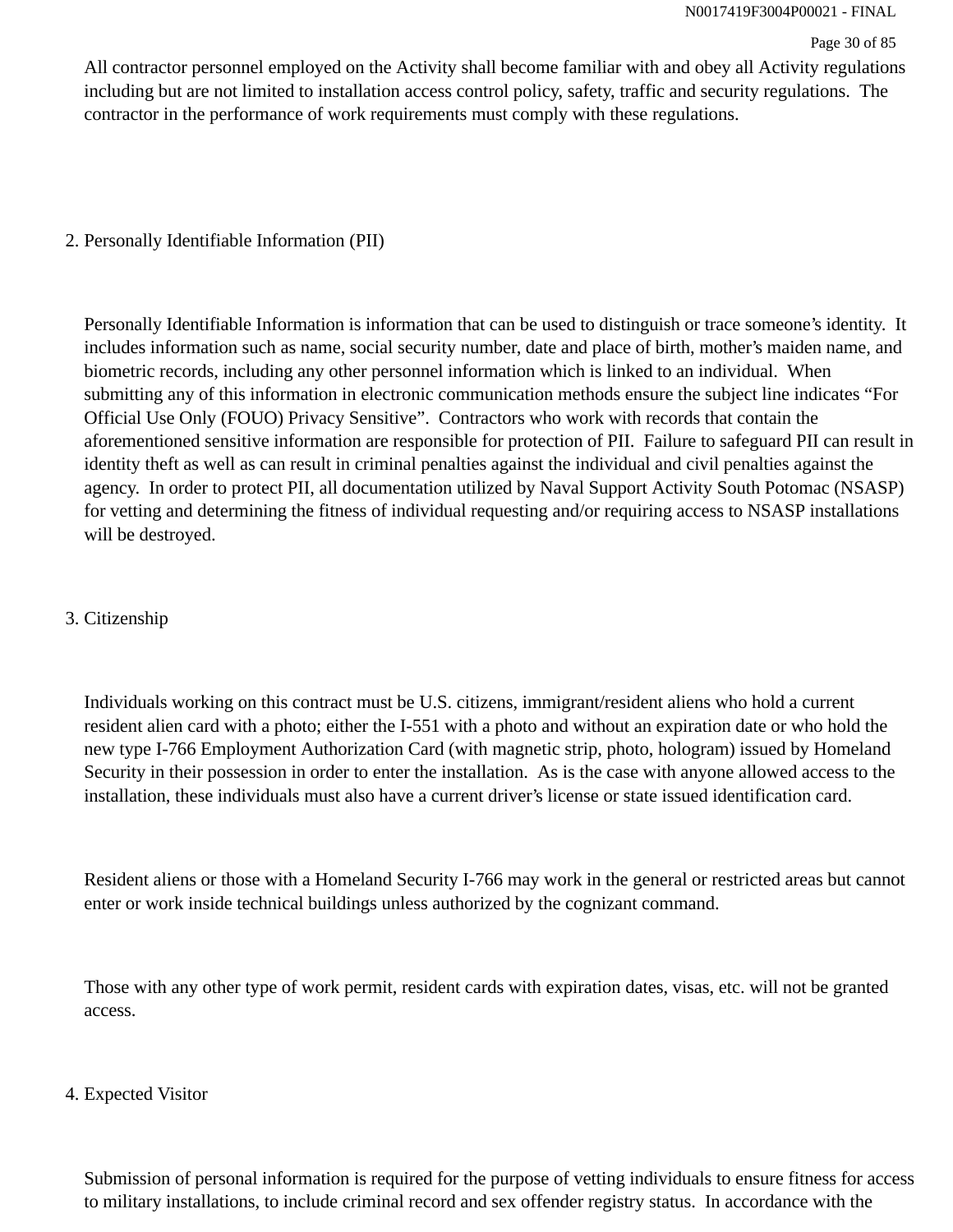Office of the Chief of Naval Operations (OPNAV), OPNAVINST 1752.3 dated 27 May 2009 sex offenders are prohibited from accessing Navy facilities. Information obtained will be destroyed once verified. Non-compliance in providing personal information will result in denial of access.

An expected visitor must identify the Company Name along with address, Date of the Visit, Visitor Name (first name, middle initial and last name), Social Security Number (SSN), Date of Birth, Citizenship, Driver's License or State issued ID (State issued, photo ID number and expiration date), Building Number Visiting, Point of Contact and Telephone number not later than five working days before the required visit to the Contracting Officer Representative (COR).

Prior to granting access, the aforementioned expected visitor information is required to be submitted to the COR.

On the day of the arrival, the person must bring their photo identification, vehicle registration and proof of insurance card. All visitors must stop at the Activity pass office for clearance.

5. Recurring Vendors, Contractors, Suppliers and Other Service Providers

NOTE: NSWC IHEODTD Picatinny Location is excluded from the DBIDS Credential System. The NSF Stump Neck Pass Office, Building 2185 CANNOT issue contractor DBIDS passes.

NAVSEA, Naval Surface Warfare Center Indian Head Explosive Ordnance Disposal Technology Division has implemented the Defense Biometric Identification System (DBIDS) credentialing for contractors, vendors, and supplies requiring access to Navy Installations in the Continental United States, Hawaii, and Guam. DBIDS is a Department of Defense (DOD) system developed by the Defense Manpower Data Center (DMDC) as a force protection program designed to manage personnel, property and installation access for the DOD. This system increases installation security and communications by receiving frequent database updates on changes to personnel/credential status, law enforcement warrants, lost/stolen cards, and force protection conditions. Individuals currently using the Navy Commercial Access Control System (NCACS) credential for installation access are required to switch to a DBIDS credential no later than 14 August 2017. After 14 August 2017, the NCACS credential will no longer be valid for access to Navy Installations. There is no cost to obtaining a DBIDS credential The following DBIDS Information is provided:

4.5.1 Obtaining DBIDS Credentials, currently having an NCACS card:

Present your NCACS Card and a completed copy of the SECNAV FORM 5512/1 to a representative at the NAVSEA, Naval Surface Warfare Center Indian Head Explosive Ordnance Disposal Technology Division Pass and ID Office. The Pass and ID Office will pull up your information in the computer, ensuring all information is current and correct. Once your information is validated, a temporary DBIDS credential is provided. Your temporary credential will have an expiration date, prior to which you will need to obtain your permanent DBIDS credential within 180 days. For each additional US Navy installation to which you need access, at the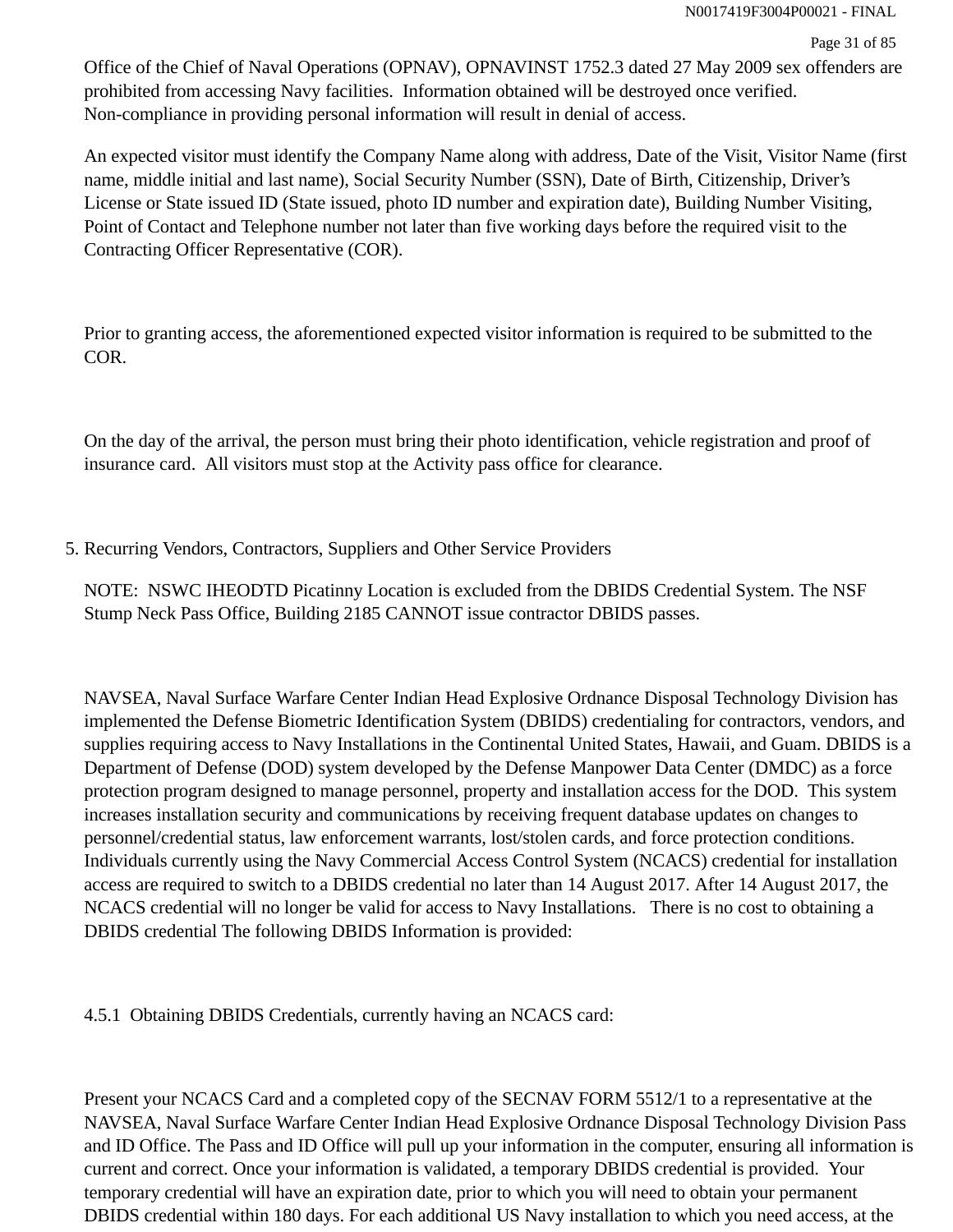first visit you only need to bring your DBIDS credential and statement of purpose for access when arriving at their Visitor Control Center. The representative will enter base access authorization and then you may proceed to work.

4.5.2 Obtaining DBIDS Credentials, currently NOT having an NCACS card:

The following information must be provided to NAVSEA, Naval Surface Warfare Center Indian Head Explosive Ordnance Disposal Technology Division Pass and ID Office. 1.) Letter or official document from your government sponsoring organization that provides the purpose for your access, 2). Present valid identification, such as a passport or Real ID Act-complaint state driver's license, and 3) present a completed copy of the SECNAV 5512/1 (Department of the Navy Local Population Card/Base Access Pass Registration) form to obtain your background check. Upon completion of the background check the Pass and ID Office representative will compete the DBIDS enrollment process, which includes your photo, finger prints, base restrictions, and several other assessments; after all this has been completed you will be provided with your new DBIDS credential for base access. Note: To determine if your state driver's license is Real ID Act-complaint visit the following website: https://www.dhs.gov/real-id

### 4.5.3 DBIDS Entry

After obtaining DBIDS credentials, employees present them to the officer at the entry control point to request entry to NAVSEA, Naval Surface Warfare Center Indian Head Explosive Ordnance Disposal Technology Division. Participants must wear and display their credential at all times while on the installation.

## Activity Identification Badges 6.

Security badges will be issued by the Government only to those contractor personnel who require access to NAVSEA, Naval Surface Warfare Center, Indian Head Explosive Ordnance Disposal Technology Division (NSWC IHEODTD), Naval Support Activity South Potomac (NSASP) in connection with work to be performed under this contract. Approval for such issuance may only be granted by the COTR, Ordering or Contracting Officer. As contained in the DON Homeland Security Presidential Directive-12 (HSPD-12) dated 22 December 2011 policy, a National Agency Check with Inquiries (NACI) investigation with a favorable fingerprint result are the basis for the issuance of a Common Access Card (CAC). However, the Commanding Officer is the final adjudicating official for CAC issuance and will be based on OPM Final Credentialing Standards for Issuing Personal Identity Verification Cards under HSPD-12. The command, during the adjudication, has the flexibility to apply the supplemental credentialing standards delineated in OPM Final Credentialing Standards for Issuing Personal Identity Verification Cards, in addition to the six basic standards if information is developed during the credentialing process that may present an unacceptable risk to the life, safety, or health of employees, contractors, vendors or visitors.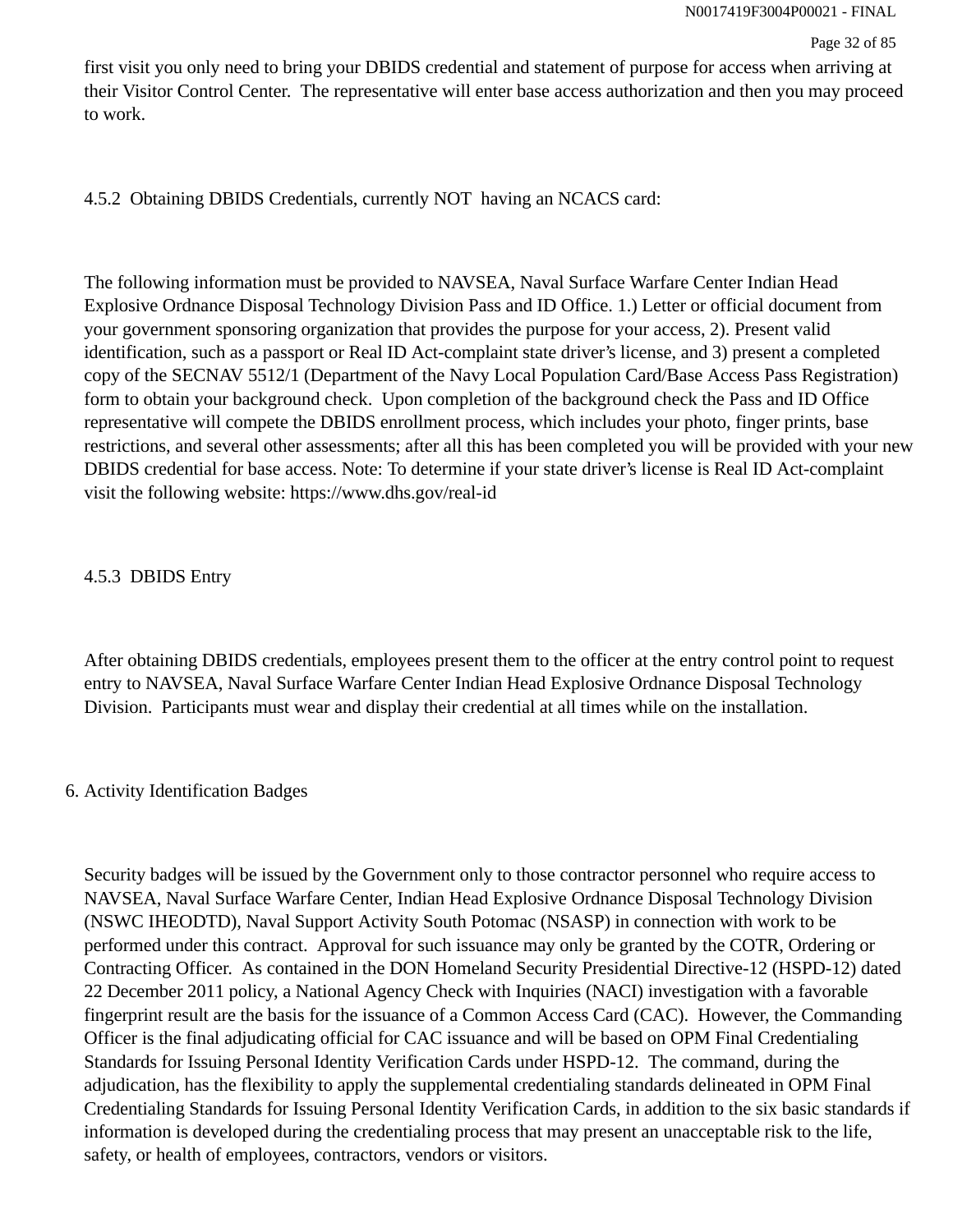Contractors that require routine access to the installation shall obtain an identification badge accordance with Naval Support Activity South Potomac installation access control procedures.

Contractor employees shall submit an application for badge requests to the COR by providing their personal information such as Company Name and Address, Name (last name, first name and middle initial), SSN, Date of Birth, Citizenship, Driver's License or State issued ID (State issued, photo ID number and expiration date). Any lost or stolen badges shall immediately be reported to the COR along with the Security Office.

### 7. Badge Returns

Notify the Physical Security Office and the COR of all terminations of employees to ensure access levels are removed and all badges issued to the person by the Activity are returned.

### 8. Installation Traffic and Parking Regulations

All contractors at NSASP are subject to federal law, DoD, DoN, Navy Installation Command (CNIC), Navy District Washington (NDW), and NSASP regulations, policies and appropriate supported command instructions. All provisions of Virginia and Maryland vehicle codes apply unless one of the aforementioned regulations or policies is more restrictive.

Contractors must comply with NSASP Instruction 5560.1 dated 26 February 2009 for traffic control, parking control and traffic court at the Naval Support Activity, South Potomac installations for NAVSEA, Naval Surface Warfare Center Indian Head Explosive Ordnance Disposal Technology Division. This aforementioned instruction is located on the internet website, http://dahlgrensharks.com /docs/NSASPINST%205560.1%20Installation%20Traffic%20&%20Parking%20Regulations.pdf . Any violations of the instruction, Navy or DoD regulation or policy, or state or federal laws may result in a wide range of penalties. These may include but are not limited to: criminal charges, civil charges, vehicle towing, vehicle impoundment at owner's expense, and/or other administrative or legal action up to and including removal of vehicle or individuals from the confines of NSASP installations.

Privately owned vehicles that operate on the Activity must comply with state inspection requirements of the state in which the vehicle is registered.

Regardless of status, all vehicles and personnel entering and exiting the Activity shall be subject to searches to ensure the overall readiness of the Activity.

All drivers entering shall possess a valid driver's license, issued by competent authority, on their person when operating a motor vehicle. In addition, all vehicles shall have a current registration, license plates, and proof of insurance.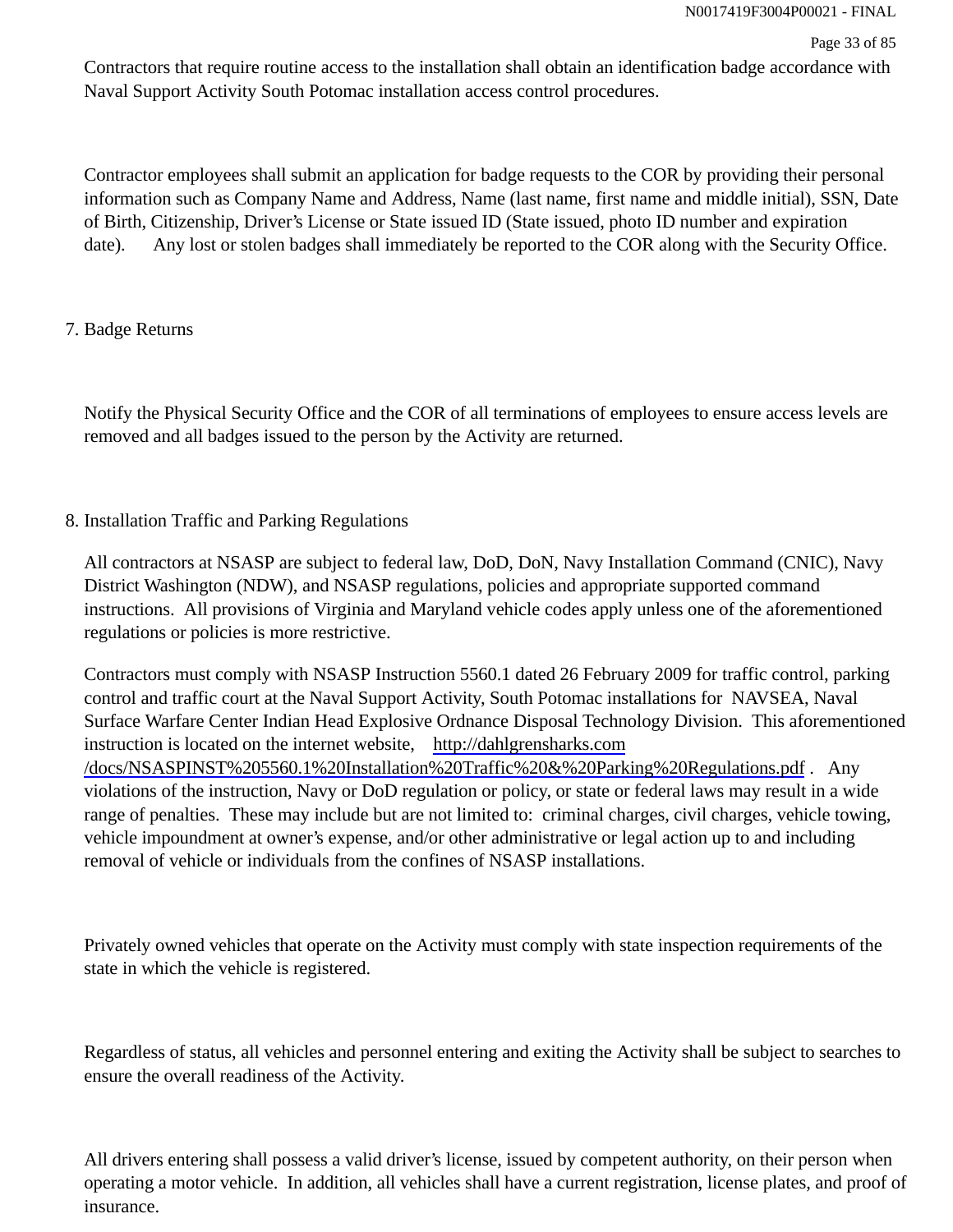All personnel onboard the Activity are subject to federal law, DoD, DoN, Navy Installation Command (CNIC), Navy District Washington (NDW), NSASP regulations and State laws, policies and appropriate supported commands instructions in support of the mission.

9. Smoking Policy

Smoking is prohibited within and outside of all buildings on the installation activity except in designated areas. Discarding tobacco materials other than into designated tobacco receptacles is considered littering and is subject to fines. Matches or lighters and other spark/flame producing devices are prohibited in the Activity restricted area. Only installed electric lighters shall be allowed in designated smoking areas. A vehicle is not a designated smoking area.

- 10. Hand Held Cellular Devices and Earpieces
- All vehicle operators onboard the Activity shall not use cell phones unless the vehicle is safely parked or unless 11. they are using a hands free device. Use of cellular phones, CB radios, walkie-talkies, and other portable radio transmitters is prohibited in the restricted areas beyond NSASP NAVSEA, Naval Surface Warfare Center Indian Head Explosive Ordnance Disposal Technology Division unless approved by the hazards of electromagnetic radiation to ordnance (HERO) program manager.
- 12. Restrictions on Electronic Devices In accordance with NAVSEA Instruction 5510.2C dated 7 August 2012 entitled "NAVSEA Access and Movement Control" designates that any device or equipment capable of recording, transmitting, or exporting photographic images or audible information of any kind is strictly prohibited within all NAVSEA, Naval Surface Warfare Center Indian Head Explosive Ordnance Disposal Technology Division buildings and detachments.

1. Photographic Equipment

Photographic equipment of any kind is prohibited within the restricted area unless a camera permit is approved by their command and issued by the Activity Pass and ID.

Early Dismissal and Closure of NAVSEA, Naval Surface Warfare Center Indian Head Explosive Ordnance 2. Disposal Technology Division Facilities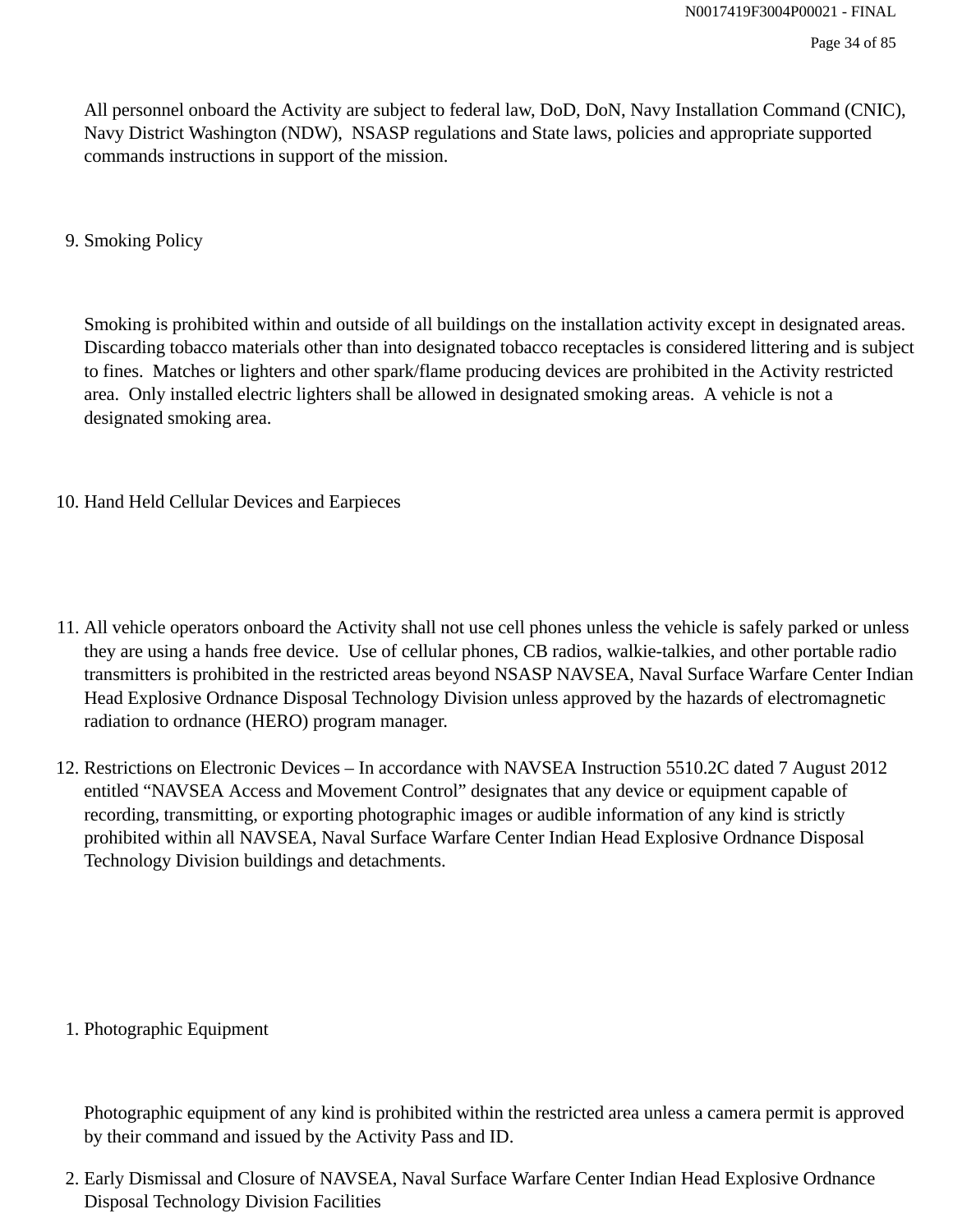When a Government facility is closed and/or early dismissal of Federal employees is directed due to severe weather, a security threat, or a facility related problem that prevents personnel from working, on-site contractor personnel regularly assigned to work at that facility shall follow the same reporting and/or departure directions given to Government personnel. The contractor shall not direct charge to the contract for time off, but shall follow parent company policies regarding taking leave (administrative or other). Non-essential contractor personnel, who are not required to remain at or report to the facility, shall follow their parent company policy regarding whether they shall go/stay home or report to another company facility. Subsequent to an early dismissal and during periods of inclement weather, on-site contractors shall monitor radio and television announcements before departing for work to determine if the facility is closed or operating on a delayed arrival basis.

External local media (television and radio) will be used to communicate the working status for employees of NAVSEA, Naval Surface Warfare Center Indian Head Explosive Ordnance Disposal Technology Division for inclement weather. Ensure to look/listen for the notifications specific to NAVSEA, Naval Surface Warfare Center Indian Head Explosive Ordnance Disposal Technology Division.

| <b>Television Stations:</b>   | Radio Stations:                                  |
|-------------------------------|--------------------------------------------------|
| $WRC-TV - Channel 4$          | $WTOP - 103.5 FM (http://www.wtop.com/?nid=667)$ |
| $Fox$ – Channel 5             | $WSMD - 98.3 FM$                                 |
| $ABC$ News – Channels 7 and 8 |                                                  |
| $WUSA - Channel 9$            |                                                  |

WJZ-TV – Channel 13 (CBS – Baltimore)

When Federal employees are excused from work due to a holiday or a special event (that is unrelated to severe weather, a security threat or a facility related problem), on site contractors will continue working established work hours off site as permitted by parent company policy or take leave in accordance with parent company policy. Those contractors who take leave shall not direct charge the nonworking hours to the contract or task order.

Non-essential contractor personnel are not permitted to remain or work at a Government facility when the facility is closed to Federal employees and/or early dismissal of Federal employees.

Contractors are responsible for predetermining and disclosing their charging practices for early dismissal, delayed openings, or closing in accordance with FAR, applicable cost accounting standards, and company policy. Contractors shall follow their disclosed charging practices during the contract or task order period of performance, and shall not follow any verbal directions to the contrary. The Contracting Officer will make the determination of cost allow ability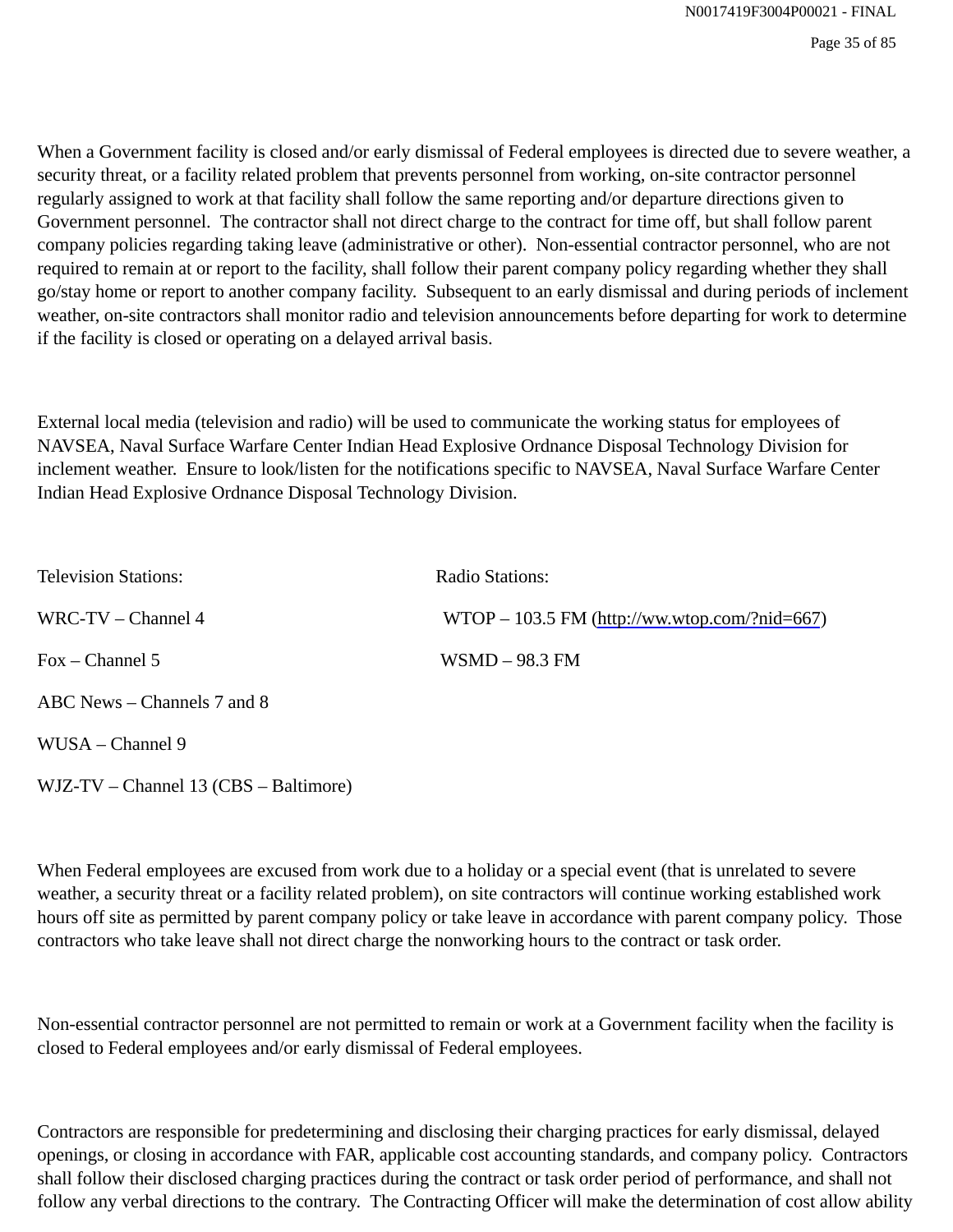for time lost due to facility closure in accordance with FAR, applicable Cost Accounting Standards, and the Contractor's established accounting policy

700001 130077895700001 LLA : AA 97X4930 NH1F 251 77777 0 050120 2F 000000 A00004994696

700002 130077895700002 LLA : AE 97X4930 NH1F 251 77777 0 050120 2F 000000 A10004994696

700003 130077895700003  $LLA$ : AF 97X4930 NH1F 251 77777 0 050120 2F 000000 A20004994696

BASE Funding Cumulative Funding

MOD P00001

700007 130077336500010

 $LLA$ :

AD 1791804 URZ3 251 68520 0 050120 2D 000000 A00004950920

700008 130077742900001 LLA :

AB 1791804 8C6C 251 240V0 0 050120 2D 000000 A00004984589

700009 130077570700001 LLA :

AC 97X4930 NH1F 251 77777 0 050120 2F 000000 A00004971268

700010 130077570700002 LLA : AG 97X4930 NH1F 251 77777 0 050120 2F 000000 A10004971268

700011 130077570700003

LLA :

AH 97X4930 NH1F 251 77777 0 050120 2F 000000 A20004971268

900001 130077336500020 LLA :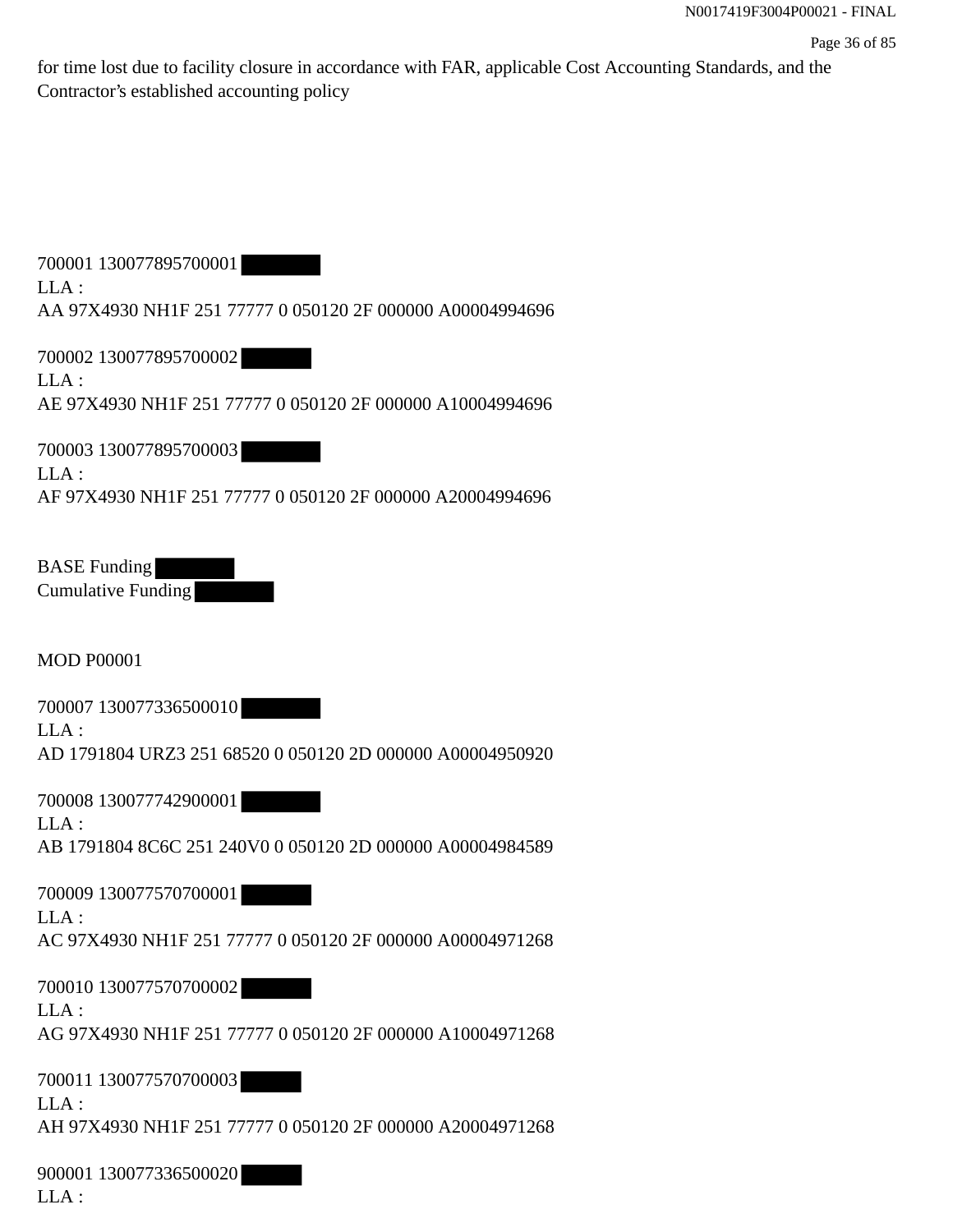Page 37 of 85

AD 1791804 URZ3 251 68520 0 050120 2D 000000 A00004950920

900005 130077742900002

LLA :

AB 1791804 8C6C 251 240V0 0 050120 2D 000000 A00004984589

MOD P00001 Funding Cumulative Funding

MOD P00002

700012 130078314600001 LLA : AJ 97X4930 NH1F 251 77777 0 050120 2F 000000 A00005028368

700013 130078314600002

LLA :

AK 97X4930 NH1F 251 77777 0 050120 2F 000000 A10005028368

700014 130079045200001 LLA : AL 1791804 4D4D 251 00019 0 050120 2D 000000 A00005083505

700015 130078295800001 LLA : AM 1791506 S1JF 251 00019 0 050120 2D 000000 A00005026946

MOD P00002 Funding Cumulative Funding

MOD P00003

700016 130079794600001

LLA :

AN 2192034 A5X BG EA 0 575ARE 01 253F 0011357514 A .0040759.1.43 0040542 021001

900006 130079794600002 LLA : AN 2192034 A5X BG EA 0 575ARE 01 253F 0011357514 A .0040759.1.43 0040542 021001

MOD P00003 Funding Cumulative Funding

MOD P00004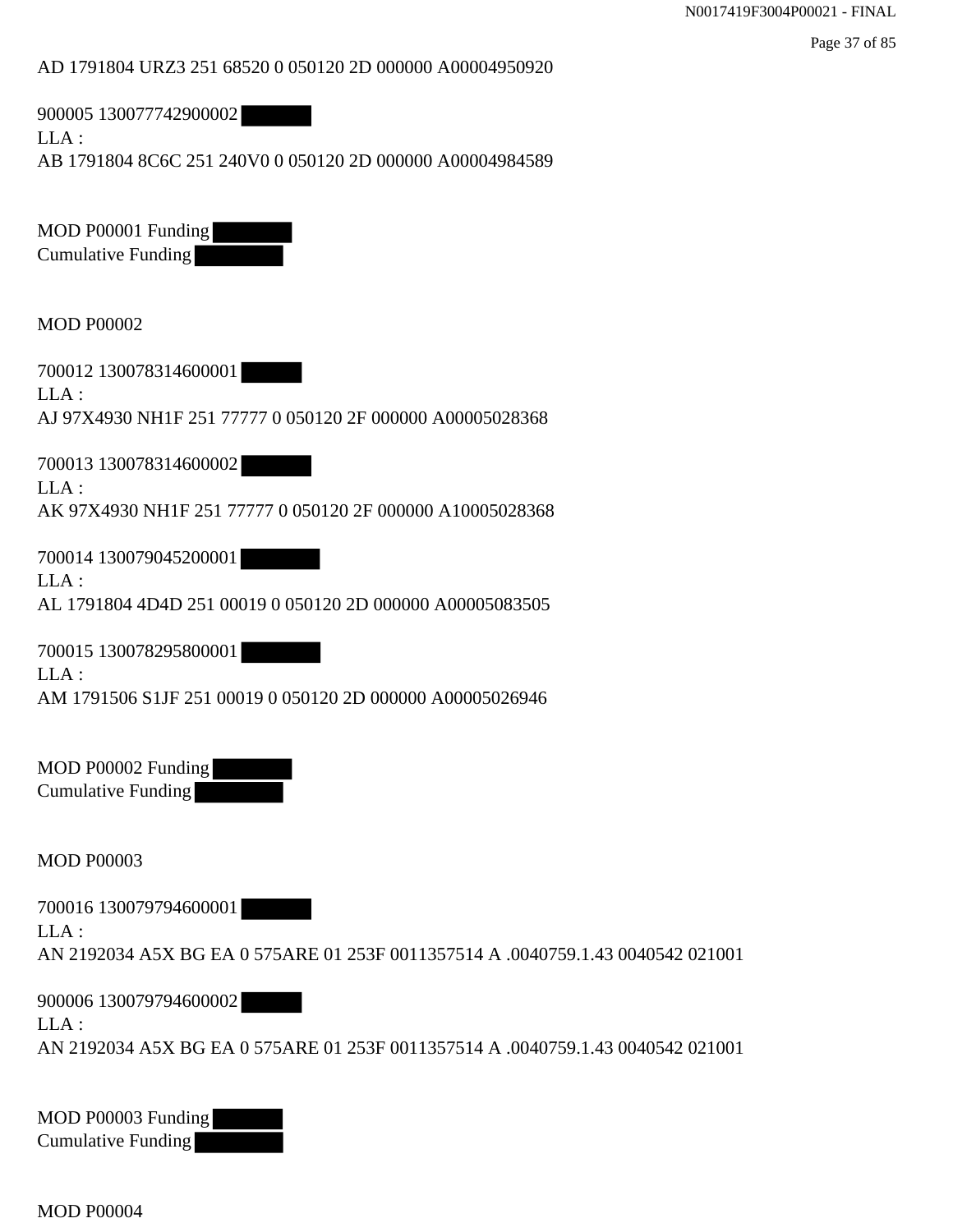700017 130082116300001 LLA : AP 2102020 A76 3D 11 2 049WHS T 252G 0 011417207 00 40025214 021001

900007 130082116300002 LLA : AP 2102020 A76 3D 11 2 049WHS T 252G 0 011417207 00 40025214 021001

MOD P00004 Funding Cumulative Funding

MOD P00005

710001 130083773400001 LLA : AF 97X4930 NH1F 251 77777 0 050120 2F 000000 A00005507518

MOD P00005 Funding Cumulative Funding

| <b>Accounting Data</b>      |                                                           |               |
|-----------------------------|-----------------------------------------------------------|---------------|
| <b>CLIN/SLIN</b>            | <b>PR Number</b>                                          | <b>Amount</b> |
| N0017419F3004P00006         |                                                           |               |
| 700007                      | 130077336500010                                           |               |
| $LLA$ :                     |                                                           |               |
|                             | AD 1791804 URZ3 251 68520 0 050120 2D 000000 A00004950920 |               |
| <b>Standard Document #:</b> |                                                           |               |
| 700008                      | 130077742900001                                           |               |
| $LLA$ :                     |                                                           |               |
|                             | AB 1791804 8C6C 251 240V0 0 050120 2D 000000 A00004984589 |               |
| <b>Standard Document #:</b> |                                                           |               |
| 700009                      | 130077570700001                                           |               |
| $LLA$ :                     |                                                           |               |
|                             | AC 97X4930 NH1F 251 77777 0 050120 2F 000000 A00004971268 |               |
| <b>Standard Document #:</b> |                                                           |               |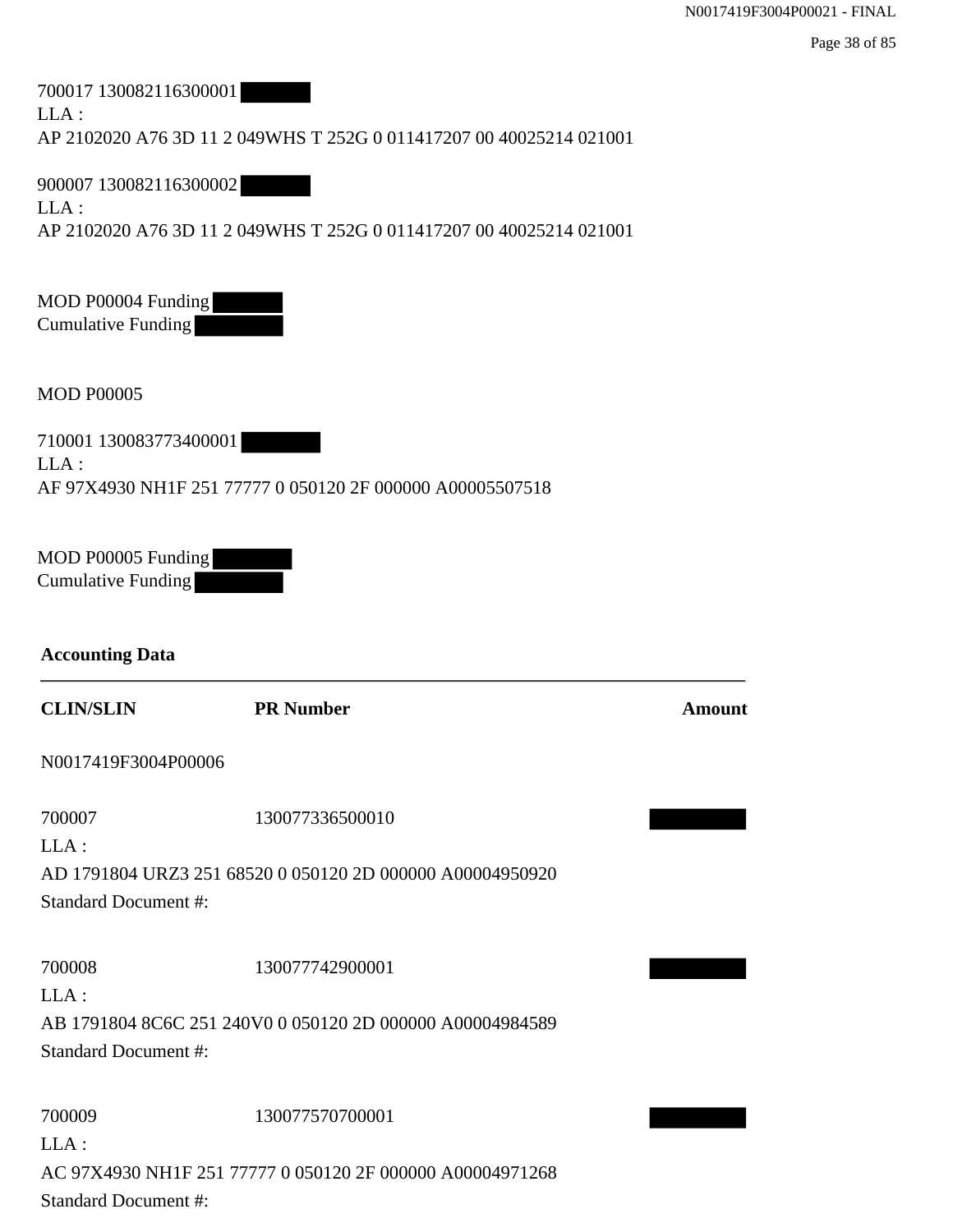Page 39 of 85

# **Accounting Data**

LLA :

| 700010<br>$LLA$ :<br><b>Standard Document #:</b>                         | 130077570700002<br>AG 97X4930 NH1F 251 77777 0 050120 2F 000000 A10004971268                       |  |
|--------------------------------------------------------------------------|----------------------------------------------------------------------------------------------------|--|
| 700011<br>$LLA$ :<br><b>Standard Document #:</b>                         | 130077570700003<br>AH 97X4930 NH1F 251 77777 0 050120 2F 000000 A20004971268                       |  |
| 700012<br>$LLA$ :<br><b>Standard Document #:</b>                         | 130078314600001<br>AJ 97X4930 NH1F 251 77777 0 050120 2F 000000 A00005028368                       |  |
| 700013<br>$LLA$ :<br><b>Standard Document #:</b>                         | 130078314600002<br>AK 97X4930 NH1F 251 77777 0 050120 2F 000000 A10005028368                       |  |
| 700014<br>$LLA$ :<br>$\sim$ $\sim$ $\sim$<br><b>Standard Document #:</b> | 130079045200001<br>AL 1791804 4D4D 251 00019 0 050120 2D 000000 A00005083505                       |  |
| 700016<br>$LLA$ :<br><b>Standard Document #:</b>                         | 130079794600001<br>AN 2192034 A5X BG EA 0 575ARE 01 253F 0011357514 A .0040759.1.43 0040542 021001 |  |
| 710001<br>$LLA$ :<br><b>Standard Document #:</b>                         | 130083773400001<br>AR 97X4930 NH1F 251 77777 0 050120 2F 000000 A00005507518                       |  |
| 710002                                                                   | 130084493500001                                                                                    |  |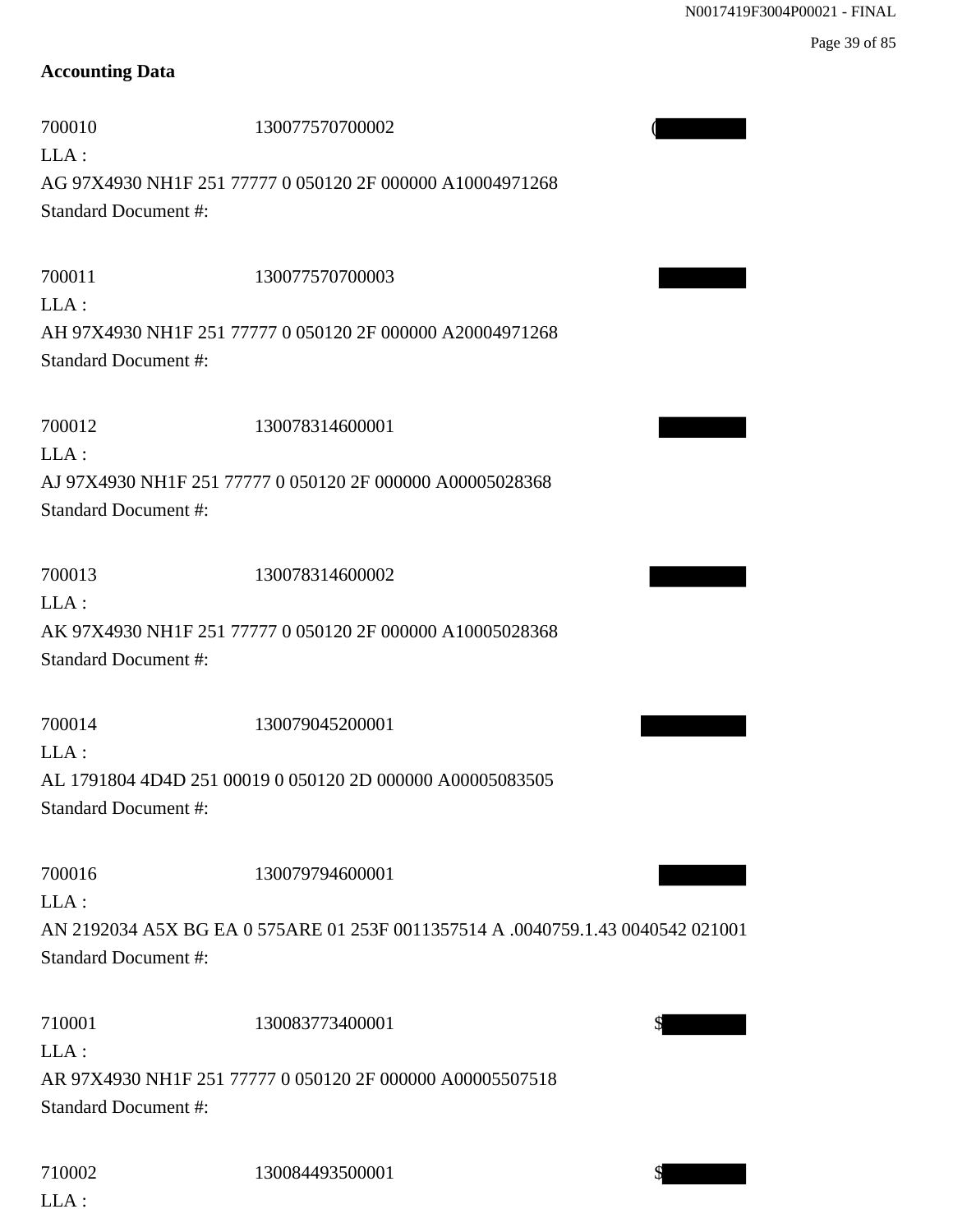Page 40 of 85

# **Accounting Data**

AQ 1701506 S1JF 251 00019 0 050120 2D 000000 A00005557664 Standard Document #:

| 710003<br>$LLA$ :<br><b>Standard Document #:</b> | 130084440300001<br>AS 1701804 URZ3 251 68520 0 050120 2D 000000 A00005553938                       |  |
|--------------------------------------------------|----------------------------------------------------------------------------------------------------|--|
| 710004<br>$LLA$ :<br><b>Standard Document #:</b> |                                                                                                    |  |
| 710005<br>$LLA$ :<br><b>Standard Document #:</b> |                                                                                                    |  |
| 900001<br>$LLA$ :<br><b>Standard Document #:</b> | 130077336500020<br>AD 1791804 URZ3 251 68520 0 050120 2D 000000 A00004950920                       |  |
| 900006<br>$LLA$ :<br><b>Standard Document #:</b> | 130079794600002<br>AN 2192034 A5X BG EA 0 575ARE 01 253F 0011357514 A .0040759.1.43 0040542 021001 |  |
| 900007<br>$LLA$ :<br><b>Standard Document #:</b> | 130082116300002<br>AP 2102020 A76 3D 11 2 049WHS T 252G 0 011417207 00 40025214 021001             |  |
| 910001<br>$LLA$ :<br><b>Standard Document #:</b> | 130084493500002<br>AQ 1701506 S1JF 251 00019 0 050120 2D 000000 A00005557664                       |  |

910002 130084440300002 \$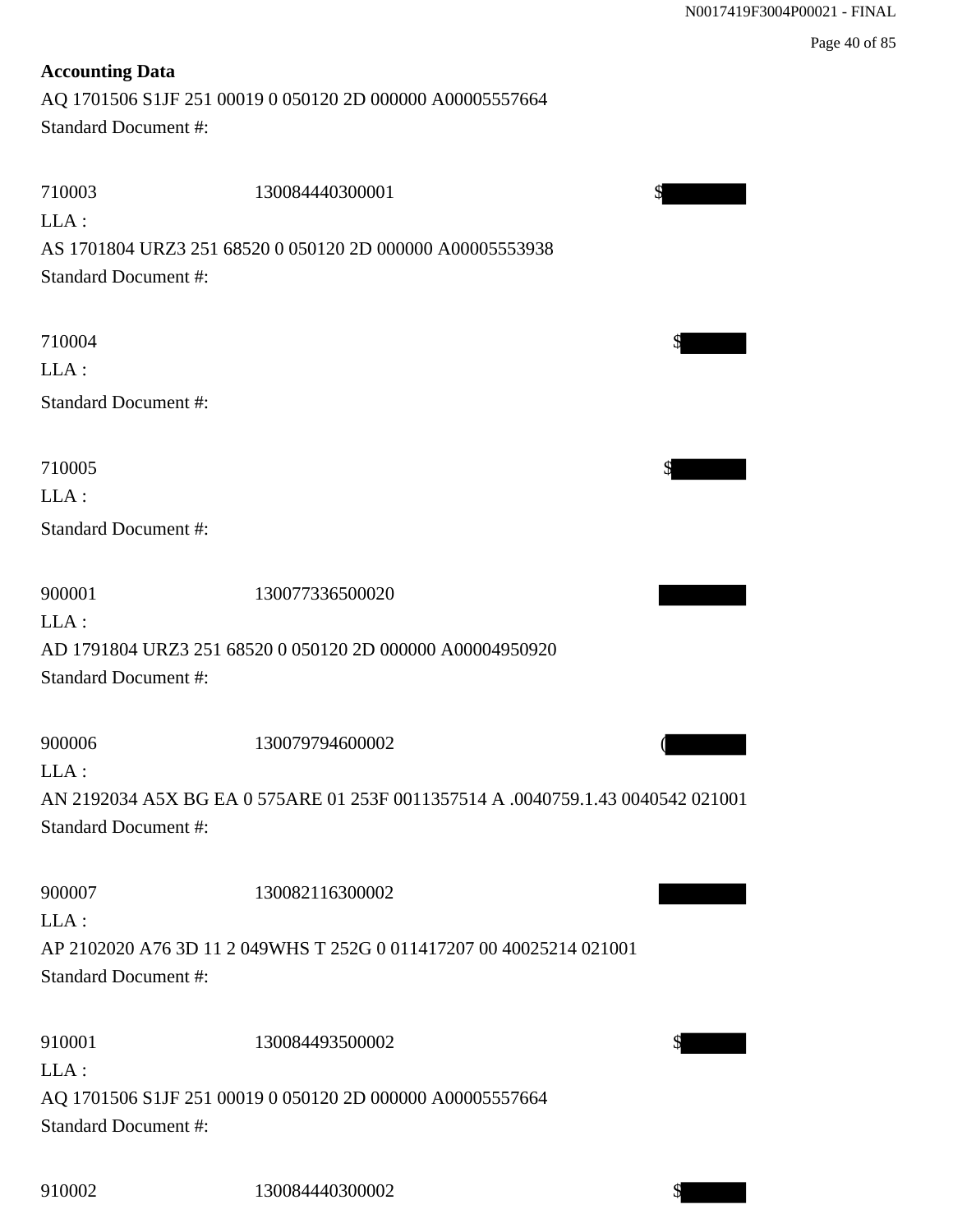Page 41 of 85

| <b>Accounting Data</b> |  |
|------------------------|--|
|------------------------|--|

LLA : AS 1701804 URZ3 251 68520 0 050120 2D 000000 A00005553938 Standard Document #:

| 910003<br>$LLA$ :<br><b>Standard Document #:</b>                        |                                                                              |  |
|-------------------------------------------------------------------------|------------------------------------------------------------------------------|--|
| 910004<br>$LLA$ :<br><b>Standard Document #:</b>                        |                                                                              |  |
| MOD P00006 Funding: \$<br>Cumulative Funding: \$<br>N0017419F3004P00007 |                                                                              |  |
| 700007<br>$LLA$ :<br><b>Standard Document #:</b>                        | 130077336500010<br>AD 1791804 URZ3 251 68520 0 050120 2D 000000 A00004950920 |  |
| 700008<br>$LLA$ :<br><b>Standard Document #:</b>                        | 130077742900001<br>AB 1791804 8C6C 251 240V0 0 050120 2D 000000 A00004984589 |  |
| 700009<br>$LLA$ :<br><b>Standard Document #:</b>                        | 130077570700001<br>AC 97X4930 NH1F 251 77777 0 050120 2F 000000 A00004971268 |  |
| 700010<br>$LLA$ :<br><b>Standard Document #:</b>                        | 130077570700002<br>AG 97X4930 NH1F 251 77777 0 050120 2F 000000 A10004971268 |  |

700011 130077570700003 \$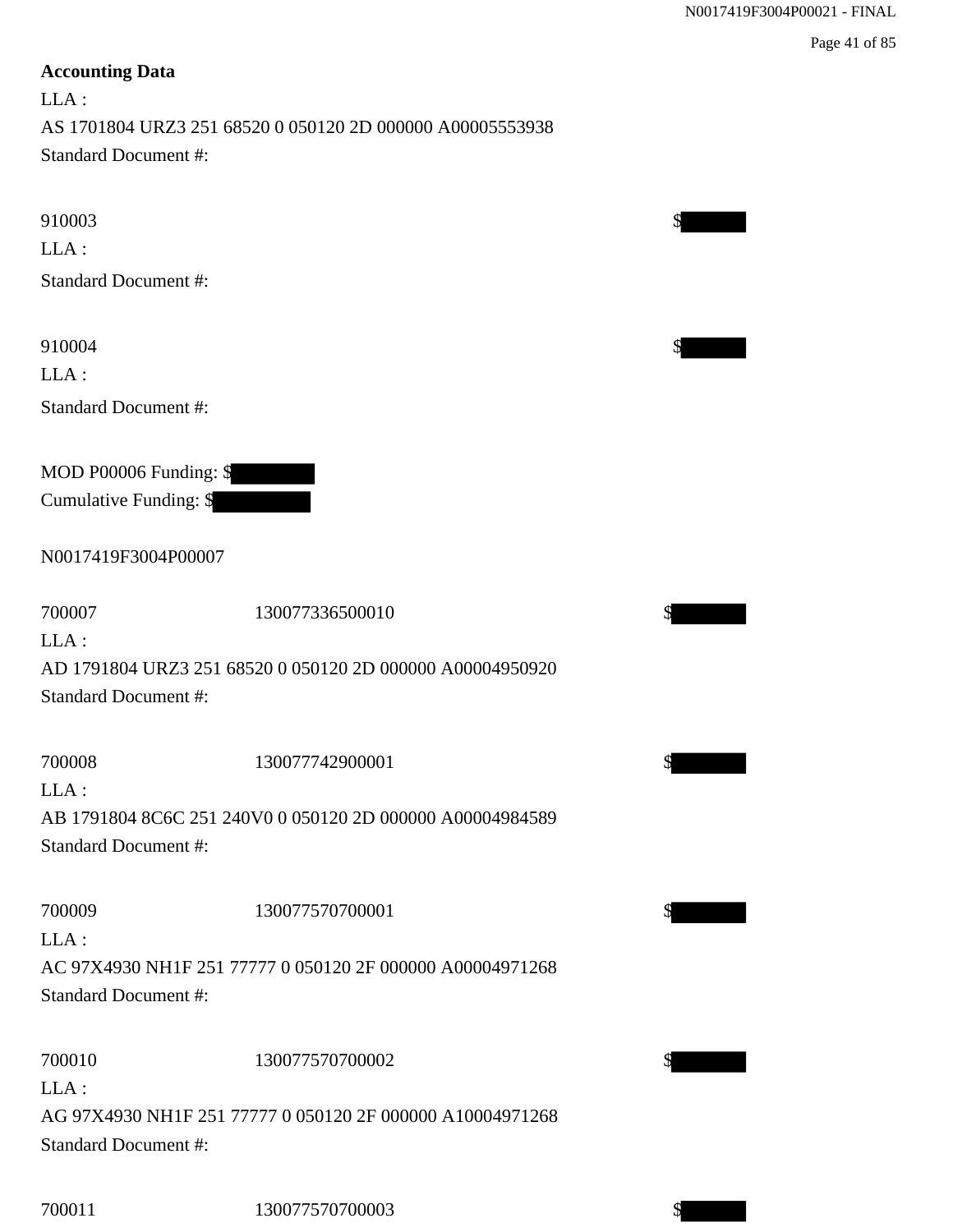Page 42 of 85

| <b>Accounting Data</b> |  |
|------------------------|--|

LLA : AH 97X4930 NH1F 251 77777 0 050120 2F 000000 A20004971268 Standard Document #:

| 700012               | 130078314600001                                           |  |
|----------------------|-----------------------------------------------------------|--|
| $LLA$ :              |                                                           |  |
|                      | AJ 97X4930 NH1F 251 77777 0 050120 2F 000000 A00005028368 |  |
| Standard Document #: |                                                           |  |
|                      |                                                           |  |

| 700013               | 130078314600002                                           |  |
|----------------------|-----------------------------------------------------------|--|
| LLA :                |                                                           |  |
|                      | AK 97X4930 NH1F 251 77777 0 050120 2F 000000 A10005028368 |  |
| Standard Document #: |                                                           |  |

700014 130079045200001 \$ LLA : AL 1791804 4D4D 251 00019 0 050120 2D 000000 A00005083505 Standard Document #:

700016 130079794600001 \$

LLA :

AN 2192034 A5X BG EA 0 575ARE 01 253F 0011357514 A .0040759.1.43 0040542 021001 Standard Document #:

| 710001               | 130083773400001                                           |
|----------------------|-----------------------------------------------------------|
| LLA:                 |                                                           |
|                      | AR 97X4930 NH1F 251 77777 0 050120 2F 000000 A00005507518 |
| Standard Document #: |                                                           |
|                      |                                                           |

| 710003               | 130084440300001                                           |
|----------------------|-----------------------------------------------------------|
| LLA :                |                                                           |
|                      | AS 1701804 URZ3 251 68520 0 050120 2D 000000 A00005553938 |
| Standard Document #: |                                                           |

710004 1300797946 LLA : AN 2192034 A5X BG EA 0 575ARE 01 253F 0011357514 A .0040759.1.43 0040542 021001 Standard Document #: 13007979600001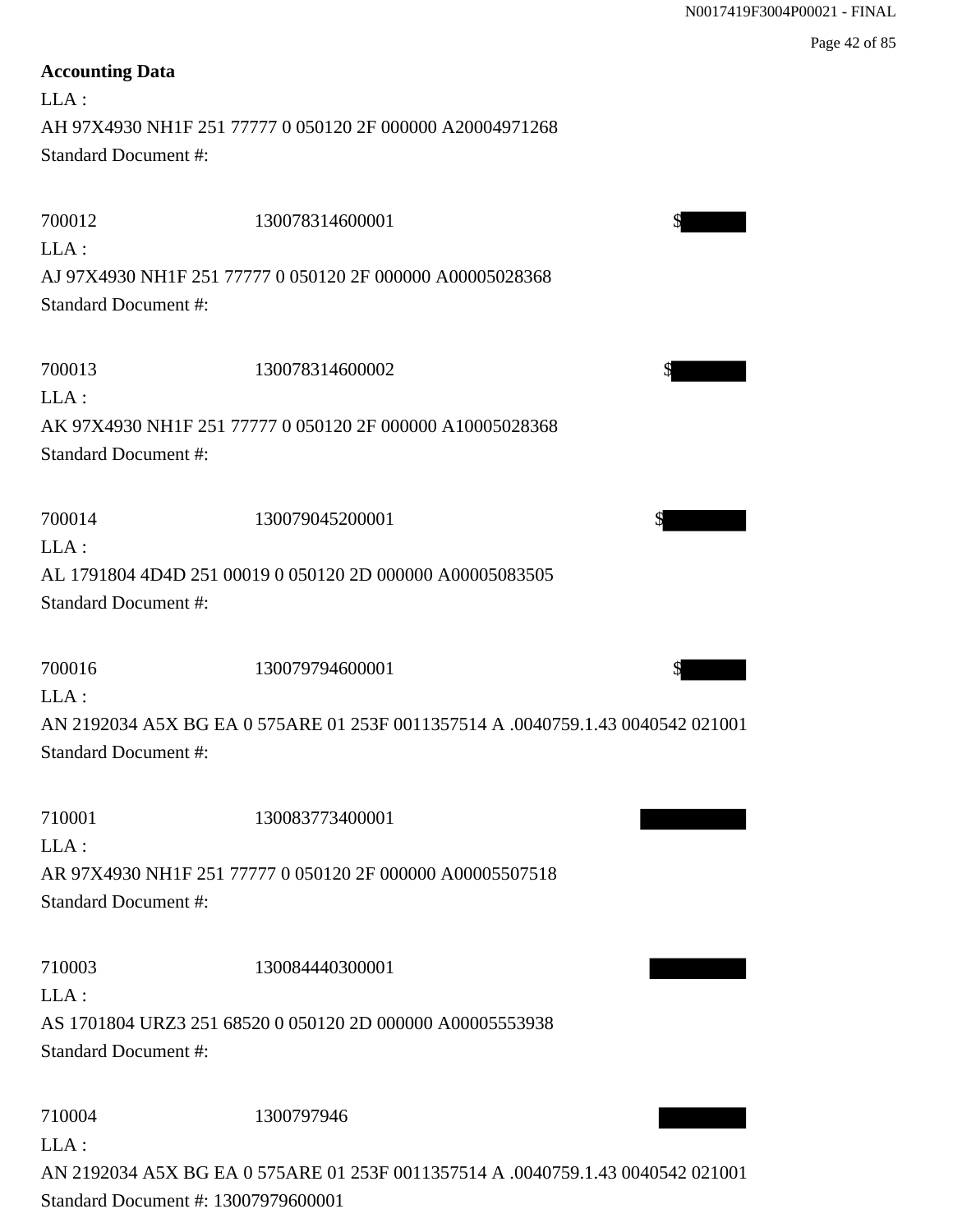| <b>Accounting Data</b> |  |
|------------------------|--|
|                        |  |

LLA :

| 710005<br>$LLA$ :<br><b>Standard Document #:</b>                                       | 130077742900001<br>AB 1791804 8C6C 251 240V0 0 050120 2D 000000 A00004984589                       |  |
|----------------------------------------------------------------------------------------|----------------------------------------------------------------------------------------------------|--|
| 710006<br>$LLA$ :<br><b>Standard Document #:</b>                                       | 130084543400001<br>AT 1701804 8C6C 251 240V0 0 050120 2D 000000 A00005561249                       |  |
| 710007<br>$LLA$ :<br>AU 2102034 SEE DOC F OR LOA 021001<br><b>Standard Document #:</b> | 130085576700001                                                                                    |  |
| 900001<br>$LLA$ :<br><b>Standard Document #:</b>                                       | 130077336500020<br>AD 1791804 URZ3 251 68520 0 050120 2D 000000 A00004950920                       |  |
| 900006<br>$LLA$ :<br><b>Standard Document #:</b>                                       | 130079794600002<br>AN 2192034 A5X BG EA 0 575ARE 01 253F 0011357514 A .0040759.1.43 0040542 021001 |  |
| 900007<br>$LLA$ :<br><b>Standard Document #:</b>                                       | 130082116300002<br>AP 2102020 A76 3D 11 2 049WHS T 252G 0 011417207 00 40025214 021001             |  |
| 910002<br>$LLA$ :<br><b>Standard Document #:</b>                                       | 130084440300002<br>AS 1701804 URZ3 251 68520 0 050120 2D 000000 A00005553938                       |  |
| 910003                                                                                 | 130079794600002                                                                                    |  |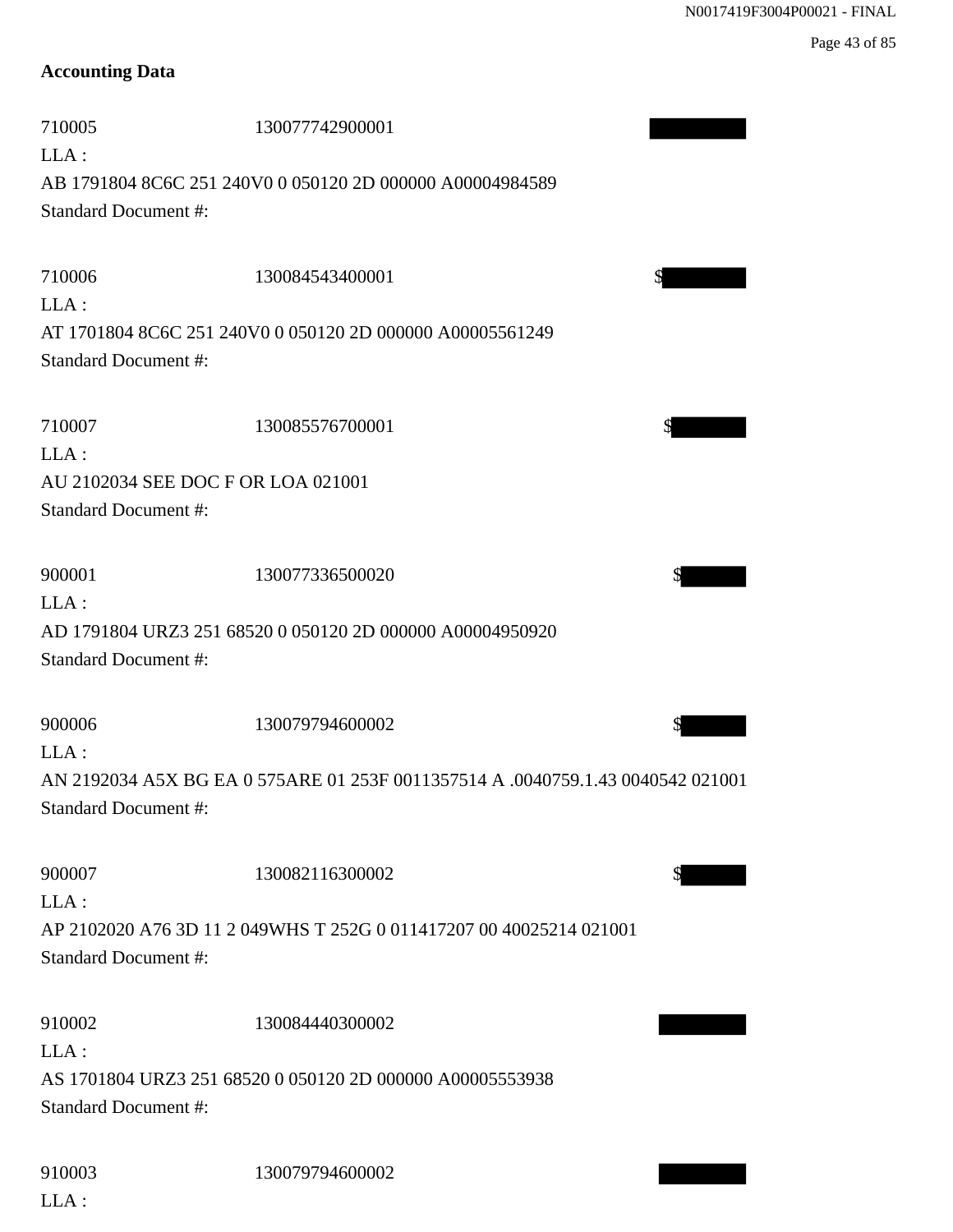## **Accounting Data**

AN 2192034 A5X BG EA 0 575ARE 01 253F 0011357514 A .0040759.1.43 0040542 021001 Standard Document #:

| 910004<br>$LLA$ :<br><b>Standard Document #:</b>                                       | 130082116300002<br>AP 2102020 A76 3D 11 2 049WHS T 252G 0 011417207 00 40025214 021001 |  |
|----------------------------------------------------------------------------------------|----------------------------------------------------------------------------------------|--|
| 910005<br>$LLA$ :<br><b>Standard Document #:</b>                                       | 130084543400002<br>AT 1701804 8C6C 251 240V0 0 050120 2D 000000 A00005561249           |  |
| 910006<br>$LLA$ :<br>AU 2102034 SEE DOC F OR LOA 021001<br><b>Standard Document #:</b> | 130085576700002                                                                        |  |
| MOD P00007 Funding: \$<br>Cumulative Funding: \$<br>N0017419F3004P00008                |                                                                                        |  |
| 710008<br>$LLA$ :<br>Standard Document #:                                              | 130087165600001<br>AV 1701804 4D4D 251 00019 0 050120 2D 000000 A00005735498           |  |
| MOD P00008 Funding: \$<br>Cumulative Funding: \$                                       |                                                                                        |  |
| N0017419F3004P00009                                                                    |                                                                                        |  |
| 910007<br>$LLA$ :<br><b>Standard Document #:</b>                                       | 130088512200001<br>AW 97X4930 NH1F 251 77777 0 050120 2F 000000 A00005828776           |  |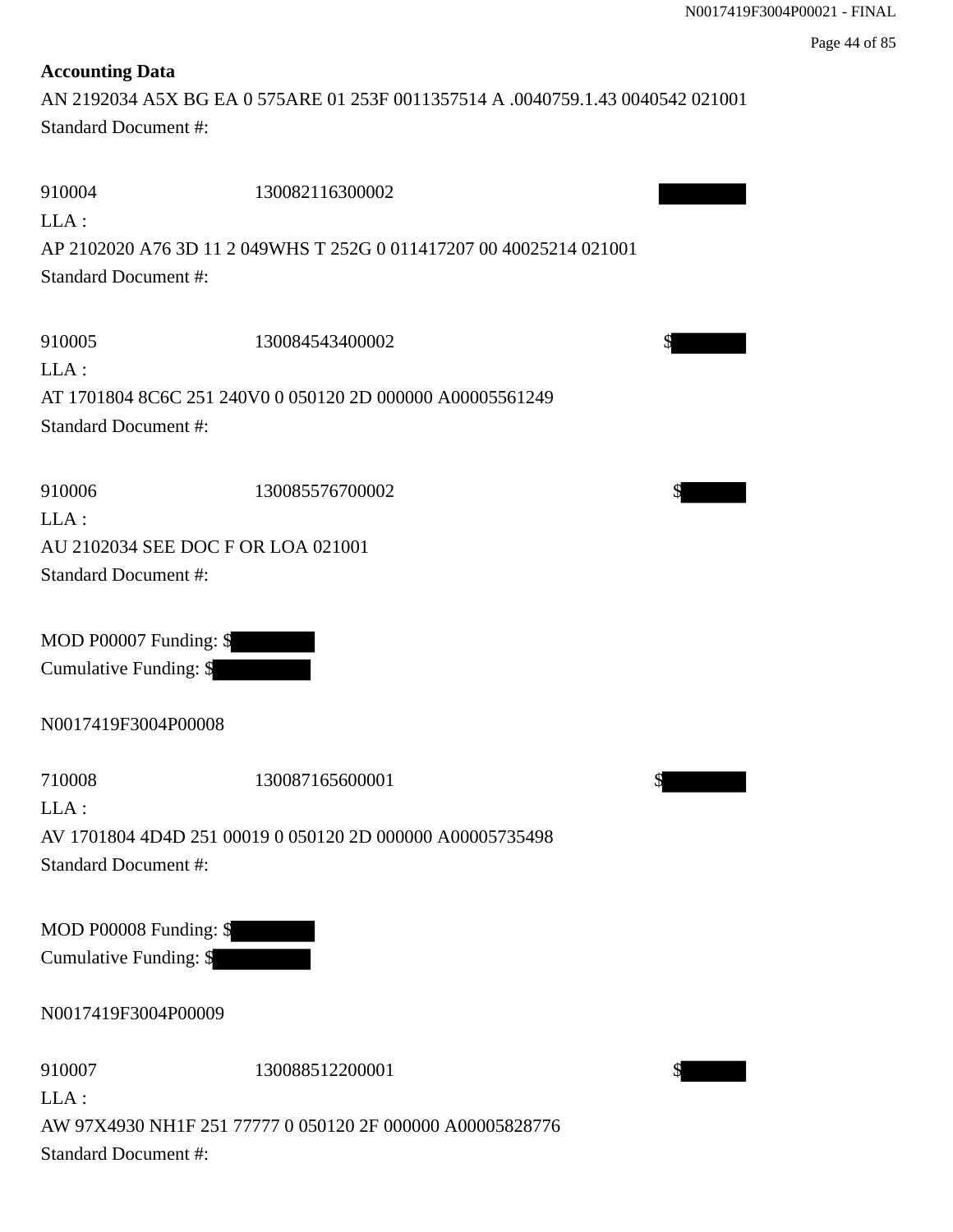Page 45 of 85

| <b>Accounting Data</b><br>MOD P00009 Funding: \$<br><b>Cumulative Funding: \$</b>         |                                                                              |  |  |
|-------------------------------------------------------------------------------------------|------------------------------------------------------------------------------|--|--|
| N0017419F3004P00010                                                                       |                                                                              |  |  |
| 710009<br>$LLA$ :<br><b>Standard Document #:</b>                                          | 130088355300001<br>AX 97X4930 NH1F 251 77777 0 050120 2F 000000 A00005816981 |  |  |
| 910008<br>$LLA$ :<br><b>Standard Document #:</b>                                          | 130088355300002<br>AX 97X4930 NH1F 251 77777 0 050120 2F 000000 A00005816981 |  |  |
| MOD P00010 Funding: \$<br><b>Cumulative Funding: \$</b>                                   |                                                                              |  |  |
| N0017419F3004P00011                                                                       |                                                                              |  |  |
| MOD P00011 Funding: \$<br>Cumulative Funding: \$                                          |                                                                              |  |  |
| N0017419F3004P00012                                                                       |                                                                              |  |  |
| MOD P00012 Funding: \$<br><b>Cumulative Funding: \$</b>                                   |                                                                              |  |  |
| N0017419F3004P00013                                                                       |                                                                              |  |  |
| 720001<br>$LLA$ :<br><b>Standard Document #:</b><br>$TI \# 2$ (Rev 2) Incremental funding | 130090662100001<br>AY 1711804 8C6C 251 00024 0 050120 2D 000000 A00005979271 |  |  |
| 720002<br>$LLA$ :<br><b>Standard Document #:</b>                                          | 130091249200001<br>AZ 1711804 4D4D 251 00019 0 050120 2D 000000 A00006014595 |  |  |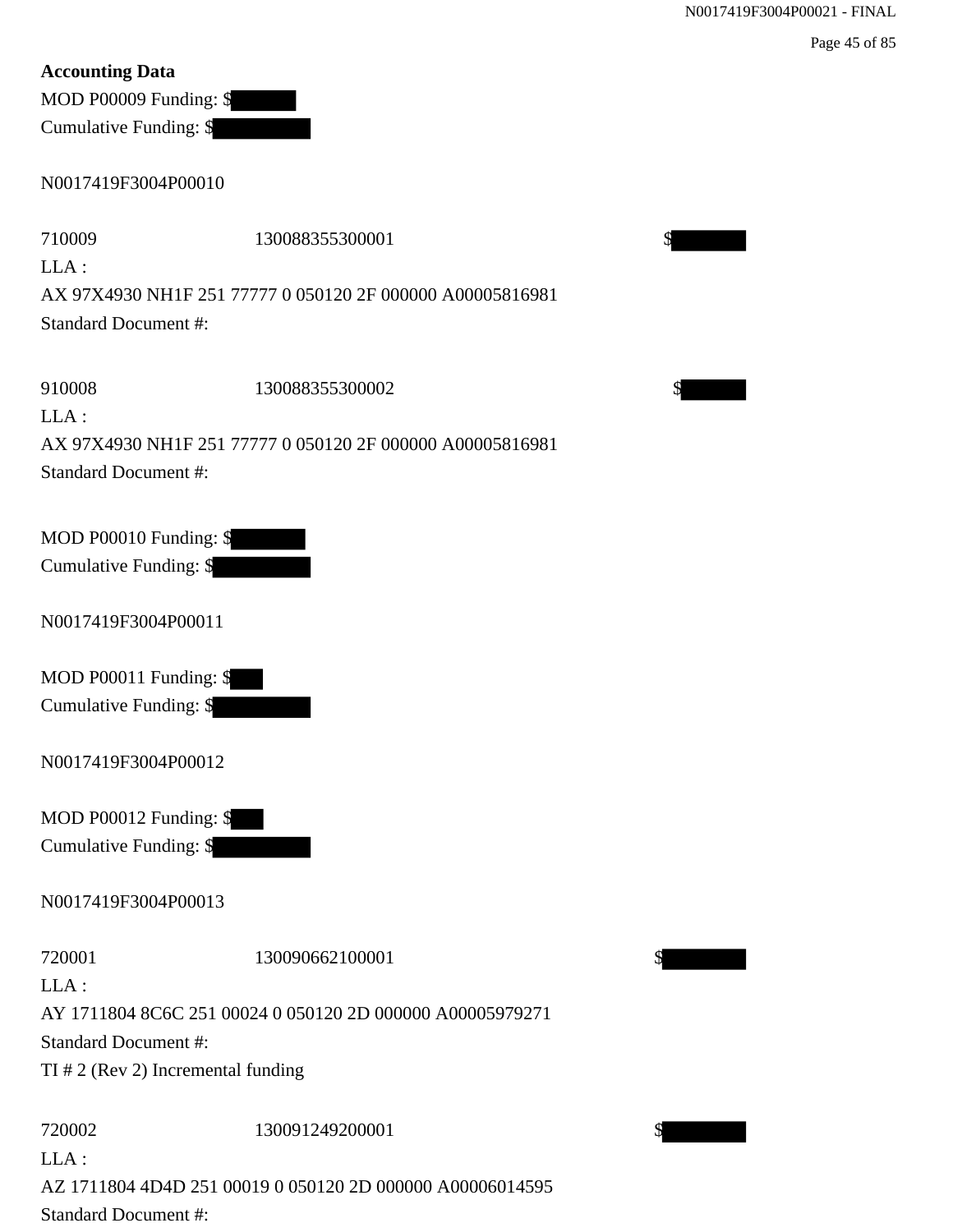Page 46 of 85

| <b>Accounting Data</b> |  |
|------------------------|--|
|                        |  |

TI # 3 (Rev 7) Incremental funding

| 920001<br>$LLA$ :<br><b>Standard Document #:</b><br>TI $# 2$ (Rev 2) Incremental funding      | 130090662100002<br>AY 1711804 8C6C 251 00024 0 050120 2D 000000 A00005979271 |  |
|-----------------------------------------------------------------------------------------------|------------------------------------------------------------------------------|--|
| MOD P00013 Funding: $$$<br><b>Cumulative Funding: \$</b>                                      |                                                                              |  |
| N0017419F3004P00014                                                                           |                                                                              |  |
| 720003                                                                                        | 130091111500001                                                              |  |
| $LLA$ :<br><b>Standard Document #:</b><br>Total value of line 1 is \$                         | AA 1711804 URZ3 251 68520 0 050120 2D 000000 A00006007178                    |  |
| 920002                                                                                        | 130091111500002                                                              |  |
| $LLA$ :<br><b>Standard Document #:</b><br>TI-1, Rev 2 incremental funding in the amount of \$ | AA 1711804 URZ3 251 68520 0 050120 2D 000000 A00006007178                    |  |
| MOD P00014 Funding: \$<br>Cumulative Funding: \$                                              |                                                                              |  |
| N0017419F3004P00015                                                                           |                                                                              |  |
| 720004<br>$LLA$ :                                                                             | 130092972400001                                                              |  |
| BB 2112034 SEE DOCU M ENT FOR LOA 021001<br><b>Standard Document #:</b>                       |                                                                              |  |
|                                                                                               | TI # 5 (Rev 2)-Incremental funding using PR # 1300929724 (Line 1).           |  |
| 720005<br>$LLA$ :                                                                             | 130093120400001<br>BC 1711804 SA9A 251 00019 0 050120 2D 000000 A00006108644 |  |
| <b>Standard Document #:</b>                                                                   |                                                                              |  |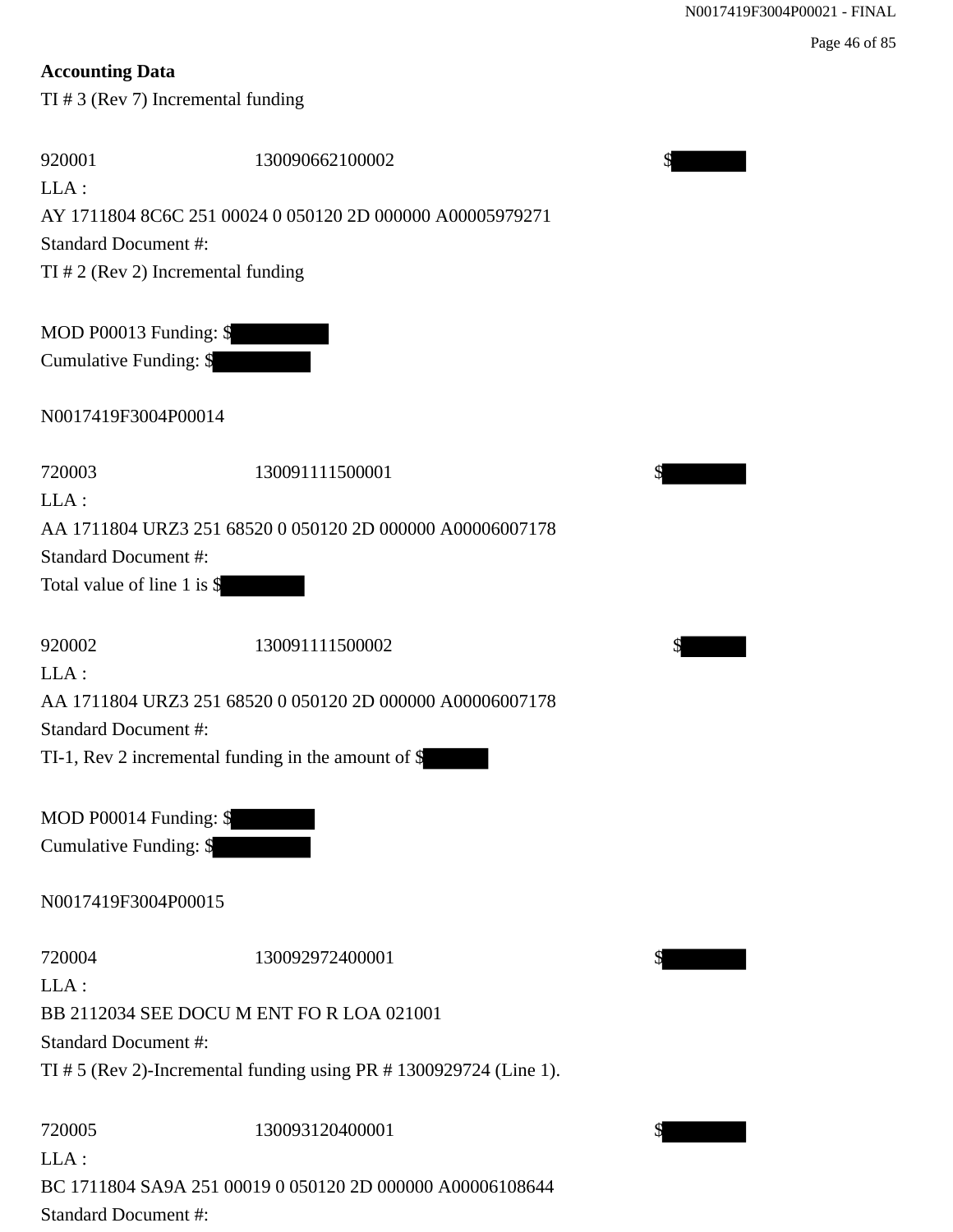Page 47 of 85

# **Accounting Data**

TI # 4 (Rev 2)-Incremental funding using PR # 1300931204 (line 1)

| 920003<br>$LLA$ :                        | 130092972400002                                                         |  |  |
|------------------------------------------|-------------------------------------------------------------------------|--|--|
| BB 2112034 SEE DOCU M ENT FOR LOA 021001 |                                                                         |  |  |
| <b>Standard Document #:</b>              | TI # 5 (Rev 2)-Incremental funding using PR # 1300929724 (Line 2)       |  |  |
|                                          |                                                                         |  |  |
| 920004                                   | 130093120400001                                                         |  |  |
| $LLA$ :                                  |                                                                         |  |  |
|                                          | BC 1711804 SA9A 251 00019 0 050120 2D 000000 A00006108644               |  |  |
| <b>Standard Document #:</b>              |                                                                         |  |  |
|                                          | TI # 4 (Rev 2)-Incremental funding using PR # $1300931204$ (line 1)     |  |  |
|                                          |                                                                         |  |  |
| MOD P00015 Funding: $$$                  |                                                                         |  |  |
| Cumulative Funding: \$                   |                                                                         |  |  |
| N0017419F3004P00016                      |                                                                         |  |  |
|                                          |                                                                         |  |  |
| 720006                                   | 130091249200002                                                         |  |  |
| $LLA$ :                                  |                                                                         |  |  |
|                                          | BD 1711804 4D4D 251 00019 0 050120 2D 000000 A00006014595               |  |  |
| <b>Standard Document #:</b>              |                                                                         |  |  |
|                                          | Incremental funding for TI # 03 (Rev 8) under line 2 of PR # 1300912492 |  |  |
|                                          |                                                                         |  |  |
| MOD P00016 Funding: \$                   |                                                                         |  |  |
| Cumulative Funding: \$                   |                                                                         |  |  |
| N0017419F3004P00017                      |                                                                         |  |  |
|                                          |                                                                         |  |  |
| MOD P00017 Funding: \$                   |                                                                         |  |  |
| Cumulative Funding: \$                   |                                                                         |  |  |
| N0017419F3004P00018                      |                                                                         |  |  |

| MOD P00018 Funding: \$ |  |
|------------------------|--|
| Cumulative Funding: \$ |  |

N0017419F3004P00019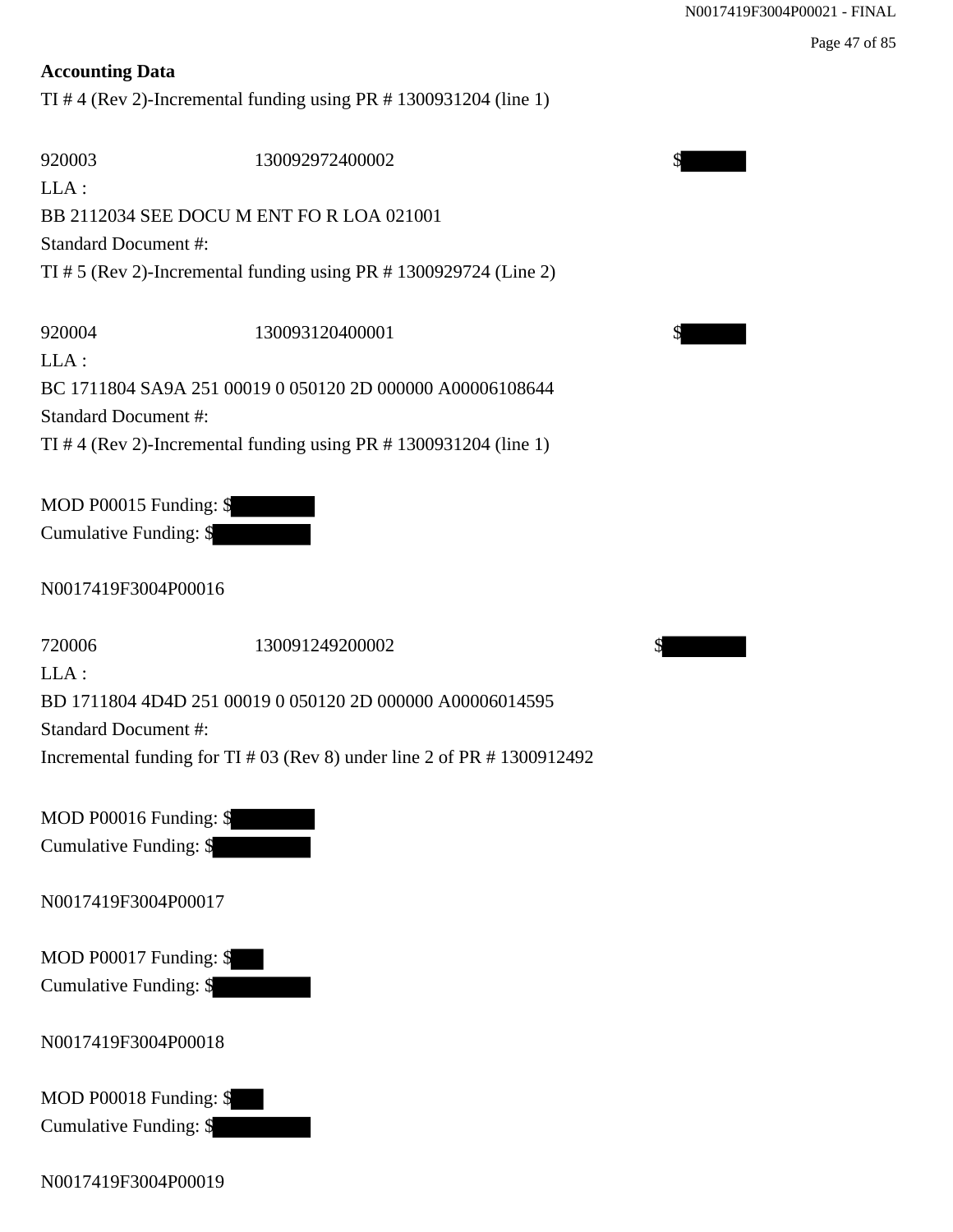| <b>Accounting Data</b><br>730001<br>$LLA$ :<br><b>Standard Document #:</b>                   | 130098945000001<br>BE 97X4930 NH1F 251 77777 0 050120 2F 000000 A00006595490<br>Incremental funding of $\$\$ for TI # 03 (Rev 9) under PR # 1300989450 Line 1. |  |
|----------------------------------------------------------------------------------------------|----------------------------------------------------------------------------------------------------------------------------------------------------------------|--|
| 730002<br>$LLA$ :<br><b>Standard Document #:</b>                                             | 130098945000002<br>BF 97X4930 NH1F 251 77777 0 050120 2F 000000 A10006595490<br>Incremental funding of $\$$ for TI # 03 (Rev 9) under PR # 1300989450 Line 2.  |  |
| MOD P00019 Funding: \$<br>Cumulative Funding: \$                                             |                                                                                                                                                                |  |
| N0017419F3004P00020                                                                          |                                                                                                                                                                |  |
| 710007<br>$LLA$ :<br>AU 2102034 SEE DOC F OR LOA 021001<br><b>Standard Document #:</b>       | 130085576700001                                                                                                                                                |  |
| 730003<br>$LLA$ :<br><b>Standard Document #:</b><br>Incremental Funding for TI $# 2$ (Rev 3) | 130099730400001<br>BG 1721804 8C6C 251 00024 0 050120 2D 000000 A00006682775                                                                                   |  |
| 910006<br>$LLA$ :<br>AU 2102034 SEE DOC F OR LOA 021001<br><b>Standard Document #:</b>       | 130085576700002                                                                                                                                                |  |
| MOD P00020 Funding: \$<br>Cumulative Funding: \$                                             |                                                                                                                                                                |  |
| N0017419F3004P00021                                                                          |                                                                                                                                                                |  |
| 730004                                                                                       | 130099387900001                                                                                                                                                |  |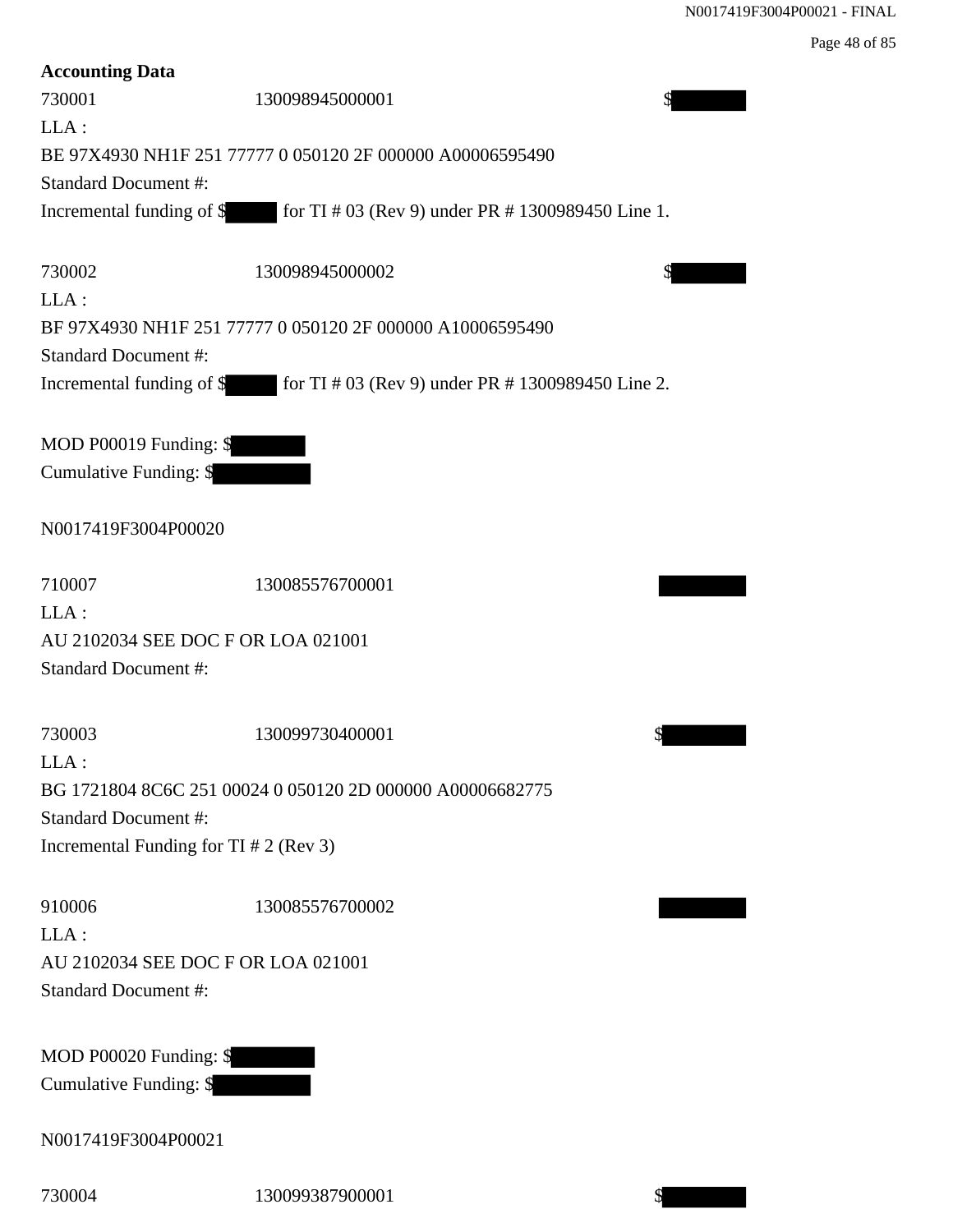Page 49 of 85

# **Accounting Data**

LLA : BH 1721804 4D4D 251 00019 0 050120 2D 000000 A00006646400 Standard Document #: Incremental funding for TI # 3 Rev 10

730005 130099315300001 \$ LLA : BJ 1721804 SA9A 251 00019 0 050120 2D 000000 A00006638052 Standard Document #: Incremental funding for TI # 4 Rev 3

| 930001                                  | 130099315300002                                           |  |
|-----------------------------------------|-----------------------------------------------------------|--|
| $LLA$ :                                 |                                                           |  |
|                                         | BJ 1721804 SA9A 251 00019 0 050120 2D 000000 A00006638052 |  |
| <b>Standard Document #:</b>             |                                                           |  |
| Incremental funding for $TI$ # 4 Rev 3. |                                                           |  |
|                                         |                                                           |  |

| MOD P00021 Funding: \$ |
|------------------------|
| Cumulative Funding: \$ |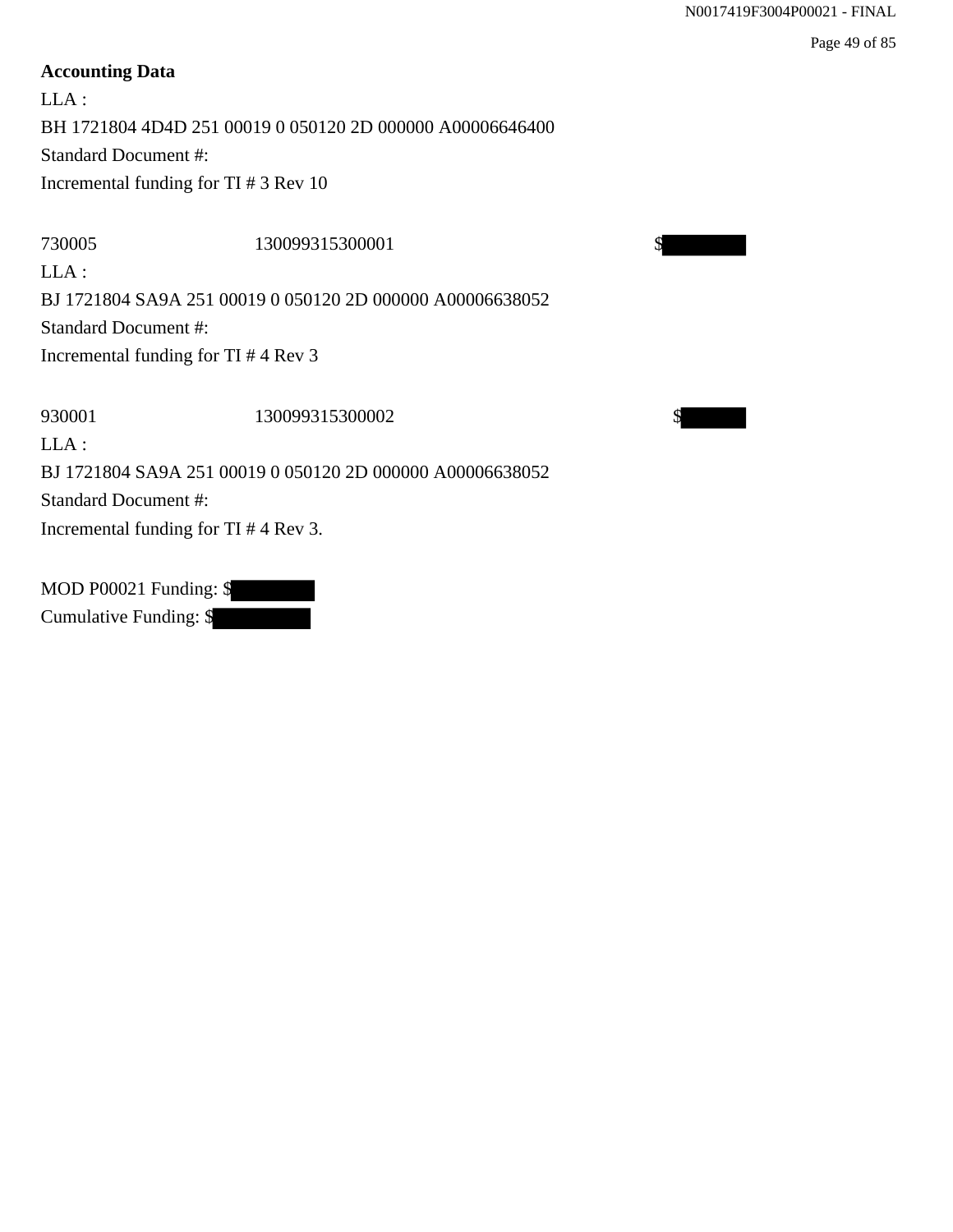Page 50 of 85

# **Section H - Special Contract Requirements**

CLAUSES INCORPORATED IN FULL TEXT:

# **5252.202-9101 ADDITIONAL DEFINITIONS (MAY 1993)**

As used throughout this contract, the following terms shall have the meanings set forth below:

(a) DEPARTMENT - means the Department of the Navy.

(b) REFERENCES TO THE FEDERAL ACQUISITION REGULATION (FAR) - All references to the FAR in this contract shall be deemed to also reference the appropriate sections of the Defense FAR Supplement (DFARS), unless clearly indicated otherwise.

(c) REFERENCES TO ARMED SERVICES PROCUREMENT REGULATION OR DEFENSE ACQUISITION REGULATION - All references in this document to either the Armed Services Procurement Regulation (ASPR) or the Defense Acquisition Regulation (DAR) shall be deemed to be references to the appropriate sections of the FAR/DFARS.

(d) NATIONAL STOCK NUMBERS - Whenever the term Federal Item Identification Number and its acronym FIIN or the term Federal Stock Number and its acronym FSN appear in the contract, order or their cited specifications and standards, the terms and acronyms shall be interpreted as National Item Identification Number (NIIN) and National Stock Number (NSN) respectively which shall be defined as follows:

 (1) National Item Identification Number (NIIN). The number assigned to each approved Item Identification under the Federal Cataloging Program. It consists of nine numeric characters, the first two of which are the National Codification Bureau (NCB) Code. The remaining positions consist of a seven digit non-significant number.

 (2) National Stock Number (NSN). The National Stock Number (NSN) for an item of supply consists of the applicable four position Federal Supply Class (FSC) plus the applicable nine position NIIN assigned to the item of supply.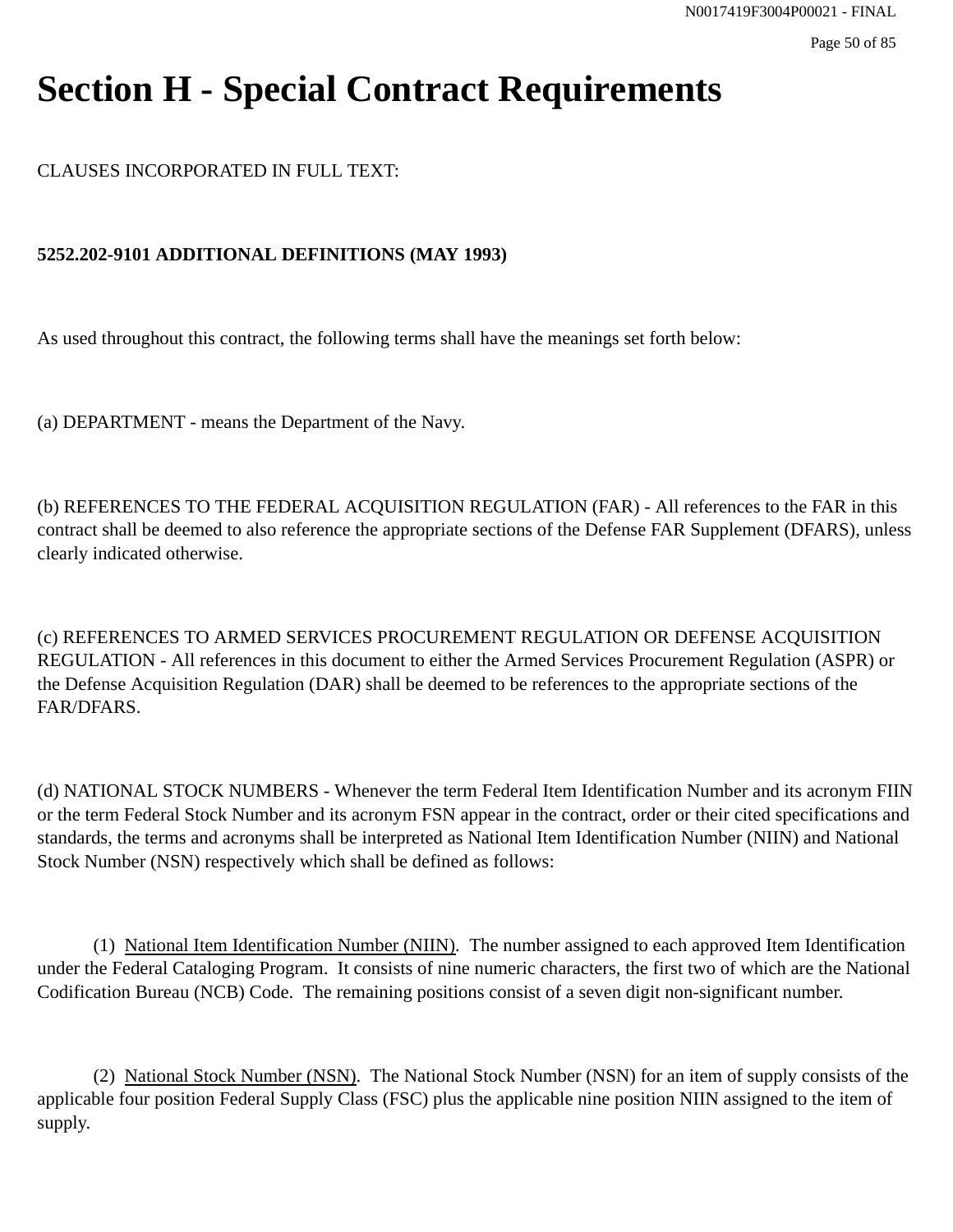#### **5252.216-9122 LEVEL OF EFFORT (ALTERNATE 1) (May 2010)**

- a. The Contractor agrees to provide the total level of effort specified in the next sentence in performance of the work described in Sections B and C of this contract. The total level of effort for the performance of this contract shall be **316,800** total man-hours of direct labor, including subcontractor direct labor for those subcontractors specifically identified in the Contractor's proposal as having hours included in the proposed level of effort.
- b. Of the total man-hours of direct labor set forth above, it is estimated that \_\_\_\_\_\_N/A man-hours are uncompensated effort. Uncompensated effort is defined as hours provided by personnel in excess of 40 hours per week without additional compensation for such excess work. All other effort is defined as compensated effort. If no effort is indicated in the first sentence of this paragraph, uncompensated effort performed by the Contractor shall not be counted in fulfillment of the level of effort obligations under this contract.
- c. Effort performed in fulfilling the total level of effort obligations specified above shall only include effort performed in direct support of this contract and shall not include time and effort expended on such things as (local travel to and from an employee's usual work location), uncompensated effort while on travel status, truncated lunch periods, work (actual or inferred) at an employee's residence or other non-work locations (except as provided in paragraph (i) below), or other time and effort which does not have a specific and direct contribution to the tasks described in Sections B and C.
- d. The level of effort for this contract shall be expended at an average rate of approximately

 N/A hours per week. It is understood and agreed that the rate of man-hours per month may fluctuate in pursuit of the technical objective, provided such fluctuation does not result in the use of the total man-hours of effort prior to the expiration of the term hereof, except as provided in the following paragraph.

e. If, during the term hereof, the Contractor finds it necessary to accelerate the expenditure of direct labor to such an extent that the total man-hours of effort specified above would be used prior to the expiration of the term, the Contractor shall notify the Contracting Officer in writing setting forth the acceleration required, the probable benefits which would result, and an offer to undertake the acceleration at no increase in the estimated cost or fee together with an offer, setting forth a proposed level of effort, cost breakdown, and proposed fee, for continuation of the work until expiration of the term hereof. The offer shall provide that the work proposed will be subject to the terms and conditions of this contract and any additions or changes required by then current law, regulations, or directives, and that the offer, with a written notice of acceptance by the Contracting Officer, shall constitute a binding contract. The Contractor shall not accelerate any effort until receipt of such written approval by the Contracting Officer. Any agreement to accelerate will be formalized by contract modification.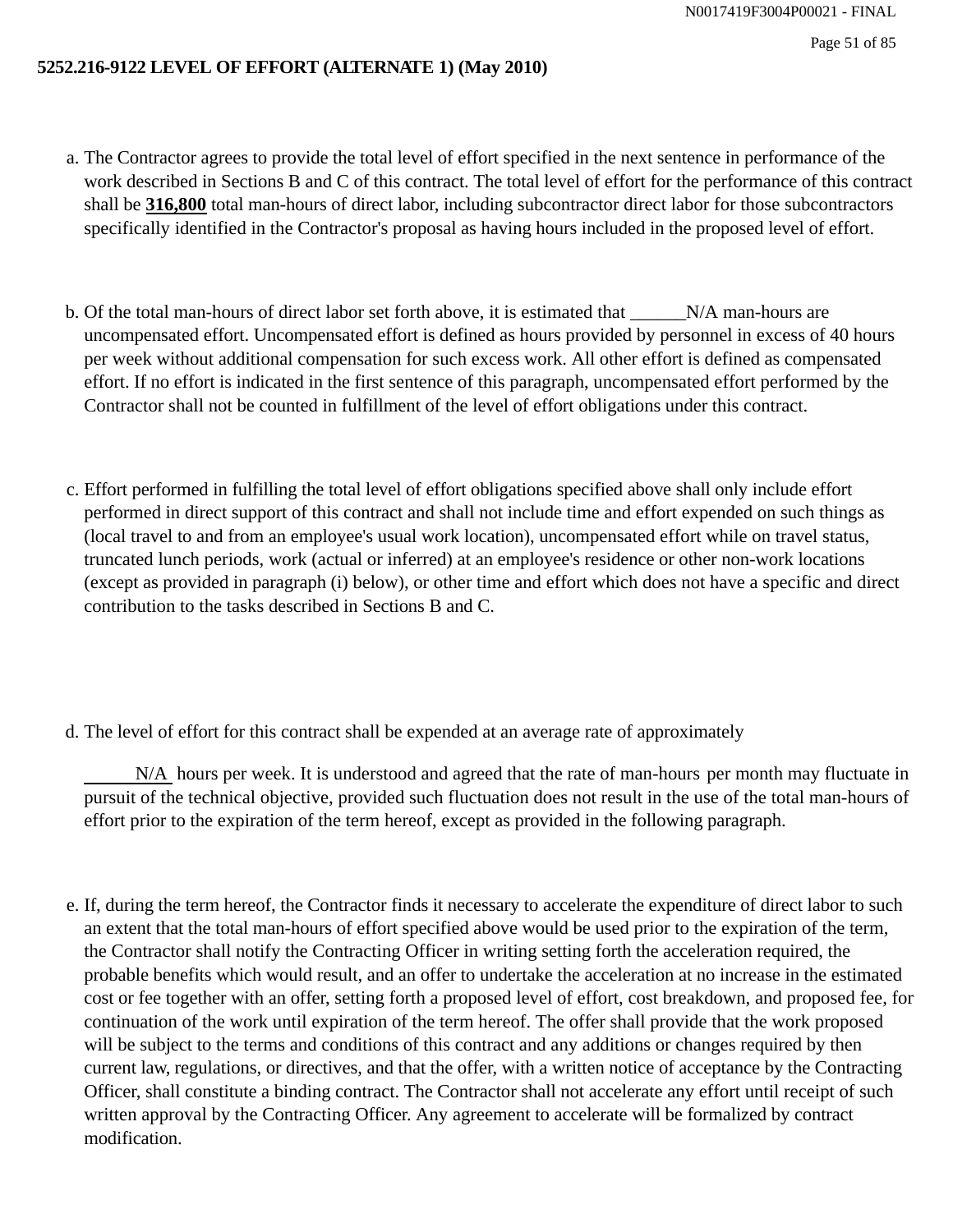- f. The Contracting Officer may, by written order, direct the Contractor to accelerate the expenditure of direct labor such that the total man-hours of effort specified in paragraph (a) above would be used prior to the expiration of the term. This order shall specify the acceleration required and the resulting revised term. The Contractor shall acknowledge this order within five days of receipt.
- g. The Contractor shall provide and maintain an accounting system, acceptable to the Administrative Contracting Officer and the Defense Contract Audit Agency (DCAA), which collects costs incurred and effort (compensated and uncompensated, if any) provided in fulfillment of the level of effort obligations of this contract. The Contractor shall indicate on each invoice the total level of effort claimed during the period covered by the invoice, separately identifying compensated effort and uncompensated effort, if any.
- h. Within 45 days after completion of the work under each separately identified period of performance hereunder, the Contractor shall submit the following information in writing to the Contracting Officer with copies to the cognizant Contract Administration Office and to the DCAA office to which vouchers are submitted: (1) the total number of man-hours of direct labor expended during the applicable period; (2) a breakdown of this total showing the number of

man-hours expended in each direct labor classification and associated direct and indirect costs; (3) a breakdown of other costs incurred; and (4) the Contractor's estimate of the total allowable cost incurred under the contract for the period. Within 45 days after completion of the work under the contract, the Contractor shall submit, in addition, in the case of a cost underrun; (5) the amount by which the estimated cost of this contract may be reduced to recover excess funds. All submissions shall include subcontractor information.

i. Unless the Contracting Officer determines that alternative worksite arrangements are detrimental to contract performance, the Contractor may perform up to 10% of the hours at an alternative worksite, provided the Contractor has a company-approved alternative worksite plan. The primary worksite is the traditional "main office" worksite. An alternative worksite means an employee's residence or a telecommuting center. A telecommuting center is a geographically convenient office setting as an alternative to an employee's main office. The Government reserves the right to review the Contractor's alternative worksite plan. In the event performance becomes

unacceptable, the Contractor will be prohibited from counting the hours performed at the alternative worksite in fulfilling the total level of effort obligations of the contract. Regardless of work location, all contract terms and conditions, including security requirements and labor laws, remain in effect. The Government shall not incur any additional cost nor provide additional equipment for contract performance as a result of the Contractor's election to implement an alternative worksite plan.

Notwithstanding any of the provisions in the above paragraphs and subject to the LIMITATION OF FUNDS or LIMITATION OF COST clauses, as applicable, the period of performance may be extended and the estimated cost may be increased in order to permit the Contractor to provide all of the man-hours listed in paragraph (a) above. The contractor shall continue to be paid fee for each man-hour performed in accordance with the terms of the contract.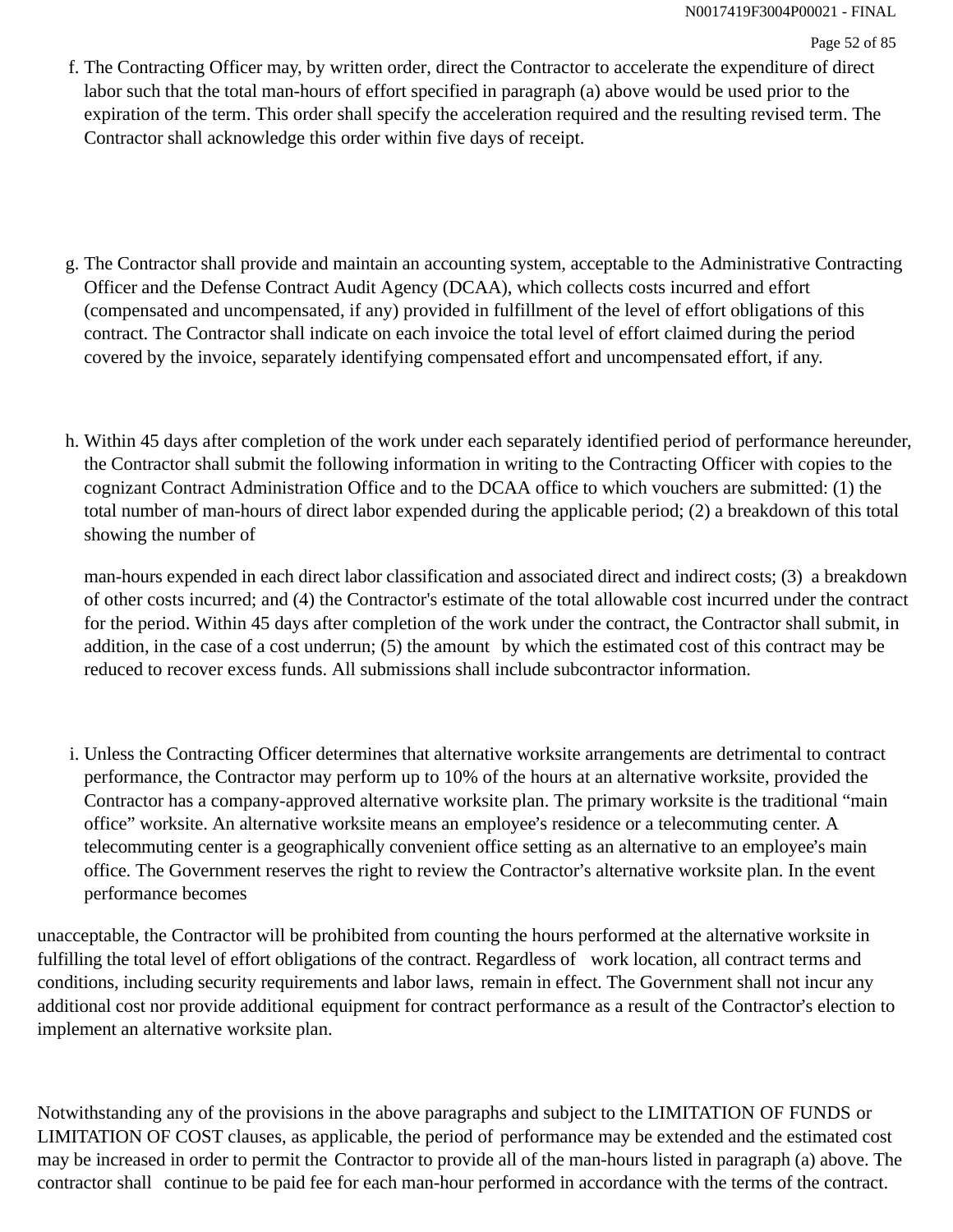Page 53 of 85

## **5252.232-9104 ALLOTMENT OF FUNDS (JAN 2008)**

a. This contract is incrementally funded with respect to both cost and fee. The amount(s) presently available and allotted to this contract for payment of fee for incrementally funded contract line item number/contract subline item number (CLIN/SLIN), subject to the clause entitled "FIXED FEE" (FAR 52.216-8) or "INCENTIVE FEE" (FAR 52.216-10), as appropriate, is specified below. The amount(s) presently available and allotted to this contract for payment of cost for incrementally funded CLINs/SLINs is set forth below. As provided in the clause of this contract entitled "LIMITATION OF FUNDS" (FAR 52.232-22), the CLINs/SLINs covered thereby, and the period

of performance for which it is estimated the allotted amount(s) will cover are as follows:

| ITEM(S) | ALLOTTED ALLOTTEI<br><b>TO COST</b> | <b>TO FEE</b>           | <b>ESTIMATED</b><br>PERIOD OF<br>PERFORMANCE |
|---------|-------------------------------------|-------------------------|----------------------------------------------|
| 7000    | \$                                  | \$                      | 29 March 2019 –                              |
|         |                                     |                         | 28 March 2020                                |
| 7100    | \$                                  | $\overline{\mathbf{3}}$ | 18 March 2020                                |
|         |                                     |                         | 17 March 2021                                |
| 7200    | \$                                  |                         | 18 March 2021                                |
|         |                                     | \$                      | 17 March 2022                                |
|         |                                     |                         | 18 March 2022                                |
| 7300    | \$                                  | \$                      | 17 March 2023                                |
| 9000    | \$                                  | $\mathcal{S}$           | 29 March 2019 –                              |
|         |                                     |                         | 28 March 2020                                |
|         |                                     |                         | 18 March 2020 -                              |
| 9100    | \$                                  | $\mathbb{S}$            | 17 March 2021                                |
|         |                                     |                         | 18 March 2021                                |
| 9200    | \$                                  | \$                      | 17 March 2022                                |
|         |                                     |                         | 18 March 2022                                |
| 9300    | \$                                  | \$                      | 17 March 2023                                |

b. The parties contemplate that the Government will allot additional amounts to this contract from time to time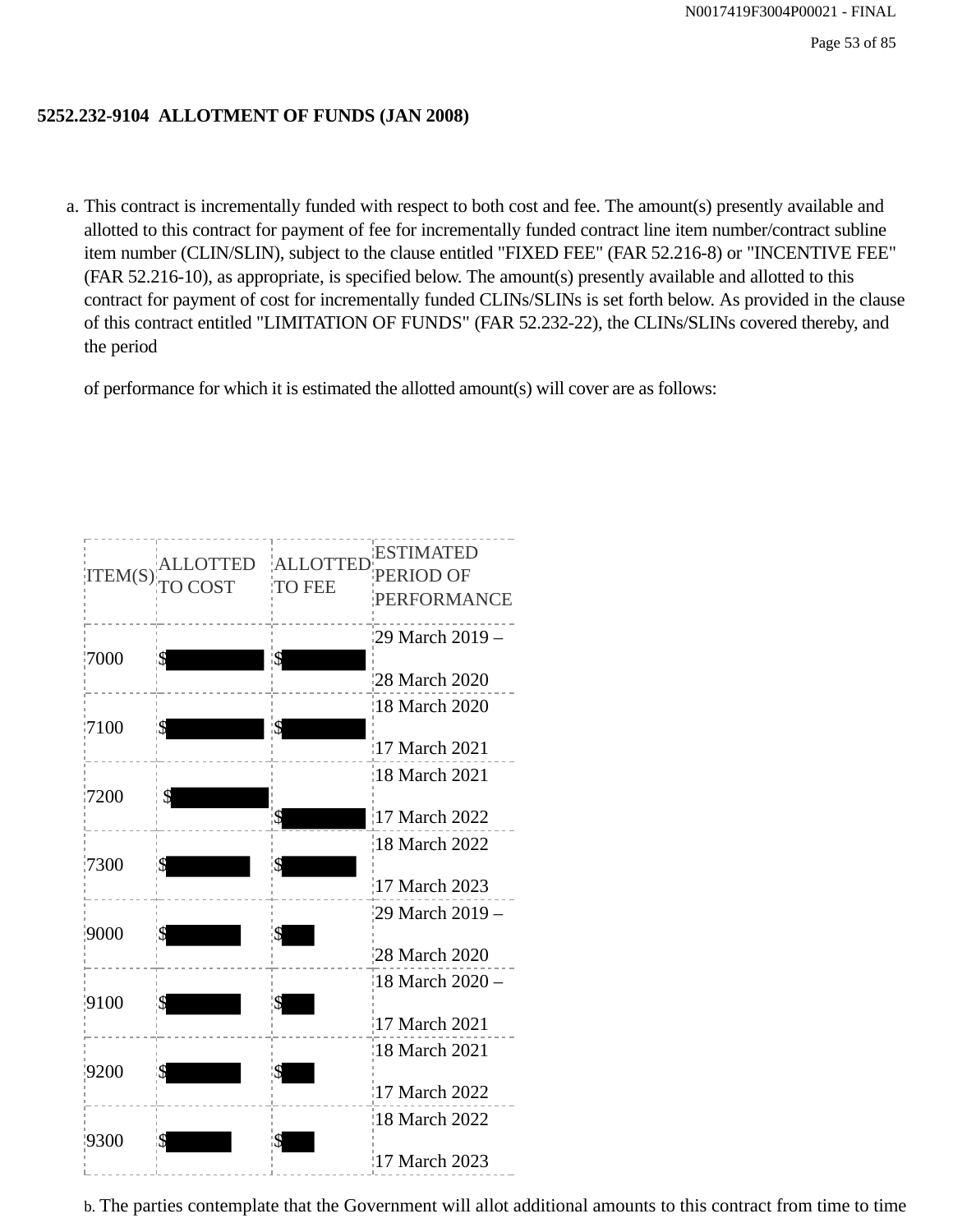for the incrementally funded CLINs/SLINs by unilateral contract modification, and any such modification shall state separately the amount(s) allotted for cost, the amount(s) allotted for fee, the CLINs/SLINs covered thereby, and the period of performance which the amount(s) are expected to cover.

- a. CLINs/SLINs are fully funded and performance under these CLINs/SLINs is subject to the clause of this contract entitled "LIMITATION OF COST" (FAR 52.232-20).
- b. The Contractor shall segregate costs for the performance of incrementally funded CLINs/SLINs from the costs of performance of fully funded CLINs/SLINs.

#### **eCRAFT LABOR CATEGORY CROSSWALK**

The Contractor shall utilize the below Labor Categories as part of the Contractor's Funds and Man-hour Expenditure Reports in the Electronic Cost Reporting and Financial Tracking (eCRAFT) report submittal in accordance with the Performance Work Statement. This table identifies the Task Order Labor Category, as well as, the corresponding eCRAFT Labor Category for reporting purposes.

| <b>Contract Labor Category</b>      | eCRAFT Labor Category                 |
|-------------------------------------|---------------------------------------|
| Program Manager                     | Manager, Program/Project              |
| Senior Engineer                     | Engineer                              |
| Senior Analyst                      | Analyst, Management                   |
| Engineer                            | Engineer                              |
| Junior Engineer                     | Engineer                              |
| <b>Training Specialist</b>          | Specialist, Training                  |
| <b>Logistics Support Specialist</b> | <b>Acquisition Management Support</b> |
| Program Analyst                     | Analyst, Management                   |
| <b>Configuration Management</b>     | Specialist, Configuration MGMT        |
| Specialist                          |                                       |
| <b>Engineering Technician</b>       | Engineer                              |
| <b>Quality Assurance Specialist</b> | Specialist, Quality Control           |
| <b>Technical Writer</b>             | Technical Writer, Supervisory         |
| Designer                            | Analyst, Management                   |
| <b>Administrative Assistant</b>     | Manager, Administrative               |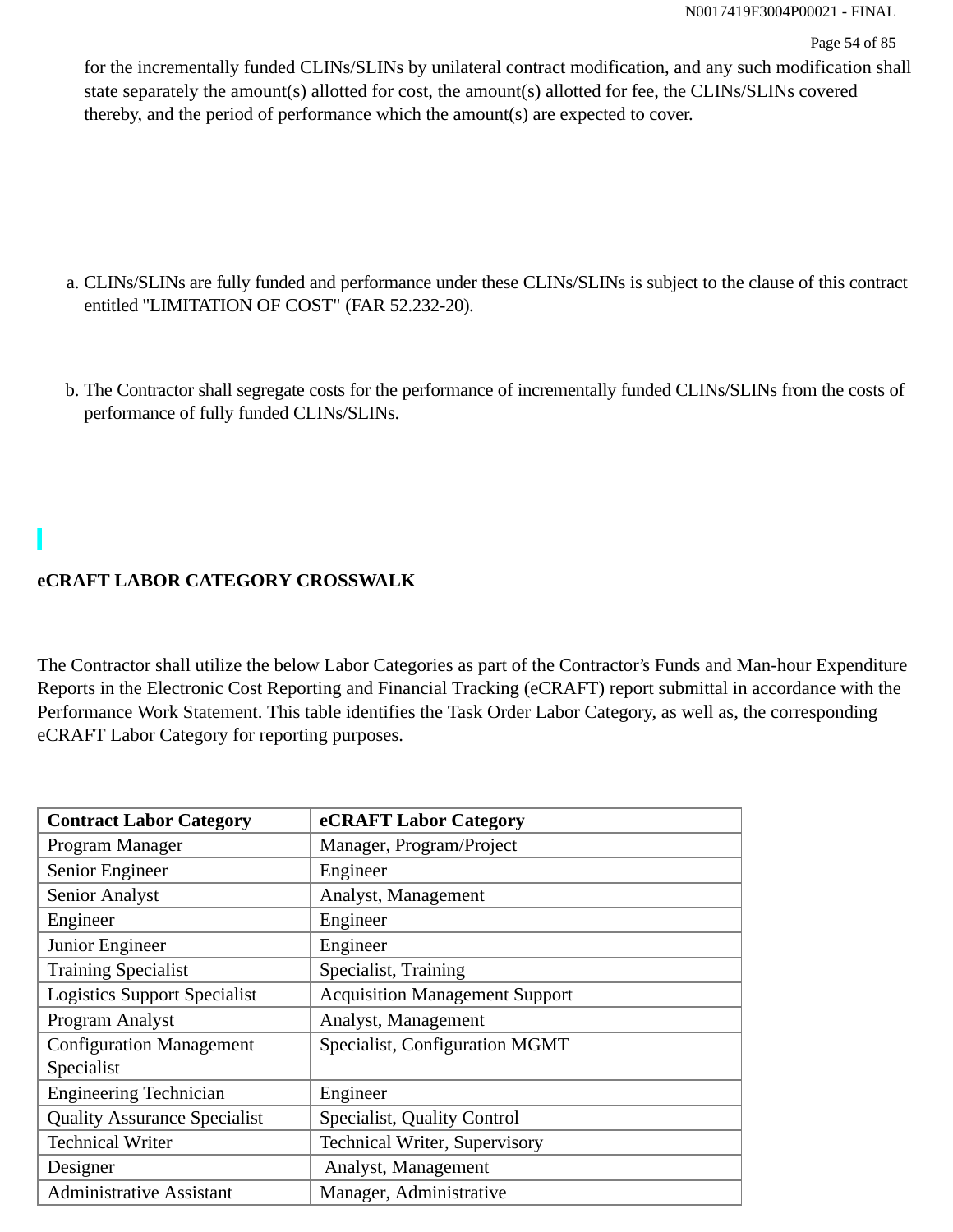## **5252.237-9106 SUBSTITUTION OF PERSONNEL (SEP 1990)**

- a. The Contractor agrees that a partial basis for award of this contract is the list of key personnel proposed. Accordingly, the Contractor agrees to assign to this contract those key persons whose resumes were submitted with the proposal necessary to fulfill the requirements of the contract. No substitution shall be made without prior notification to and concurrence of the Contracting Officer in accordance with this requirement.
- All proposed substitutes shall have qualifications equal to or higher than the qualifications of the person to be b. replaced. The Contracting Officer shall be notified in writing of any proposed substitution at least forty-five (45) days, or ninety (90) days if a security clearance is to be obtained, in advance of the proposed substitution. Such notification shall include: (1) an explanation of the circumstances necessitating the substitution; (2) a complete resume of the proposed substitute; and (3) any other information requested by the Contracting Officer to enable him/her to judge whether or not the Contractor is maintaining the same high quality of personnel that provided the partial basis for award.

# **VOLUNTARY PROTECTION PROGRAM (VPP)**

## **1. Voluntary Protection Program:**

1.1. In August 2006, Indian Head Division (IHD) Naval Surface Warfare Center (NSWC) was nominated to participate in the DoD Voluntary Protection Program Center of Excellence Implementation Initiative of the Defense Safety Oversight Council (DSOC). The Voluntary Protection Program (VPP) was established by the Occupational Safety and Health Administration (OSHA) in 1982 to recognize and promote effective worksite-based safety and

health management systems. IHD NSWC, through the utilization of VPP, desires to be a model of safety and health excellence. VPP's emphasis on trust and cooperation between OSHA, the employer, employees, employees representatives, and contractors complements the Agency's enforcement activity but does not take its place. All parties, including Contractors, are to work together to identify and resolve any safety and health problems that may arise, yet obtain Contracting Officer approval of any changes that would impact the terms of the contract. IHD NSWC as the VPP participant develops and implements systems to effectively identify, evaluate, prevent, and control occupational hazards so that injuries and illnesses to employees and contractors are prevented. Contractor and sub-contractor personnel are subject to occupational safety and health oversight. This oversight will be accomplished by IHD NSWC personnel and Contracting Officers. Contractors, sub-contractors, and their employees, while in performance of a contractual action on-site within the geographical boundaries of Naval Support Facility (NSF) Indian Head, shall be subject to the requirements of the IHDIVNAVSURFWARCENINST 5100.22, "Safety Manual" regardless of the type or duration of the contract. Chapter 13 of the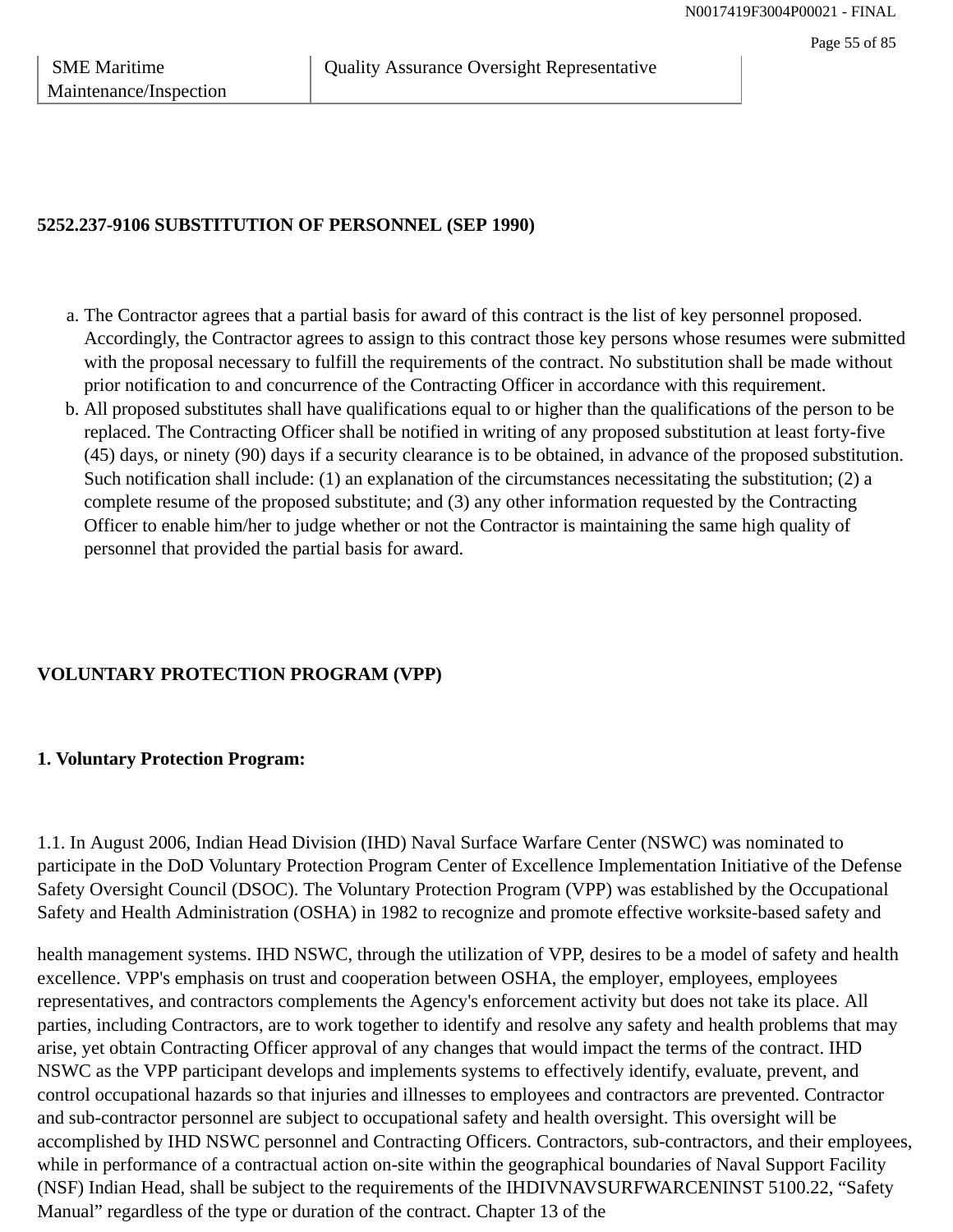IHDIVNAVSURFWARCENINST 5100.22, "Safety Manual", entitled "Contractor Safety" is provided as Attachment 3. Appendix 13-A, of the chapter 13 entitled "Contractor Safety Requirements When Performing Work at the Naval Support Facility (NSF) Indian Head, MD" shall be signed by the Contractor prior to commencement of services on-site at NSF Indian Head. The Contractor shall maintain one signed copy for future reference in educating its personnel and sub-contractors. A second signed copy shall be provided to the Contracting Officer to be maintained in the contract file. If an occupational safety or health related injury or illness occurs during the performance or as a result of this contractual action, the Contractor shall notify the Contracting Officer Representative (COR) as soon as practicable, who will notify the Safety Office and the Contracting Officer. 1.2 In support of VPP and in compliance with Chapter 13 of the Safety Manual, entitled "Contractor Safety," **all Contractors performing on-site at NSF Indian Head shall comply with the following:**

1.2.1 Public Law 91-596 (and Amendments), also known as the Occupational Safety and Health Act of 1970, establishes that all employers, including Contractors, are responsible, as far as possible, for providing every employee a safe and healthful working environment. All employers, including Contractors, shall conform to the standards as issued by OSHA. Contractors are responsible for complying with safety requirements specified in the contract as well as all Federal, State, and local safety and security regulations. Non-compliance may be cause for the removal of a Contractor or any Contractor employee from the activity and such non-compliance may form the basis for contractual action, up to and including termination for default.

1.2.2 Contractor personnel shall participate in basic safety awareness and hazard identification training offered by the Government activity at the work area they are supporting. Contractors performing on-site shall attend area weekly safety meetings and annual safety stand-downs, as determined by the COR.

1.3 The best Safety and Health Programs involve every level of the organization, instilling a safety culture that reduces accidents for workers and improves the bottom line for managers. When Safety and Health are part of the organization and a way of life, everyone wins. IHD NSWC is committed to safety excellence. The Contractor shall familiarize itself with the IHDIVNAVSURFWARCENINST 5100.22, "Safety Manual," Appendix 13-C entitled

"OSHA Voluntary Protection program (VPP) Fundamentals Training for Contractors".

#### **2. Contractor On Site Training:**

2.1 A Contractor providing support on-site at any IHD NSWC site may be required to have its on-site Contractor personnel participate in training covering rules, practices, procedures, equipment and systems, as needed, based on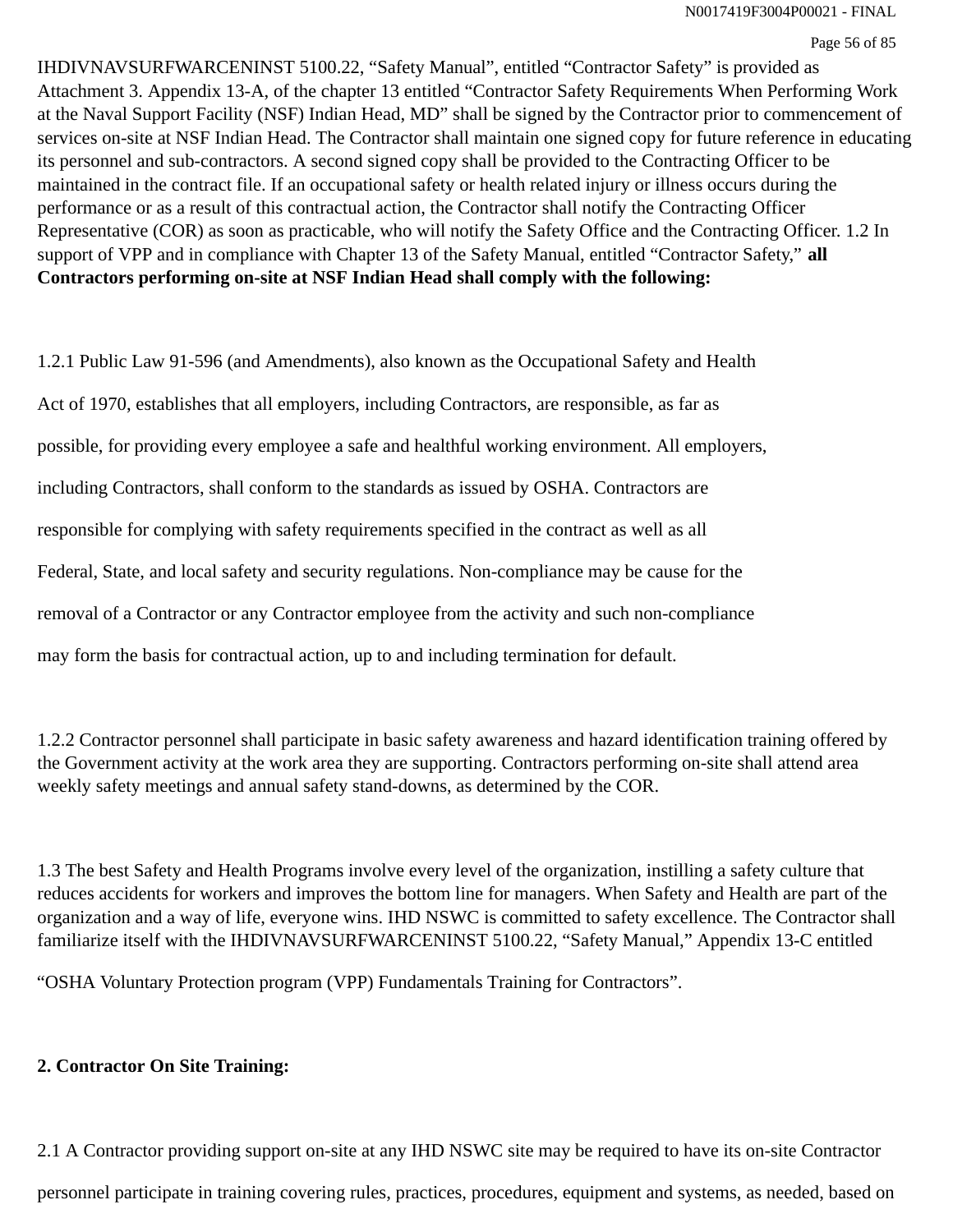the type of support being provided. This training may include, but is not limited to: Operation Security training (OPSEC); Personally Identifiable Information training; DoD Information Assurance Awareness training; Information Technology Security; Voluntary Protection Program (VPP) training; and Personnel Security training.

2.1.2 This training will be provided at no cost by the IHD NSWC site and will take place on-site during normal contract working hours without any additional compensation for the Contractor. This training does not relieve the Contractor of its responsibility to train its employees in such areas as environment, health, safety, security, sexual harassment, ethics, etc. to ensure compliance with all federal, state, and local laws and DoD regulations.

#### **5252.242-9115 TECHNICAL INSTRUCTIONS (APR 2015)**

(a) Performance of the work hereunder may be subject to written technical instructions signed by the Contracting Officer and the Contracting Officer's Representative specified in Section G of this contract. As used herein, technical instructions are defined to include the following:

 (1) Directions to the Contractor which suggest pursuit of certain lines of inquiry, shift work emphasis, fill in details or otherwise serve to accomplish the contractual statement of work.

 (2) Guidelines to the Contractor which assist in the interpretation of drawings, specifications or technical portions of work description.

(b) Technical instructions must be within the general scope of work stated in the contract. Technical instructions may not be used to: (1) assign additional work under the contract; (2) direct a change as defined in the "CHANGES" clause of this contract; (3) increase or decrease the contract price or estimated contract amount (including fee), as applicable, the level of effort, or the time required for contract performance; or (4) change any of the terms, conditions or specifications of the contract.

(c) If, in the opinion of the Contractor, any technical instruction calls for effort outside the scope of the contract or is inconsistent with this requirement, the Contractor shall notify the Contracting Officer in writing within ten (10) working days after the receipt of any such instruction. The Contractor shall not proceed with the work affected by the technical instruction unless and until the Contractor is notified by the Contracting Officer that the technical instruction is within the scope of this contract.

(d) Nothing in the foregoing paragraph shall be construed to excuse the Contractor from performing that portion of the contractual work statement which is not affected by the disputed technical instruction.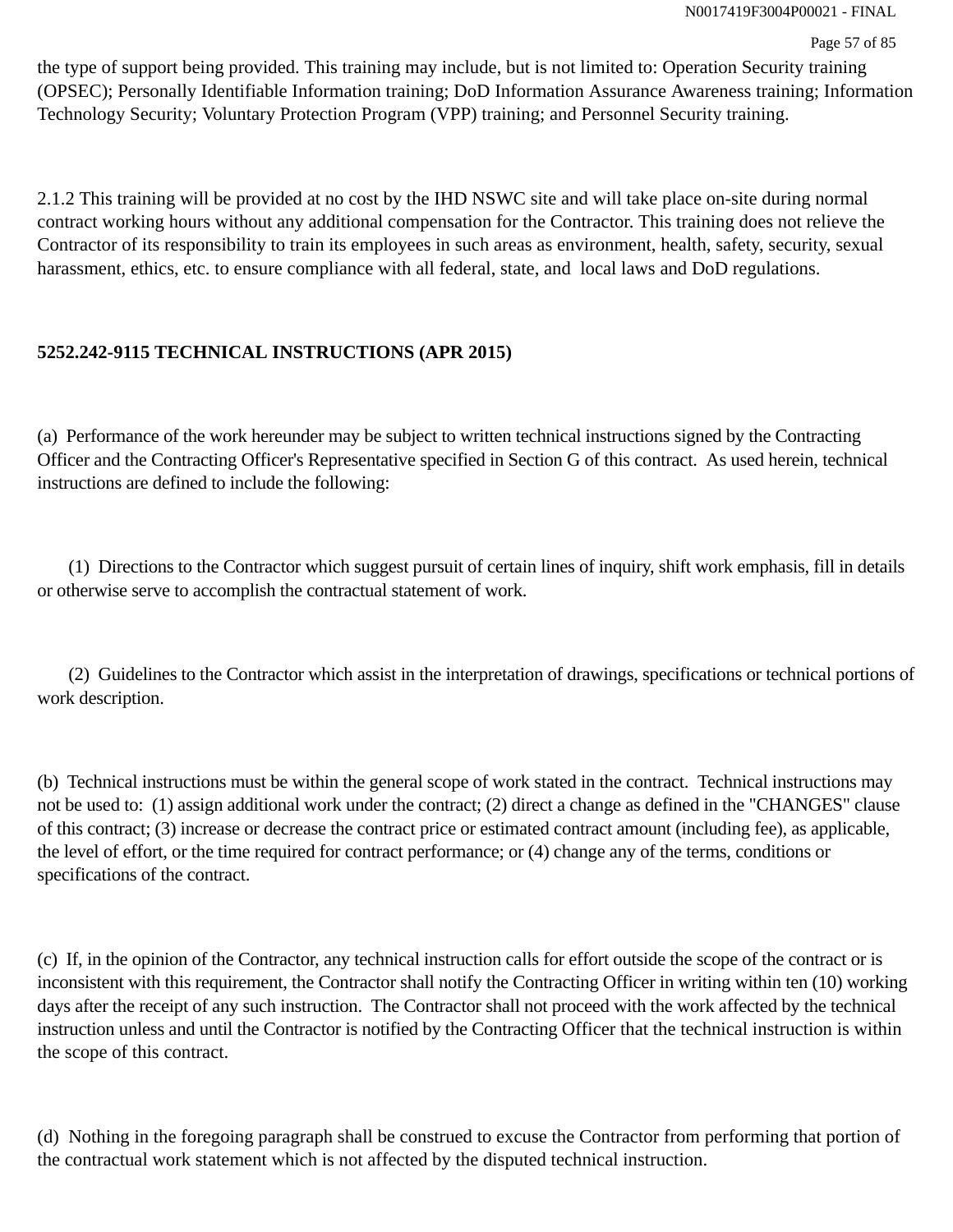Page 58 of 85

# **5252.245-9106 FACILITIES TO BE GOVERNMENT-FURNISHED (COST-REIMBURSEMENT) (SEP 2009)**

(a)(1) The estimated cost and fee, if any, and delivery schedule set forth in this contract contemplate the rent-free use of the facilities identified in paragraph (b) below and in paragraph (d) (applicable only for research and development contracts) if such paragraph (d) is added to this requirement. If the Government limits or terminates the Contractor's rent-free use of said facilities, and such action affects the ability of the Contractor to perform this contract in accordance with its terms and conditions, then an equitable adjustment in the estimated cost and fee, if any, or delivery schedule, or both, shall be made pursuant to the clause entitled "CHANGES--COST-REIMBURSEMENT" (FAR 52.243-2), provided, however, that if the limitation or termination is due to failure by the Contractor to perform its obligations under this contract, the Contractor shall be entitled only to such adjustment as the Contracting Officer determines as a fact to be appropriate under the circumstances.

 (2) For the purposes of this requirement, facilities means industrial property (other than material, special tooling, military property, and special test equipment) for production, maintenance, research, development, or test, including real property and rights therein, buildings, structures, improvements, and plant equipment as defined in FAR Part 45.

(b) The Contractor is authorized to acquire or use the facilities described below upon the prior written approval of the cognizant Contract Administration Office, which shall determine that such facilities are required to carry out the work provided for by this contract. Immediately upon delivery of each item of approved facilities to the Contractor's plant, the Contractor shall notify the cognizant Contract Administration Office of the receipt of such facilities owned by the Government, which shall be made a part of the plant account assigned to the Contractor at that location.

# DESCRIPTION AND IDENTITY OF FACILITIES

(c)(1) In the event that the cumulative total acquisition costs (actual or estimated) of all facilities provided by the Naval Sea Systems Command to the Contractor at the same plant or general location (including the facilities to be furnished hereunder) does not exceed \$50,000, such facilities shall be provided to the Contractor as Government Property subject to and in accordance with the clause entitled "GOVERNMENT PROPERTY (COST-REIMBURSEMENT, TIME-AND-MATERIAL, OR LABOR-HOUR CONTRACTS) (FAR 52.245-5), unless there is in existence a facilities management contract at the same plant or general location.

 (2) In the event there is in existence a facilities management contract effective at the same plant or general location, the facilities provided hereunder shall be made subject to all the terms and conditions of the facilities management contract.

**\***(d) In addition to those items of facilities identified in paragraph (b), above, the following items may be required for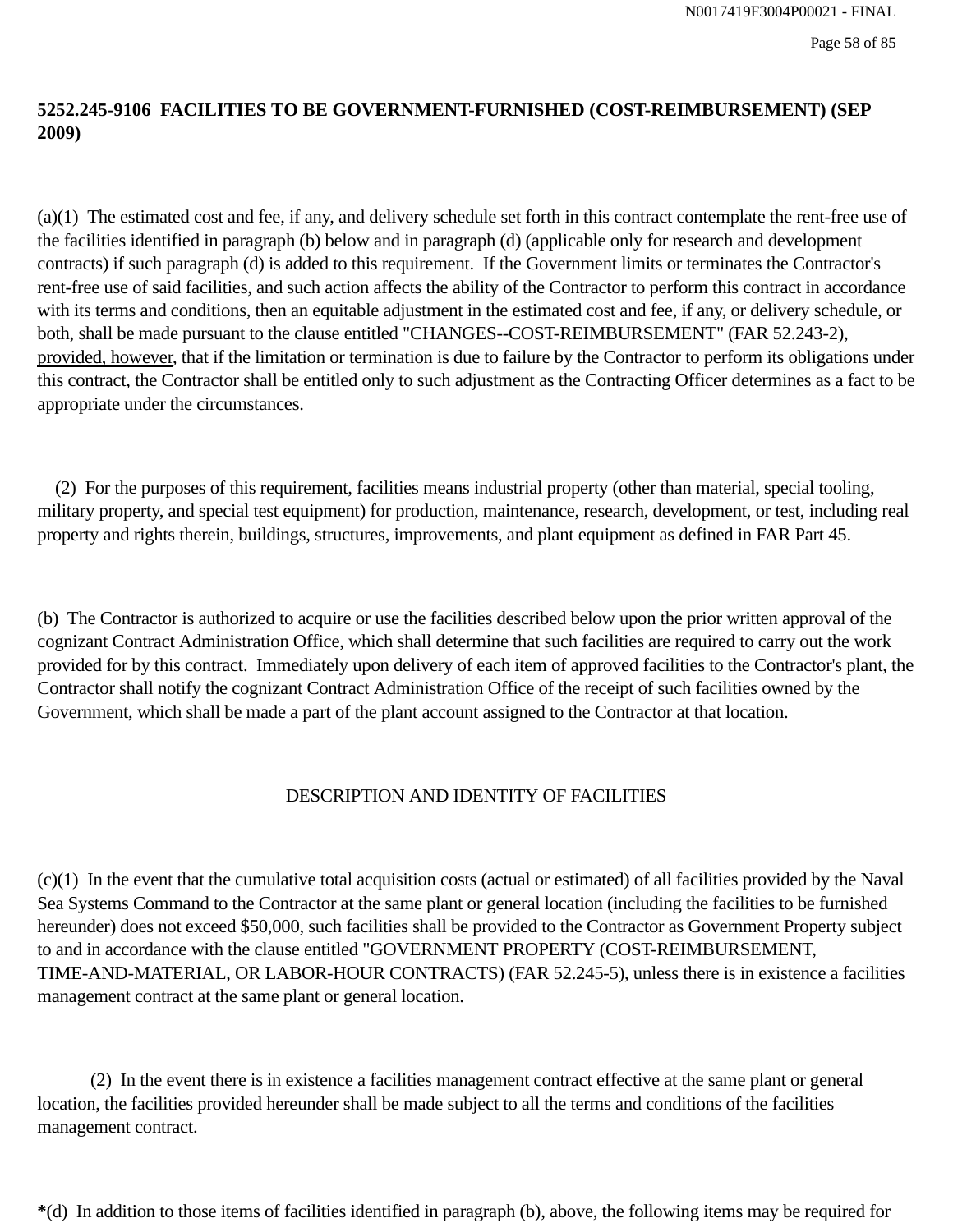Page 59 of 85

the complete performance of the work called for by this contract:

# ADDITIONAL ITEMS OF FACILITIES

Accordingly, the right of the parties to agree upon such additional facilities during the term of performance of this contract is hereby expressly reserved. The aggregate total value of facilities provided shall in no case exceed \$50,000 at any one plant or general location.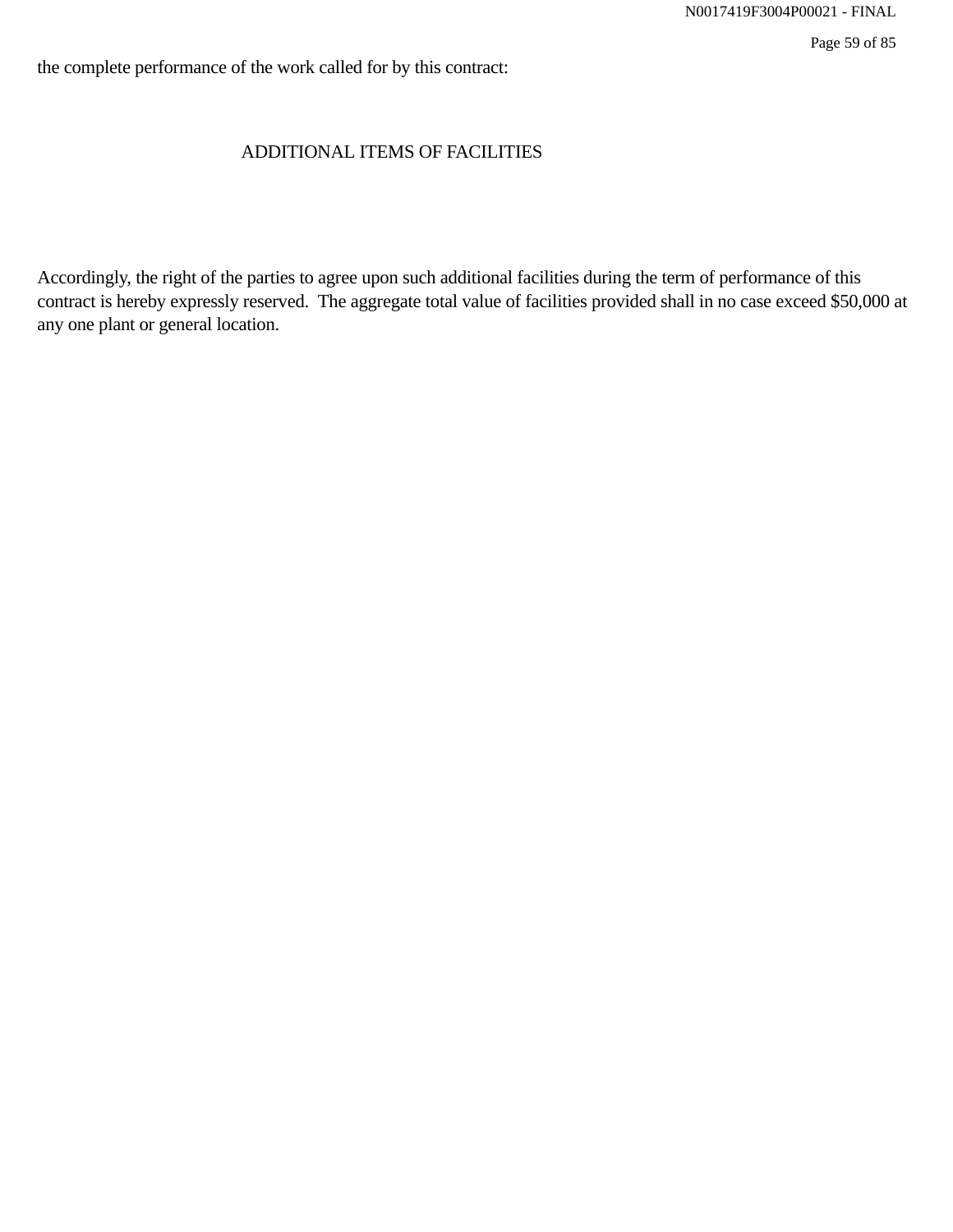# **Section I - Contract Clauses**

#### **CLAUSES INCORPORATED BY REFERENCE**

All clauses incorporated by reference in the basic IDIQ contract apply to this Task Order, as applicable. Updated clauses have been incorporated and supersede the clauses in the basic IDIQ contract.

FAR 52.203-16 PREVENTING PERSONAL CONFLICTS OF INTEREST (APR 2018)

FAR 52.204-19 INCORPORATION BY REFERENCE OF REPRESENTATIONS AND CERTIFICATIONS (DEC 2014)

FAR 52.204-23 PROHIBITION ON CONTRACTING FOR HARDWARE, SOFTWARE, AND SERVICES DEVELOPED OR PROVIDED BY KASPERSKY LAB (JUL 2018)

FAR 52.204-25 Prohibition on Contracting for Certain Telecommunications and Video Surveillance Services or Equipment (Aug 2020)

FAR 52.209-10 PROHIBITION ON CONTRACTING WITH INVERTED DOMESTIC CORPORATIONS (NOV 2015)

52.209-11 Representation by Corporations Regarding Delinquent Tax Liability or a Felony Conviction (FEB 2016)

FAR 52.216-11 COST CONTRACT -- NO FEE (APR 1984)

FAR 52.219-8 UTILIZATION OF SMALL BUSINESS CONCERNS (OCT 2015)

FAR 52.219-9 SMALL BUSINESS SUBCONTRACTING PLAN (DEV 2018-O0013) (APR 2018)

FAR 52.219-16 LIQUIDATED DAMAGES SUBCONTRACTING PLAN (JAN 1999)

FAR 52.222-4 CONTRACT WORK HOURS AND SAFETY STANDARDS—OVERTIME COMPENSATION (OCT 2014)

FAR 52.222-36 EQUAL OPPORTUNITY FOR WORKERS WITH DISABILITIES (JUL 2014)

FAR 52.222-40 NOTIFICATION OF EMPLOYEE RIGHTS UNDER THE NATIONAL LABOR RELATIONS ACT (DEC 2010)

FAR 52.222-50 COMBATTING TRAFFICKING IN PERSONS (JAN 2019)

FAR 52.223-18 ENCOURAGING CONTRACTOR POLICIES TO BAN TEXT MESSAGING WHILE DRIVING (AUG 2011)

FAR 52.223-19 COMPLIANCE WITH ENVIRONMENTAL MANAGEMENT SYSTEMS (MAY 2011)

FAR 52.224-2 PRIVACY ACT (APR 1984)

FAR 52.224-3 PRIVACY TRAINING (JAN 2017)

FAR 52.226-5 RESTRICTION ON SUBCONTRACTING OUTSIDE DISASTER OR EMERGENCY AREA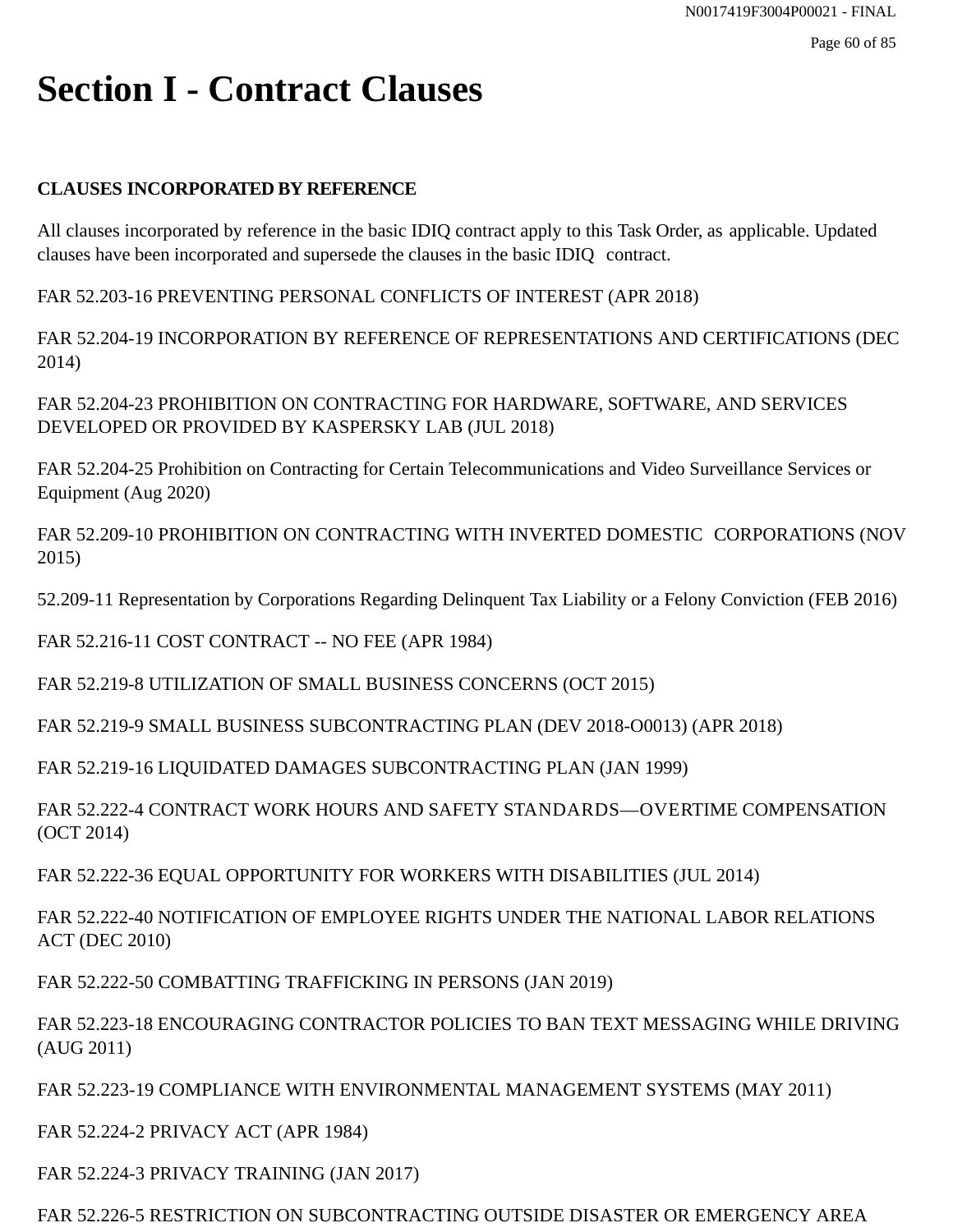(NOV 2007)

FAR 52.228-3 WORKERS' COMPENSATION INSURANCE (DEFENSE BASE ACT) (JUL 2014)

FAR 52.228-5 INSURANCE WORK ON A GOVERNMENT INSTALLATION (JAN 1997) FAR 52.232-39 UNENFORCEABILITY OF UNAUTHORIZED OBLIGATIONS (JUN 2013)

FAR 52.232-40 PROVIDING ACCELERATED PAYMENTS TO SMALL BUSINESS SUBCONTRACTORS (DEC 2013)

FAR 52.233-1 ALT I DISPUTES ALTERNATE I (DEC 1991); 33.215

FAR 52.233-3 PROTEST AFTER AWARD (AUG 1996)

FAR 52.233-4 APPLICABLE LAW FOR BREACH OF CONTRACT CLAIM (OCT 2004)

FAR 52.239-1 PRIVACY OR SECURITY SAFEGUARDS (AUG 1996)

FAR 52.244-6 SUBCONTRACTS FOR COMMERCIAL ITEMS (JUL 2018)

FAR 52.247-68 REPORT OF SHIPMENT (RESHIP) (FEB 2006)

252.203-7000 REQUIREMENTS RELATING TO COMPENSATION OF FORMER DOD OFFICIALS (SEP 2011)

252.203-7002 REQUIREMENT TO INFORM EMPLOYEES OF WHISTLEBLOWER RIGHTS (SEP 2013)

252.203-7003 AGENCY OFFICE OF THE INSPECTOR GENERAL (DEC 2012)

252.203-7004 DISPLAY OF HOTLINE POSTERS (OCT 2016)

252.204-7003 CONTROL OF GOVERNMENT WORK PRODUCT (APR 1992)

252.204-7004 Level I Antiterrorism Awareness Training for Contractors (FEB 2019)

252.204-7005 ORAL ATTESTATION OF SECURITY RESPONSIBILITY (NOV 2001)

252.204-7008 COMPLIANCE WITH SAFEGUARDING COVERED DEFENSE INFORMATION CONTROLS (OCT 2016)

252.204-7009 LIMITATIONS ON THE USE OR DISCLOSURE OF THIRD-PARTY CONTRACTOR REPORTED CYBER INCIDENT INFORMATION (OCT 2016)

252.204-7012 SAFEGUARDING COVERED DEFENSE INFORMATION AND CYBER INCIDENT REPORTING (OCT 2016)

252.204-7015 NOTICE OF AUTHORIZED DISCLOSURE OF INFORMATION BY LITIGATION SUPPORT (MAY 2016)

252.206-7000 DOMESTIC SOURCE RESTRICTION (DEC 1991)

252.215-7013 SUPPLIES AND SERVICES PROVIDED BY NONTRADITIONAL DEFENSE CONTRACTORS (JAN 2018)

252.216-7006 ORDERING (MAY 2011)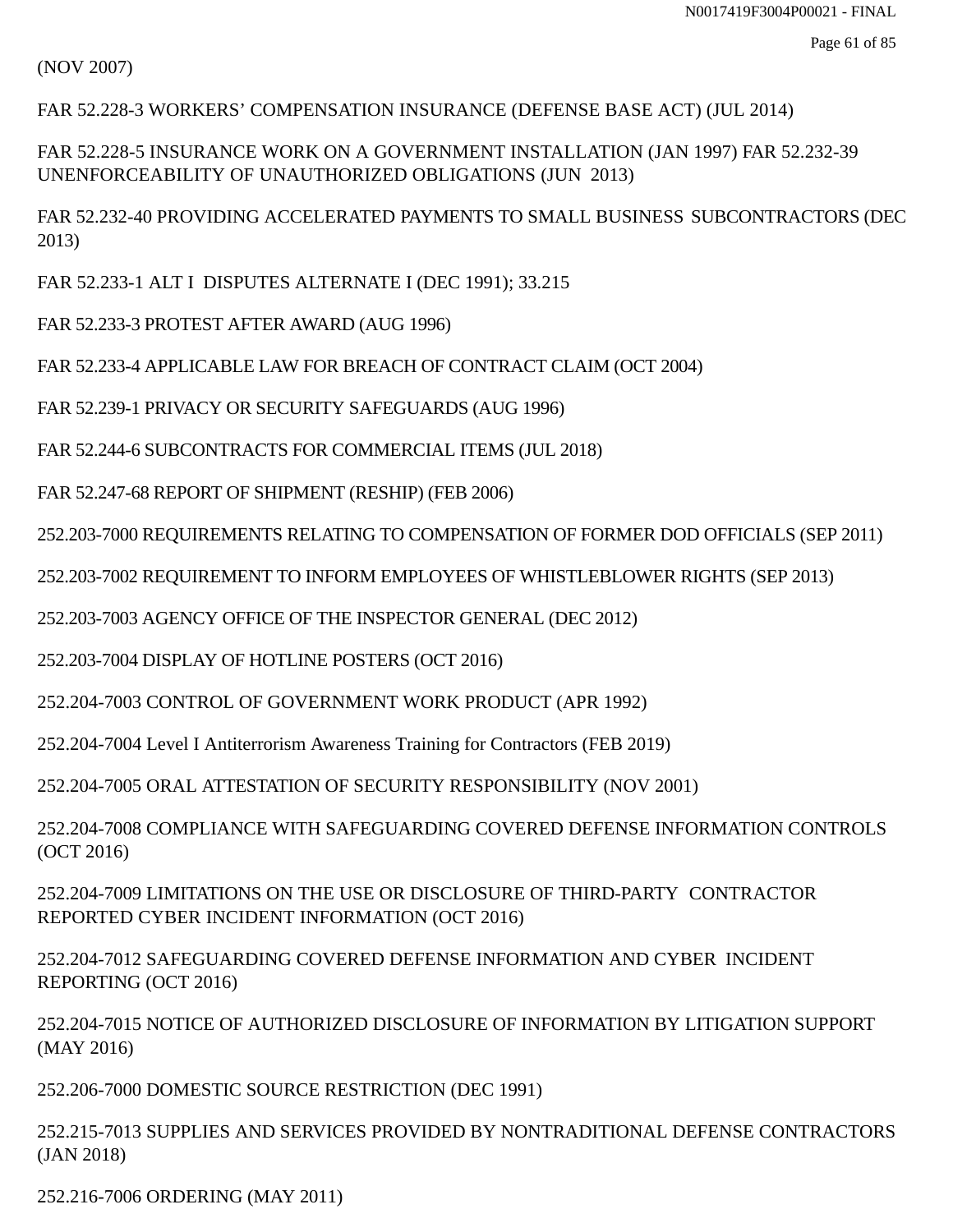252.216-7009 ALLOWABILITY OF LEGAL COSTS INCURRED IN CONNECTION WITH WHISTLEBLOWER PROCEEDING (SEP 2013)

252.219-7003 SMALL BUSINESS SUBCONTRACTING PLAN (DOD CONTRACTS)—BASIC (MAR 2016)

252.222-7006 – RESTRICTIONS ON THE USE OF MANDATORY ARBITRATION AGREEMENTS (DEC 2010)

252.223-7006 – PROHIBITION OF STORAGE, TREATMENT, AND DISPOSAL OF TOXIC OR HAZARDOUS MATERIALS –BASIC (SEP 2014)

252.223-7007 SAFEGUARDING SENSITIVE CONVENTIONAL ARMS, AMMUNITION, AND EXPLOSIVES (SEP 1999)

252.225-7004 REPORT OF INTENDED PERFORMANCE OUTSIDE THE UNITED STATES AND CANADA-- SUBMISSION WITH OFFER (OCT 2015)

252.225-7005 IDENTIFICATION OF EXPENDITURES IN THE UNITED STATES (JUN 2005)

252.225-7021 TRADE AGREEMENTS – ALTERNATE II (DEC 2017)

252.225-7031 SECONDARY ARAB BOYCOTT OF ISRAEL (JUN 2005)

252.225-7048 EXPORT CONTROLLED ITEMS (JUN 2013)

252.227-7019 VALIDATION OF ASSERTED RESTRICTIONS--COMPUTER SOFTWARE (SEP 2016)

252.227-7030 TECHNICAL DATA—WITHHOLDING OF PAYMENT (MAR 2000)

252.227-7037 VALIDATION OF RESTRICTIVE MARKINGS ON TECHNICAL DATA (SEP 2016)

252.231-7000 SUPPLEMENTAL COST PRINCIPLES (DEC 1991)

252.232-7010 LEVIES ON CONTRACT PAYMENTS (DEC 2006)

252.239-7018 Supply Chain Risk (Deviation 2018-O0020) (FEB 2019)

252.244-7001 CONTRACTOR PURCHASING SYSTEM ADMINISTRATION – BASIC (MAY 2014)

252.244-7001 CONTRACTOR PURCHASING SYSTEM ADMINISTRATION – BASIC (MAY 2014)

252.247-7023 TRANSPORTATION OF SUPPLIES BY SEA (FEB 2019)

CLAUSES INCORPORATED BY FULLTEXT

## **52.217-9 OPTION TO EXTEND THE TERM OF THE CONTRACT (MAR 2000)**

(a) The Government may extend the term of this contract by written notice to the Contractor within 365 days of task order award or option exercise provided the Government gives the Contractor a preliminary written notice of its intent to extend at least 60 days before the contract expires. The preliminary notice does not commit the Government to an extension.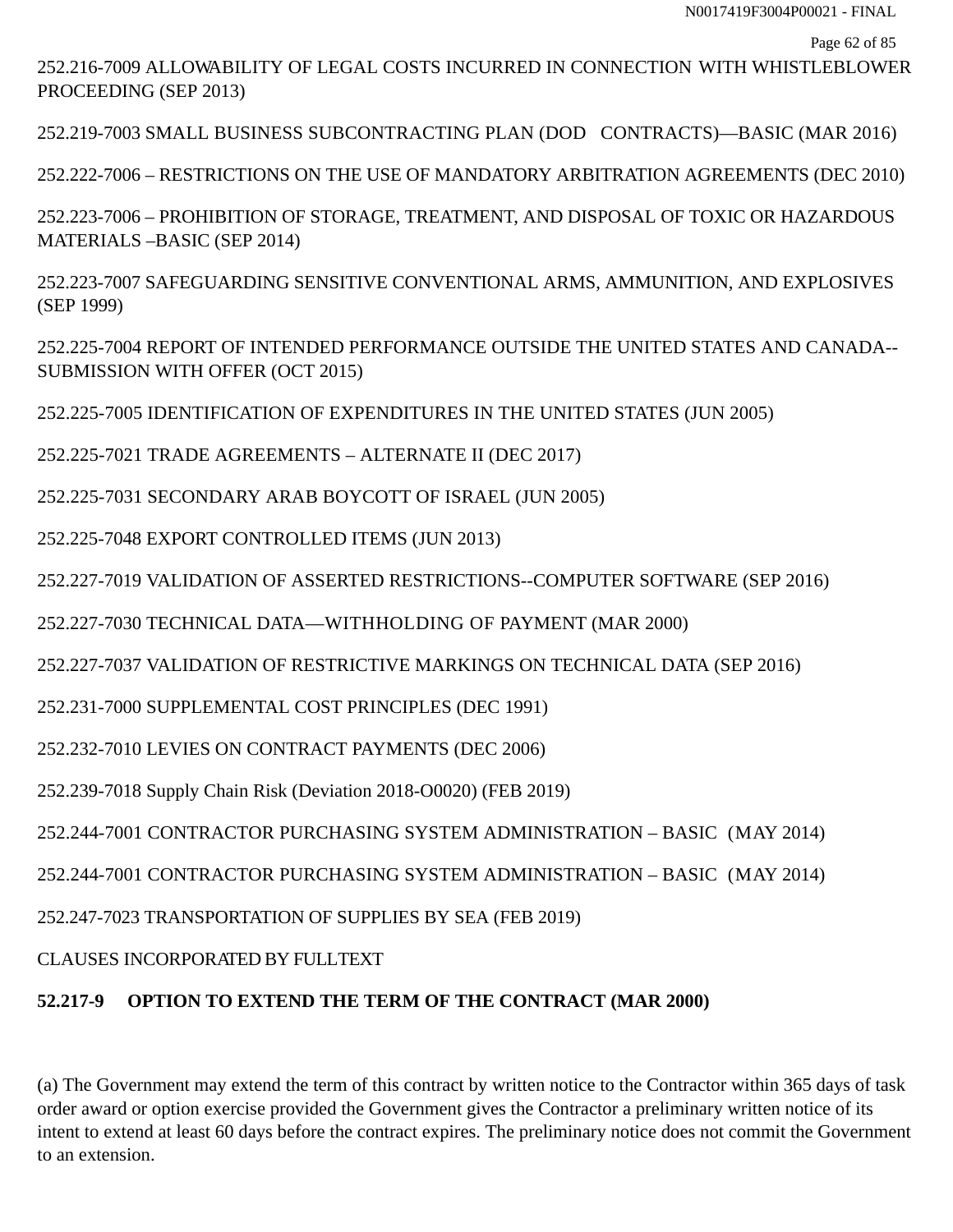(b) If the Government exercises this option, the extended contract shall be considered to include this option clause.

(c) The total duration of this contract, including the exercise of any options under this clause, shall not exceed five (5) years.

## **52.217-9 OPTION TO EXTEND THE TERM OF THE CONTRACT (MAR 2000) (NAVSEA VARIATION) (APR 2015)**

(a) The Government may extend the term of this contract by written notice(s) to the Contractor within the periods specified below. If more than one option exists the Government has the right to unilaterally exercise any such option whether or not it has exercised other options.

| ITEM(S) | LATEST OPTION EXERCISE DATE         |
|---------|-------------------------------------|
| ALL.    | within 365 days of task order award |
|         | or exercise of previous Option      |

(b) If the Government exercises this option, the extended contract shall be considered to include this option clause.

(c) The total duration of this contract, including the exercise of any option(s) under this clause, shall not exceed five (5) years, however, in accordance with paragraph (j) of the requirement of this contract entitled "LEVEL OF EFFORT – ALTERNATE 1", (NAVSEA 5252.216-9122), if the total manhours delineated in paragraph (a) of the LEVEL OF EFFORT requirement, have not been expended within the period specified above, the Government may require the Contractor to continue to perform the work until the total number of manhours specified in paragraph (a) of the aforementioned requirement have been expended.

#### **52.244-2 SUBCONTRACTS (OCT 2010)**

(a) Definitions. As used in this clause—

"Approved purchasing system" means a Contractor's purchasing system that has been reviewed and approved in accordance with Part 44 of the Federal Acquisition Regulation (FAR).

"Consent to subcontract" means the Contracting Officer's written consent for the Contractor to enter into a particular subcontract.

"Subcontract" means any contract, as defined in FAR Subpart 2.1, entered into by a subcontractor to furnish supplies or services for performance of the prime contract or a subcontract. It includes, but is not limited to, purchase orders, and changes and modifications to purchase orders.

(b) When this clause is included in a fixed-price type contract, consent to subcontract is required only on unpriced contract actions (including unpriced modifications or unpriced delivery orders), and only if required in accordance with paragraph (c) or (d) of this clause.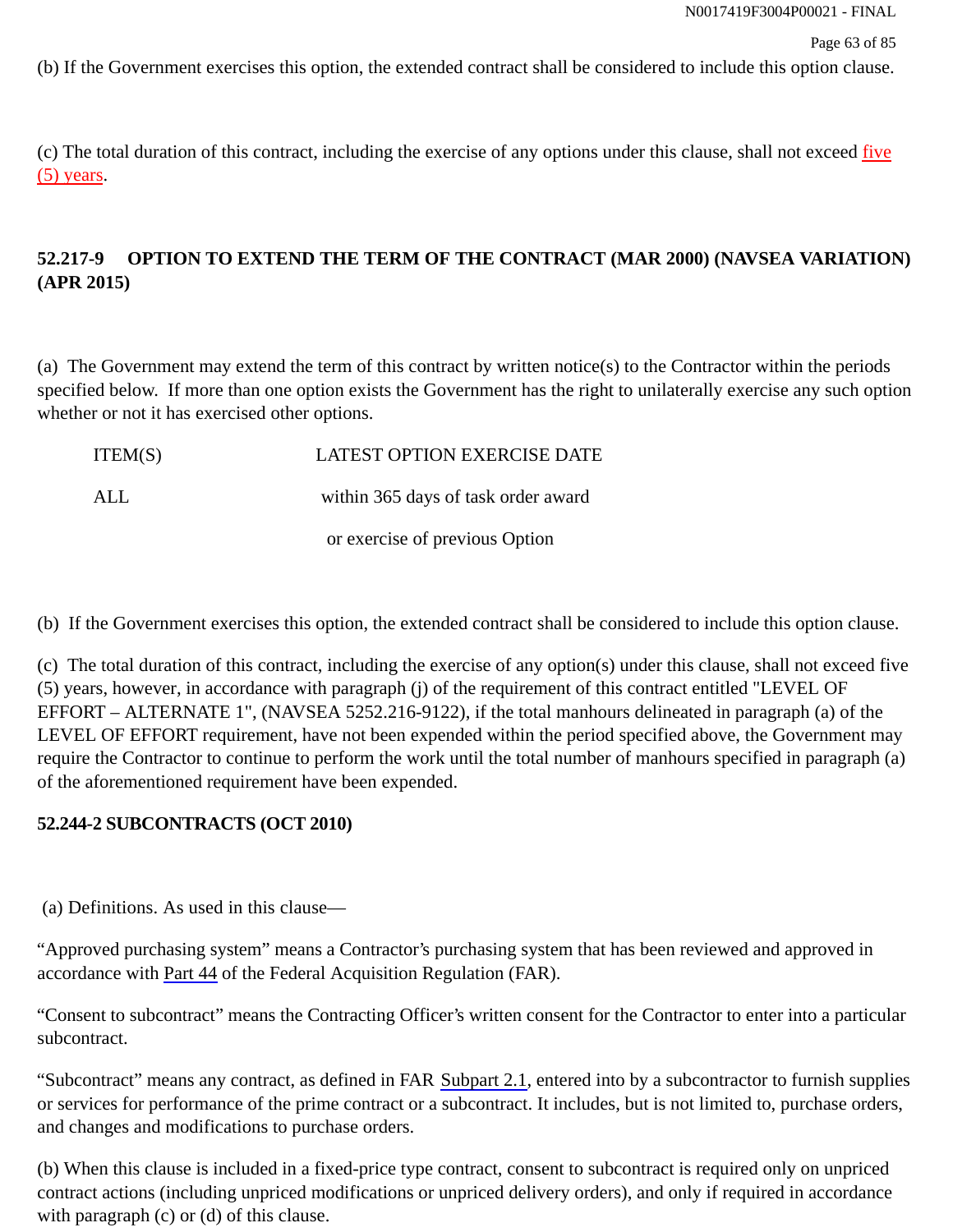(c) If the Contractor does not have an approved purchasing system, consent to subcontract is required for any subcontract that—

(1) Is of the cost-reimbursement, time-and-materials, or labor-hour type; or

(2) Is fixed-price and exceeds—

(i) For a contract awarded by the Department of Defense, the Coast Guard, or the National Aeronautics and Space Administration, the greater of the simplified acquisition threshold or 5 percent of the total estimated cost of the contract; or

(ii) For a contract awarded by a civilian agency other than the Coast Guard and the National Aeronautics and Space Administration, either the simplified acquisition threshold or 5 percent of the total estimated cost of the contract.

(d) If the Contractor has an approved purchasing system, the Contractor nevertheless shall obtain the Contracting Officer's written consent before placing the following subcontracts:

(e)(1) The Contractor shall notify the Contracting Officer reasonably in advance of placing any subcontract or modification thereof for which consent is required under paragraph (b), (c), or (d) of this clause, including the following information:

(i) A description of the supplies or services to be subcontracted.

\_\_\_\_\_\_\_\_\_\_\_\_\_\_\_\_\_\_\_\_\_\_\_\_\_\_\_\_\_\_\_\_\_\_\_\_\_\_\_\_\_\_\_\_\_\_\_\_ \_\_\_\_\_\_\_\_\_\_\_\_\_\_\_\_\_\_\_\_\_\_\_\_\_\_\_\_\_\_\_\_\_\_\_\_\_\_\_\_\_\_\_\_\_\_\_\_ \_\_\_\_\_\_\_\_\_\_\_\_\_\_\_\_\_\_\_\_\_\_\_\_\_\_\_\_\_\_\_\_\_\_\_\_\_\_\_\_\_\_\_\_\_\_\_\_

(ii) Identification of the type of subcontract to be used.

(iii) Identification of the proposed subcontractor.

(iv) The proposed subcontract price.

(v) The subcontractor's current, complete, and accurate certified cost or pricing data and Certificate of Current Cost or Pricing Data, if required by other contract provisions.

(vi) The subcontractor's Disclosure Statement or Certificate relating to Cost Accounting Standards when such data are required by other provisions of this contract.

(vii) A negotiation memorandum reflecting—

(A) The principal elements of the subcontract price negotiations;

(B) The most significant considerations controlling establishment of initial or revised prices;

(C) The reason certified cost or pricing data were or were not required;

(D) The extent, if any, to which the Contractor did not rely on the subcontractor's certified cost or pricing data in determining the price objective and in negotiating the final price;

(E) The extent to which it was recognized in the negotiation that the subcontractor's certified cost or pricing data were not accurate, complete, or current; the action taken by the Contractor and the subcontractor; and the effect of any such defective data on the total price negotiated;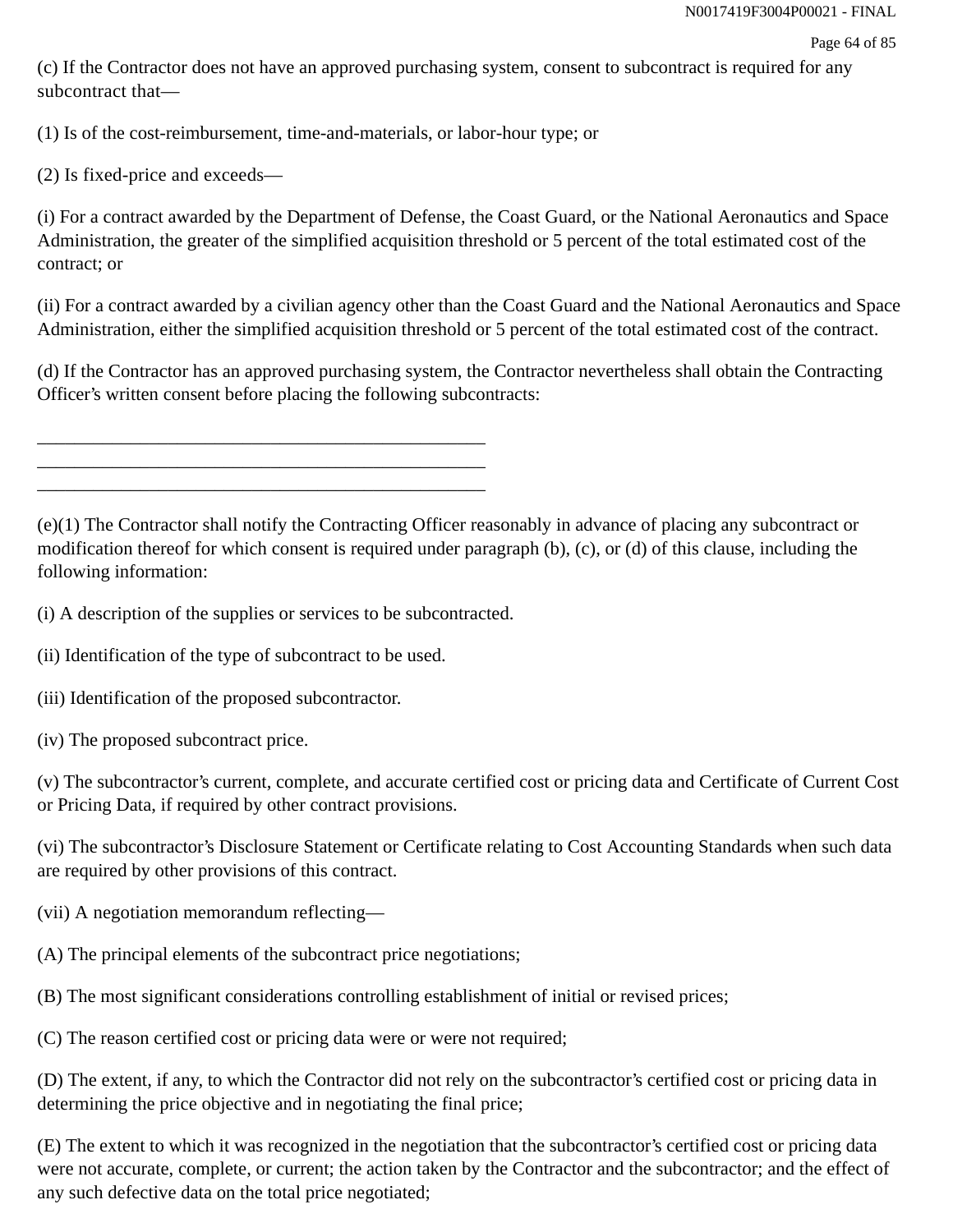(F) The reasons for any significant difference between the Contractor's price objective and the price negotiated; and

(G) A complete explanation of the incentive fee or profit plan when incentives are used. The explanation shall identify each critical performance element, management decisions used to quantify each incentive element, reasons for the incentives, and a summary of all trade-off possibilities considered.

(2) The Contractor is not required to notify the Contracting Officer in advance of entering into any subcontract for which consent is not required under paragraph (b), (c), or (d) of this clause.

(f) Unless the consent or approval specifically provides otherwise, neither consent by the Contracting Officer to any subcontract nor approval of the Contractor's purchasing system shall constitute a determination—

(1) Of the acceptability of any subcontract terms or conditions;

(2) Of the allowability of any cost under this contract; or

(3) To relieve the Contractor of any responsibility for performing this contract.

(g) No subcontract or modification thereof placed under this contract shall provide for payment on a cost-plusa-percentage-of-cost basis, and any fee payable under cost-reimbursement type subcontracts shall not exceed the fee limitations in FAR 15.404-4(c)(4)(i).

(h) The Contractor shall give the Contracting Officer immediate written notice of any action or suit filed and prompt notice of any claim made against the Contractor by any subcontractor or vendor that, in the opinion of the Contractor, may result in litigation related in any way to this contract, with respect to which the Contractor may be entitled to reimbursement from the Government.

(i) The Government reserves the right to review the Contractor's purchasing system as set forth in FAR Subpart 44.3.

(j) Paragraphs (c) and (e) of this clause do not apply to the following subcontracts, which were evaluated during negotiations:

\*Note: Regarding 52.244-2 -- SUBCONTRACTS (OCT 2010) - ALTERNATE I (JUNE 2007),

teaming arrangement with any firm not included in the Contractor's basic IDIQ contract must be submitted to the basic MAC Contracting Officer for approval. Team member (subcontract) additions after Task Order award must be approved by the Task Order Contracting Officer.

#### **252.227-7014 RIGHTS IN NONCOMMERCIAL COMPUTER SOFTWARE AND NONCOMMERCIAL COMPUTER SOFTWARE DOCUMENTATION (FEB 2014)**

(a) Definitions. As used in this clause—

\_\_\_\_\_\_\_\_\_\_\_\_\_\_\_\_\_\_\_\_\_\_\_\_\_\_\_\_\_\_\_\_\_\_\_\_\_\_\_\_\_\_\_\_\_\_\_\_ \_\_\_\_\_\_\_\_\_\_\_\_\_\_\_\_\_\_\_\_\_\_\_\_\_\_\_\_\_\_\_\_\_\_\_\_\_\_\_\_\_\_\_\_\_\_\_\_ \_\_\_\_\_\_\_\_\_\_\_\_\_\_\_\_\_\_\_\_\_\_\_\_\_\_\_\_\_\_\_\_\_\_\_\_\_\_\_\_\_\_\_\_\_\_\_\_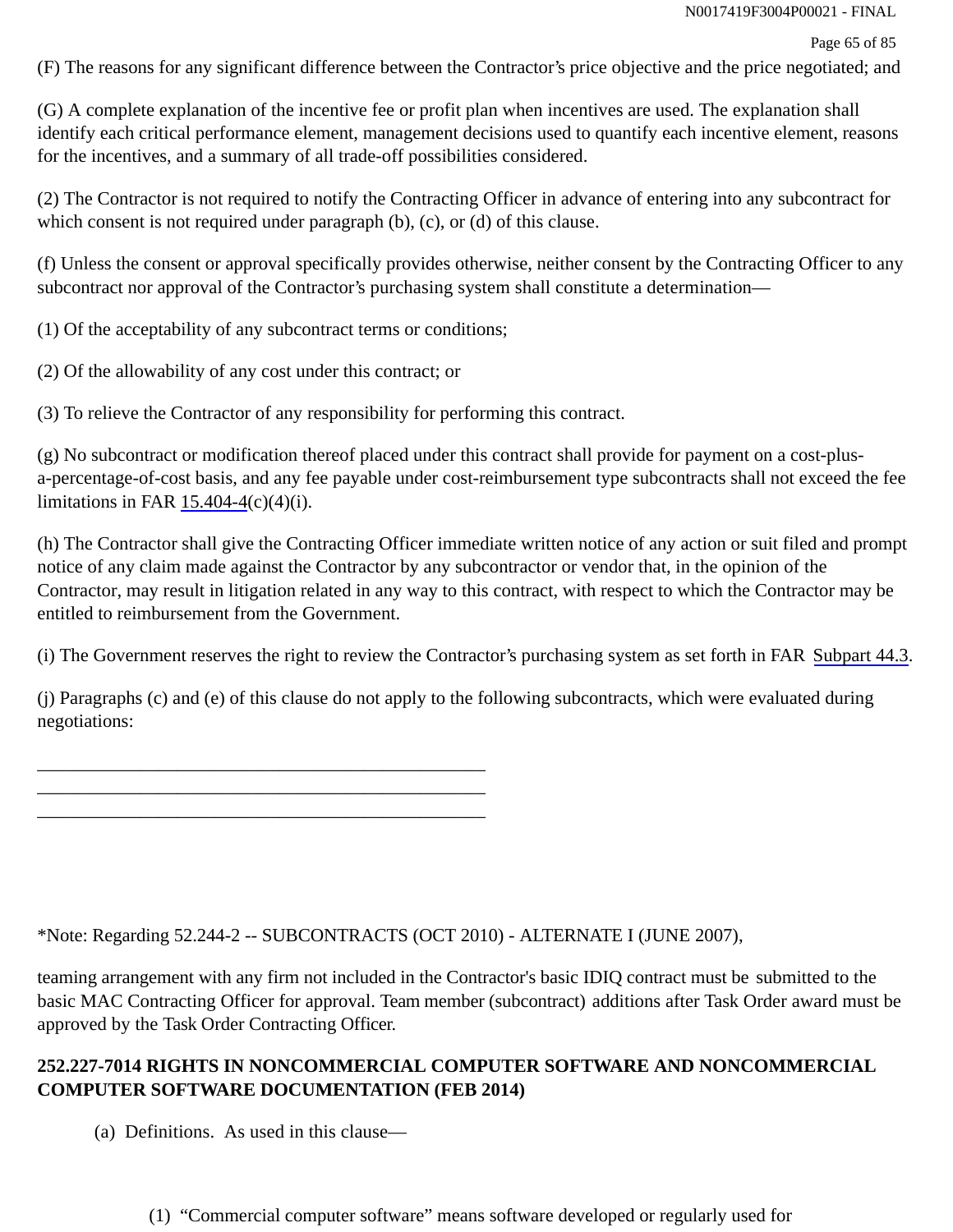Page 66 of 85

non-governmental purposes which—

(i) Has been sold, leased, or licensed to the public;

(ii) Has been offered for sale, lease, or license to the public;

 (iii) Has not been offered, sold, leased, or licensed to the public but will be available for commercial sale, lease, or license in time to satisfy the delivery requirements of this contract; or

(iv) Satisfies a criterion expressed in paragraph  $(a)(1)(i)$ ,  $(ii)$ , or  $(iii)$  of this clause and would require only minor modification to meet the requirements of this contract.

 (2) "Computer database" means a collection of recorded data in a form capable of being processed by a computer. The term does not include computer software.

 (3) "Computer program" means a set of instructions, rules, or routines, recorded in a form that is capable of causing a computer to perform a specific operation or series of operations.

 (4) "Computer software" means computer programs, source code, source code listings, object code listings, design details, algorithms, processes, flow charts, formulae, and related material that would enable the software to be reproduced, recreated, or recompiled. Computer software does not include computer databases or computer software documentation.

 (5) "Computer software documentation" means owner's manuals, user's manuals, installation instructions, operating instructions, and other similar items, regardless of storage medium, that explain the capabilities of the computer software or provide instructions for using the software.

 (6) "Covered Government support contractor" means a contractor (other than a litigation support contractor covered by 252.204-7014) under a contract, the primary purpose of which is to furnish independent and impartial advice or technical assistance directly to the Government in support of the Government's management and oversight of a program or effort (rather than to directly furnish an end item or service to accomplish a program or effort), provided that the contractor—

(i) Is not affiliated with the prime contractor or a first-tier subcontractor on the program or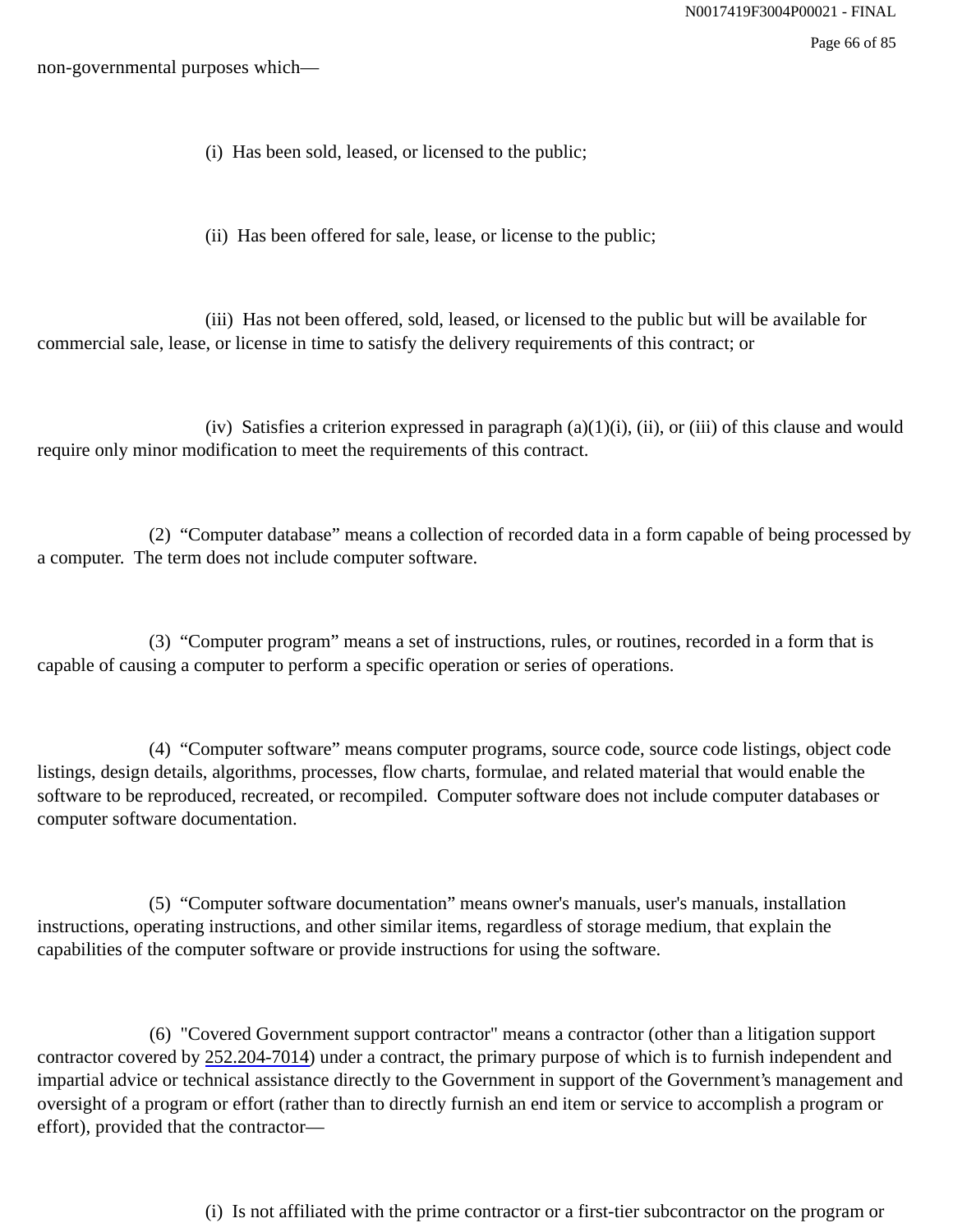effort, or with any direct competitor of such prime contractor or any such first-tier subcontractor in furnishing end items or services of the type developed or produced on the program or effort; and

 (ii) Receives access to technical data or computer software for performance of a Government contract that contains the clause at 252.227-7025, Limitations on the Use or Disclosure of Government-Furnished Information Marked with Restrictive Legends.

(7) "Developed" means that—

 (i) A computer program has been successfully operated in a computer and tested to the extent sufficient to demonstrate to reasonable persons skilled in the art that the program can reasonably be expected to perform its intended purpose;

 (ii) Computer software, other than computer programs, has been tested or analyzed to the extent sufficient to demonstrate to reasonable persons skilled in the art that the software can reasonably be expected to perform its intended purpose; or

 (iii) Computer software documentation required to be delivered under a contract has been written, in any medium, in sufficient detail to comply with requirements under that contract.

 (8) "Developed exclusively at private expense" means development was accomplished entirely with costs charged to indirect cost pools, costs not allocated to a government contract, or any combination thereof.

(i) Private expense determinations should be made at the lowest practicable level.

 (ii) Under fixed-price contracts, when total costs are greater than the firm-fixed-price or ceiling price of the contract, the additional development costs necessary to complete development shall not be considered when determining whether development was at government, private, or mixed expense.

 (9) "Developed exclusively with government funds" means development was not accomplished exclusively or partially at private expense.

 (10) "Developed with mixed funding" means development was accomplished partially with costs charged to indirect cost pools and/or costs not allocated to a government contract, and partially with costs charged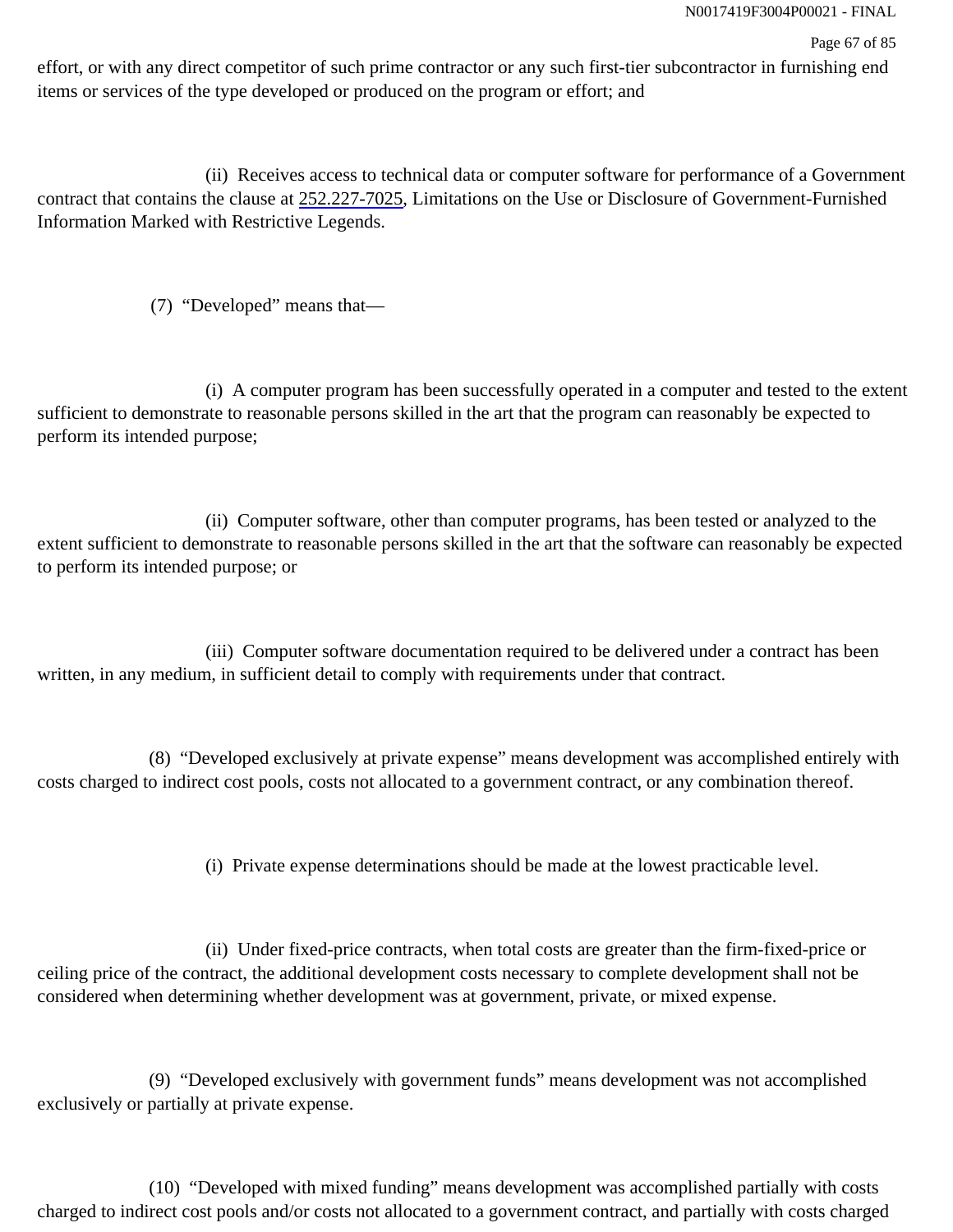directly to a government contract.

 (11) "Government purpose" means any activity in which the United States Government is a party, including cooperative agreements with international or multi-national defense organizations or sales or transfers by the United States Government to foreign governments or international organizations. Government purposes include competitive procurement, but do not include the rights to use, modify, reproduce, release, perform, display, or disclose computer software or computer software documentation for commercial purposes or authorize others to do so.

(12) "Government purpose rights" means the rights to—

 (i) Use, modify, reproduce, release, perform, display, or disclose computer software or computer software documentation within the Government without restriction; and

 (ii) Release or disclose computer software or computer software documentation outside the Government and authorize persons to whom release or disclosure has been made to use, modify, reproduce, release, perform, display, or disclose the software or documentation for United States government purposes.

 (13) "Minor modification" means a modification that does not significantly alter the nongovernmental function or purpose of the software or is of the type customarily provided in the commercial marketplace.

 (14) "Noncommercial computer software" means software that does not qualify as commercial computer software under paragraph (a)(1) of this clause.

 (15) "Restricted rights" apply only to noncommercial computer software and mean the Government's rights to—

 (i) Use a computer program with one computer at one time. The program may not be accessed by more than one terminal or central processing unit or time shared unless otherwise permitted by this contract;

 (ii) Transfer a computer program to another Government agency without the further permission of the Contractor if the transferor destroys all copies of the program and related computer software documentation in its possession and notifies the licensor of the transfer. Transferred programs remain subject to the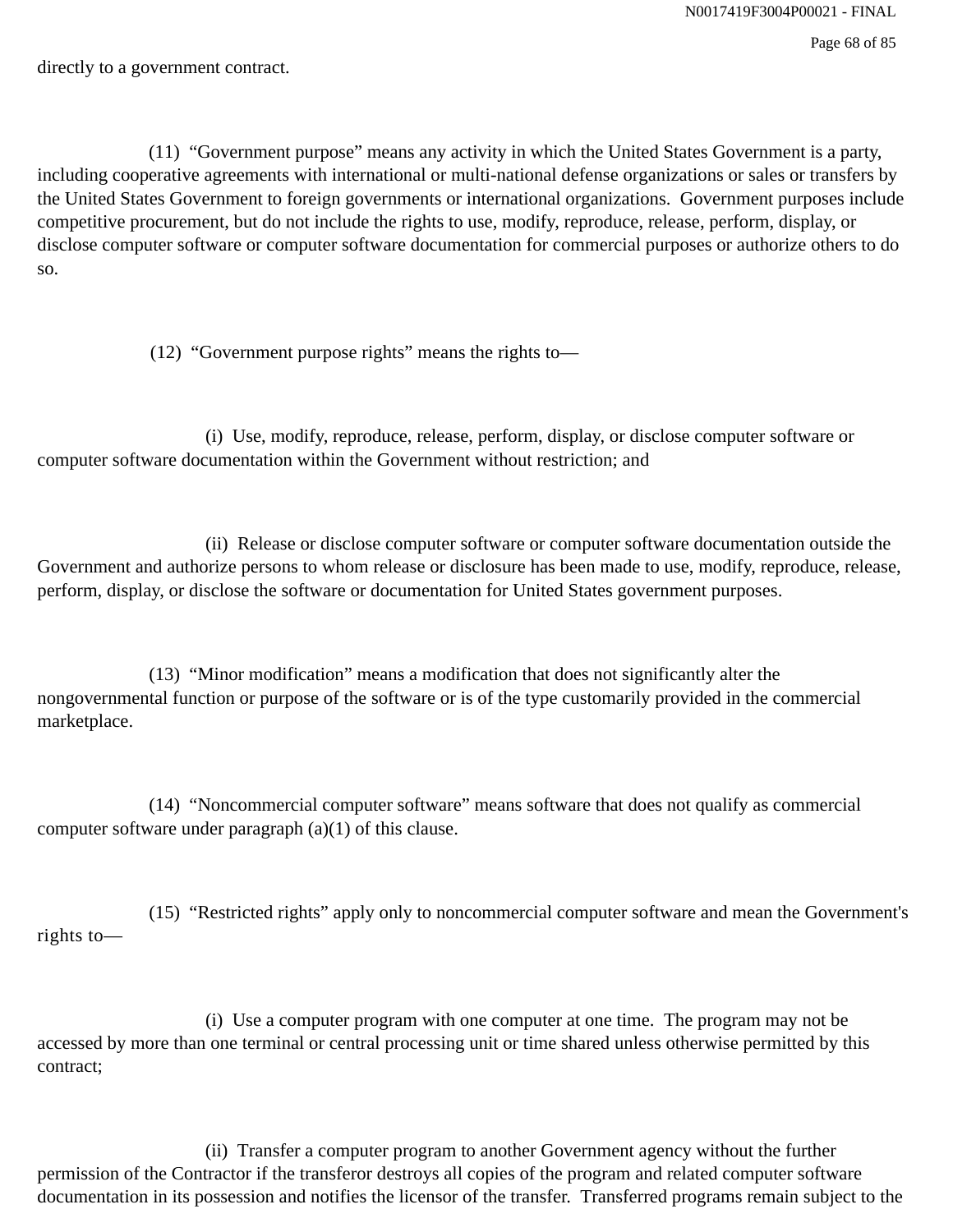Page 69 of 85

provisions of this clause;

 (iii) Make the minimum number of copies of the computer software required for safekeeping (archive), backup, or modification purposes;

(iv) Modify computer software provided that the Government may—

(A) Use the modified software only as provided in paragraphs  $(a)(15)(i)$  and (iii) of

this clause; and

 (B) Not release or disclose the modified software except as provided in paragraphs  $(a)(15)(ii)$ ,  $(v)$  and  $(vi)$  of this clause;

 (v) Permit contractors or subcontractors performing service contracts (see 37.101 of the Federal Acquisition Regulation) in support of this or a related contract to use computer software to diagnose and correct deficiencies in a computer program, to modify computer software to enable a computer program to be combined with, adapted to, or merged with other computer programs or when necessary to respond to urgent tactical situations, provided that—

 (A) The Government notifies the party which has granted restricted rights that a release or disclosure to particular contractors or subcontractors was made;

 (B) Such contractors or subcontractors are subject to the use and non-disclosure agreement at 227.7103-7 of the Defense Federal Acquisition Regulation Supplement (DFARS) or are Government contractors receiving access to the software for performance of a Government contract that contains the clause at DFARS 252.227-7025, Limitations on the Use or Disclosure of Government-Furnished Information Marked with Restrictive Legends;

 (C) The Government shall not permit the recipient to decompile, disassemble, or reverse engineer the software, or use software decompiled, disassembled, or reverse engineered by the Government pursuant to paragraph (a)(15)(iv) of this clause, for any other purpose; and

clause;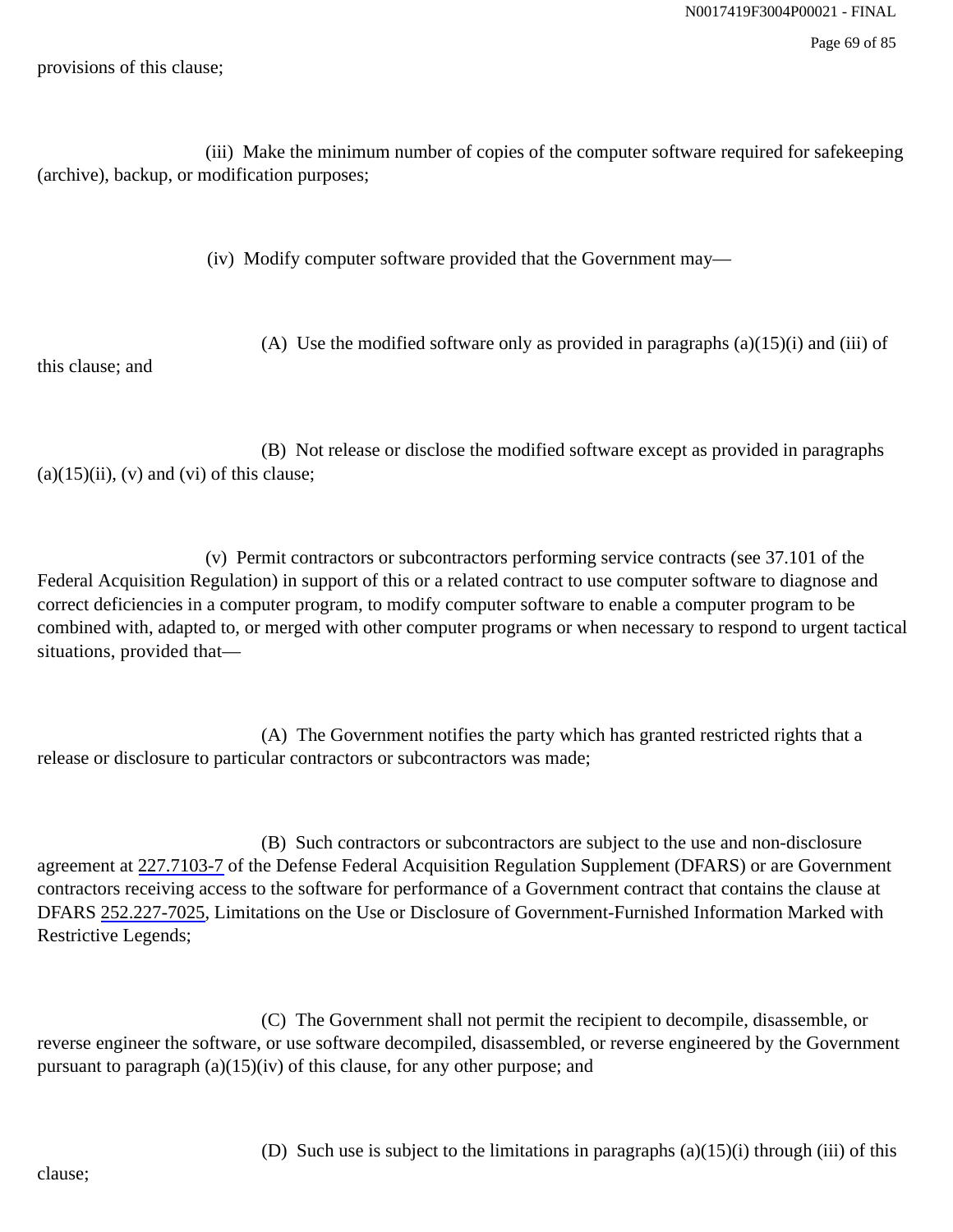(vi) Permit contractors or subcontractors performing emergency repairs or overhaul of items or components of items procured under this or a related contract to use the computer software when necessary to perform the repairs or overhaul, or to modify the computer software to reflect the repairs or overhaul made, provided that—

 (A) The intended recipient is subject to the use and non-disclosure agreement at DFARS 227.7103-7 or is a Government contractor receiving access to the software for performance of a Government contract that contains the clause at DFARS 252.227-7025, Limitations on the Use or Disclosure of Government-Furnished Information Marked with Restrictive Legends;

 (B) The Government shall not permit the recipient to decompile, disassemble, or reverse engineer the software, or use software decompiled, disassembled, or reverse engineered by the Government pursuant to paragraph  $(a)(15)(iv)$  of this clause, for any other purpose; and

(C) Such use is subject to the limitations in paragraphs  $(a)(15)(i)$  through (iii) of this

clause; and

 (vii) Permit covered Government support contractors in the performance of covered Government support contracts that contain the clause at 252.227-7025, Limitations on the Use or Disclosure of Government-Furnished Information Marked with Restrictive Legends, to use, modify, reproduce, perform, display, or release or disclose the computer software to a person authorized to receive restricted rights computer software, provided that—

 (A) The Government shall not permit the covered Government support contractor to decompile, disassemble, or reverse engineer the software, or use software decompiled, disassembled, or reverse engineered by the Government pursuant to paragraph (a)(15)(iv) of this clause, for any other purpose; and

(B) Such use is subject to the limitations in paragraphs  $(a)(15)(i)$  through  $(iv)$  of this

clause.

 (16) "Unlimited rights" means rights to use, modify, reproduce, release, perform, display, or disclose computer software or computer software documentation in whole or in part, in any manner and for any purpose whatsoever, and to have or authorize others to do so.

 (b) Rights in computer software or computer software documentation. The Contractor grants or shall obtain for the Government the following royalty free, world-wide, nonexclusive, irrevocable license rights in noncommercial computer software or computer software documentation. All rights not granted to the Government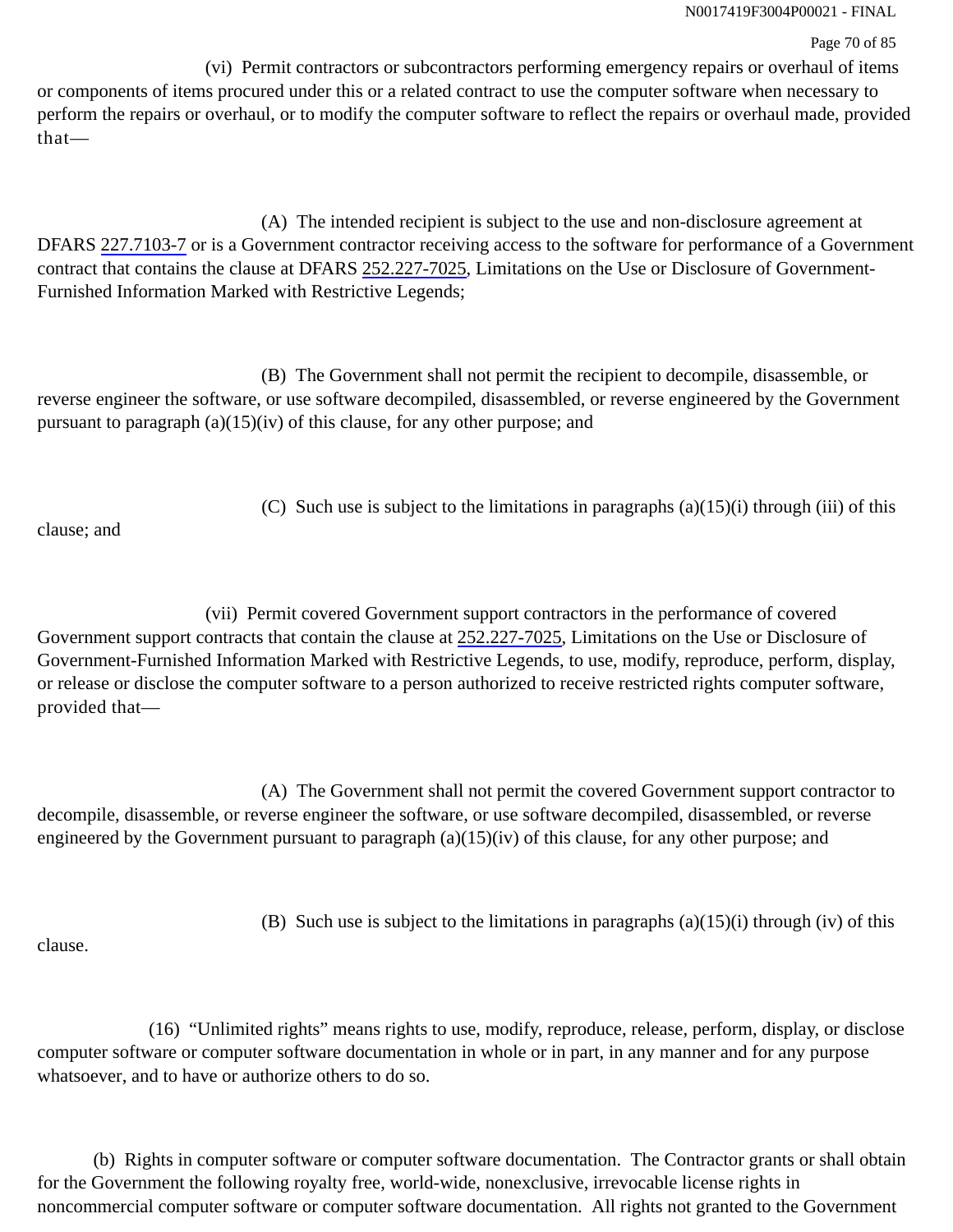are retained by the Contractor.

(1) Unlimited rights. The Government shall have unlimited rights in—

(i) Computer software developed exclusively with Government funds;

(ii) Computer software documentation required to be delivered under this contract;

 (iii) Corrections or changes to computer software or computer software documentation furnished to the Contractor by the Government;

 (iv) Computer software or computer software documentation that is otherwise publicly available or has been released or disclosed by the Contractor or subcontractor without restriction on further use, release or disclosure, other than a release or disclosure resulting from the sale, transfer, or other assignment of interest in the software to another party or the sale or transfer of some or all of a business entity or its assets to another party;

 (v) Computer software or computer software documentation obtained with unlimited rights under another Government contract or as a result of negotiations; or

 (vi) Computer software or computer software documentation furnished to the Government, under this or any other Government contract or subcontract thereunder with—

 (A) Restricted rights in computer software, limited rights in technical data, or government purpose license rights and the restrictive conditions have expired; or

 (B) Government purpose rights and the Contractor's exclusive right to use such software or documentation for commercial purposes has expired.

(2) Government purpose rights.

(i) Except as provided in paragraph  $(b)(1)$  of this clause, the Government shall have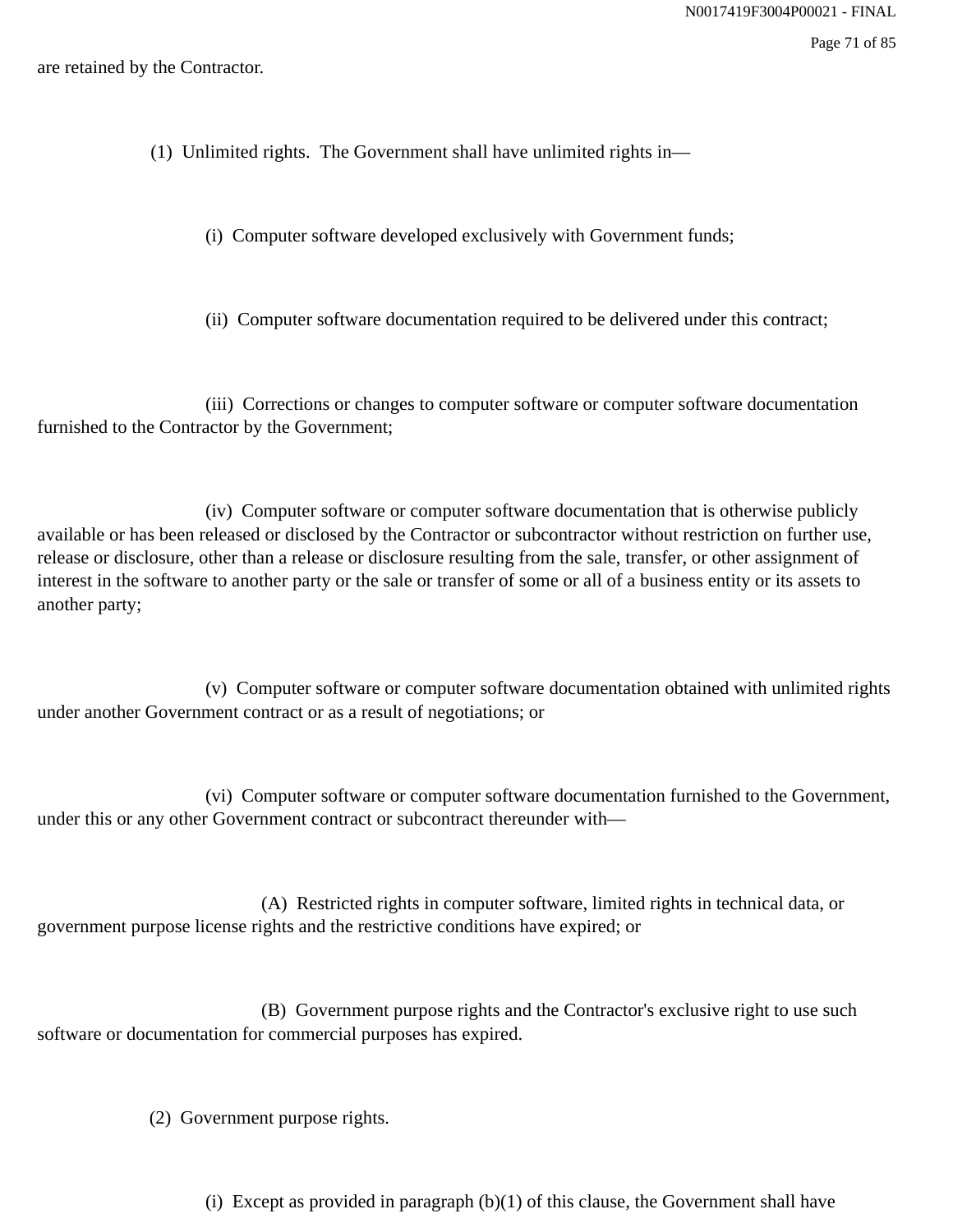government purpose rights in computer software developed with mixed funding.

 (ii) Government purpose rights shall remain in effect for a period of five years unless a different period has been negotiated. Upon expiration of the five-year or other negotiated period, the Government shall have unlimited rights in the computer software or computer software documentation. The government purpose rights period shall commence upon execution of the contract, subcontract, letter contract (or similar contractual instrument), contract modification, or option exercise that required development of the computer software.

 (iii) The Government shall not release or disclose computer software in which it has government purpose rights to any other person unless—

 (A) Prior to release or disclosure, the intended recipient is subject to the use and non-disclosure agreement at DFARS 227.7103-7; or

 (B) The recipient is a Government contractor receiving access to the software or documentation for performance of a Government contract that contains the clause at DFARS 252.227-7025, Limitations on the Use or Disclosure of Government Furnished Information Marked with Restrictive Legends.

(3) Restricted rights.

 (i) The Government shall have restricted rights in noncommercial computer software required to be delivered or otherwise provided to the Government under this contract that were developed exclusively at private expense.

 (ii) The Contractor, its subcontractors, or suppliers are not required to provide the Government additional rights in noncommercial computer software delivered or otherwise provided to the Government with restricted rights. However, if the Government desires to obtain additional rights in such software, the Contractor agrees to promptly enter into negotiations with the Contracting Officer to determine whether there are acceptable terms for transferring such rights. All noncommercial computer software in which the Contractor has granted the Government additional rights shall be listed or described in a license agreement made part of the contract (see paragraph (b)(4) of this clause). The license shall enumerate the additional rights granted the Government.

(iii) The Contractor acknowledges that—

(A) Restricted rights computer software is authorized to be released or disclosed to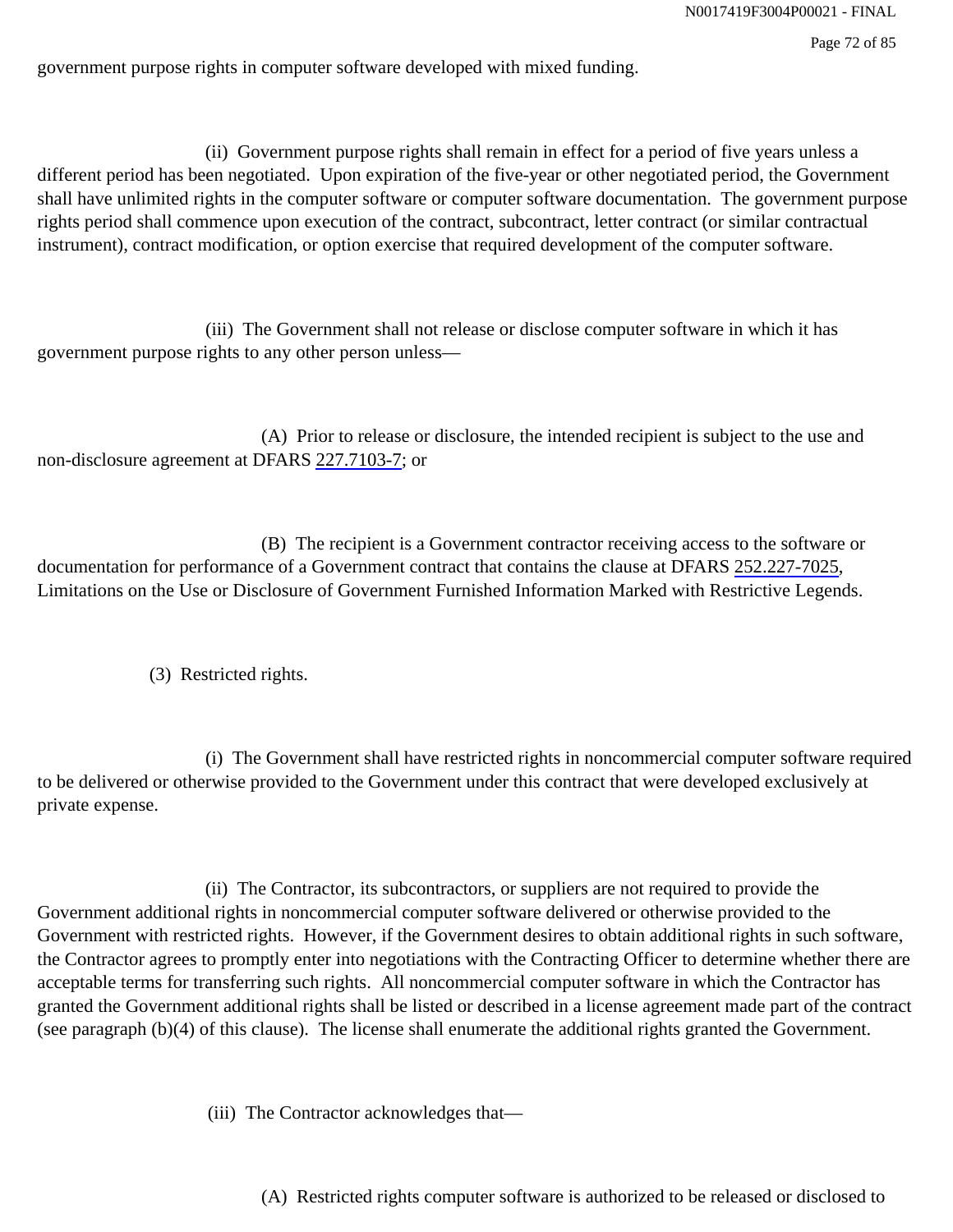Page 73 of 85

covered Government support contractors;

(B) The Contractor will be notified of such release or disclosure;

 (C) The Contractor (or the party asserting restrictions, as identified in the restricted rights legend) may require each such covered Government support contractor to enter into a non-disclosure agreement directly with the Contractor (or the party asserting restrictions) regarding the covered Government support contractor's use of such software, or alternatively, that the Contractor (or party asserting restrictions) may waive in writing the requirement for a non-disclosure agreement; and

 (D) Any such non-disclosure agreement shall address the restrictions on the covered Government support contractor's use of the restricted rights software as set forth in the clause at 252.227-7025, Limitations on the Use or Disclosure of Government-Furnished Information Marked with Restrictive Legends. The non- disclosure agreement shall not include any additional terms and conditions unless mutually agreed to by the parties to the non-disclosure agreement.

(4) Specifically negotiated license rights.

 (i) The standard license rights granted to the Government under paragraphs (b)(1) through (b)(3) of this clause, including the period during which the Government shall have government purpose rights in computer software, may be modified by mutual agreement to provide such rights as the parties consider appropriate but shall not provide the Government lesser rights in computer software than are enumerated in paragraph (a)(15) of this clause or lesser rights in computer software documentation than are enumerated in paragraph (a)(14) of the Rights in Technical Data--Noncommercial Items clause of this contract.

contract.

(ii) Any rights so negotiated shall be identified in a license agreement made part of this

 (5) Prior government rights. Computer software or computer software documentation that will be delivered, furnished, or otherwise provided to the Government under this contract, in which the Government has previously obtained rights shall be delivered, furnished, or provided with the pre-existing rights, unless—

(i) The parties have agreed otherwise; or

(ii) Any restrictions on the Government's rights to use, modify, reproduce, release, perform,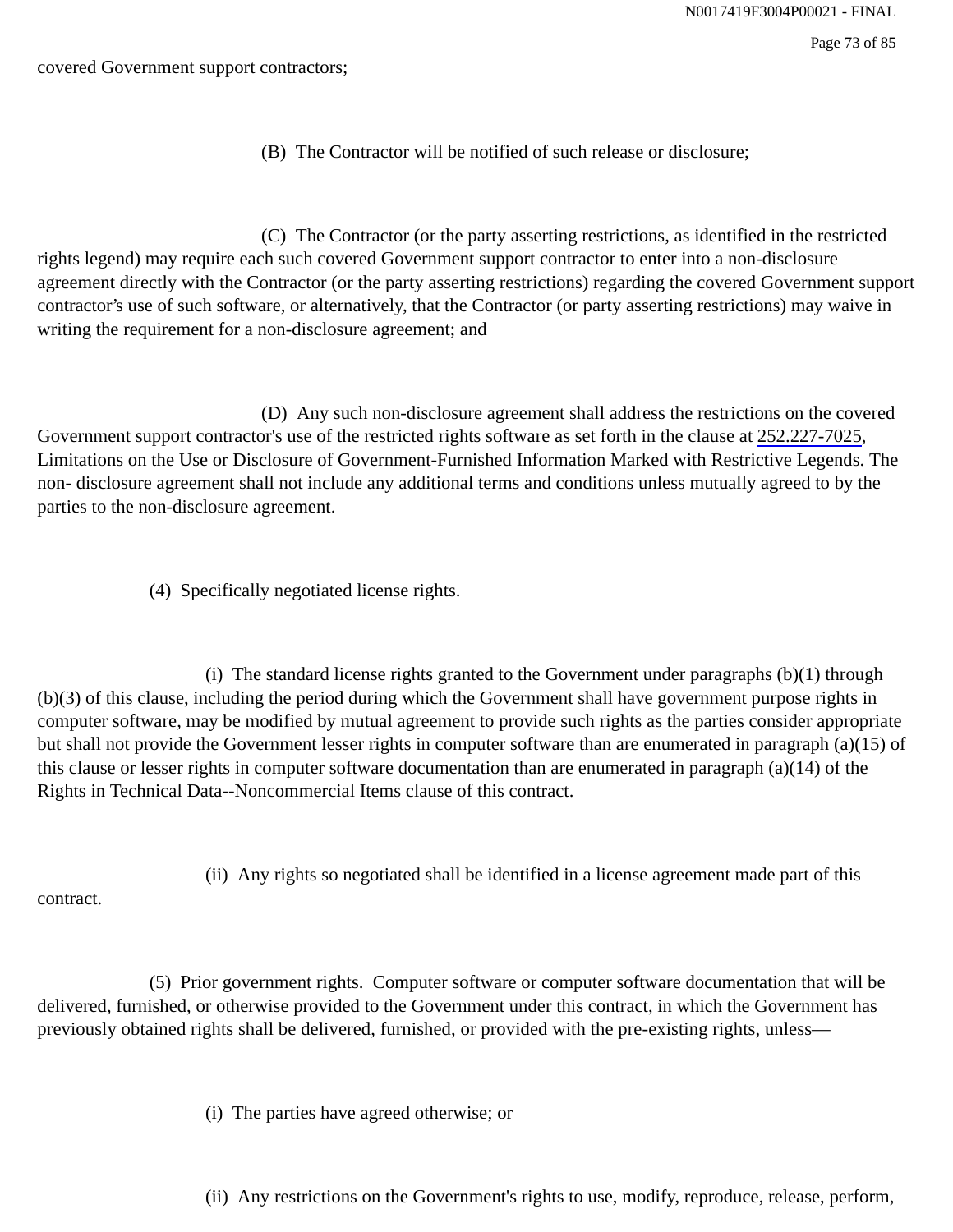display, or disclose the data have expired or no longer apply.

 (6) Release from liability. The Contractor agrees to release the Government from liability for any release or disclosure of computer software made in accordance with paragraph (a)(15) or (b)(2)(iii) of this clause, in accordance with the terms of a license negotiated under paragraph (b)(4) of this clause, or by others to whom the recipient has released or disclosed the software, and to seek relief solely from the party who has improperly used, modified, reproduced, released, performed, displayed, or disclosed Contractor software marked with restrictive legends.

 (c) Rights in derivative computer software or computer software documentation. The Government shall retain its rights in the unchanged portions of any computer software or computer software documentation delivered under this contract that the Contractor uses to prepare, or includes in, derivative computer software or computer software documentation.

 (d) Third party copyrighted computer software or computer software documentation. The Contractor shall not, without the written approval of the Contracting Officer, incorporate any copyrighted computer software or computer software documentation in the software or documentation to be delivered under this contract unless the Contractor is the copyright owner or has obtained for the Government the license rights necessary to perfect a license or licenses in the deliverable software or documentation of the appropriate scope set forth in paragraph (b) of this clause, and prior to delivery of such—

 (1) Computer software, has provided a statement of the license rights obtained in a form acceptable to the Contracting Officer; or

 (2) Computer software documentation, has affixed to the transmittal document a statement of the license rights obtained.

 (e) Identification and delivery of computer software and computer software documentation to be furnished with restrictions on use, release, or disclosure.

(1) This paragraph does not apply to restrictions based solely on copyright.

 (2) Except as provided in paragraph (e)(3) of this clause, computer software that the Contractor asserts should be furnished to the Government with restrictions on use, release, or disclosure is identified in an attachment to this contract (the Attachment). The Contractor shall not deliver any software with restrictive markings unless the software is listed on the Attachment.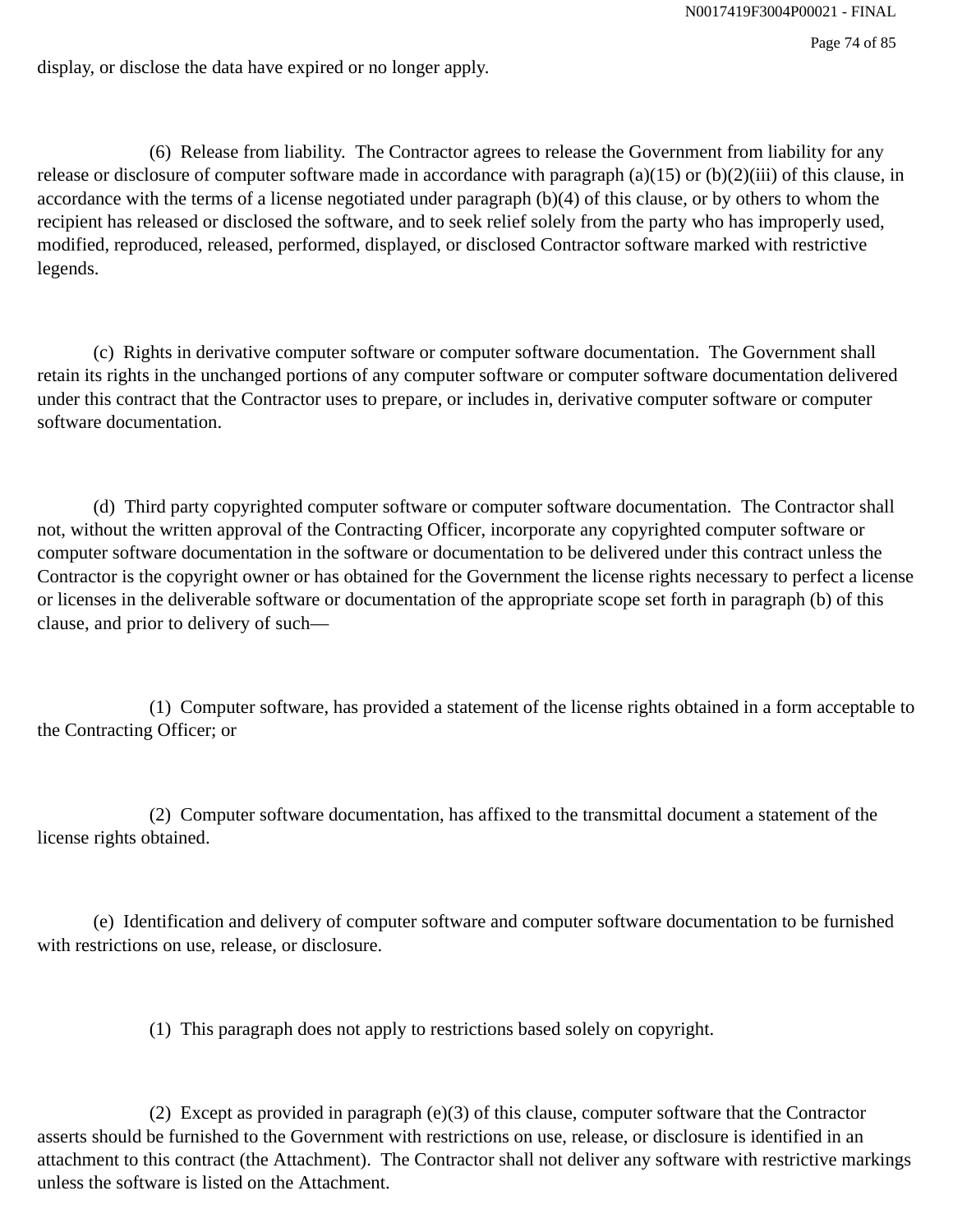(3) In addition to the assertions made in the Attachment, other assertions may be identified after award when based on new information or inadvertent omissions unless the inadvertent omissions would have materially affected the source selection decision. Such identification and assertion shall be submitted to the Contracting Officer as soon as practicable prior to the scheduled date for delivery of the software, in the following format, and signed by an official authorized to contractually obligate the Contractor:

Identification and Assertion of Restrictions on the Government's Use, Release, or Disclosure of Computer Software.

 The Contractor asserts for itself, or the persons identified below, that the Government's rights to use, release, or disclose the following computer software should be restricted:

| <b>Computer Software</b> |             |                        | Name of Person   |
|--------------------------|-------------|------------------------|------------------|
| to be Furnished          | Basis for   | <b>Asserted Rights</b> | Asserting        |
| With Restrictions*       | Assertion** | $Category***$          | Restrictions**** |
| LIST <sup>®</sup>        | LIST        | (LIST                  | (LIST            |

 \*Generally, development at private expense, either exclusively or partially, is the only basis for asserting restrictions on the Government's rights to use, release, or disclose computer software.

 \*\*Indicate whether development was exclusively or partially at private expense. If development was not at private expense, enter the specific reason for asserting that the Government's rights should be restricted.

 \*\*\*Enter asserted rights category (e.g., restricted or government purpose rights in computer software, government purpose license rights from a prior contract, rights in SBIR software generated under another contract, or specifically negotiated licenses).

\*\*\*\*Corporation, individual, or other person, as appropriate.

\_\_\_\_\_\_\_\_\_\_\_\_\_\_\_\_\_\_\_\_\_\_\_\_\_\_\_\_\_\_

Date \_\_\_\_\_\_\_\_\_\_\_\_\_\_\_\_\_\_\_\_\_\_\_\_\_\_\_\_\_\_ Printed Name and Title

Signature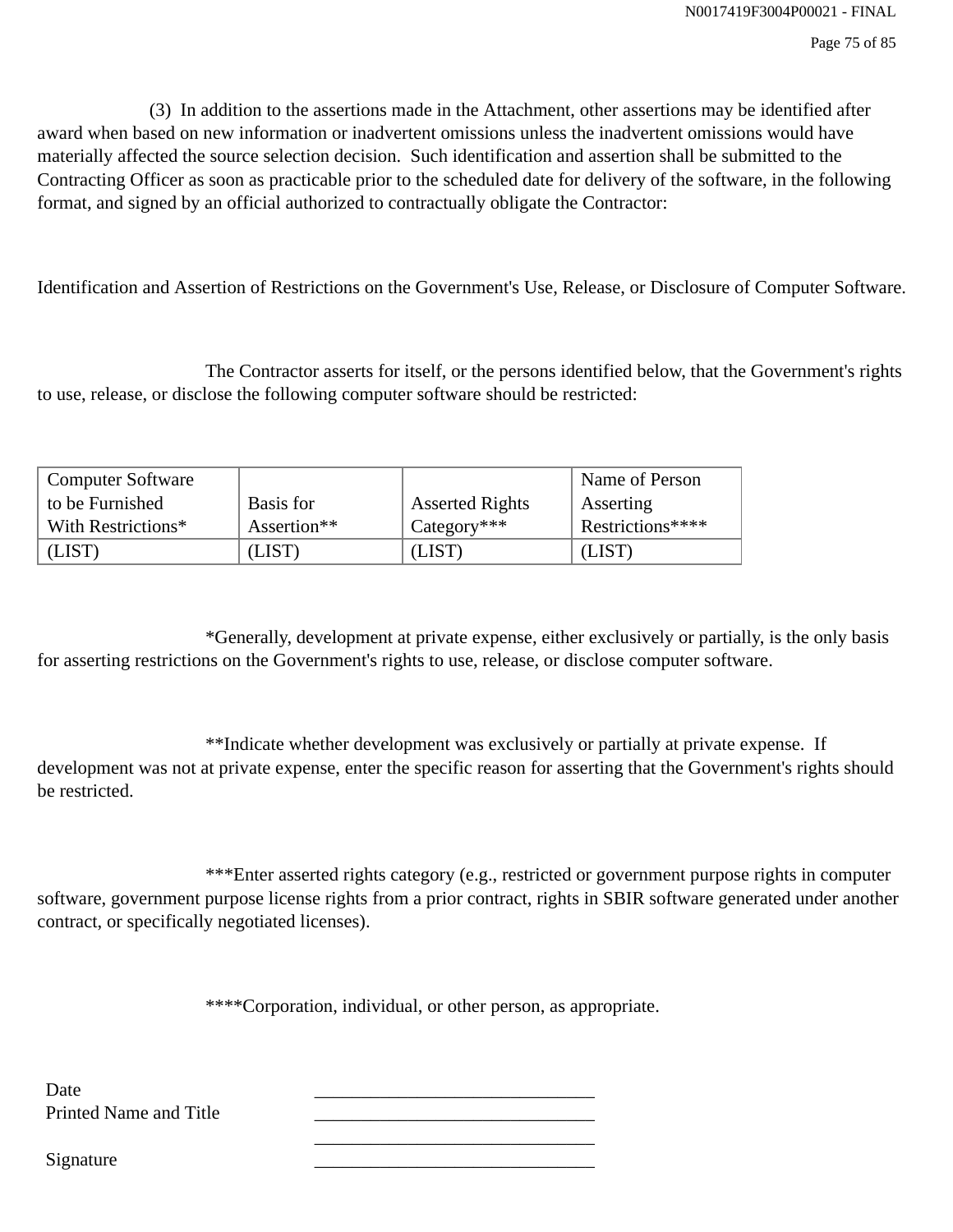(End of identification and assertion)

 (4) When requested by the Contracting Officer, the Contractor shall provide sufficient information to enable the Contracting Officer to evaluate the Contractor's assertions. The Contracting Officer reserves the right to add the Contractor's assertions to the Attachment and validate any listed assertion, at a later date, in accordance with the procedures of the Validation of Asserted Restrictions—Computer Software clause of this contract.

 (f) Marking requirements. The Contractor, and its subcontractors or suppliers, may only assert restrictions on the Government's rights to use, modify, reproduce, release, perform, display, or disclose computer software by marking the deliverable software or documentation subject to restriction. Except as provided in paragraph (f)(5) of this clause, only the following legends are authorized under this contract: the government purpose rights legend at paragraph (f)(2) of this clause; the restricted rights legend at paragraph (f)(3) of this clause; or the special license rights legend at paragraph (f)(4) of this clause; and/or a notice of copyright as prescribed under 17 U.S.C. 401 or 402.

 (1) General marking instructions. The Contractor, or its subcontractors or suppliers, shall conspicuously and legibly mark the appropriate legend on all computer software that qualify for such markings. The authorized legends shall be placed on the transmittal document or software storage container and each page, or portions thereof, of printed material containing computer software for which restrictions are asserted. Computer software transmitted directly from one computer or computer terminal to another shall contain a notice of asserted restrictions. However, instructions that interfere with or delay the operation of computer software in order to display a restrictive rights legend or other license statement at any time prior to or during use of the computer software, or otherwise cause such interference or delay, shall not be inserted in software that will or might be used in combat or situations that simulate combat conditions, unless the Contracting Officer's written permission to deliver such software has been obtained prior to delivery. Reproductions of computer software or any portions thereof subject to asserted restrictions, shall also reproduce the asserted restrictions.

 (2) Government purpose rights markings. Computer software delivered or otherwise furnished to the Government with government purpose rights shall be marked as follows:

## GOVERNMENT PURPOSE RIGHTS

Contract No. Contractor Name Contractor Address

Expiration Date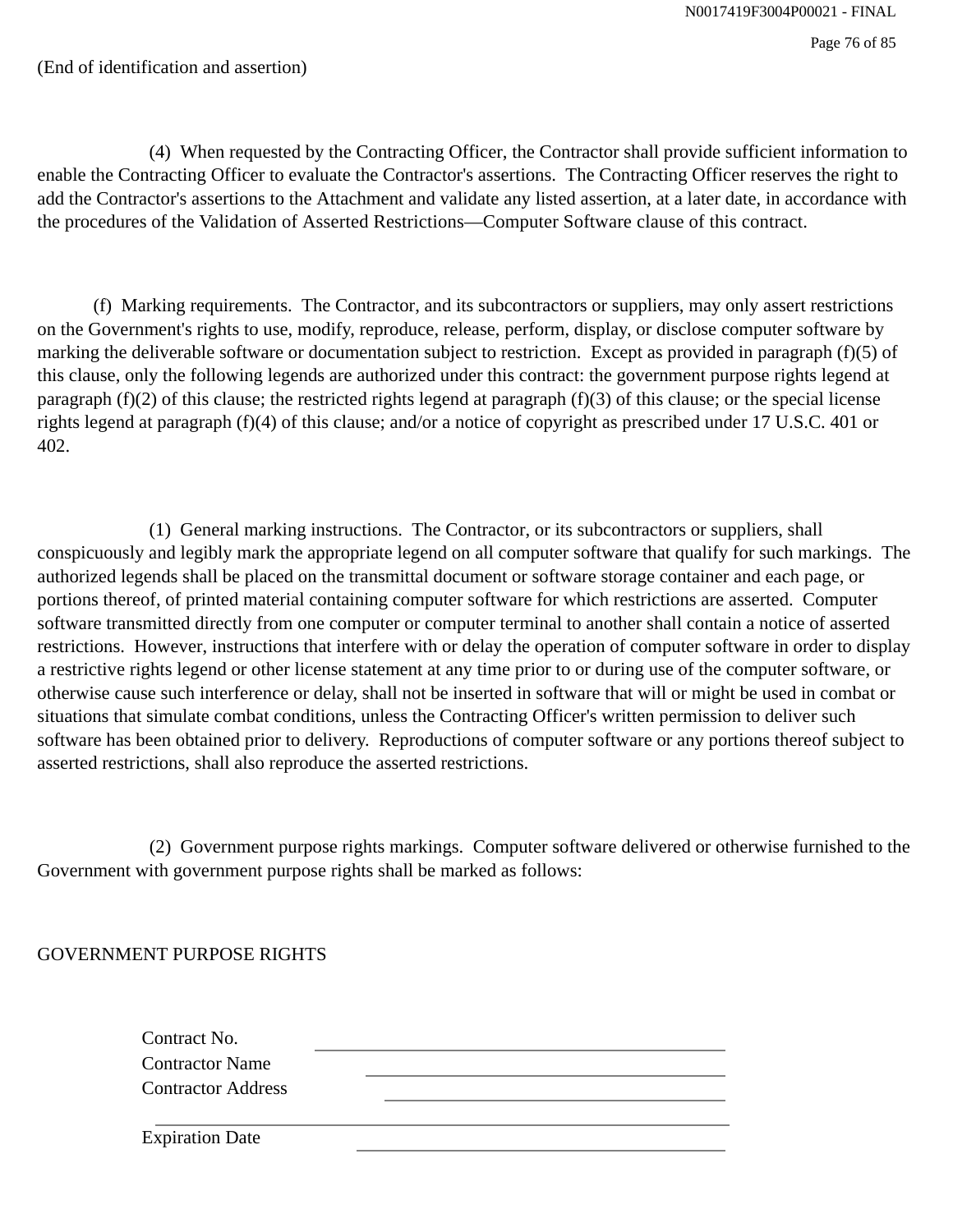The Government's rights to use, modify, reproduce, release, perform, display, or disclose this software are restricted by paragraph (b)(2) of the Rights in Noncommercial Computer Software and Noncommercial Computer Software Documentation clause contained in the above identified contract. No restrictions apply after the expiration date shown above. Any reproduction of the software or portions thereof marked with this legend must also reproduce the markings.

(End of legend)

 (3) Restricted rights markings. Software delivered or otherwise furnished to the Government with restricted rights shall be marked with the following legend:

RESTRICTED RIGHTS

| Contract No.              |  |  |  |
|---------------------------|--|--|--|
| <b>Contractor Name</b>    |  |  |  |
| <b>Contractor Address</b> |  |  |  |
|                           |  |  |  |

 The Government's rights to use, modify, reproduce, release, perform, display, or disclose this software are restricted by paragraph (b)(3) of the Rights in Noncommercial Computer Software and Noncommercial Computer Software Documentation clause contained in the above identified contract. Any reproduction of computer software or portions thereof marked with this legend must also reproduce the markings. Any person, other than the Government, who has been provided access to such software must promptly notify the above named Contractor.

(End of legend)

(4) Special license rights markings.

 (i) Computer software or computer software documentation in which the Government's rights stem from a specifically negotiated license shall be marked with the following legend:

SPECIAL LICENSE RIGHTS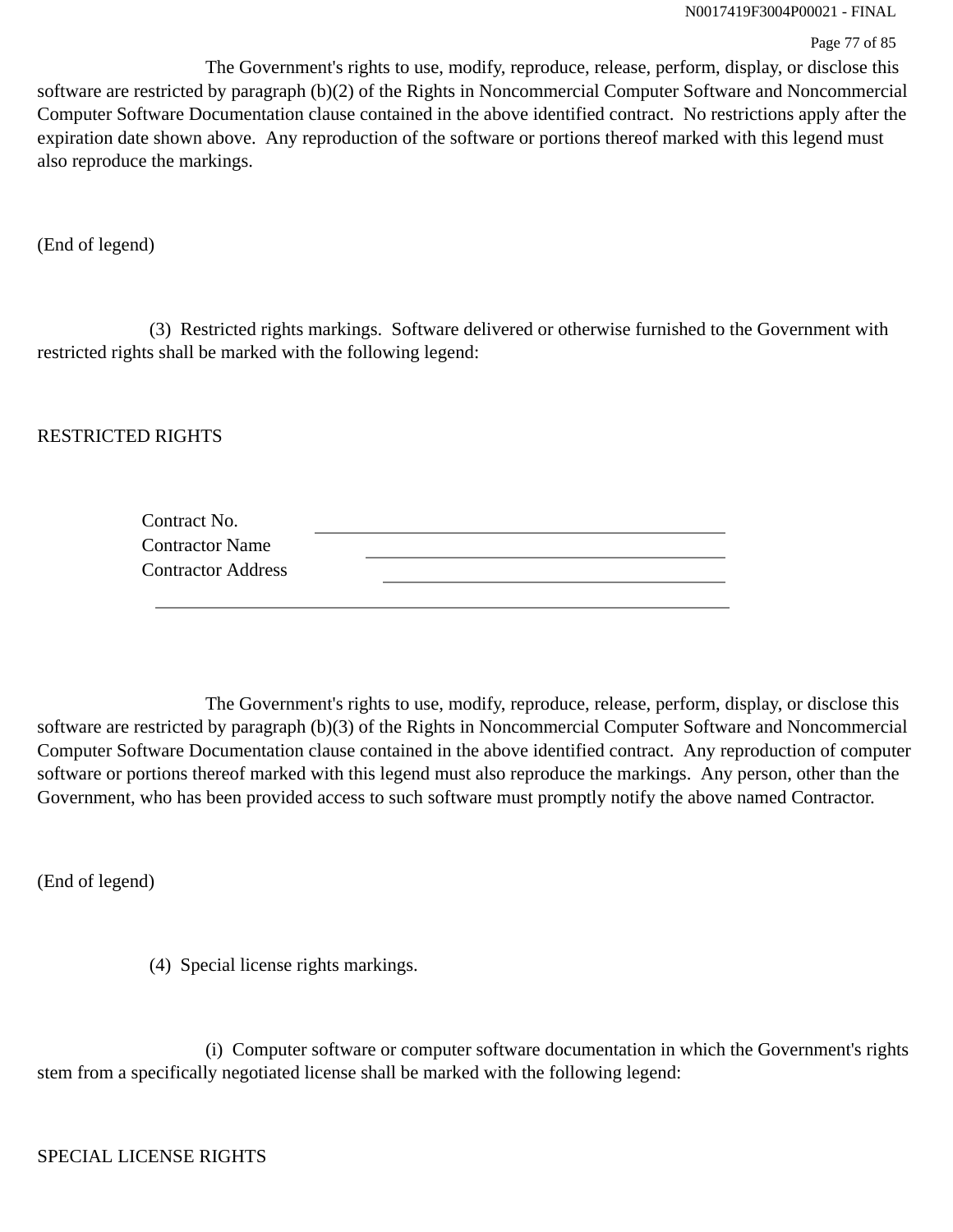Page 78 of 85

The Government's rights to use, modify, reproduce, release, perform, display, or disclose these data are restricted by Contract No. \_\_\_\_\_(Insert contract number)\_\_\_\_, License No. \_\_\_\_(Insert license identifier) Any reproduction of computer software, computer

software documentation, or portions thereof marked with this legend must also reproduce the markings.

(End of legend)

 (ii) For purposes of this clause, special licenses do not include government purpose license rights acquired under a prior contract (see paragraph (b)(5) of this clause).

 (5) Pre-existing markings. If the terms of a prior contract or license permitted the Contractor to restrict the Government's rights to use, modify, release, perform, display, or disclose computer software or computer software documentation and those restrictions are still applicable, the Contractor may mark such software or documentation with the appropriate restrictive legend for which the software qualified under the prior contract or license. The marking procedures in paragraph (f)(1) of this clause shall be followed.

 (g) Contractor procedures and records. Throughout performance of this contract, the Contractor and its subcontractors or suppliers that will deliver computer software or computer software documentation with other than unlimited rights, shall—

 (1) Have, maintain, and follow written procedures sufficient to assure that restrictive markings are used only when authorized by the terms of this clause; and

 (2) Maintain records sufficient to justify the validity of any restrictive markings on computer software or computer software documentation delivered under this contract.

(h) Removal of unjustified and nonconforming markings.

 (1) Unjustified computer software or computer software documentation markings. The rights and obligations of the parties regarding the validation of restrictive markings on computer software or computer software documentation furnished or to be furnished under this contract are contained in the Validation of Asserted Restrictions--Computer Software and the Validation of Restrictive Markings on Technical Data clauses of this contract, respectively. Notwithstanding any provision of this contract concerning inspection and acceptance, the Government may ignore or, at the Contractor's expense, correct or strike a marking if, in accordance with the procedures of those clauses, a restrictive marking is determined to be unjustified.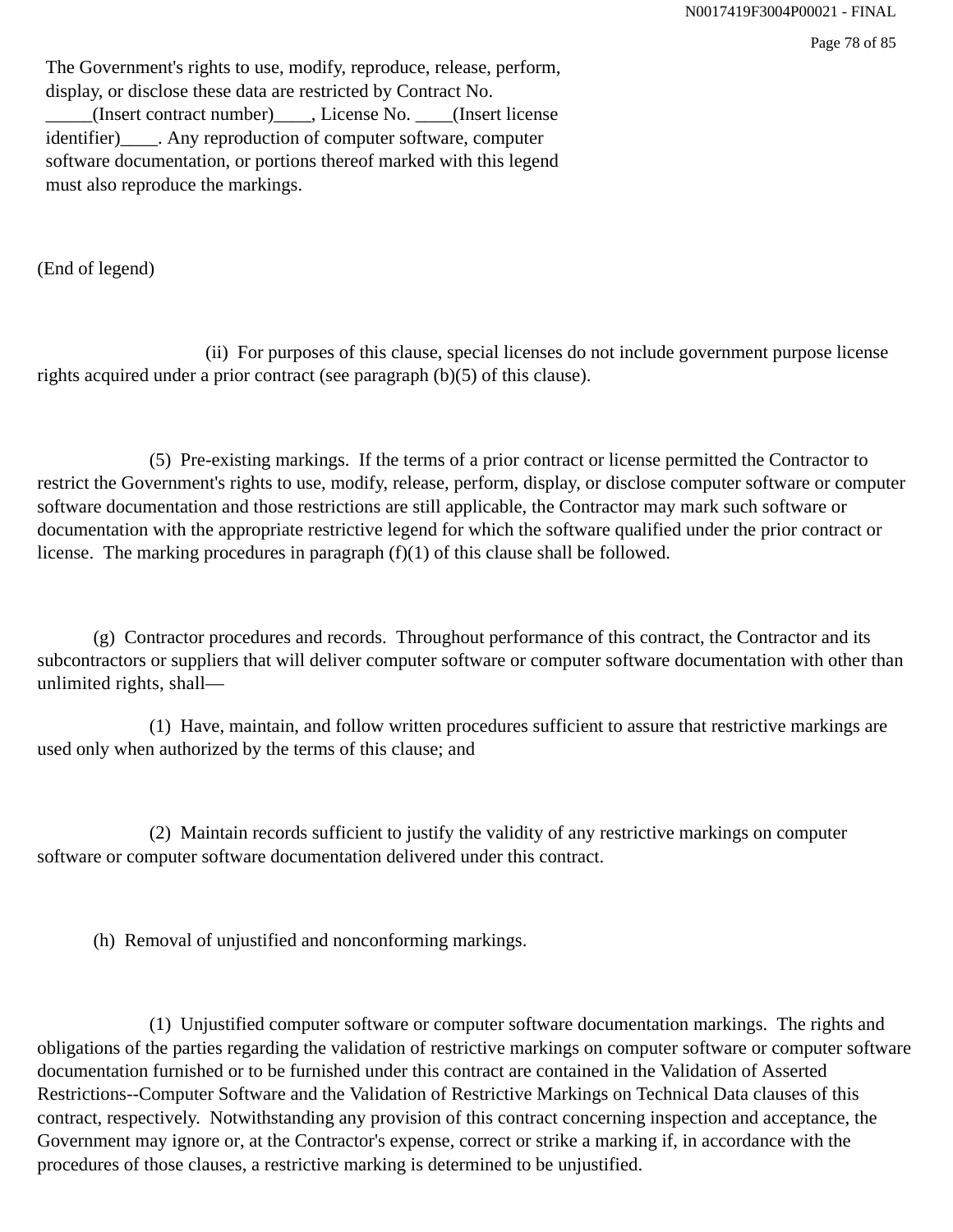(2) Nonconforming computer software or computer software documentation markings. A nonconforming marking is a marking placed on computer software or computer software documentation delivered or otherwise furnished to the Government under this contract that is not in the format authorized by this contract. Correction of nonconforming markings is not subject to the Validation of Asserted Restrictions--Computer Software or the Validation of Restrictive Markings on Technical Data clause of this contract. If the Contracting Officer notifies the Contractor of a nonconforming marking or markings and the Contractor fails to remove or correct such markings within sixty (60) days, the Government may ignore or, at the Contractor's expense, remove or correct any nonconforming markings.

 (i) Relation to patents. Nothing contained in this clause shall imply a license to the Government under any patent or be construed as affecting the scope of any license or other right otherwise granted to the Government under any patent.

(j) Limitation on charges for rights in computer software or computer software documentation.

 (1) The Contractor shall not charge to this contract any cost, including but not limited to license fees, royalties, or similar charges, for rights in computer software or computer software documentation to be delivered under this contract when—

 (i) The Government has acquired, by any means, the same or greater rights in the software or documentation; or

(ii) The software or documentation are available to the public without restrictions.

(2) The limitation in paragraph  $(j)(1)$  of this clause—

 (i) Includes costs charged by a subcontractor or supplier, at any tier, or costs incurred by the Contractor to acquire rights in subcontractor or supplier computer software or computer software documentation, if the subcontractor or supplier has been paid for such rights under any other Government contract or under a license conveying the rights to the Government; and

 (ii) Does not include the reasonable costs of reproducing, handling, or mailing the documents or other media in which the software or documentation will be delivered.

(k) Applicability to subcontractors or suppliers.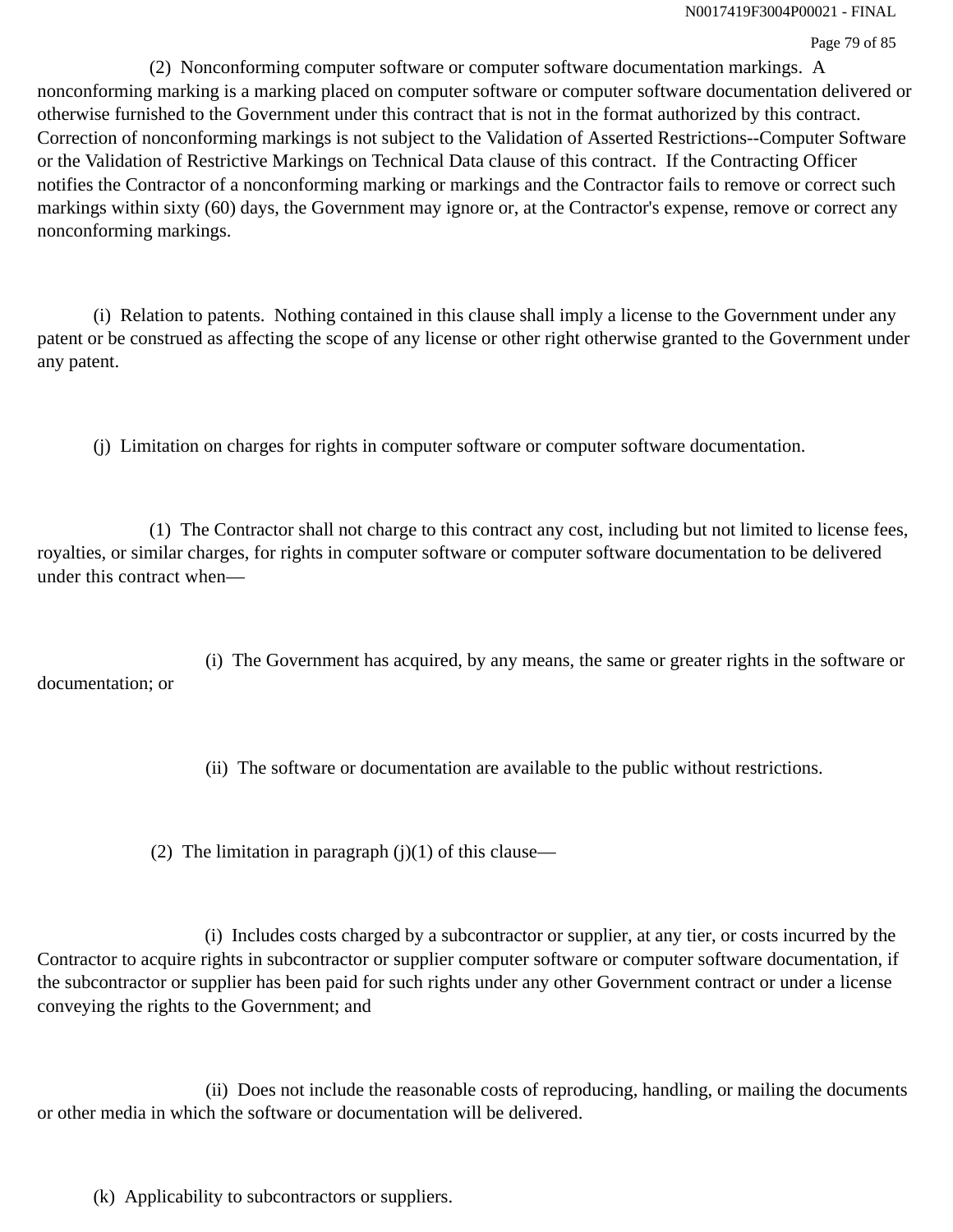(1) Whenever any noncommercial computer software or computer software documentation is to be obtained from a subcontractor or supplier for delivery to the Government under this contract, the Contractor shall use this same clause in its subcontracts or other contractual instruments, and require its subcontractors or suppliers to do so, without alteration, except to identify the parties. No other clause shall be used to enlarge or diminish the Government's, the Contractor's, or a higher tier subcontractor's or supplier's rights in a subcontractor's or supplier's computer software or computer software documentation.

 (2) The Contractor and higher tier subcontractors or suppliers shall not use their power to award contracts as economic leverage to obtain rights in computer software or computer software documentation from their subcontractors or suppliers.

 (3) The Contractor shall ensure that subcontractor or supplier rights are recognized and protected in the identification, assertion, and delivery processes required by paragraph (e) of this clause.

 (4) In no event shall the Contractor use its obligation to recognize and protect subcontractor or supplier rights in computer software or computer software documentation as an excuse for failing to satisfy its contractual obligation to the Government.

## **252.239-7016 TELECOMMUNICATIONS SECURITY EQUIPMENT, DEVICES, TECHNIQUES, AND SERVICES (DEC 1991)**

(a) *Definitions.* As used in this clause—

 (1) "Securing" means the application of Government-approved telecommunications security equipment, devices, techniques, or services to contractor telecommunications systems.

 (2) "Sensitive information" means any information the loss, misuse, or modification of which, or unauthorized access to, could adversely affect the national interest or the conduct of Federal programs, or the privacy to which individuals are entitled under 5 U.S.C. 552a (the Privacy Act), but which has not been specifically authorized under criteria established by an Executive Order or Act of Congress to be kept secret in the interest of national defense or foreign policy.

 (3) "Telecommunications systems" means voice, record, and data communications, including management information systems and local data networks that connect to external transmission media, when employed by Government agencies, contractors, and subcontractors to transmit—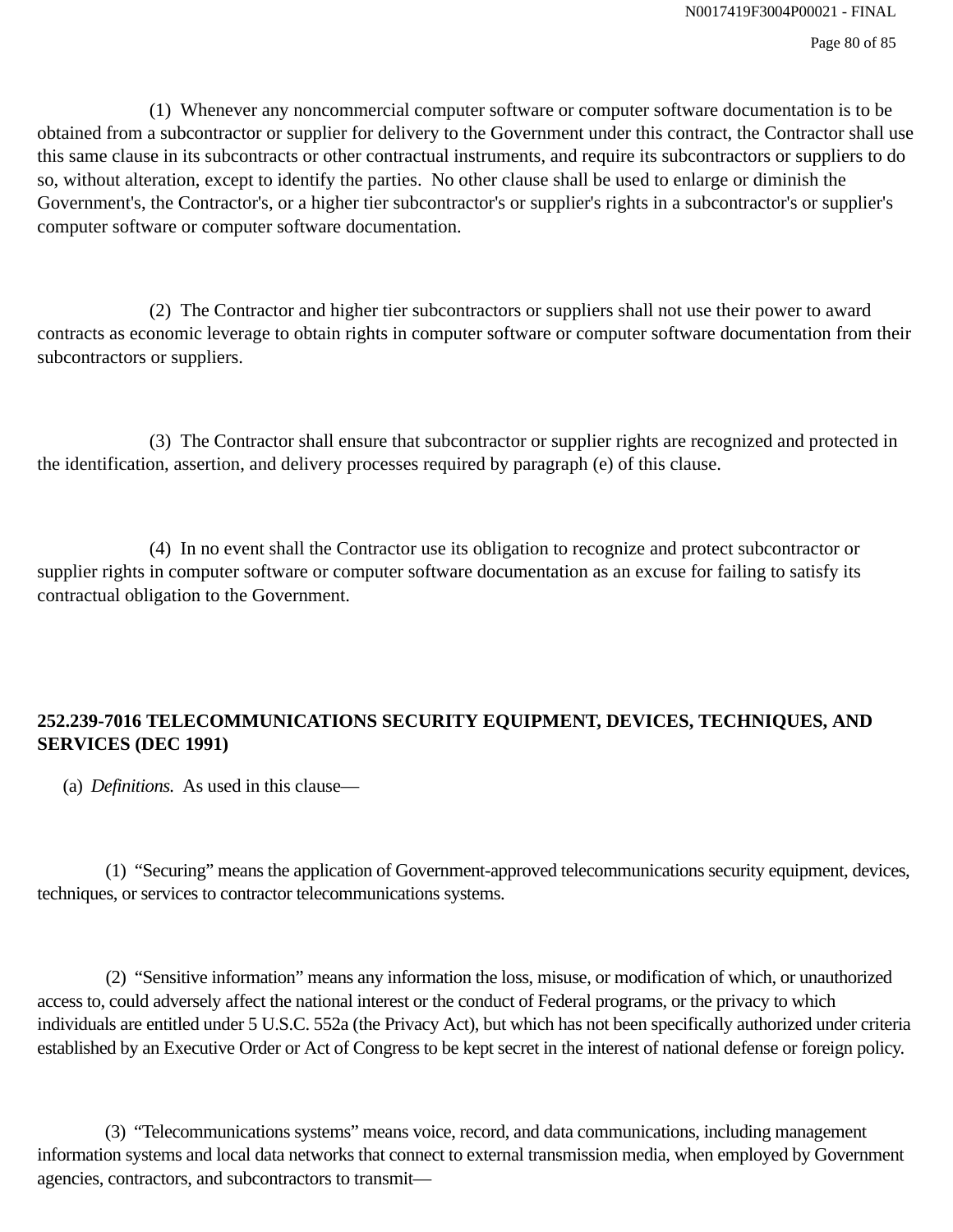Page 81 of 85

(i) Classified or sensitive information;

 (ii) Matters involving intelligence activities, cryptologic activities related to national security, the command and control of military forces, or equipment that is an integral part of a weapon or weapons system; or

(iii) Matters critical to the direct fulfillment of military or intelligence missions.

 (b) This solicitation/contract identifies classified or sensitive information that requires securing during telecommunications and requires the Contractor to secure telecommunications systems. The Contractor agrees to secure information and systems at the following location: (Identify the location.)

 (c) To provide the security, the Contractor shall use Government-approved telecommunications equipment, devices, techniques, or services. A list of the approved equipment, etc. may be obtained from (identify where list can be obtained). Equipment, devices, techniques, or services used by the Contractor must be compatible or interoperable with (list and identify the location of any telecommunications security equipment, device, technique, or service currently being used by the technical or requirements organization or other offices with which the Contractor must communicate).

 (d) Except as may be provided elsewhere in this contract, the Contractor shall furnish all telecommunications security equipment, devices, techniques, or services necessary to perform this contract. The Contractor must meet ownership eligibility conditions for communications security equipment designated as controlled cryptographic items.

 (e) The Contractor agrees to include this clause, including this paragraph (e), in all subcontracts which require securing telecommunications.

## 252.223-7999 ENSURING ADEQUATE COVID-19 SAFETY PROTOCOLS FOR FEDERAL CONTRACTORS (DEVIATION 2021-O0009) (OCT 2021)

(a) Definition. As used in this clause –

United States or its outlying areas means—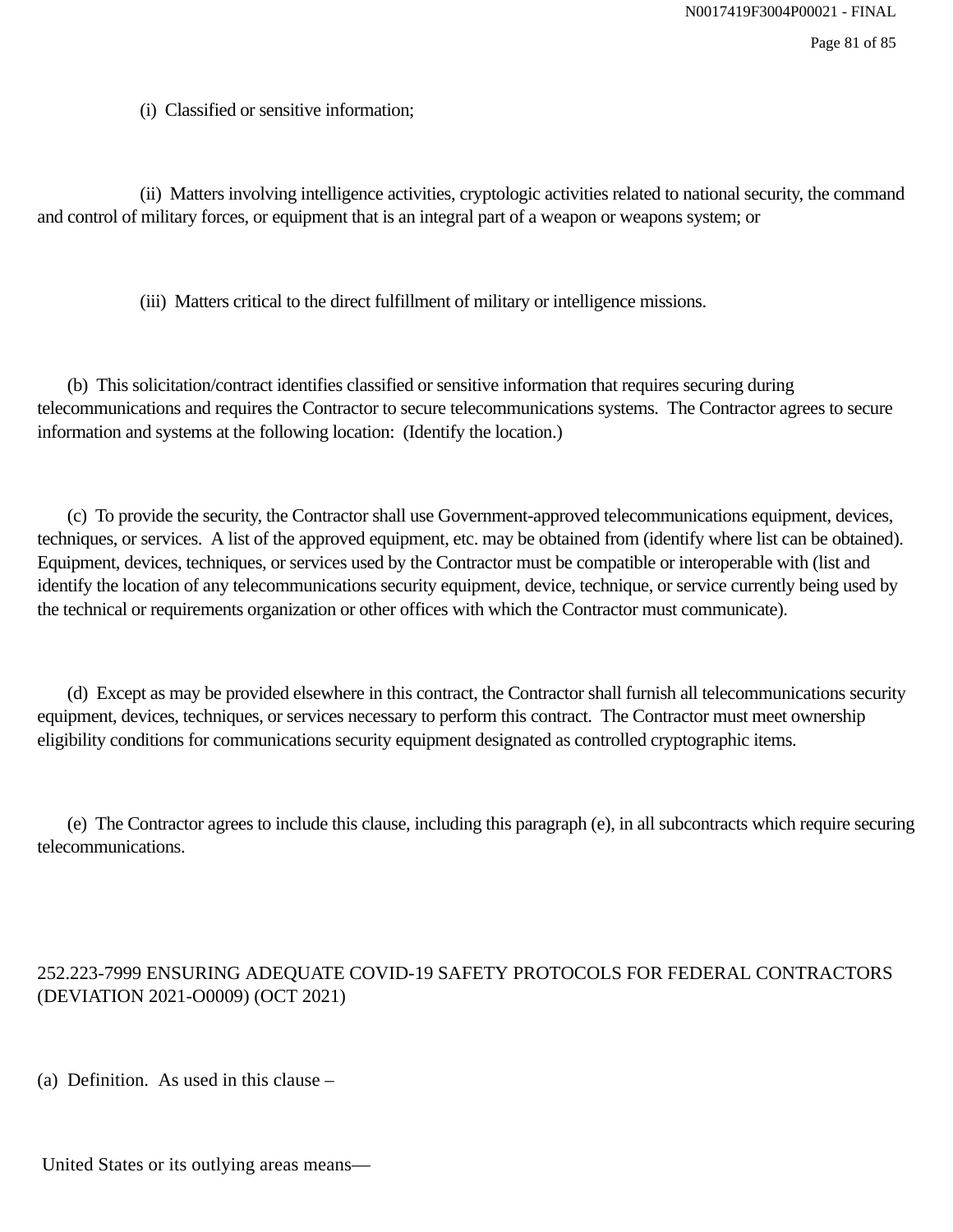(1) The fifty States;

Page 82 of 85

(2) The District of Columbia;

(3) The commonwealths of Puerto Rico and the Northern Mariana Islands;

(4) The territories of American Samoa, Guam, and the United States Virgin Islands; and

(5) The minor outlying islands of Baker Island, Howland Island, Jarvis Island, Johnston Atoll, Kingman Reef, Midway Islands, Navassa Island, Palmyra Atoll, and Wake Atoll.

(b) Authority. This clause implements Executive Order 14042, Ensuring Adequate COVID Safety Protocols for Federal Contractors, dated September 9, 2021 (published in the Federal Register on September 14, 2021, 86 FR 50985).

(c) Compliance. The Contractor shall comply with all guidance, including guidance conveyed through Frequently Asked Questions, as amended during the performance of this contract, for contractor or subcontractor workplace locations published by the Safer Federal Workforce Task Force (Task Force Guidance) at https:/www.saferfederalworkforce.gov/contractors/.

(d) Subcontracts. The Contractor shall include the substance of this clause, including this paragraph (d), in subcontracts at any tier that exceed the simplified acquisition threshold, as defined in Federal Acquisition Regulation 2.101 on the date of subcontract award, and are for services, including construction, performed in whole or in part within the United States or its outlying areas.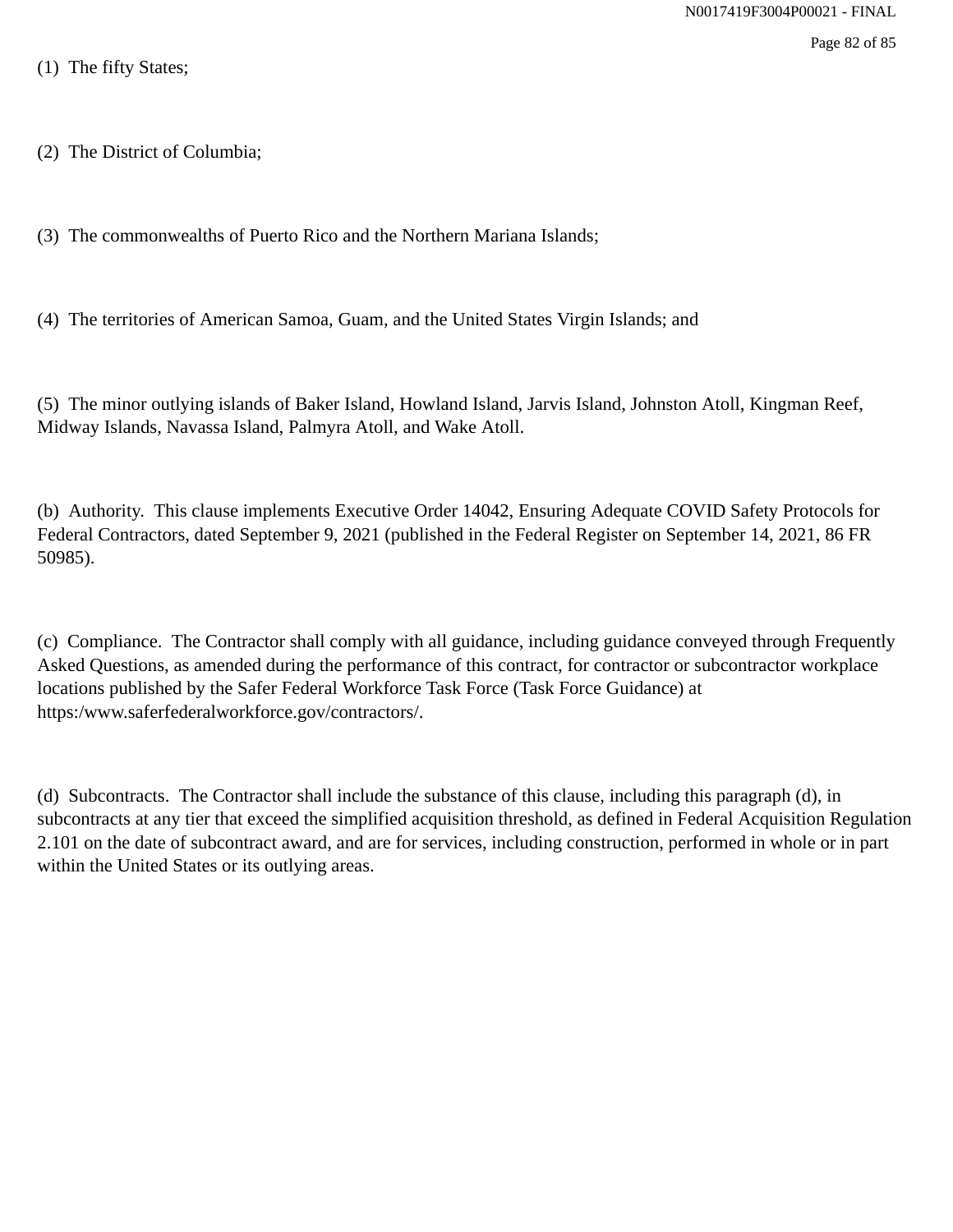Page 83 of 85

## **Section J - List of Attachments**

- Attachment 1 Contractor Safety Manual
- Attachment 2(a) Contract Security Classification Specification (DD254)
- Attachment 2(b) Contact Security Classification Specification (Continuation)
- Attachment 3 Cost Summary Format
- Attachment 4 Personnel Qualifications
- Attachment 5(a) Contrat Data Requirements List (CDRLs)
- Attachment 5(b) Contrat Data Requirements List (CDRLs)
- Attachment 5(c) Contrat Data Requirements List (CDRLs)
- Attachment 5(d) Contrat Data Requirements List (CDRLs)
- Attachment 5(e) Contrat Data Requirements List (CDRLs)
- Attachment 5(f) Contrat Data Requirements List (CDRLs)
- Attachment 5(g) Contrat Data Requirements List (CDRLs)
- Attachment 6 QASP
- Attachment 7(a) National Capital
- Attachment 7(b) Oaklahoma
- Attachment 8(c) Arkansas, Mississippi and Tennessee
- Attachment 9 Small Business Plan
- Attachment 10 Technical Instructions, (TI#1 6)

| <b>Attachment</b><br><b>Number</b> | <b>File Name</b>                       | Description                                                 |
|------------------------------------|----------------------------------------|-------------------------------------------------------------|
|                                    | $11458049-00$ FD.pdf                   | ACRN AU / SLIN 710007                                       |
|                                    | WD_15-5319_(Rev7)_Oaklahoma.pdf        | <b>Wage Determination 15-5319</b>                           |
|                                    | DD254 May 20 _ N00174-19-F-3004.pdf    | DD254 Updated May 2020                                      |
|                                    | $ CDRL_6.pdf$                          | Attachment 8(f) - Contrat Data<br>Requirements List (CDRLs) |
|                                    | $\text{TI}_6$ Rev 1 (TS) signed_ac.pdf | $TI6, Rev-1$                                                |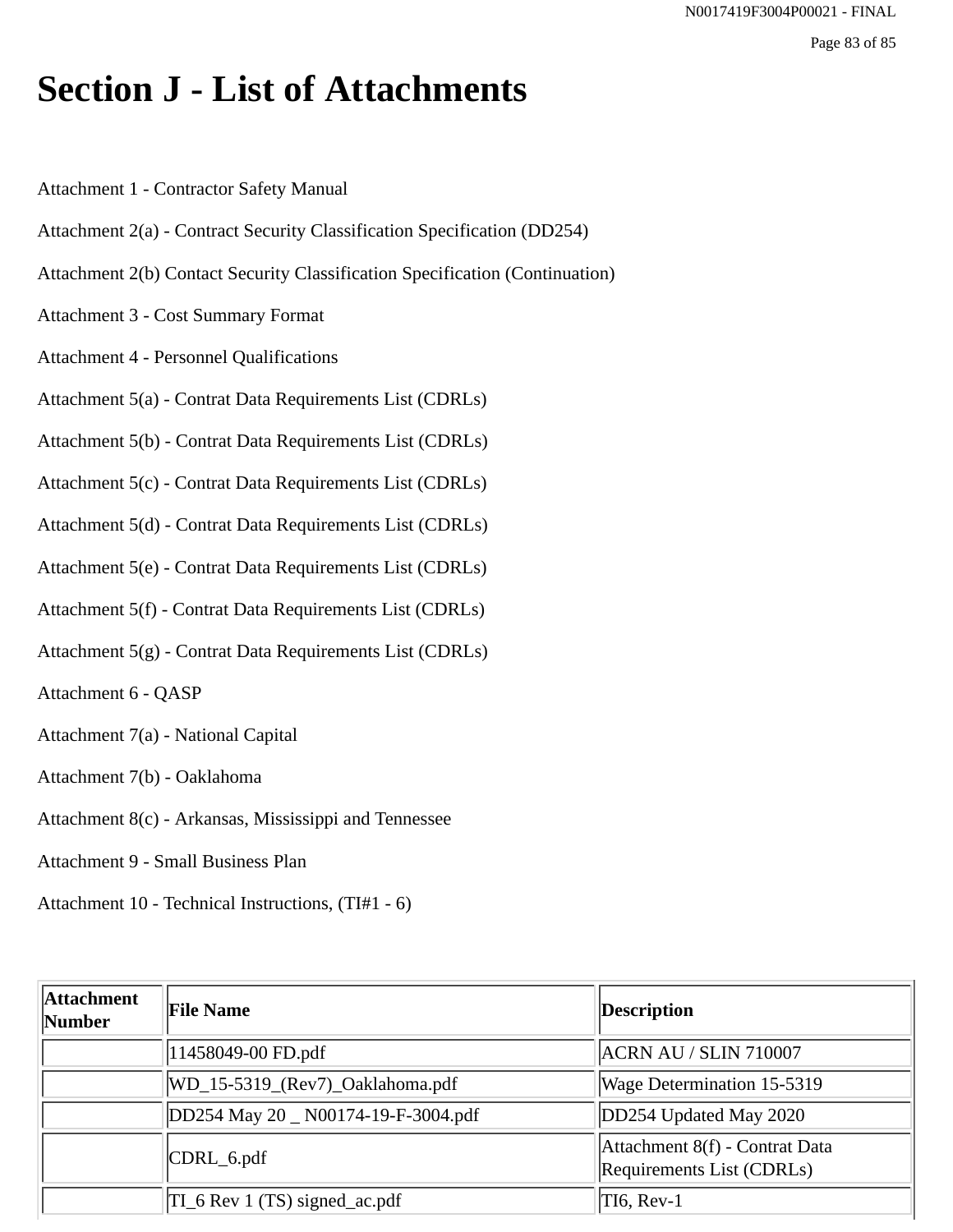J

| <b>Attachment</b><br><b>Number</b> | <b>File Name</b>                                | <b>Description</b>                                                                        |  |
|------------------------------------|-------------------------------------------------|-------------------------------------------------------------------------------------------|--|
|                                    | TI_6_Signed.pdf                                 | <b>Technical Instruction #6</b>                                                           |  |
|                                    | DD254A.pdf                                      | Attachment 4(b) Contact Security<br><b>Classification Specification</b><br>(Continuation) |  |
|                                    | Memo TI Rev 2.pdf                               | TI-1, REV 2 MEMO                                                                          |  |
|                                    | $TI_2$ <sub>REV_1</sub> (V2) <sub>_ac.pdf</sub> | Technical Instruction 2, Rev 1                                                            |  |
|                                    | CDRL_3.pdf                                      | Attachment 8(c) - Contrat Data<br>Requirements List (CDRLs)                               |  |
|                                    | Fully_signed_TI_2_Rev_2_Modification_P00013.pdf | TI #2 (Rev 2) under Modification<br>P00013                                                |  |
|                                    | Technical_Instruction_3.pdf                     | Technical Instruction #3                                                                  |  |
|                                    | $TI 3$ Rev 9 OY3 (TS).pdf                       | Fully signed TI $# 3$ (Rev 9) under<br>Modification P00019                                |  |
|                                    | TI_3_rev_4.pdf                                  | Technical Instruction 3 Rev 4                                                             |  |
|                                    | WD3.docx                                        | Attachment 10(c) Arkansas, Mississippi<br>and Tennessee                                   |  |
|                                    | $TI_3$ _rev_3.pdf                               | Technical Instruction 3, Rev 3                                                            |  |
|                                    | $TI_3$ <sub>_rev_2_.pdf</sub>                   | Technical Instruction 3, Rev 2                                                            |  |
|                                    | CDRL_1.pdf                                      | Attachment 8(a) - Contrat Data<br>Requirements List (CDRLs)                               |  |
|                                    | Fully_signed_TI_3_Rev_7_Modification_P00013.pdf | Fully Signed TI #3 (Rev 7) under<br>Modification P00013                                   |  |
|                                    | TI_1_Rev_2_Under_Modification_P00014.pdf        | Fully signed TI (Rev 2) under<br>Modification P00014                                      |  |
|                                    | TI3_Rrev_1pdf                                   | $TI_3$ <sub>_Rev_1</sub>                                                                  |  |
|                                    | CDRL_4.pdf                                      | Attachment 8(d) - Contrat Data<br>Requirements List (CDRLs)                               |  |
|                                    | CDRL_5.pdf                                      | Attachment 8(e) - Contrat Data<br>Requirements List (CDRLs)                               |  |
|                                    | TI_1_rev_1 SIGNED_ac.pdf                        | Technical Instruction 1_Revision_1                                                        |  |
|                                    | TI 3_Rev 5 signed 7-30-20 (1)_ac.pdf            | $TI_3$ <sub>_Rev_5</sub>                                                                  |  |
|                                    | Personnel_Qualifications.docx                   | Attachment 7 - Personnel Qualifications                                                   |  |
|                                    | TI4REV-TSM.pdf                                  | <b>Technical Instruction 4</b>                                                            |  |
|                                    | CDRL_7.pdf                                      | Attachment 8(g) - Contrat Data<br>Requirements List (CDRLs)                               |  |
|                                    | WD_2015-5319_Rev_10.pdf                         | Wage Determination 2015-5319, Rev10                                                       |  |
|                                    | Technical_Instruction5.pdf                      | <b>Technical Instruction 5</b>                                                            |  |
|                                    | $TI_3$ _rev_6 (002)_ac.pdf                      | $TI3$ , Rev-6                                                                             |  |